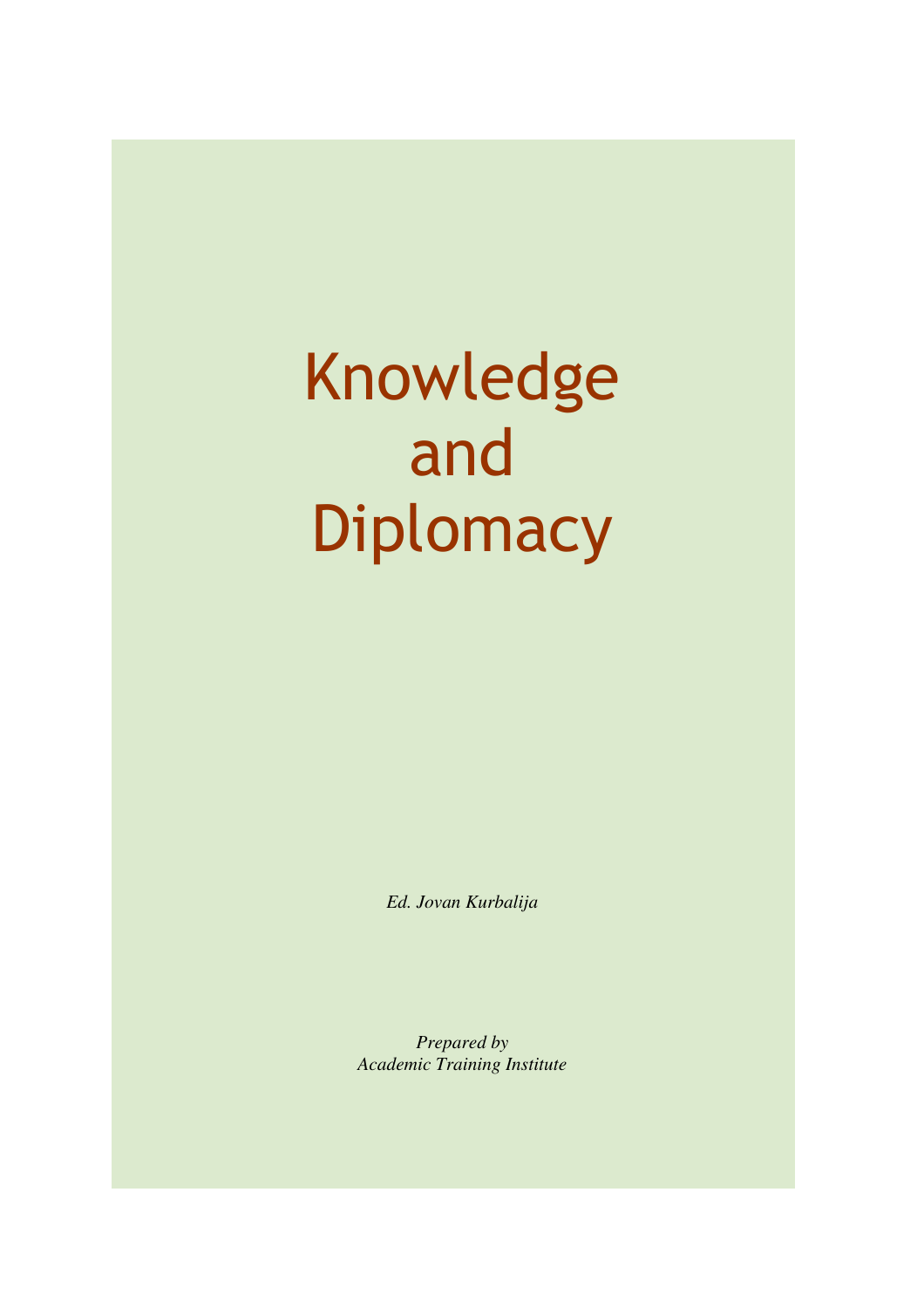# About this Publication

Knowledge and Diplomacy is a collection of papers addressing the topic of knowledge and diplomacy from a variety of perspectives. Most of the papers were presented at the Conference on Knowledge and Diplomacy which took place in Malta in January, 1999.

The publication is available in two formats: online, and print. In order to access the online version you need to register with us (diplo@diplomacy.edu). We will provide you with a username and password, and then you can access the website at http://www.diplomacy.edu/Books/knowledge

To order the print volume, please fill in the web-based order form available at http://www.diplomacy.edu/Books/Order\_Forms

Or contact:

**DiploProjects** Mediterranean Academy of Diplomatic Studies University of Malta Msida, Malta

Tel: +356-3290-2820 Fax: + 356-21-483091 E-mail: diplobooks@diplomacy.edu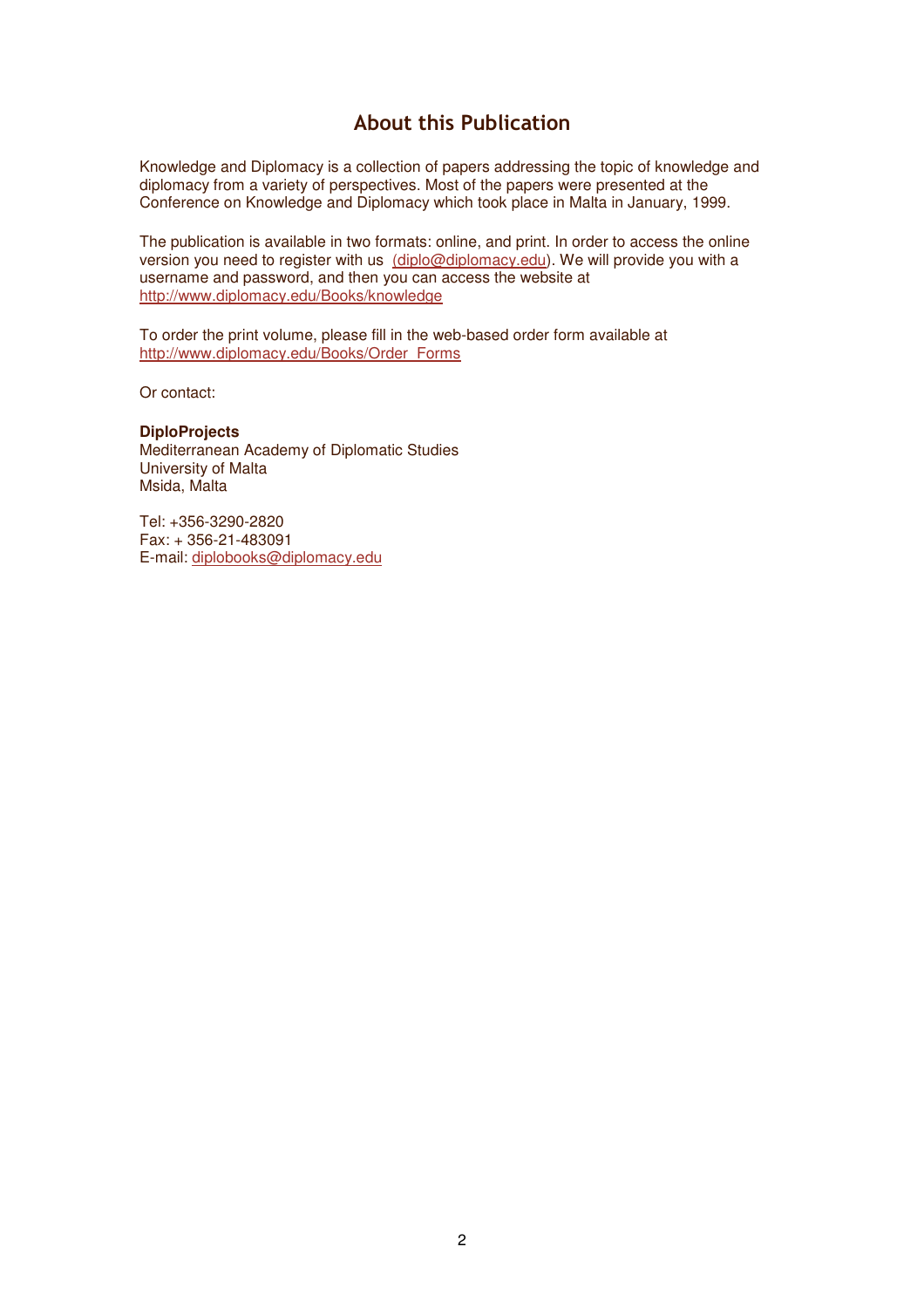# **Contributors**

**JOVAN KURBALIJA** is Director of DiploProjects, and lectures on diplomacy at the Mediterranean Academy of Diplomatic Studies, Malta. He has academic and professional background in diplomacy, international law and computer science. Along with academic research, Kurbalija has developed many applications in the field of diplomacy (knowledge management systems, databases, online learning courses, etc.). His major research interests focus on a multidisciplinary study of the influence of information technology on diplomacy and international relations.

**Ambassador WALTER FUST** is Head of the Swiss Agency for Development and Cooperation (SDC), a branch of the Swiss Ministry of Foreign Affairs. The Swiss Agency for Development and Cooperation is responsible for humanitarian aid and relief, the Swiss Corps of Disaster Relief, and bilateral and multilateral development cooperation programs. Fust has widely varied experience in international relations, having served both in the Swiss diplomatic service and in private industry.

**Professor RICHARD FALK** is the Albert B. Milbank Professor of International Law and Practice at Princeton University. He has lectured as a guest at a number of universities, including the University of Stockholm, the Mediterranean Academy of Diplomatic Studies in Malta and the Institute of International Relations in Vietnam. Falk is the author of numerous books and articles on globalisation, international relations, international law, conflict, and human rights, among other topics. His most recent book, Predatory Globalization: A Critique, has just been published by Polity Press in the UK. Falk currently serves as an advisory member for a great variety of American and international committees and organisations.

**COLIN JENNINGS** has served as Director of Wilton Park, an academically independent agency of the British Foreign and Commonwealth Office (FCO), since 1996. He worked for the UK Ministry of Defence from 1976 to 1983, primarily on NATO conventional and nuclear weapons defence policy. Jennings transferred to the Foreign and Commonwealth Office in 1983, working in Policy Planning Staff on security policy issues and the Americas, and eventually serving in Lagos and Cyprus.

**Dr. KEITH HAMILTON** is Historian in the Foreign and Commonwealth Office and Senior Editor of Documents on British Policy Overseas. His publications include Bertie Thame: Edwardian Ambassador (Royal Historical Society: Woodbridge, 1990) and (with Richard Langhorne) The Practice of Diplomacy: Its Evolution, Theory and Administration (London: Routledge, 1994). He is currently Honorary Visiting Fellow in the University of Leicester's Centre for the Study of Diplomacy.

**J. THOMAS CONVERSE** has served as the Chief of the Records Management Section of the Inter-American Development Bank since 1993. His experience as an archivist began with his work, from 1979 to 1985, at the State Archives of Kentucky, following completion of an M.A. in Library Sciences at the University of Kentucky. In 1985 Converse joined the Foreign Service of the U. S. Department of State, serving in Guatemala, Spain and Nicaragua. In 1991 he resigned his commission in the Foreign Service to return to the United States as Head of the Library of the U.S. National Archives.

**Professor ROBIN ALSTON** served as the Chair of Library Studies at London University from 1990 to 1998, teaching and guiding research in librarianship at University College, and since 1994 at the Centre for English Studies in the School of Advanced Study, where he started the first postgraduate MA degree in book history. Before this, Alston was involved in a British Library undertaking of cataloguing all of the books printed in Britain and her dependant territories during the 18<sup>th</sup> century. Alston has also taught English Literature at Leeds University, and has initiated innovative projects in the printing of classic texts for the study of English literature and history, and art lithography.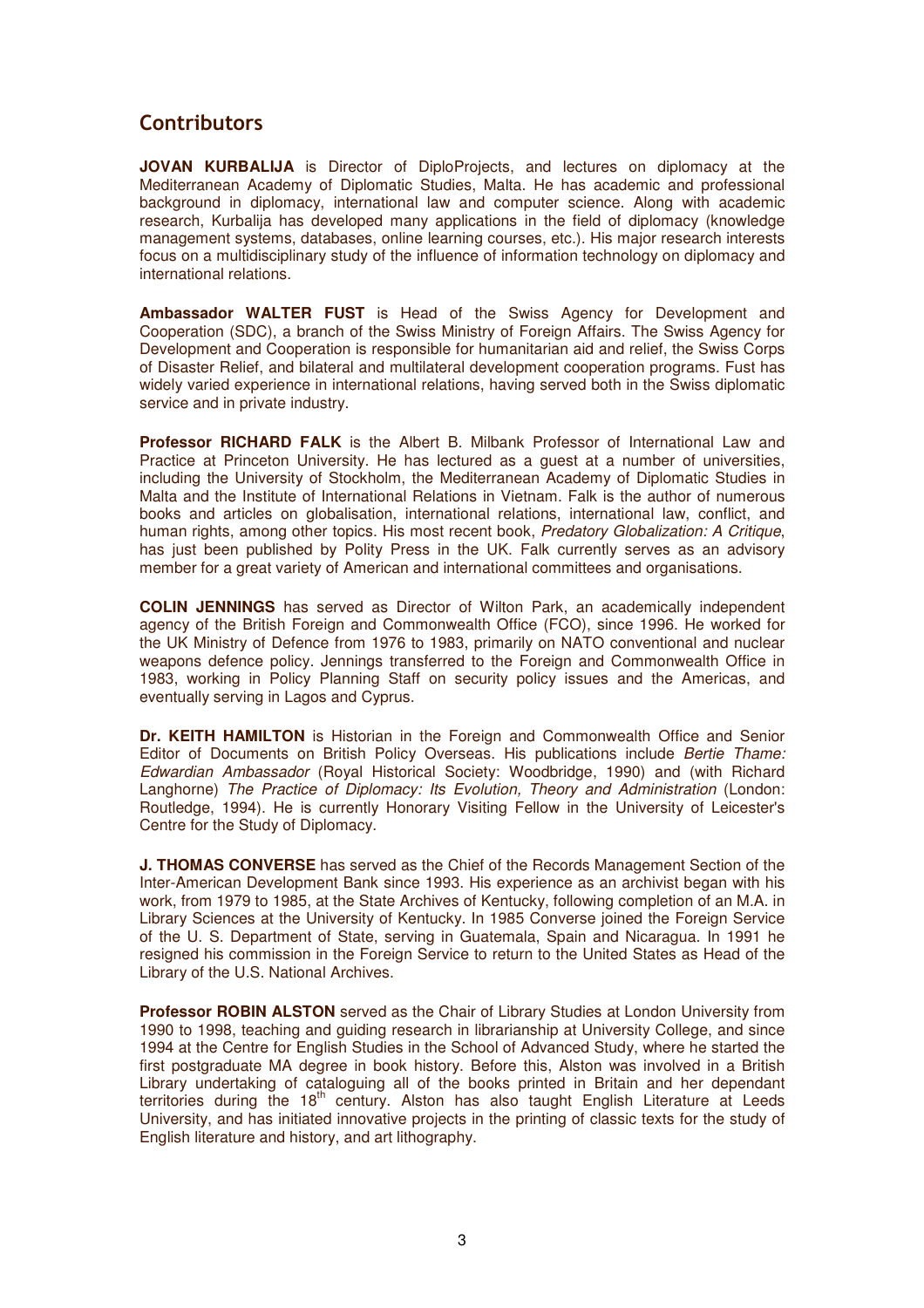**Dr. JOHN PACE** is an international civil servant of long standing in the United Nations. He served as Secretary to the Commission on Human Rights from 1978 to 1994, and was the Coordinator of the World Conference on Human Rights (Vienna 1993). He has headed Special Procedures and Technical Cooperation programmes and has led fact-finding missions for the Commission in several countries. He is currently the head of the Research and Right to Development Branch in the United Nations Office of the High Commissioner for Human Rights.

**Dr. JOHN HARPER** is a consultant in manpower planning and human resource development with worldwide experience in both developed and developing economies. A Visiting Professor in International Management at the American University in Cairo, he has worked in both public and private sectors, dealing with the variety of HR situations arising in each of these environments. He is currently Director of Studies at the Malta Chamber of Commerce.

**JENNIFER CASSINGENA HARPER** is the International Relations Officer of the Malta Council for Science and Technology, responsible for coordinating international relations in science and technology. She read international relations at Keele University and carried out her postgraduate studies at the London School for Economic and Political Sciences. She is currently completing her doctoral research at the University of Malta on the theme "The Internationalisation of S&T Policy: Malta Case Study 1988-1996."

**Professor DIETRICH KAPPELER** served as Director of the Diplomatic Studies Program of the Graduate Institute of International Studies in Geneva from 1993 to 1998. He was the founding Director of the Mediterranean Academy of Diplomatic Studies at the University of Malta, 1990-1993. Kappeler has extensive experience in diplomacy and international relations, and lectures and writes on International Law, Diplomatic and Consular Law, Law of International Institutions, Human Rights and Humanitarian Law, Diplomacy, and Constitutional and Administrative Law of Switzerland.

**Dr. ALEX SCEBERRAS TRIGONA** has been organizing courses simulating international negotiations—bilateral and multilateral—at the Mediterranean Academy of Diplomatic Studies, University of Malta, since 1991. Dr. Trigona served as Malta's Minister of Foreign Affairs from 1981-1987. He negotiated Malta's Neutrality Agreements. He lobbied for, won and managed Malta's first ever seat on the United Nations Security Council for 1983-1984. His Law Doctorate was awarded on the basis of a seminal thesis "Constitutional Change and the Maltese Constitution." Fundamental constitutional changes in 1974 followed this thesis in both manner and substance. His thesis as a Rhodes Scholar at the University of Oxford on "The Anglo-Maltese Crisis 1971-1972" innovatively used a rigorous multi-disciplinary approach to international relations employing legal, political, strategic, and economic analyses of international disputes.

**GAETAN NAUDI** was appointed Malta's Ambassador to Egypt in April 1999. Naudi entered Malta's civil service in 1964 and progressed through a variety of administrative and managerial roles, assuming responsibility for activities mainly in the fields of financial management, human resource administration and internal audit. From 1990 to 1993 Naudi served as Manager of the Finance and Administration Division in the Management Systems Unit (now MITTS), and was the Secretary of the Board of Directors. In 1993 Naudi became Director of Corporate Services in the Maltese Ministry of Foreign Affairs, and has promoted and actively participated in the computerisation and ICT projects of the ministry.

**DRAZAN PEHAR** currently works in Sarajevo at the Office of the High Representative to Bosnia and Herzegovina as media analyst. He served as Chief of Staff to the President of the Federation of Bosnia and Herzegovina in 1996, and took part in the final series of 1996 negotiations on establishment of the Federation institutions. Pehar acquired a Masters of Diplomacy from the Mediterranean Academy of Diplomatic Studies in Malta in 1997 with summa cum laude. His theoretical interest is primarily in creative uses of language (metaphors, ambiguities, politeness figures, historical analogies) focusing on international politics, diplomacy, and conflict research.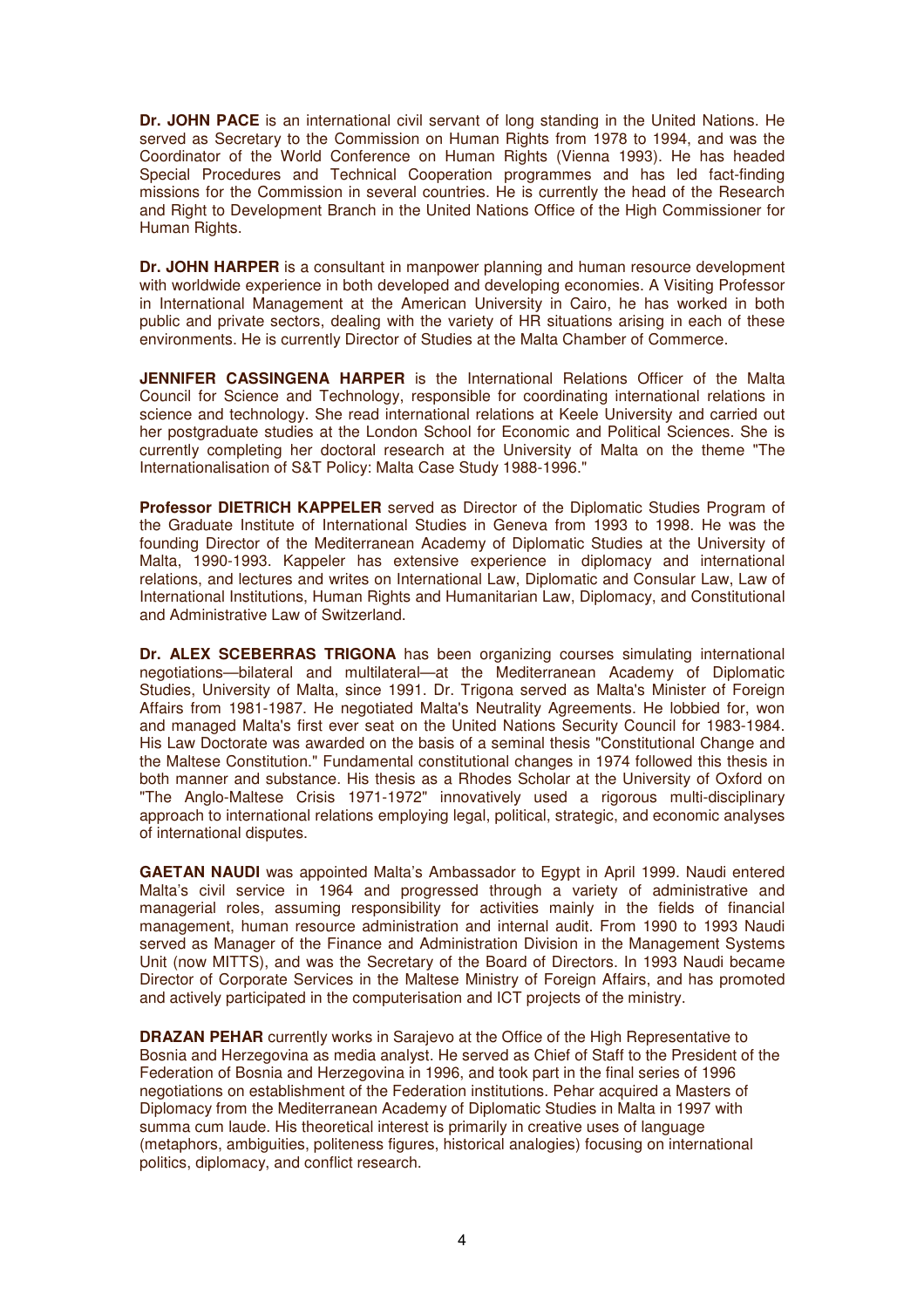# PREFACE

## **Jovan Kurbalija**

Knowledge management is a new concept in the business sector. Recognising the importance of knowledge as a key resource, many companies have started implementing knowledge management policies. Knowledge is even more central in diplomacy than in the business sector. Diplomats operate in a highly fluctuating and flexible environment both on the international and local scene. Lacking clearly definable structures and a predictable operational context, diplomats rely on knowledge in all its variety as their ultimate resource.

While the importance of knowledge can easily be observed, it is difficult to describe let alone analyse the influence of knowledge in diplomacy. Through the activities associated with our DiploKnowledge project, we have investigated the role of knowledge in diplomacy in several ways: through research, publications, software development and training courses. The following have been our main areas of focus in the last few years:

- a. **Academic research** initiated several years ago led to the first International Conference on Knowledge and Diplomacy, held in Malta (29 – 31 January, 1999). The conference gathered leading scholars and practitioners from various areas who contributed expertise from their particular fields towards building the initial mosaic of the concept of knowledge management in diplomacy. Most of the papers in this publication were presented at the conference.
- b. **Software development** complements our academic research. By developing and testing practical tools we are in the optimal position to verify our research: an effective way to merge theory and practice, keeping in mind that practice should determine the validity of theory. The latest application developed in this process is the knowledge and information management system "DiploWizard".
- c. As important aspect of our project is **training**. In this field we have tried to introduce knowledge management through extending our training to the transfer not only of the explicit (formalized) knowledge contained in books but also tacit knowledge based on experience and intuition. Tacit knowledge is often crucial for the success of diplomatic activities. Some of our online learning applications such as DiploAnayltica, a module for the dissection of diplomatic documents, are designed to facilitate the transfer of tacit knowledge.

The innovative contributions presented in this book should provide impetus for the continuous development of knowledge management in all three of the above mentioned directions. The variety of backgrounds, academic interests and orientations represented by the authors of the various papers in this book accurately reflects the multidisciplinary character of knowledge management.

The book covers a wide range of topics, beginning with a general introduction to the concept of knowledge management by Jovan Kurbalija. Ambassador Walter Fust focuses on the support knowledge management offers to development programs, and the interplay between development and diplomacy. Professor Richard Falk provides a general approach to the influence of IT, including knowledge, on international relations.

After this general introduction, Colin Jennings, Director of Wilton Park, contributes with a description of how the knowledge management institution Wilton Park provides a framework for the exchange of knowledge on international relations and diplomacy. Dr. Keith Hamilton's paper highlights the importance of institutional memory of diplomatic services for diplomatic activities. Along the same lines of discussion, J. Thomas Converse addresses the question of archives in the modern age. The part of our book dealing with organisational memory concludes with Professor Robin Alston's paper on libraries and preserving memory of institutions.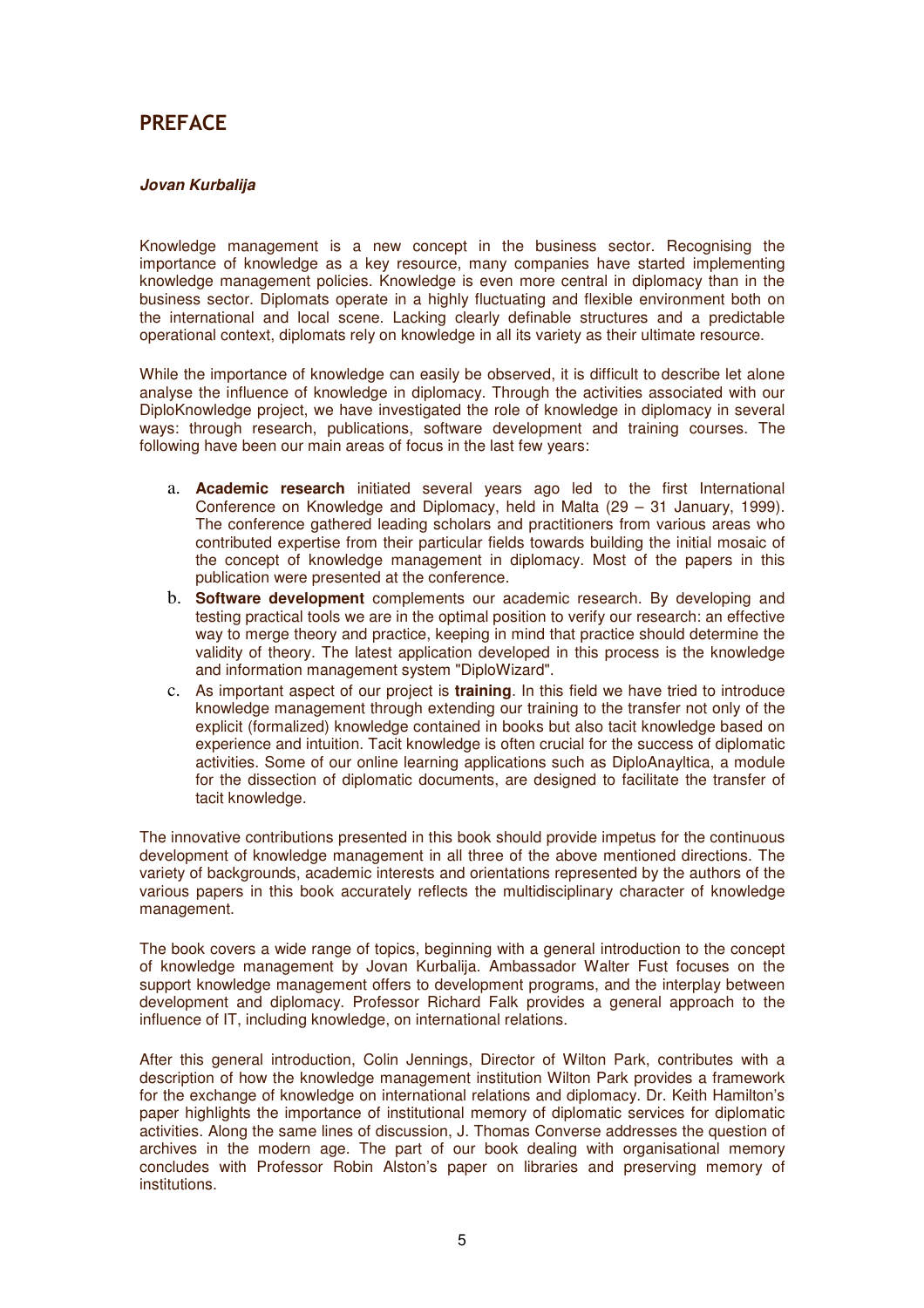The next section of the volume is dedicated to practical examples of knowledge management in international organisations. Dr. John Pace provides an interesting case study of knowledge management in the UN High Commission for Human Rights. This is followed by a paper by Dr. John Harper and Jennifer Cassingena Harper on knowledge management in international organisations.

The educational section starts with Professor Dietrich Kappeler's paper on diplomatic training and knowledge management. Next is Dr. Alex Sceberras Trigona's contribution on a practical method of diplomatic training: the dissection of diplomatic documents.

Ambassador Gaetan Naudi describes the experiences of the Maltese Ministry of Foreign Affairs in the field of development of information systems, with special emphasis on knowledge management.

The final contribution is a paper written by Drazen Pehar on language use in international relations. We feel that language is one of the key elements for future research in knowledge management and diplomacy; our upcoming activities will therefore focus on the language of diplomacy and diplomatic documents.

The volume ends with a short note by Ivo Andric, which we came across during our research activities. It is a refreshing, although realistic and at time cynical, reflection on diplomacy and the role of diplomats provided by an author who spent part of his life in diplomatic services. We hope that this paper will encourage further research on writers in diplomacy and their reflections about diplomatic work. Special appreciation goes to the Andric Foundation for giving us permission to translate and publish Andric's note on diplomacy.

This volume would not have been possible without the team work and dedication of the members of the DiploTeam. In particular, Hannah Slavik contributed throughout the production, helping with organising the conference, transcribing several articles, taking care of linguistic preparation, and finally, supervising production of the book. Dalibor Milenkovic contributed through transcribing and preparing two articles; those of Professor Alston and Ambassador Naudi. Special thanks go to the Swiss Agency for Development and Cooperation for their support of DiploProjects in general and the publication of this book in particular.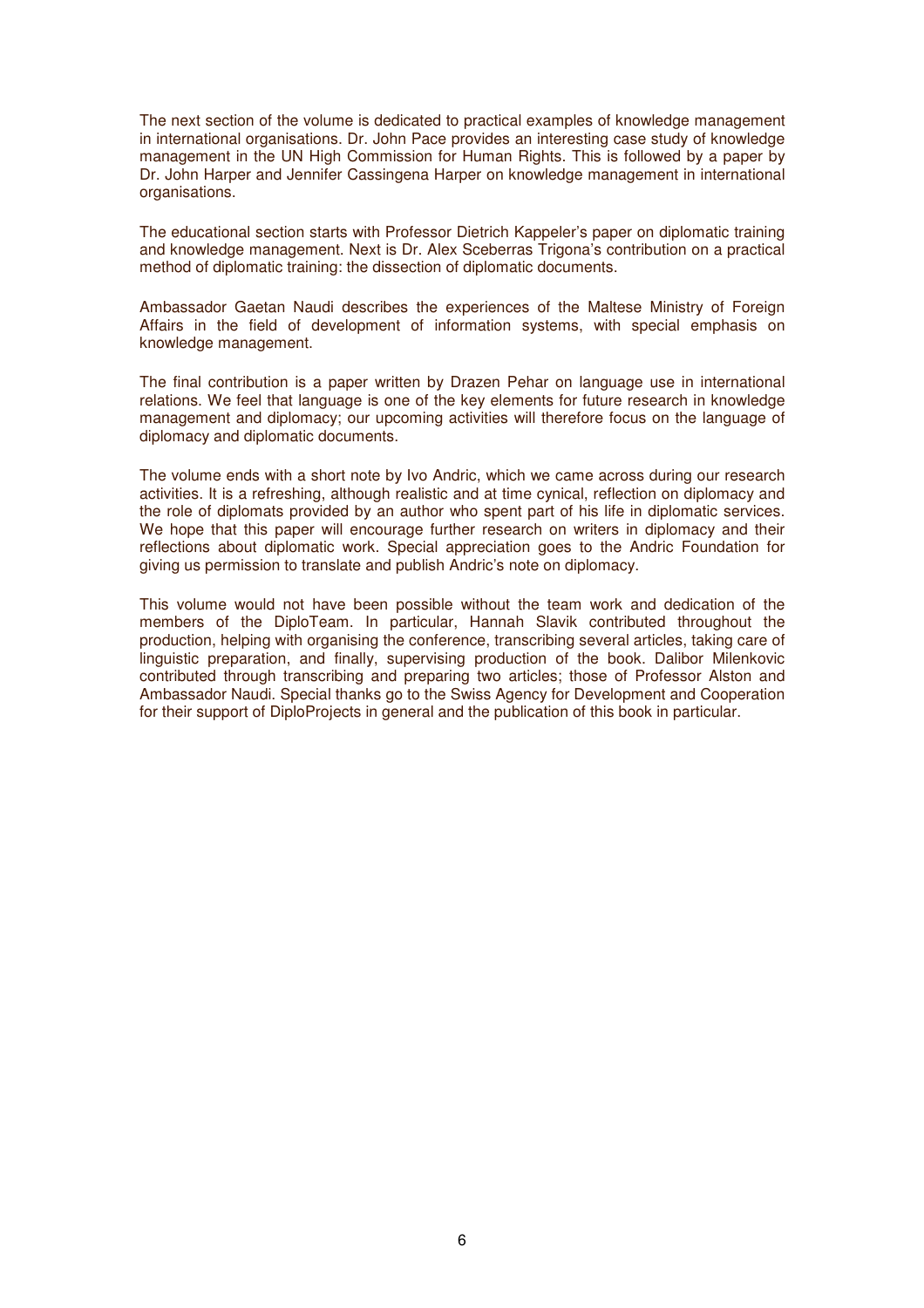## KNOWLEDGE MANAGEMENT AND DIPLOMACY

## **Jovan Kurbalija**

Diplomats need to know a certain amount, but there should be no trace of erudition or pedantry in what they know, and their knowledge should agreeably surprise and perhaps impress those with whom they are speaking, but never embarrass, offend or shame them.

Ivo Andric, Nobel Prize Laureate for Literature (1961)

With the end of the cold war, the high level of certainty and predictability in international and national decision-making environments has been replaced with dynamic international relations and constant fluctuation. Multipolarity, combined with globalisation and increased radical national and religious movements, has made the international world very unstable. As a result, the "diplomatic kaleidoscope" has been changing very fast. Diplomats are often called upon to deal with situations for which they cannot prepare in advance, for which they cannot find instructions in diplomatic manuals.

Knowledge—a combination of information, training, experience and intuition—is what enables a diplomat to act appropriately in unpredictable situations. The knowledge used in diplomacy appears in a variety of forms, starting from the general knowledge gathered in the course of regular education, knowledge of particular subjects such as international relations and international law gathered through specialised diplomatic training, and ranging to knowledge gained through experience, such as knowledge of regions, tacit knowledge of how to react in particular situations, and knowledge of procedures.

A diplomat's use and need of knowledge seems in many ways obvious, but proves difficult to explain and define. In this paper we aim to provide a comprehensive introduction to the topic of knowledge management in diplomacy. First we provide working definitions of knowledge and knowledge management, and examine the evolution of the concepts. Next, we consider specific features of diplomacy that affect and limit the way knowledge management can be implemented. Then we look at specific techniques which diplomacy can adapt from the business sector in the field of knowledge management. Finally, we consider some important questions related to human resources and knowledge management.

#### **KNOWLEDGE MANAGEMENT—CONCEPT AND BASIC TERMINOLOGY**

Every new discipline develops specific terminology both by introducing new terms and assigning new uses to existing terms. Early phases are usually characterised by terminological confusion, especially in fields which are multidisciplinary. Knowledge management is such a discipline, drawing from a variety of sources: management theory, economics, psychology, information technology, etc. While everybody recognises the importance of knowledge and knowledge management, few can define them even in vague terms.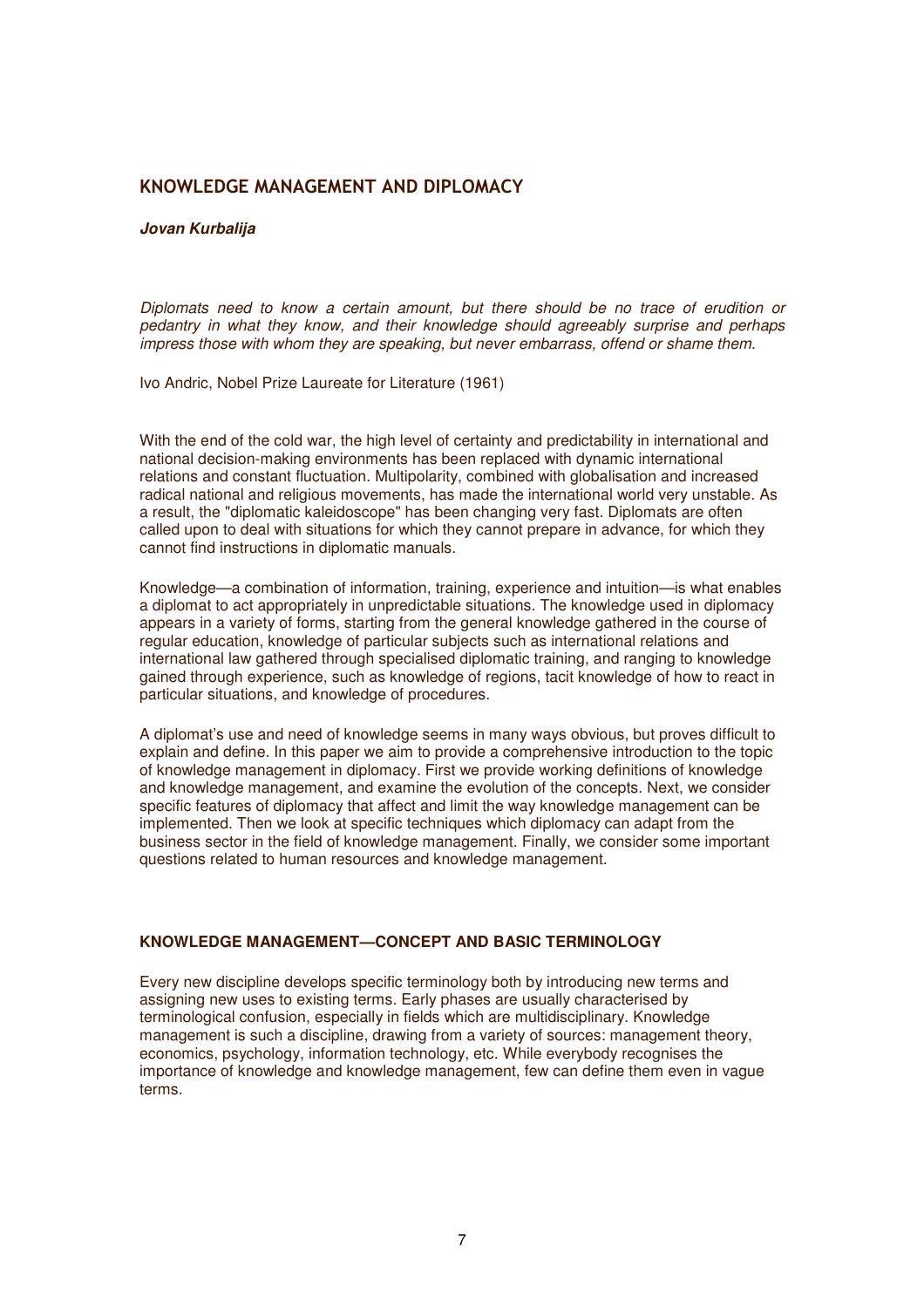#### **What is knowledge?**

Philosophers throughout history have addressed this question, arriving at a variety of answers. Our modest attempt will not claim philosophical pretensions, however, we will try to provide elements for a definition of knowledge as it is used in the framework of knowledge management.

 First, we must define two relevant terms from the field of information technology: data and information.<sup>1</sup> Data is a record of a particular event. Information is data which has acquired additional meaning: a message beyond simple semantic meaning.<sup>2</sup>

 An example from diplomatic practice may make this distinction more clear. We can consider the fact that "Ambassador A met Ambassador B" to be data. It is a fact—a diplomatic event. As salesmen sell things and waiters serve food to people, diplomats meet and discuss. If we add to this the statement that "Ambassador A and B met agreed to conclude a visa agreement" we have information. Information carries some additional meaning and message beyond the simple statement of fact presented in data.

 If we interpret this information and consider it from various perspectives (e.g. Ambassador A's country needs to improve relations with the other country; country B is under pressure from regional institutions to conclude this agreement, etc.) we are creating knowledge. Davenport and Prusak provide the most comprehensive definition of knowledge in the field of knowledge management: "Knowledge is a fluid mix of framed experience, values, contextual information, and expert insight that provides framework for evaluating and incorporating new experiences and information. It originates and is applied in the minds of knowers. In organzations, it often becomes embedded not only in documents or repositories but also in organizational routines, processes, practices, and norms."<sup>3</sup> In diplomacy probably more than in business sector knowledge is both a basis and a product of the thinking process. In order to analyse we need knowledge and through analysis we produce knowledge.

#### **What is knowledge management?**

Knowledge management is not about the automation of the thinking process but about the use of technology to assist the normal thinking process.<sup>4</sup> Peter Murray and Andrew Myers from of the Cranfield School of Management define knowledge management as "the collection of processes that govern the creation, dissemination, and utilization of knowledge to fulfil organizational objectives."<sup>5</sup>

An important first element of knowledge management is the introduction of **intelligent access to information**. Information is increasingly available and the key question is becoming how to use it in order to gain value-added elements. For example, today you can find much information about international conventions including texts, information about signature and ratification, etc. The general availability of this information is a necessary but not sufficient condition for it to be fully utilized. The data that a convention was signed by Malta is useful and may serve a specific, limited purpose. But often one needs to approach information in a broader context. For example, one may need to know all conventions ratified by Malta but not by member states of the European Union. Such information can provide useful input for further diplomatic and political activities. New techniques such as data-mining allow this type of advanced access to information.

A second element of knowledge management is **automation of procedures through the use of workflow**. Workflow can be defined as the series of tasks or steps used by an organization in order to produce a final result. The increased capacities of IT have provided an opportunity to shift some business and administrative processes from traditional methods to IT-based procedures. Workflow is usually based on following the movement of documents in the decision-making process. Besides improvements based on automation, workflow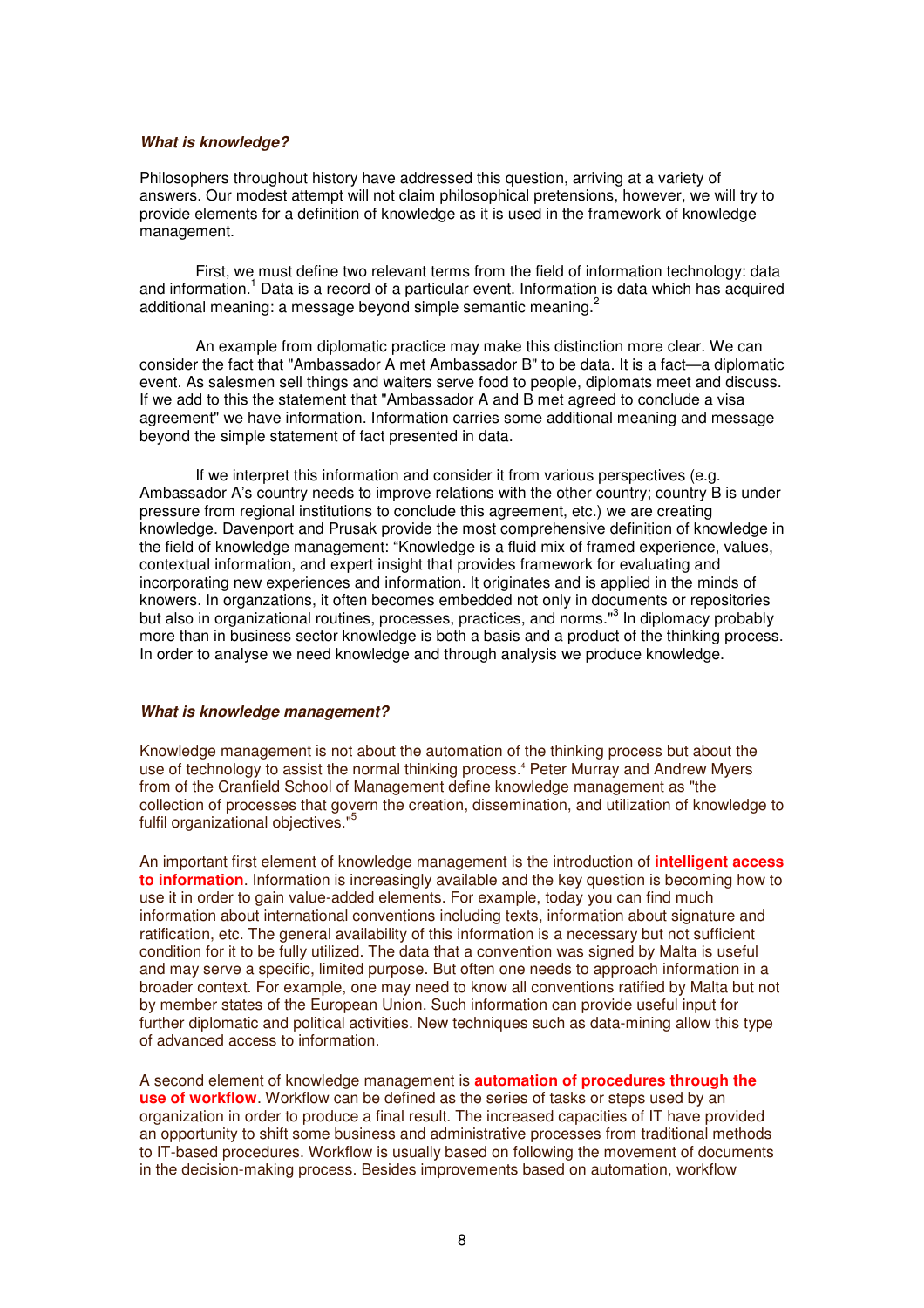activities allow us to re-examine the question of organisation of activities. The introduction of automation usually provides an opportunity to discuss the question of preservation of institutional memory stored in working procedures and activities. Although workflow is ITbased and IT-related, it may have some side-effects not directly linked to IT, such as demonstrating the need for restructuring of diplomatic services.

Another aspect of knowledge management is **the automation of routine activities**. While it is not possible to replace human intelligence, it is possible to automate many activities if they can be logically described. A major division in cognitive science is between those who think that all human problems can be reduced to logical algorithms and thus simulated by machines and those who think that human intelligence is too complex to be reduced to a description of the way humans solve particular problems. However, both sides agree that it is possible to automate routine activities. In diplomatic services routine activities are those related to consular and administrative activities. For example, the process of issuing visas, passports and other documents can be automated to a large extent through IT.

A final element of knowledge management is the recognition and appreciation of **knowledge as an institutional resource**. Knowledge can be identified both as the knowledge employees bring with them to their work, and the knowledge generated through the activities of an institution. Diplomatic services have to recognise data, information and knowledge as their primary resources. Often these are rhetorically acknowledged as a primary resource of diplomatic services, but when it comes to day-to-day and organisational issues, this is not the case. Sometimes, paradoxically, a piece of furniture has a higher declared financial value than top expertise in internal organisation and accounting. Such a situation can lead to enormous institutional and political losses. Once data, information and knowledge are recognised as the key resources of diplomatic services, most knowledge management improvements will be obvious and they will come as common sense solutions.

#### **Evolution of knowledge management**

Although knowledge management has been recently "re-discovered" by the business community, the attempt to understand knowledge is as old as civilisation and has always been a central theme of philosophy. **Epistemology** and **logic** are the two key knowledgerelated disciplines that developed in ancient philosophy. Epistemology discusses the nature, structure and origins of knowledge, while logic analyses the validity of reasoning.

Plato and Aristotle laid the foundations of epistemology. The fundaments were further developed after the reformation within the framework of rationalism. Cogito, ergo sum became the key slogan of the rationalist approach. The approach centred around knowledge, human thinking and a supposedly rational reflection on society. The line of inquiry into epistemology was continued through the work of Kant and Hegel, and towards modern times, by the German philosopher Edmund Husserl, founder of phenomenology, Martin Heidegger, Jean-Paul Sartre and others. Cognitive science developed through a combination of traditional epistemology with linguistics, computer science and neuroscience. The key focus of cognitive science is on the human mind and thinking processes, including knowledge as a result of these processes.<sup>6</sup>

As the power and potential of tools and techniques for information management grew, the idea of managing not only information but also knowledge emerged. Stronger computational power led towards an attempt to create artificial intelligence. Attempts to develop computer programmes to simulate human thinking processes failed in the 1970s, as a result of unrealistic expectations. The failure discouraged further research in the area. Only recently, with the increased popularity of the idea of knowledge management, have researchers begun developing IT to assist with some mental processes and activities. Now, although the concept of knowledge management was introduced as a pragmatic tool, it has become one of the hype business concepts, similar to re-engineering, outsourcing, etc.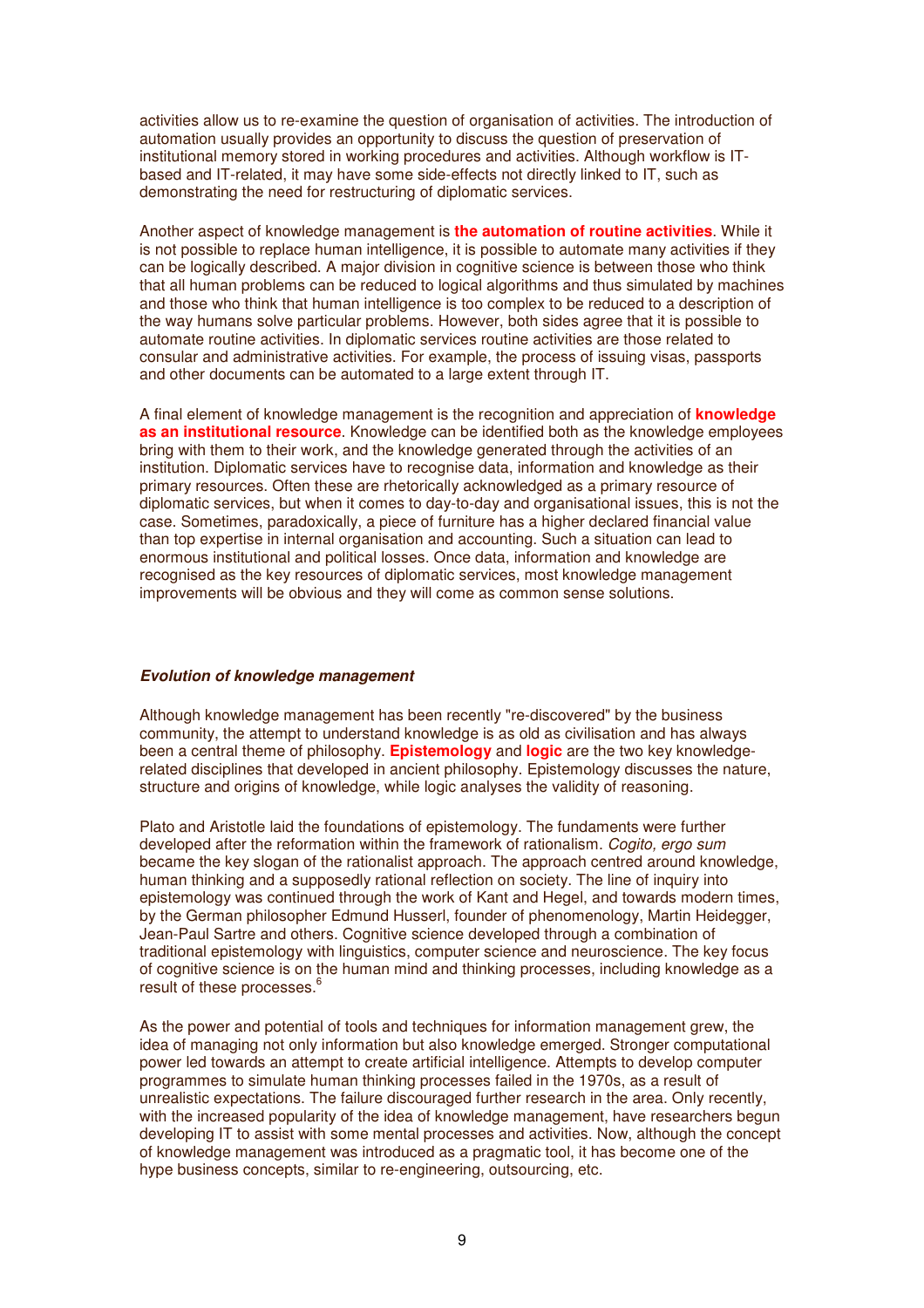Another area where knowledge management has been adopted is economic and management theory. Interest in knowledge as an economic factor has grown with the structural changes in modern economy characterised by the increasing importance of the service sector. However, traditional economics has had difficulties integrating knowledge into its models. Penrose, who developed the economic theory of the firm, describes the reluctance of economists in the following way: "Economists have, of course, always recognized the dominant role that increasing knowledge plays in economic processes but have, for the most part, found that *the whole subject of knowledge too slippery to handle*."<sup>7</sup> American economist Alfred Marshall highlighted the importance of knowledge as an economic factor.<sup>8</sup> In modern economics, one of the key proponents of the importance of knowledge as an economic factor is Paul Romer of Stanford University, who demonstrated that ideas and knowledge are key factors in economic growth.<sup>9</sup>

The importance of knowledge has been examined in more detail in business and management circles. Paul Drucker is considered the founding father of knowledge management. He introduced the basic terms that are used in this field, such as "knowledge work", "knowledge society", etc. Drucker argues that we are moving from an economy based on traditional resources (land, natural resources, land and capital) towards a new economy based on knowledge as a key economic resource.<sup>10</sup> In the field of management, knowledge has acquired a central position in a variety of ways. Senge focuses on organisational learning; he sees learning as a key component of a company's success. Learning should be built in to the company structure in order to facilitate permanent growth.<sup>11</sup> Prahalad and Hamel focus on the concept of "core competence".<sup>12</sup> Schein focuses on the need to develop an organisational culture; the need to develop shared views in companies through shared experience.<sup>13</sup>

## **IMPORTANT ASPECTS OF THE USE OF KNOWLEDGE MANAGEMENT IN DIPLOMACY**

#### **Business sector and diplomacy—similarities and differences**

Applying business logic to various areas of human life is a general tendency, usually aimed at increasing efficiency and reducing expenses—the mantras of the modern world. Government and academic sectors aim to increase their efficiency through borrowing techniques and methodologies from the business sector. Use of IT, downsizing, and re-engineering are some of the concepts that have been transferred from the business sector and with varying levels of success implemented in non-business areas.

Diplomatic services have been included in this process to some degree, but remain close to the end of the list of government sectors to embrace business logic. Diplomatic services were shielded by their special status, especially during the cold war. The priority of protection of national interests characterised by secrecy was a strong safeguard against discussion about efficiency and organisation of diplomatic services. In the last ten years the situation has changed dramatically. Diplomatic services have become more open to the public. This allowed the public to look behind the walls of diplomatic services and to discuss not only the question of foreign policy but also the process of conducting this policy. Diplomacy, like many other professions, has been faced with the question of what is "value for money". The most intensive debate has taken place in the UK, Canada, Australia and recently, in the United States. Various reform attempts inspired by experience and expertise from the business sector were introduced. Apart from their success, most of those reforms introduced the need for diplomatic services to be more business-like. The pendulum could even swing to the other extreme, making diplomatic services completely business-like.

For several reasons, however, there are **limits** to the application of expertise from the business sector in the diplomatic field.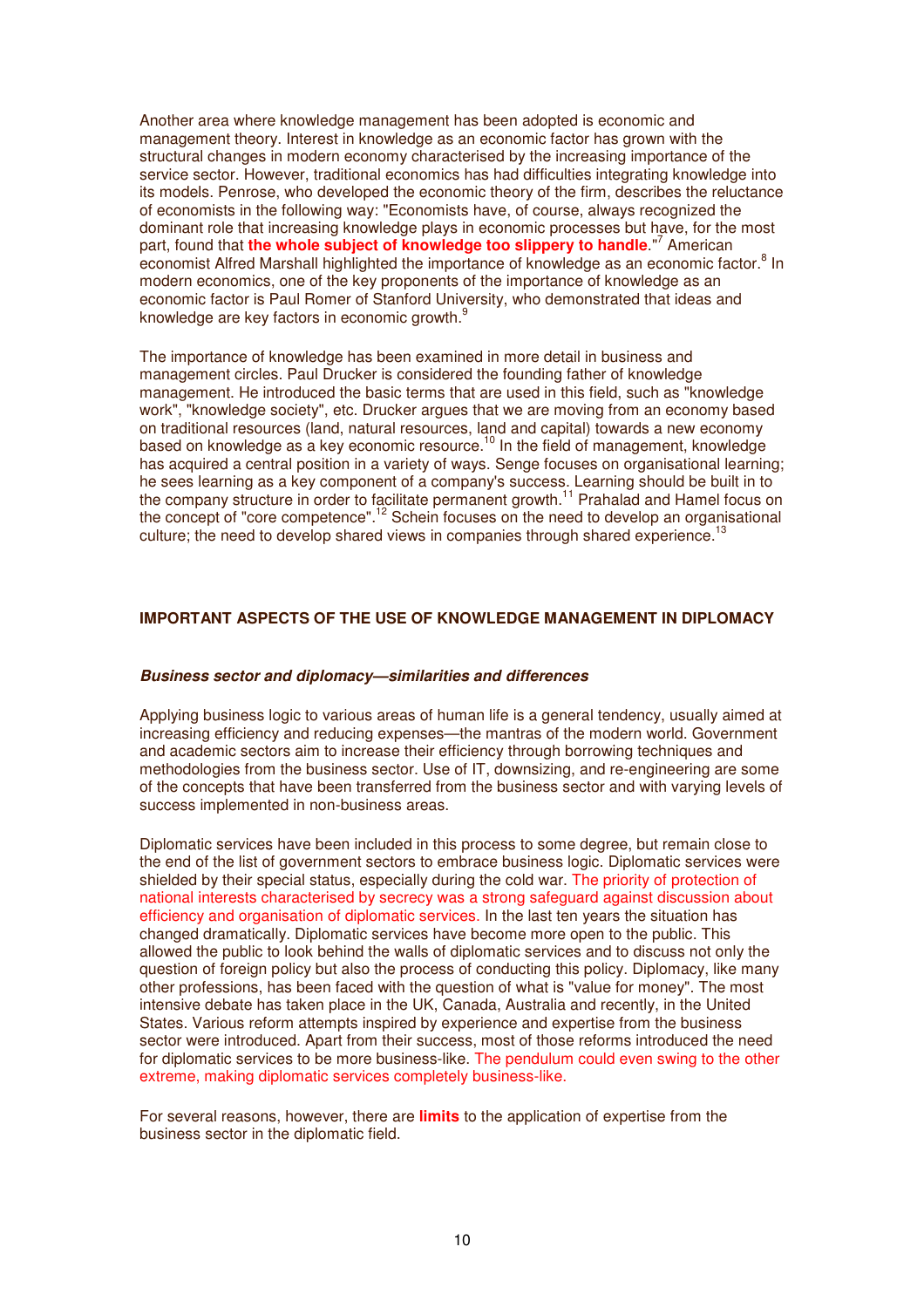First, there is a difference in function. While companies are established in order to generate profit, diplomatic services promote national interests in particular, and maintain international order in general.

Second, companies have a strong feedback loop in the form of market and profit. This makes them constantly strive to increase efficiency. Diplomatic services usually lack this feedback loop. Not only the fact that diplomatic services have exclusivity in official representation of the country, but also the specificity of diplomatic work, makes diplomacy difficult to effectively evaluate. Moreover, the complex environment in which diplomatic services operate renders any attempt to measure efficiency almost impossible.<sup>12</sup>

Third, processes in the business sector are organised in order to achieve some quantifiable result at the end (profit). Processes in diplomacy are not simple instruments to an end, but have importance in themselves. Sometimes the diplomatic solution to a problem lies in the process. Currently, in international affairs we have three on-going processes (North Ireland, Dayton and Middle East) and at least one in the making (Kosovo Peace Process).

Fourth, time has a different meaning in business and in diplomacy. While in the business sector the quiding principle is to do more in less time, in diplomatic services the equation is more complex. Often it is necessary to have some delay between message and response. Sometimes the time factor is an important element of diplomatic signalling. Delays in response, the channels through which a response is sent, etc., are all part of diplomatic signalling.

These major differences between the business sector and diplomacy influence the application of knowledge management in diplomacy. In the business sector knowledge has instrumental value which is directly applied to particular circumstances (management campaigns, interaction with customers, etc.). In diplomacy, knowledge has a more general importance. It is the basis of organisation and is more often used indirectly, for reacting to new situations, than directly, to deal with expected situations.

#### **Specific features of diplomacy that could influence knowledge management projects**

The nature of diplomacy and diplomatic processes naturally influences the type and degree of IT related knowledge management projects appropriate for diplomatic services. Diplomacy is a "human-intensive" activity; it is conducted largely through personal communication and individual actions, evaluations and decisions. Therefore, diplomacy cannot easily be represented through structural logical representation. It evades codification and rigid formulations. Diplomacy is based on intensive human communication at various layers of interaction. Day-to-day conveying of information and exchanging of messages is the first and obvious level of communication, and this is already often performed through IT communication tools. But communication has aspects other than the technical means of message conveyance. One of these aspects is **intentionality**: our ability to think about the perception another person has of us, or to go further, our ability to consider what other people think that we think about them, etc. Our social communication depends to a large extent on the level of intentionality that we can achieve: usually four to five levels.<sup>15</sup> In traditional diplomacy the ability to envisage the reaction of the other side is crucial.

The requirements of diplomacy for spontaneous human involvement is usually presented as one of the key arguments for the limited possibilities of the use of IT in diplomacy. Without arguing that IT based communication is better or worse than face-to-face communication, we can think of certain situations where it may be a benefit if the "noise" of normal human communication is replaced with dry electronic communication. Last year, negotiation exercises conducted via the Internet demonstrated that in certain situations the simple conveyance of messages without the trappings of body-language, tacit communication, intentionality, etc. can be very effective in the process of achieving diplomatic breakthroughs.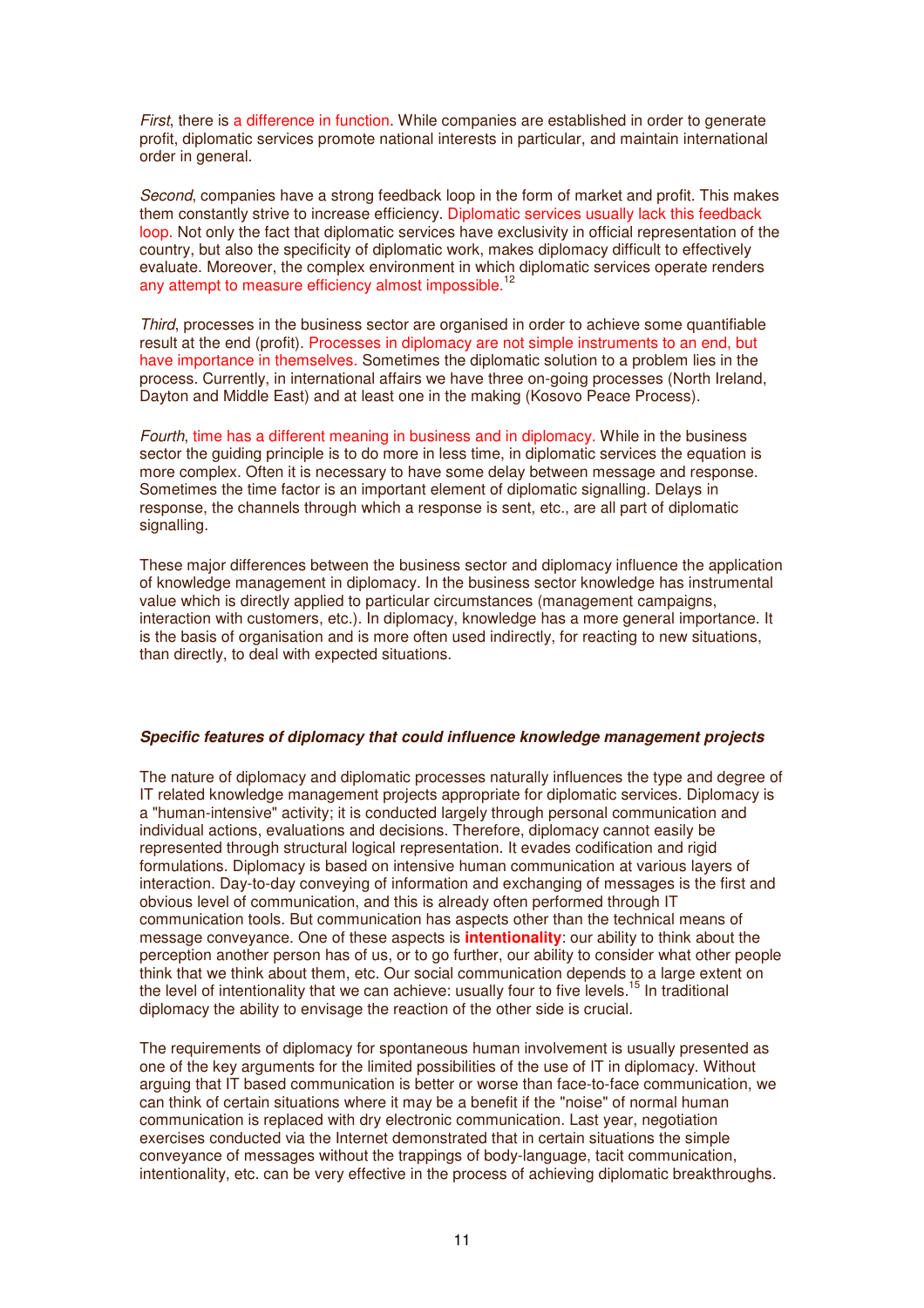#### **Application of knowledge and information to the decision making process**

Diplomatic services operate through a constant process of decision making. Every day, a variety of decisions, from the routine to those which could determine the future of the country and decide questions of war or peace, are made. How can the wealth of information, preserved knowledge, and institutional memory accumulated by the diplomatic service be applied in the decision making process?

This is a key question, because practice in diplomatic services shows that often decisions are not a product of textbook style rational rules applied by rational decision-makers based on available facts, past decisions and expertise. On the contrary, decisions are often made through the specific interplay of rational elements, institutional memory, political influences, trade-offs on the international, national and institutional level, and last but not least, the influence of individuals.

The key for the success of knowledge management projects in diplomatic services will be the establishment of this link between recorded information and knowledge and the decisionmaking process.

The first step in making this link is to make information and knowledge readily available. The expertise is usually available in the services, but not accessible or acknowledged: often diplomatic services do not know what they know.

The second step is to make information and knowledge accessible not only in the technological sense (access to the computers, libraries), but also in the logical sense (possibility of pinpointing and selecting the most relevant information, i.e. data-mining).

The third, and likely most difficult, step is to base decisions on information and available knowledge. This is a very complex task, the success of which has serious limitations not only organizationally, but also in human nature. Knowledge management can make a difference by making information easily available to decision-makers. Ignoring knowledge and information is a decision in itself.

## **PRACTICAL TECHNIQUES OF KNOWLEDGE MANAGEMENT IN DIPLOMACY**

#### **Information management**

One of the key arguments of the early "techno-optimists" was that diplomats would become obsolete because information would be easily accessible via the Internet. However, information gathering, one of diplomatic functions listed in the Vienna Convention, is not simply the collection of information, via the Internet or from any other source. Information gathering would be better referred to as information management: a broad process which starts with gathering data and ends by providing relevant information for decision-making processes. The changing context of information management in diplomacy was nicely summarised by Newt Gingrich in a speech at Georgetown University: "Now (there)'s a level of proliferation of data, of information unlike anything that the human race has ever known. And in that context, to suggest that we're going to have traditional ambassadors in traditional embassies reporting to a traditional desk at the State Department, funnelling information up through a traditional assistant secretary who will meet with a traditional secretary strikes me as unimaginable. And of course, in the real world, it no longer works that way."

After data is gathered it must be transformed into relevant information, usually through one of the following three essential techniques: contextualisation, data-mining and condensing. These techniques are not new but they have taken on a completely new life with new technology.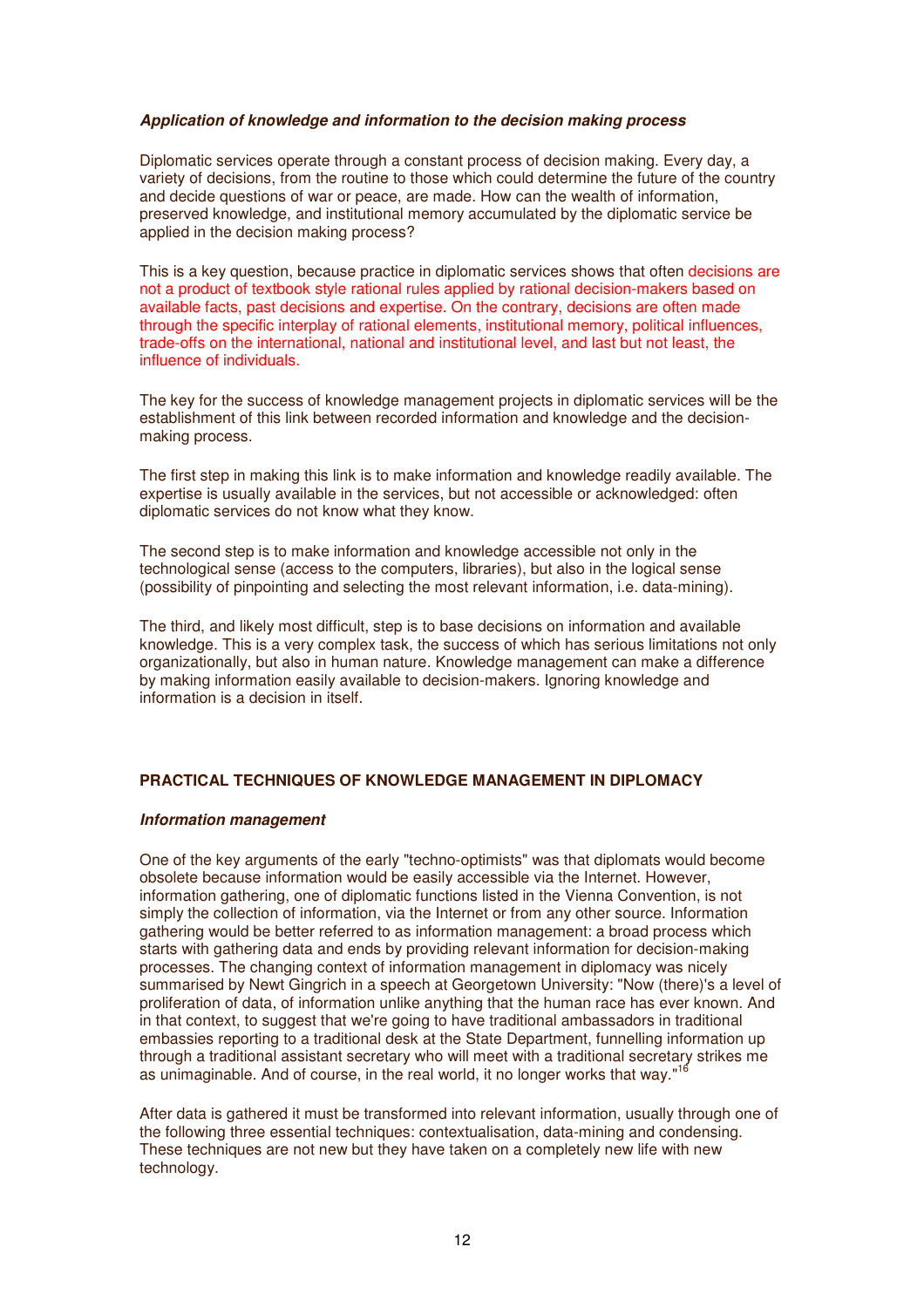a. The first technique of information management is **contextualisation**. The enormous amounts of data available on the Internet have to be put into the proper context in order to be useful. This is the process of transforming data into relevant information. For example, the data that two ambassadors met does not mean much if this data is not put into the proper context. Context building involves answering questions such as: Why did they meet? Was it a regular meeting? Did they agree about something? How often do they meet? What could be the consequence of this meeting? Contextualisation requires special skills and knowledge which go beyond simple technological proficiency. Contextualisation has to be performed both on the spot (i.e. in the place and at the time of the event in questions) and in the ministry. Nothing can replace a diplomat on the spot who knows the complex social and cultural web and local circumstances that can help in interpreting particular data. After contextualisation on the local level is performed (in the particular country, mission or region) that information must be put into the broader context of the overall activities of the diplomatic service. A diplomat on the spot can provide proper local context but may not have the broader perspective of the overall diplomatic service. Therefore, contextualisation must also be applied on the level of the diplomatic service. For this activity, horizontal communication in diplomatic services needs to be enhanced, enabling easy access to data from various departments, missions abroad, etc.

What can knowledge management contribute in this respect? First, organisationally speaking, certain techniques and methods can help overcome the limitations of hierarchical organisation and enhance horizontal exchange whenever it is necessary. While preserving positive elements of hierarchy for stability of the institution, dynamics should be provided through various forms of problem-centred structures. Problem-centred structures provide smooth shifts in the perspectives from which particular problems are addressed. Nowadays, in our inter-connected world, any diplomatic event can be approached from a number of perspectives. Essentially bilateral data can have multilateral consequences and a wide variety of cultural, political and economic aspects. Thus, in a proper analysis, data should be evaluated from as many angles as possible.

Second, technically speaking, certain IT tools can ease the process of contextualisation. Besides databases which provide access to structural information, hypertext is a key tool for access to unstructured information. Contextualisation usually involves the management of unstructured information. For example, through hypertext tools, context could be built by linking a paragraph of text about the meeting between two ambassadors to another paragraph with a report about their previous meetings or cultural activities between the two countries. Sometimes a diplomat may want to add comments or annotations to a text. Hypertext allows the same information to be positioned in different contexts. Moreover, hypertext enables management of advanced interpretation features such as "reading between lines" or "small print": meaning that cannot be detected at first glance. The "DiploWizard" system developed by DiploProjects at the Mediterranean Academy of Diplomatic Studies includes practical tools which could be considered a first step towards the creation of intelligent hypertext tools for the contextualisation of diplomatic information.

b. A second important technique in information management for diplomats is **datamining**. Data-mining involves deriving useful information from vast amount of data using the processing power of computers. An example of data-mining techniques in diplomacy is the use of "voting patterns" in bilateral relations between the USA and other countries. The American diplomatic services gather and process voting data from the United Nations in order to learn about the voting patterns of particular countries which are of concern to the United States. The isolated data that a particular country voted for a proposed UN Security Council resolution gains new significance when it is seen as part of a series of similar data including the way that country voted in the past and the way various other countries voted. Thus, data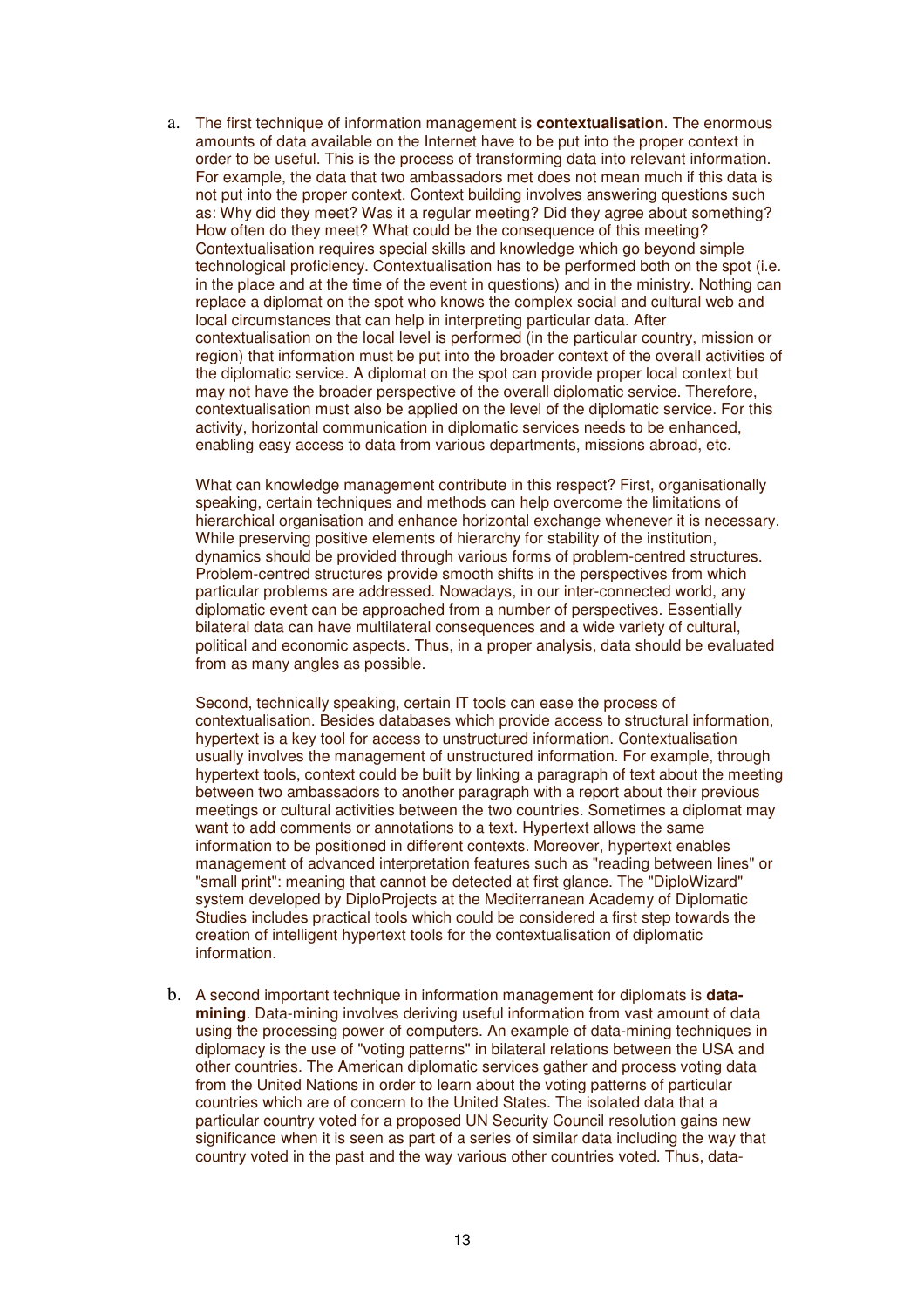mining can derive very interesting information of possible use as the basis for further diplomatic activities out of otherwise unconnected data.

Although theoretically speaking it was possible to perform data-mining in the past (through manual searches of all records), data-mining is made easy with the increase of processing power and storage capacity of computers.

c. The third important technique for information management is **condensation**. We are currently inundated with enormous quantities of information. Thus, simply finding information is no longer the question, but now the key technique is to select relevant information, put it into context and present it in a concise form. Faced with proliferation of documents and materials, participants in international diplomatic life, both diplomatic services and international organisations, often find themselves concentrating on the means (documents) rather than on the real problems that should be addressed through those documents. The information glut is becoming unmanageable.

One organisational solution that could be introduced is to impose a limit that any problem or issue should be presented on a maximum of one or two pages. This solution could work in a paper-based world, but has a few serious limitations. First, reduction of complexity without reduction of meaning is one of the most demanding intellectual tasks. It requires a particular mixture of skills that may be difficult to find, such as logical thinking, ability to make abstract constructions, high literacy, etc. Moreover, even if one has those skills, reduction of a complex issue to a few pages may reduce the richness of information and deprive the user of one of the advantages that the Internet provides—access to vast amounts of information. The solution is to change the paradigm, though the use of hypertext, which provides an excellent advantage—the presentation of information in layers. A paper-based version of the presentation of information in layers is already in use in business reports which present first an executive summary, and after that more detailed considerations of the particular problems. With the hypertext approach, one can start with the first layer containing an "executive summary". The second layer would contain more detailed explanation. The next layer could contain academic perspectives on a particular problem. Following that, one could deal with the economic perspective, and so on. Even more importantly, the document itself could have annotated hypertext links to resources other than text. (Annotated hypertext links provide pointers to other documents with explanations of why those documents are relevant to the discussion.)

Parallel to the proliferation of information, one often hears nowadays that modern problems are too complex. This is not just an incidental observation by overwhelmed diplomats but a real development based on the fact that the modern world is becoming increasingly inter-connected. Many problems have perspectives and aspects that go far beyond traditional classifications of politics, economy, or society. How can diplomats deal with this? Often the first idea is to reduce complexity by simplifying things—an appealing solution, especially in politics. People like simple answers. Unfortunately, the historical track record of providing simple answers to complex questions is not very favourable. Generally speaking, simplification carries the potential difficulty of undermining elements that look unimportant at the time but which may, with the intensive developments in modern society, become more important later on. Hypertext provides another solution: it allows us to present an simple and short story while at the same time preserving complex data-structures necessary for a complete understanding of an issue or problem.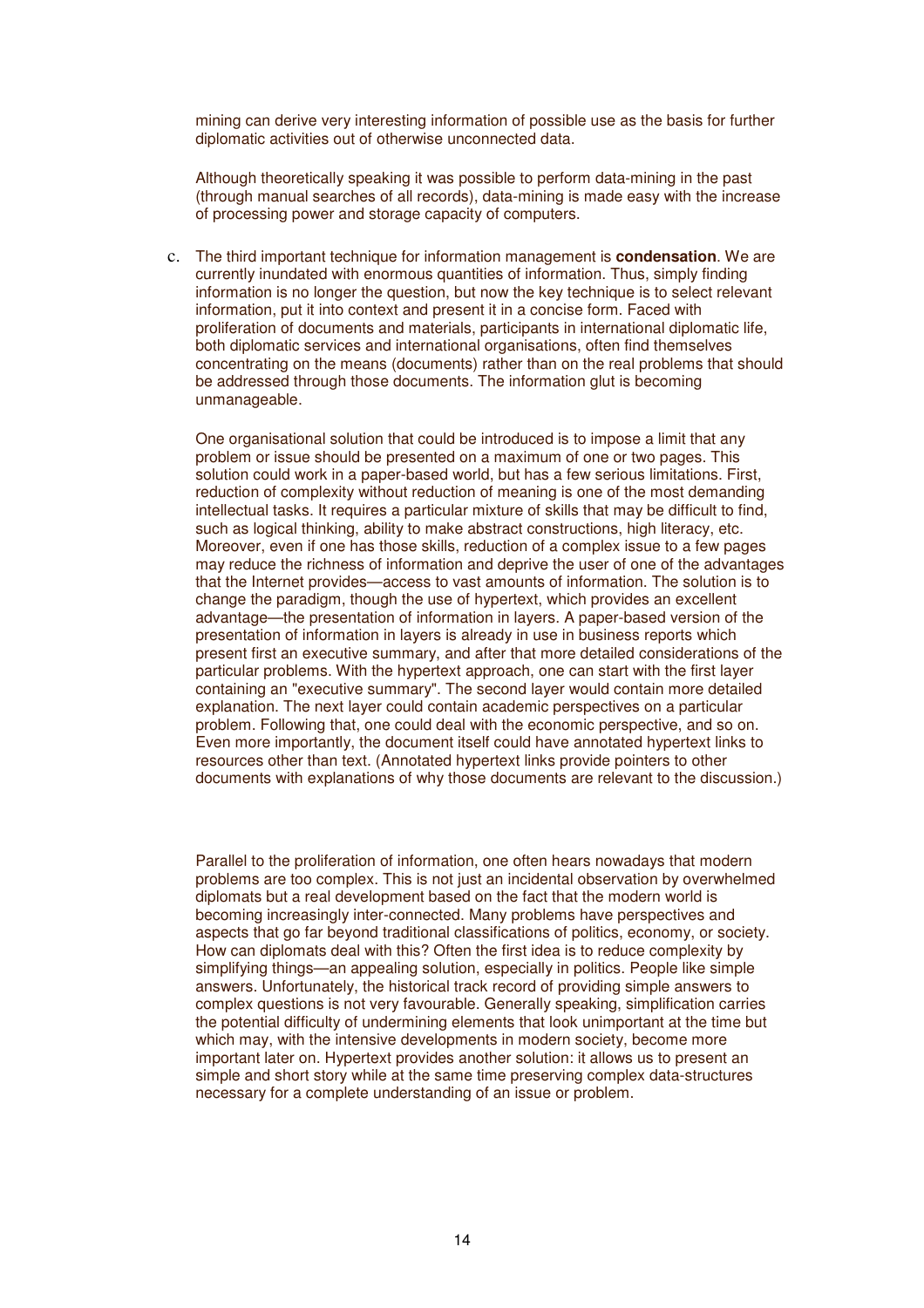#### **Diplomatic processes and knowledge management**

The functioning of diplomatic services can be explained in terms of processes. Any diplomatic service is involved in a variety of processes. Beside the type of processes which are themselves the object of diplomatic work (Northern Ireland Peace Process, Middle East Peace Process, etc.), numerous processes take place within diplomatic services. The key resource in these processes is information, which is contextualised through the process. But the value-added element that makes a process successful or not is the knowledge which is used to evaluate and make decisions. As already discussed, diplomatic processes are much broader than those in the business sector. In the business sector companies can customise processes to fit their stable and predictable interaction with an environment (selling, providing consultancy). In diplomacy, on the other hand, the operational environment both within a country and internationally fluctuates.

This fluctuation of environment limits the level of automation that can be applied and the type of knowledge management tools that can be used. A more detailed exploration of diplomatic processes shows that processes fit into three main groups:

- a. **Highly repetitive and routine processes** are those which follow a clear sequence; each step is predictable. Most of these processes are related to consular activities such as issuing visas or passports. The steps involve filling out forms, asking other departments for recommendations, checking criminal records, issuing visas or passports, etc. These procedures could easily be translated into computer algorithms and facilitated through specially developed computer applications with limited need for human intervention.
- b. The majority of diplomatic activities fall into the category of **semi-repetitive tasks**. Globalisation has intensified the process of development of international regimes in the field of environment, trade, human rights, etc. Based on international conventions, these regimes consist of machinery that organises regular meetings, processes documents, provides opinions, controls implementation of conventions, etc. These activities are carried out through more-or-less regular processes. Reports are prepared for specific periods of time; meetings of various committees are organised repeatedly in a more or less routine manner. The form is repetitive, while the content fluctuates, depending on developments in the field. Some areas such as traderegimes in the field of WTO have recently been more dynamic than others. Also in bilateral relations, activities are increasingly following certain patterns. Bilateral cooperation regimes established by bilateral conventions, for example, consist of regular meetings of mixed committees. Moreover, technical conventions in the field of double taxation, air-service transport, and investment are also established according to clear patterns. The repetitive aspects of these activities are ideal for automation. In addition, advanced knowledge management techniques can be designed to retain expertise developed in the framework of these activities, especially in the areas of high technical expertise (environment, trade, etc.).
- c. The last group of activities associated with diplomacy are **non-repetitive activities**. These are the cream of diplomatic activities, consisting mainly of negotiation both on multilateral and bilateral levels aimed at solving international crises or bilateral problems, establishing new bilateral and multilateral regimes, etc. These processes require a lot of information and knowledge which cannot be codified into consistent logical structures. Advanced knowledge management tools can play a key role in non-repetitive activities, assisting in creative decision making, and even more importantly, in capturing knowledge and expertise developed through the process of making creative decisions.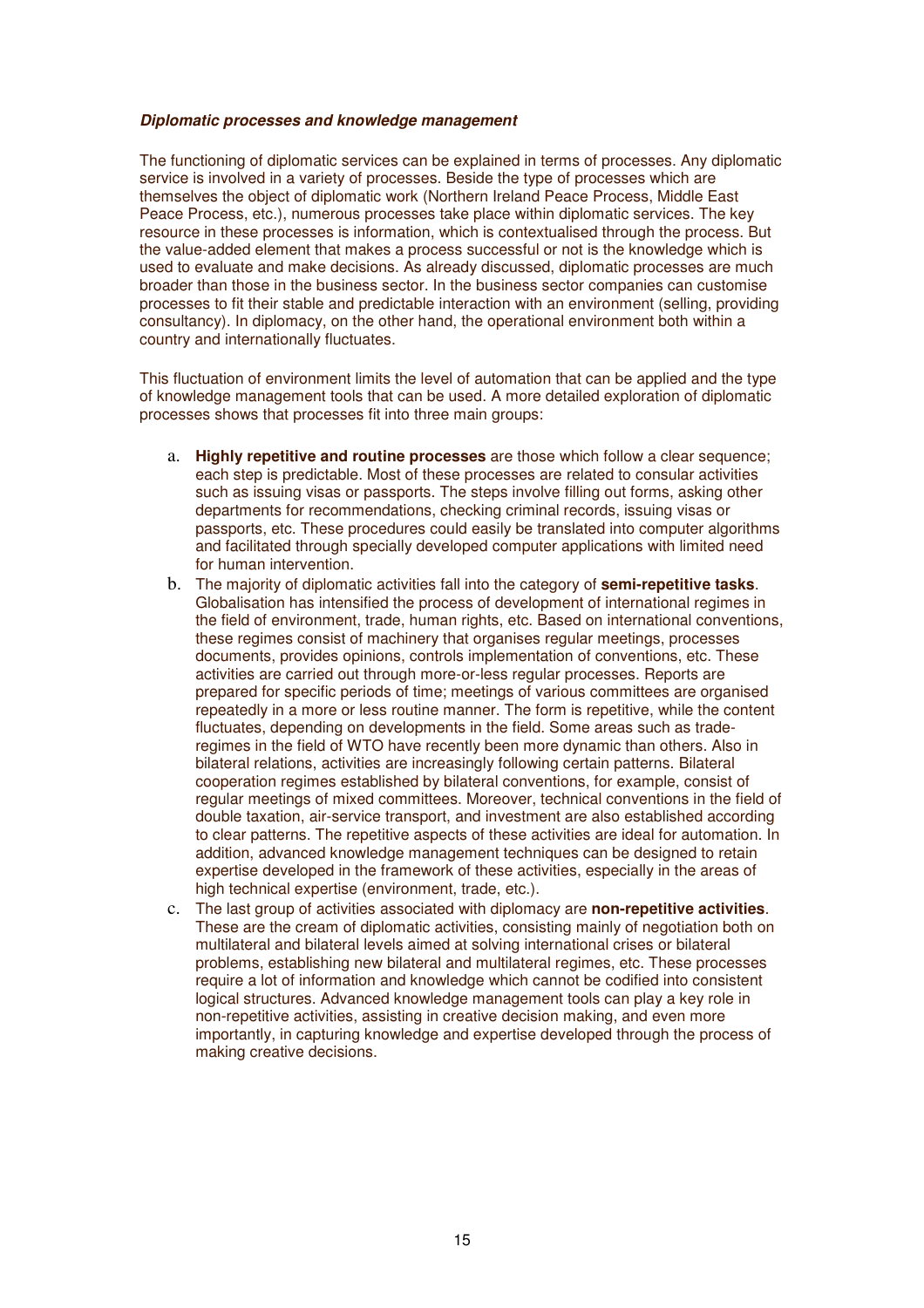## **KNOWLEDGE MANAGEMENT AND HUMAN RESOURCES**

Knowledge requires a specific type management. It cannot be managed in the same way as other resources, and it cannot be managed "separately from the people in whose heads it resides".<sup>17</sup> The key for the success of knowledge management projects is their acceptance by the people who use them. More than in any other area of the use of technology, the rule that "humans make or break" applies to knowledge management. Following are some important aspects of knowledge management relating to human resources.

#### **Creating a knowledge culture**

One of the biggest challenges of knowledge management is the creation of a knowledge culture. People often fear and resist change. Without the appropriate culture among users, tools will not be effective regardless of their potential.

An initial problem with the introduction of IT is the fear people have of computer technology. At first people thought that computers could replace humans in the workplace. As each new level of technology is introduced people move from the initial fear and gradually come to accept, use and trust new systems. While computers have certainly not replaced people, they have changed work patterns greatly.

Knowledge is a source of power. Thus, it is often difficult to persuade people to share their knowledge to the benefit of others, whether it is in the business sector, international organisations, or ministries of foreign affairs. Many knowledge management tools are designed to store and make available the knowledge acquired by individuals through years of experience. Unless individuals are willing to share their knowledge these tools cannot be effective.

#### **Training and transferring knowledge—a continuous process**

Knowledge management offers great potential in the areas of knowledge transfer and training. It is important to keep in mind that diplomacy both uses and produces knowledge. Diplomats use knowledge in order to perform their function; simultaneously they produce new knowledge. In this sense, diplomacy is "knowledge perpetum mobile".

Diplomatic training should be positioned within this circle. Training facilities should be built into diplomatic services and activities. This would allow, on the one hand, the transfer of continually generated knowledge and experience into training. On the other hand, knowledge provided through on-demand training should be easily integrated into diplomatic processes. Academic training institutions for diplomatic studies will have a more complex task in this respect.

## **Establishing the function of Diplomatic Knowledge and Information Officer (DKIO)**

This position which has proved effective in the business sector could be introduced into diplomatic services. The DKIO should focus and coordinate knowledge management activities. The ideal DKIO would be a diplomat with a broad general culture, a talent for managing human resources, high technological awareness, and eagerness to challenge traditional views. The position of DKIO should be high in the traditional organisation of diplomatic services, and this should be reflected in all aspects of personal status (salary, promotions, postings, etc.).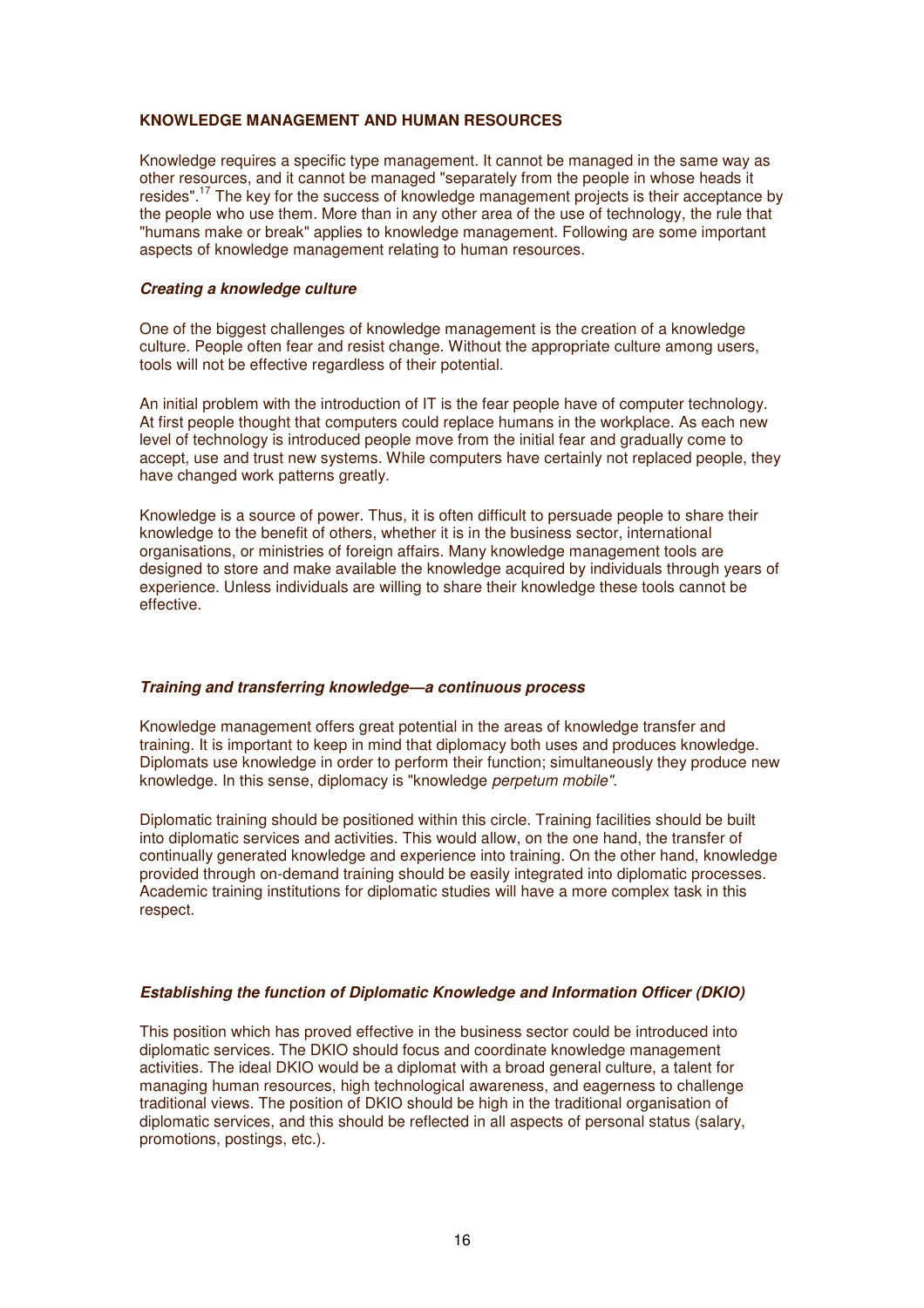#### **Retirement and knowledge management**

The departure of a leading expert in a particular field without codification of his or her expertise could mean a major financial loss (you may have to pay for expensive consultancy). The traditional approach, for example, often leads to a paradoxical situation whereby many ministries deprive themselves of expertise with a diplomat's retirement. In many cases diplomats do not accept retirement with great enthusiasm since diplomacy is a very specific job which involves a lot of personal commitment. Once out of that circle many diplomats feel lost. Therefore, knowledge management offers a potential "win-win" formula. On the one hand ministries of foreign affairs can preserve a valuable resource—the information and knowledge possessed by diplomats. On the other hand, retired diplomats can remain somewhat connected to diplomatic professional circles. Of course we cannot keep people forever in the service, but one can think about making a smooth transition towards retirement with some scheme that would enable utilisation of this resource even after retirement, for mutual benefit. Our DiploWizard system should facilitate one of those schemes through Knowledge Management Centre. The centre links junior diplomats and others in need of knowledge with retired diplomats: those who have knowledge, and more importantly, those who have the time and readiness to share their knowledge.

#### **Integrated human resource management**

The traditional perception of the hierarchical organization of a diplomatic service, consisting of headquarters and missions, should be gradually transformed towards a perception of a diplomatic service as an integrated system. The role of any participant in such a system, in the missions or at headquarters, should be decided by his/her potential contribution to a particular activity of the service rather than his/her hierarchical position.

Personal promotions in diplomatic services are governed by a variety of elements (need for service, personal and family preferences, emergencies, coincidences, etc.). This often leads to situations where, for example, you may find an expert on some multilateral issue working in a bilateral diplomatic mission. An expert on copyright, law of the sea, trade issues, etc. may end up, due to various reasons, in an embassy dealing exclusively with bilateral issues. Confining that person to deal exclusively with bilateral issues would be a loss both for the service (expertise) and for that person (personal, academic and professional interests). While technology (Internet, communication tools, etc.) now provides the facilities to integrate diplomatic services, organizational changes are necessary to enable integration. One possibility is "diplomatic time-sharing": a diplomat will have time allocated for various activities, regardless of physical location. For example, a specialist on the law of the sea sent to a bilateral mission may dedicate 20% of his/her time to consultancy on law of the sea.

#### **CONCLUSIONS**

The emergence of the concept of knowledge management in the business sector re-opens the old question of the role of knowledge in diplomacy. Diplomats have been reflecting on their working methodologies and the importance of knowledge since the early days of diplomacy.

The key condition for the successful implementation of knowledge management in diplomacy is the acceptance of the new techniques by diplomats themselves. In the end, knowledge management is intended to capture the knowledge and expertise which is carried by diplomats themselves. Thus any unwelcome or artificial imposition of knowledge management is a recipe for failure. The introduction of knowledge management must be carefully planned and implemented, with continuous adaptation based on the responses of diplomats. In order to succeed, knowledge management projects must address the specific features of diplomatic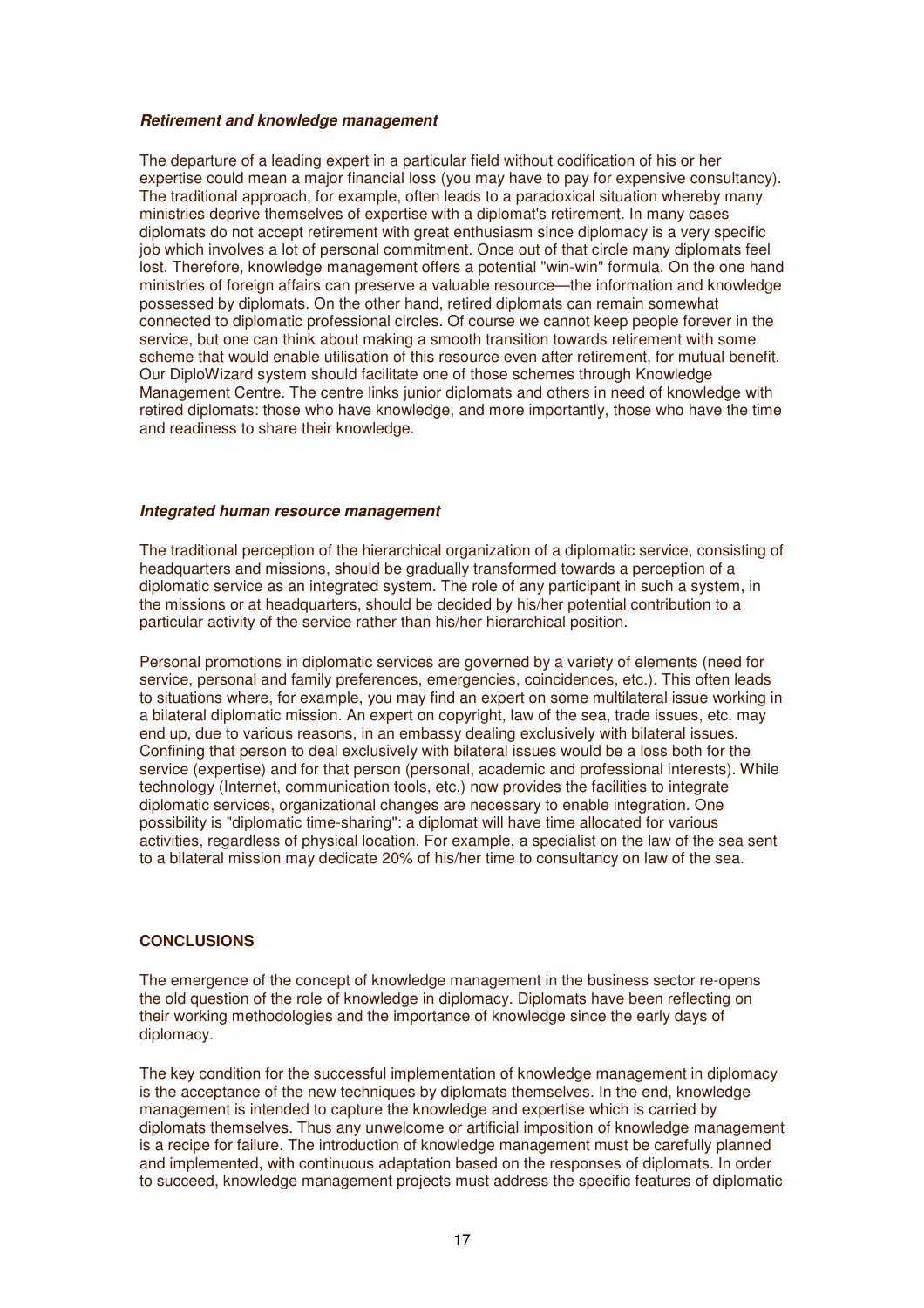professional culture in which the possession of knowledge and information is jealously guarded.

Most diplomatic services, like other institutions, are not aware of the knowledge and information they possess. The first step in introducing knowledge management should therefore be to activate this knowledge. Although this task is primarily organizational, technology can help. This is an example of how technology can assist in addressing an issue that would previously been solved by traditional methods.

While knowledge management should be needs driven rather than technology driven, it is still important to follow developments in the technological field. These developments can stimulate new ideas and provide tools for solutions to traditional problems. Most of these tools will be adapted from the business sector, with full awareness of the above mentioned differences between diplomacy and business.

Knowledge management in diplomatic services should welcome involvement and input from the academic field. Academics address the question of knowledge from a different perspective which may have limited applicability for diplomatic activities. However, a merger of the two perspectives and approaches to knowledge—that of practitioners and that of academics—can stimulate new ideas and directions for growth.

Knowledge management will require a gradual but profound restructuring of diplomatic services and the way diplomatic activities are performed. Any grand design in this respect is doomed to failure. The process itself will determine the shape and characteristics of new knowledge-based structures for diplomatic services.

## **NOTES**

 $1$  For more about the use of the terms data and information in the field of knowledge management consult T. Davenport and L. Prusak, Working Knowledge (Boston: Harvard Business School Press, 1998), 2.

 $2$  The term information was used by the founding fathers of information theory, Claude Shannon and Warren Weaver, as a technical term which does not carry any meaning. Technically speaking, it does not make a difference if a piece of information is loaded with meaning or if it contains pure nonsense.

 $3$  T. Davenport and L. Prusak, Working Knowledge (Boston: Harvard Business School Press, 1998), 3.

<sup>4</sup> Attempts to automate the thinking process typify artificial intelligence research from the 1960s and 70s. Researchers naively believed that with more computer power they would be able to simulate human thinking. The research raised high hopes and consequently proved highly disappointing when it could not deliver a machine to replace the human mind. The faulty element in this reasoning was not related to computing power, which has increased enormously, but the conceptual inconsistency based on the idea that the thinking process could be transformed into a set of computer algorithms. In the case of chess strategy such a transformation was possible due to the limited, although enormous, number of possible combinations. However, computers cannot simulate human consciousness. For more about the limitations of AI see: Hubert L. Dreyfus, What Computers Still Can't Do: A Critique of Artificial Reason (Cambridge, Massachusetts: MIT Press, 1992).

## <sup>5</sup> http://www.info-strategy.com

<sup>6</sup> Neil A. Stillings, *Cognitive Science: An Introduction* (Cambridge, Massachusetts: Bradford, 1991).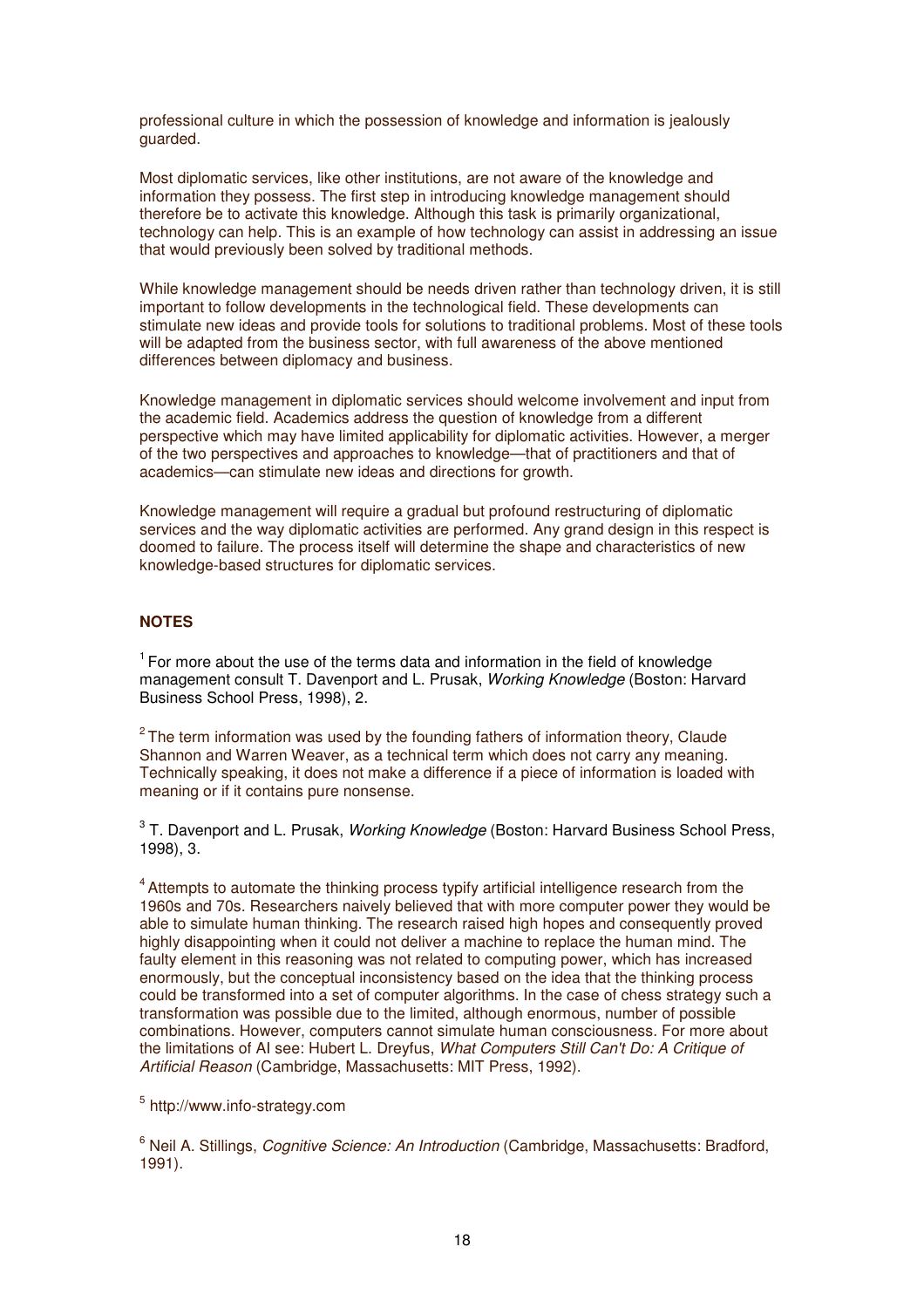$^7$  E.T. Penrose, The Theory of the Growth of the Firm (Oxford: Basil Blackwell, 1959), 77.

<sup>8</sup> A. Marshall, Principles of Economics (London: McMillan, 1965), 115.

<sup>9</sup> Interview with Paul Romer for Strategy & Business: http://www.strategybusiness.com/thoughtleaders/97110/page1.html.

<sup>10</sup> P. Drucker, *Post-Capitalist Society* (Oxford: Butterworth Heinemann, 1993), 7.

<sup>11</sup> For more information, see P.M. Senge, The Fifth Discipline: The Age and Practice of the Learning Organization (London: Century Business, 1990).

<sup>12</sup> C.K. Prahalad, and G. Hamel, "The Core Competence of the Corporation," Harvard Business Review (May-June 1990): 79-91.

<sup>13</sup> For more information, see E.H. Schein, Organizational Culture and Leadership (San Francisco: Jossey-Bass, 1985).

<sup>14</sup> Areas of diplomatic activities where efficiency can be measured are administrative and consular activities. Numbers of passports or visas issued are quantitative elements that could provide useful guidance for measuring efficiency.

<sup>15</sup> For more information about intentionality see: Daniel C. Dennett, The Intentional Stance (Cambridge, Massachusetts: Bradford, 1989).

<sup>16</sup> Speech by Newt Gingrich at Georgetown University, October 7, 1997, quoted in: Equipped for the Future: Managing U.S. Foreign Affairs in the 21<sup>st</sup> Century, (Washington, D.C.: Henry L. Stimson Center, 1998)

<sup>17</sup> "Knowledge Management, Encyclopaedia of the New Economy," *Wired* 6.03 (March 1998): supplement.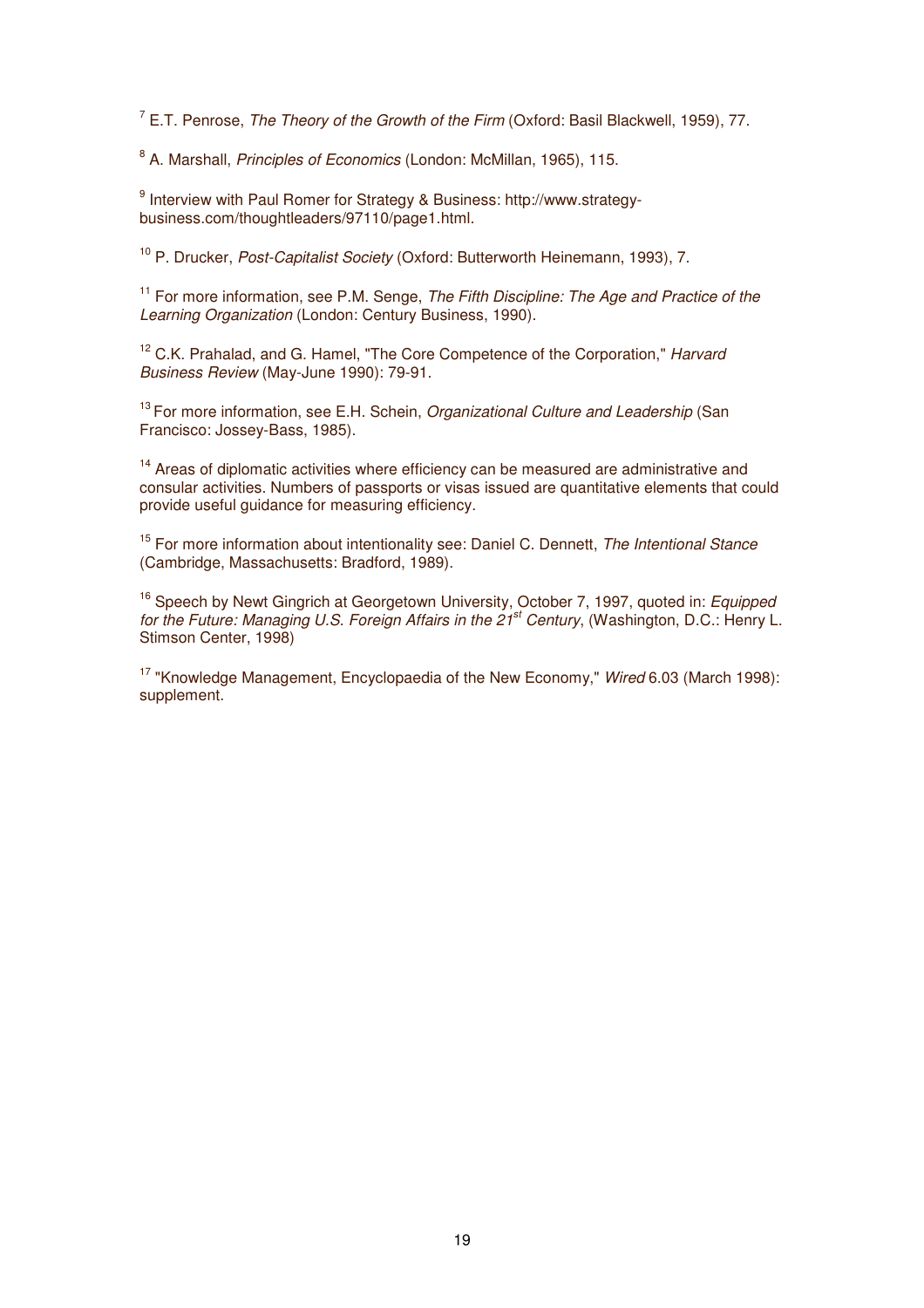# KNOWLEDGE MANAGEMENT AND INTERNATIONAL DEVELOPMENT: THE ROLE OF DIPLOMACY

## **Walter Fust**

I was asked to speak to you about knowledge management, knowledge and development, and the role of diplomacy. Combining these words caused me some difficulty! Nevertheless, I decided to organise my presentation into the following three parts: first I will give you some thoughts about knowledge management in general, then I will go to knowledge for development, and in the third part I will address the role of diplomacy.

#### **KNOWLEDGE MANAGEMENT**

When we talk about development, we always talk about resources. Two types of resources are usually recognised: renewable resources and non-renewable resources. However, we are convinced that there is a third resource, a resource that grows the more you use it, and that is knowledge. The very essence of international development cooperation is access to knowledge, sharing of knowledge, transfer of knowledge and use of knowledge.

This is why, about 4 years ago, we initiated discussion about knowledge within the World Bank, and, in 1997, we strongly supported their World Knowledge Conference. The reports our delegation brought back from the conference showed that what many people believe is not true: the technical part of knowledge—the technologies—is not the most essential. The most essential part is knowledge management: management of knowledge and management for knowledge. Information and communication technologies (ICT) involve a lot of issues, both for development cooperation and for the world: tele-education, tele-trade, tele-medicine, telebanking, video-conferencing, etc. But all of these are technical means. You have to provide the information. And information is, let's say, like the bridge to knowledge—the input for knowledge. I distinguish between management of knowledge—the collection and validation of information, establishment of necessary databases, and so on; and management for knowledge—the use of knowledge for productive means. And at the World Knowledge Conference we were all convinced that you use ICTs to aggregate information, to carry information, to validate knowledge, to use that knowledge for productive knowledge, and that productive knowledge should serve sustainable development.

Nowadays we—some international fora and of course national groups—are discussing some new trends. As I said, one of the outcomes of this conference clearly stated that the technical aspects of knowledge accounted for about 20% of the total importance, but 80% of the importance lies in how you manage knowledge and how you manage for knowledge in order to make use of it. Recently, in companies both national and international, knowledge management has become a kind of a new management understanding or theory. They no longer concentrate solely on capital productivity or on working force issues, but also on managing structural capital.

Personally, I am convinced that not only private, profit making companies need to manage structural capital, but equally foreign ministries and development cooperation agencies need to do so. This involves accounting for strategy, organisation and institutional culture, structures and systems, organisational routine, the experience of previous years and all the procedures. These organisations need to contain and retain knowledge, thus making it the property of the institution. As Thomas Stewart writes in Intellectual Capital: The New Wealth of Organisations, rapid knowledge sharing, collective knowledge growth, shortened lead times and more productive people are all reasons for managing structural capital.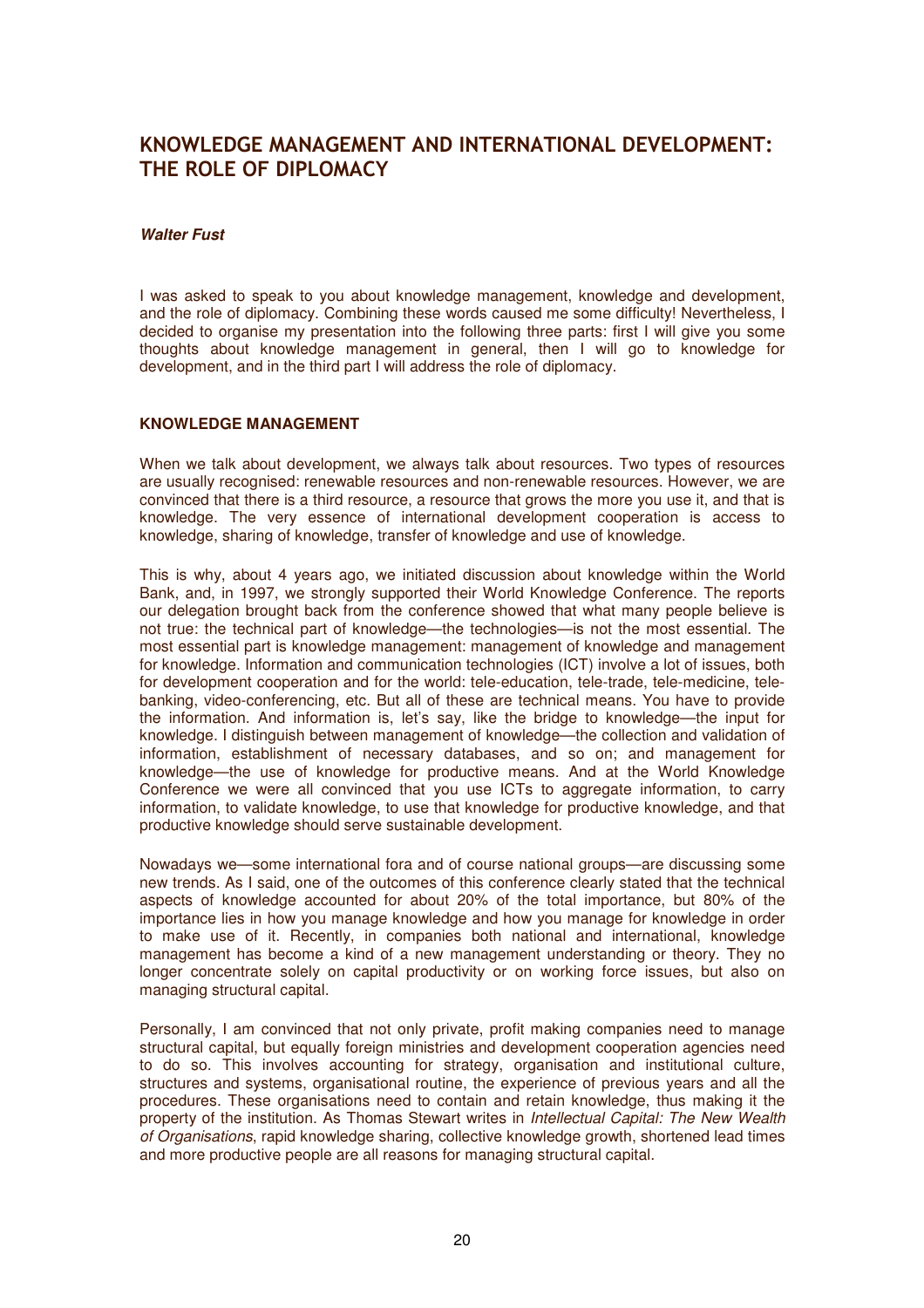In order to start managing structural capital, in order to recognise what is the structural capital of your organisation, in our experience you must start with simple things. For example, the creation of databases: the use of technology to pull scattered information and wisdom together to convert it into institutional knowledge. Collecting information—stocking the databases, involves a certain financial investment in knowledge management technologies.

What kind of knowledge should be stocked? We started with the creation of a "yellow pages" system. This is a registry of who in our organisation has what experience and expertise, allowing us to validate and gain the maximum benefit from the experience and knowledge of our people. Then, for example, if we need to offer relief services for a disaster in Central America, we can easily see who knows the region very well, who has served there, who has some special knowledge about the cultural environment and who has mastered the Spanish language.

A second method of knowledge management we began four years ago was to create a culture of "lessons learned". We should not work or continue to work without taking the time to examine lessons learned over a certain period of time. In fact, lessons learned are a precondition, let's say, for a kind of evaluation before starting the next working phase. Lessons learned provide a kind of guiding line for many other activities. For example, we now recognise that we have to integrate "best practices" into our operations. Best practices cannot be generalised: you cannot equate best practices in one country or regions with best practices in another. In this area you can make use of knowledge about methods, results, and intercultural communication to determine best practices for particular projects in particular areas.

Knowledge management needs knowledge managers. Someone needs to develop ways to stock knowledge and to identify what knowledge we want to stock. This person will be occupied full time with collecting and organising information, collecting knowledge, sharing it, using it and managing it. Breakthrough new ideas need to be sought out and publicised as well as processed; lessons learned need to be documented and an institutional memory needs to be organised. Someone needs to be responsible for managing the content of institutional memory as well as its technology.

A professor at Geneva University, Gilbert Probst, who has developed a working group of people involved in knowledge management, clearly states the structural elements and the key processes of knowledge management as follows. First, the organisation must define what knowledge it needs and produces, and what are the aims, goals and objectives of its knowledge management. This, I believe, may be the most difficult part. Then the organisation must identify the knowledge it needs, ensure the familiarity to develop this knowledge, share it, use it, store it, and evaluate it on a permanent basis. All these processes are in a way interrelated and interactive.

Knowledge management is an essential theme for development cooperation. I would say that the difference between diplomatic work and development cooperation is very often that diplomats tend to collect a lot of information but don't turn it into knowledge or don't use it later on in a productive way, as we do in development cooperation.

## **KNOWLEDGE FOR DEVELOPMENT**

Through discussion with various colleagues, I came to realise that for an institution such as the Swiss Agency for Development and Cooperation, knowledge management is not enough. It needs a prerequisite, and that is value management. I am deeply convinced that all institutions, even foreign ministries, should know by what values they want to be guided in developing their futures. Even big international companies now recognise that they need value management. A value audit can lead to a set-up of personal values and ideal organisation values: the input for formation of guiding principles or guidelines. Vision, mission and values must be known and communicated as an integral part of an institution's identity.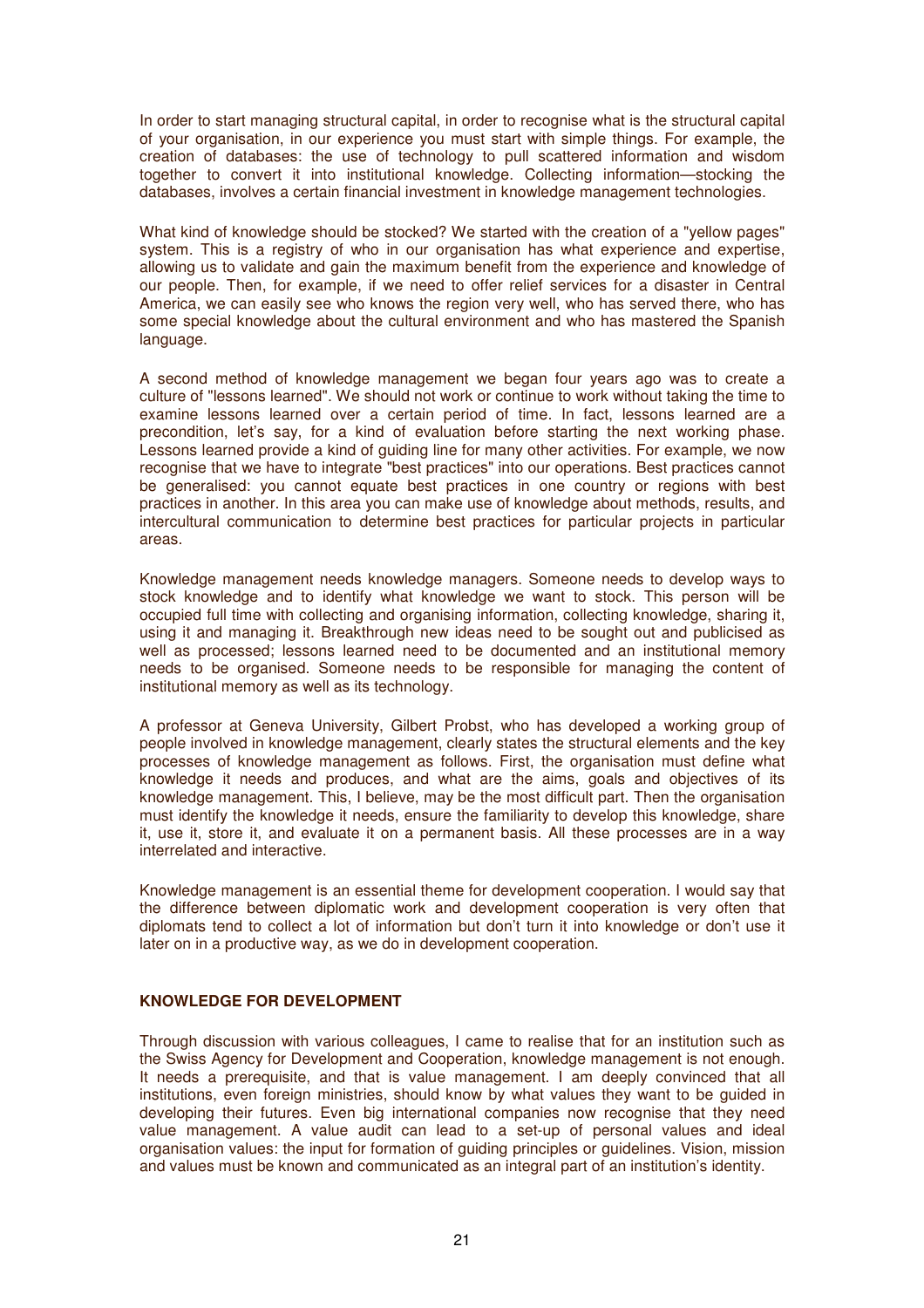What is a value audit? A value audit, according to Richard Barrett and Associates, has the objective of measuring the following: strengths and weaknesses of the existing culture within an institution, degree of alignment between espoused values and actual values, degree of alignment between actual values and staff's ideal values, degree of alignment between personal and organisational values, and indication of direction and priorities for change.

The SDC carried out a value audit last year with the British consultant, Richard Barrett. Our audit included over 350 people at the headquarters and 150 in 31 countries. The result of that exercise have helped us form our guiding principles and the basic set of guidelines for our strategy development. We can look at where the SDC will stand in 2005 and where we will head for by 2010. But it also showed that we needed to develop a number of additional aspects in order to achieve a good balance. We needed to come forward with some strategic goals. For this we are now developing a "balanced needs scorecard". This defines strategic goals as related to the authorising environment (be it in parliament or politics, in order to get the financial support; who will provide support in our country in five and ten years time and how do we deal with them), the partner and beneficiaries relations, the organisational culture, society contribution, organisational evaluation over the next ten year, and organisational effectiveness.

Self-understanding is important in our work in development cooperation, and to conceptualise our self-understanding we developed a symbol which we call the "tree of sustainability". In the planning, evaluation, inspection and explanation of our work this tree of sustainability is the landmark each of our collaborators have to keep in mind. We do not in our work, and I also symbolise this with a plant or a tree, stand by that tree pulling the leaves and think the plant is growing fast. Rather, our work is an external contribution to what our partners want to do, and that external contribution starts in the ground, meaning that we foster the local resources and our partners' own will. We can motivate them, increase their self-esteem and self-confidence, bring in positive experience, support creativity and autonomy, but we will not get involved in programs or projects where no local resources are mobilised, be it as little as 5% or 10%. If the partner is not willing to engage proper financial means to at some extent, he is not ready to share the risks, he is not ready to bring ownership into it, and he is not ready to make the project sustainable.

On these grounds we specify six basic requirements in order to make our programs and projects work. First, projects must be target oriented: we must be able to reach those groups who want and need to be involved in the project and are ready and willing to contribute. Second, effective organisation must be in place, and if not, we will spend time first on capacity building. Third, financial viability must be demonstrated. It is easy to invest in a project, but more difficult to finance the so-called current expenditure costs or the costs following certain programs. The follow-up costs are the most important ones to consider over the years. For example, if you build a school and the community is not ready to carry the costs for teachers or for maintaining the school, then why build the school? Fourth, the project must use appropriate technology. Fifth, all related decision makers must involved. For example, we found that three years after initiating some water supply schemes in West African, the projects were only 60% successful. We investigated the reasons the projects were not more successful, and found that women had not been involved in the decision making process, yet they were the ones carrying out the agricultural and water supply work. Of course we had to correct this situation. Frequently, especially in everyday life in industrialised countries, the gender approach is not adequately considered. I just returned from Bosnia where I had discussions with the people responsible for developing new laws in Bosnia. I asked, to their surprise, whether they had considered the gender approach, and they replied that they didn't have the financial means to start such a project. We provided the financial means, and are now waiting to see the results. The sixth requirement is realistic project conception.

Another important dimension of development cooperation and knowledge management is human resources development, which is related to knowledge transfer and capacity building. Poverty is linked to the lack of knowledge. Knowledge gives people greater control over their destinies. You all know the saying "knowledge is power": the more knowledge you have, the more power you have. Perhaps here lies the biggest role for international cooperation in the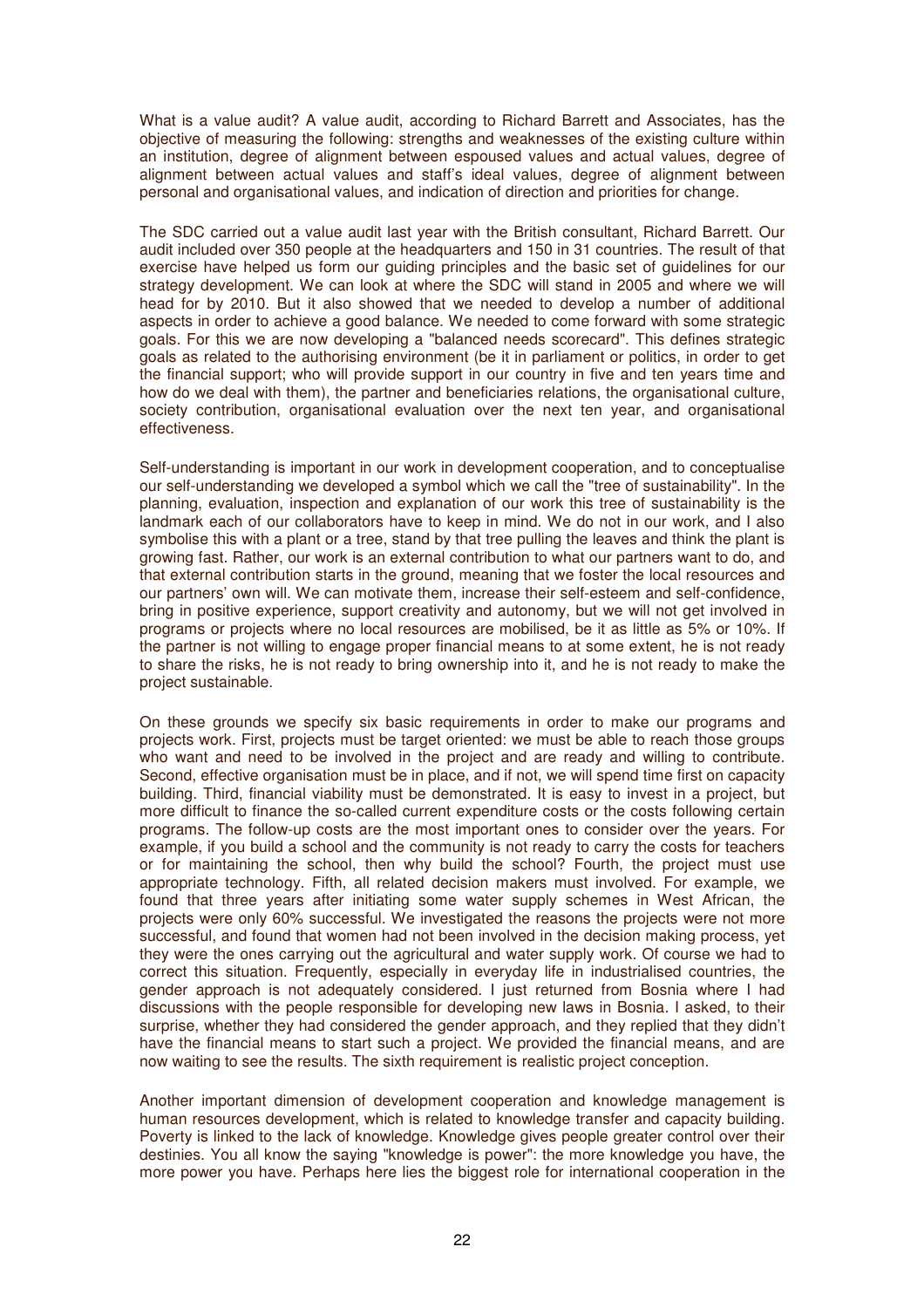future, as financial means are not being substantially increased recently. Development cooperation should concentrate its efforts on creating a real partnership: information should not be a one way road, but should generate a dialogue between different partners on an equal level. We are not developing our partners. Our partners develop themselves and we support the process, although it is not our development. Our contribution is an external one; we do not create the development. Trust and confidence play an important role, allowing for the transfer of knowledge that corresponds to local needs. Knowledge for development is based on the concept of empowerment. International cooperation should strengthen the capacities of partners to create information, to transfer their knowledge, to adapt external knowledge to local needs, in short, to be responsible for themselves.

Training is therefore a key issue in knowledge transfer and management, and that is why we finance or contribute to quite a number of institutions, for example the institution here in Malta. The contribution is external, aiming to assist and support our partners in offering training. We no longer do the training on our own, through our institutions or even Swiss institutions, but prefer to do it regionally and locally. This is part of our general goal to invest in local resources development. For example, over the last ten years we have reduced the number of Swiss experts in our cooperation programs from 370 to 61. We now are involving more locals or nationals from each country where we have coordination offices.

Knowledge transfer is, of course, not the only answer to poverty alleviation. Access to other resources, in order to implement the acquired knowledge, remains of utmost importance. Furthermore, knowledge transfer and use needs to be adapted to needs of specific groups. There is no magical recipe.

I would like to provide a few considerations about the focus for development agencies such as ours. We want to avoid discrimination in the access and the transfer of knowledge, ensuring that our partners are involved in the discussion regarding knowledge transfer and the use of new information technologies. We would like to avoid gaps widening between various groups: for example, rich and poor, men and women. We want to ensure that the needs of our partners rather than our wishes are forwarded and taken into account in the international arena. We would like, through training, to ensure that our partners can participate in the creation of international knowledge and information and that they can adapt information to local needs and resources. We would like to provide our partners with the knowledge to use technologies and to ensure them access to international networks, use of the Internet, tele-medicine, etc. We would also like to create an enabling environment in these countries to allow them to decide what is in their best interests. And I think we especially have to put emphasis on strengthening institutions, be it in academia, on vocational training levels or in government, in order to implement various issues related to good governance, for example, to fight or combat corruption.

We focus on a number of other areas. We have also to consider that we cannot do our work without taking the interest of our country into consideration. However, safeguard of national interests cannot easily be linked with development cooperation when you really mean development cooperation in the sense I just explained. You must safeguard national interests on another level, bilaterally. But in development cooperation we are involved in the internal politics of a country and that should not be linked to the safeguard of national interests. This is why we operate without a hidden political agenda—this is a prerequisite of trust and mutual understanding. We also have to take into consideration that the ethics of development cooperation have changed and it is not just a question of charity but a question of mutual interests.

## **THE ROLE OF DIPLOMACY**

Development policy-making takes place in international forums. And that's where the role of multilateral diplomacy in our range of activities is very important. The global dimensions of problems call for global solutions. Development policies have to be discussed on a multilateral level. Only in this way can globally relevant codes and standards be established.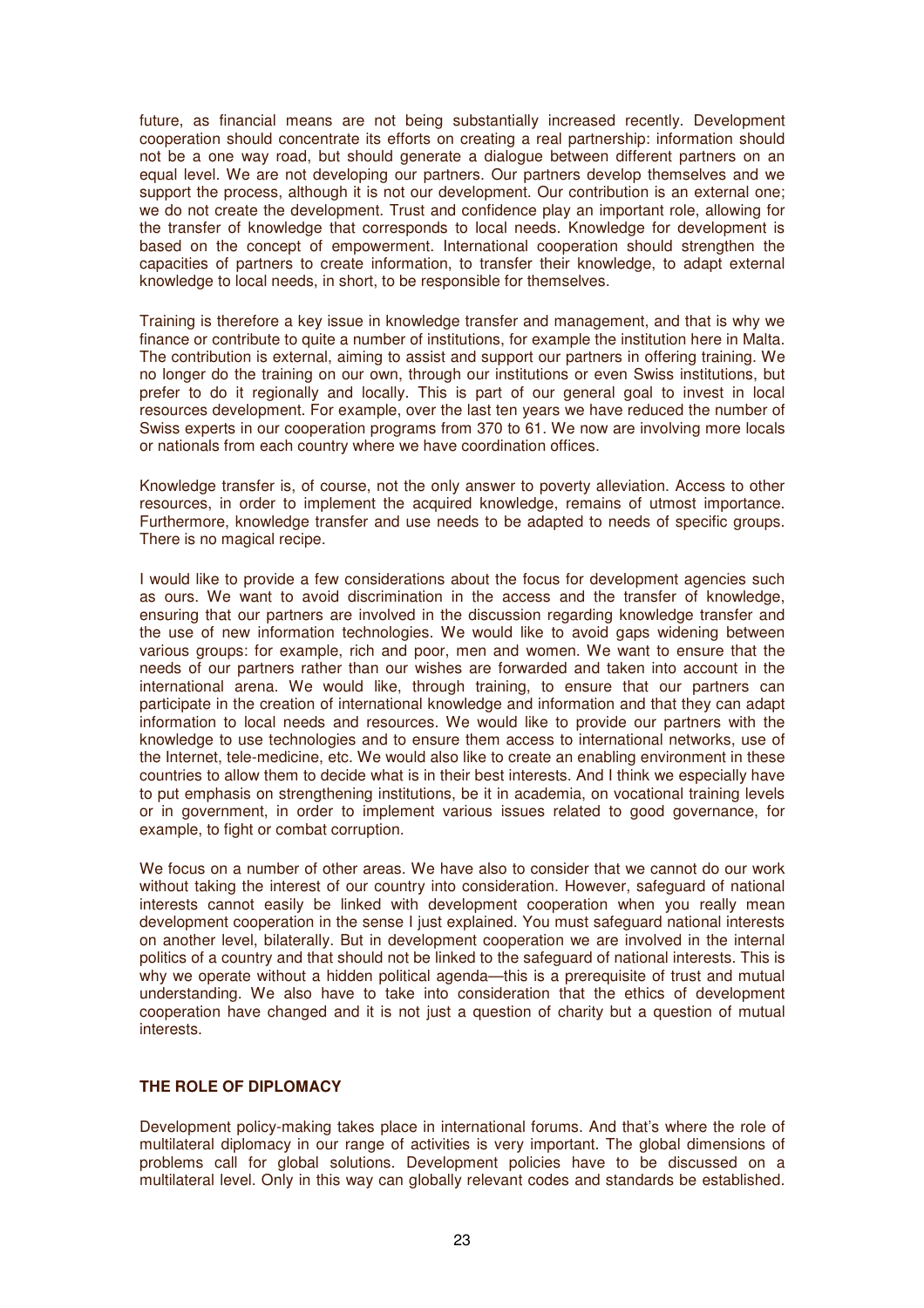Furthermore, national policies need to reflect international policies. So far, especially in industrialised countries, the reflection of international policies on internal politics is rather low, due to a perception that these international policies refer specifically to developing countries. Sustainable development in an issue for all of the countries in the world, industrialised and non-industrialised. We also believe that each nation must give away part of its sovereignty in the shift to global solutions and global governance. However, cultural diversity should not become a victim of economic globalisation. Finally, mass media is gaining an increased importance in international agenda setting.

I think the Carlson Report on Global Governance of 1994 came out perhaps a few years too early, and that so far traditional diplomacy has not taken its findings enough into consideration. This is not a criticism, but I think traditional diplomacy could learn much from development cooperation. I know that many diplomats have a kind of psychological hindrance about the methods of international cooperation, and this is unfortunate because these skills could prove valuable in many situations. Often the diplomats sent to deal with a situation do not take into consideration intercultural exchanges or the real experiences and the knowledge you can get on the ground while working in another country.

The role of bilateral diplomacy is shrinking but it is concentrated on the safeguard of national interests. Bilateral diplomacy can be used especially for building up alliances in order to work out better solutions to common concerns before entering the multilateral forums.

As you are all aware, the working environment of the diplomat is changing, primarily through the use of technology. Dimensions of information are changing: the collecting and sending of information will become less necessary, while the ability to identify items of real interest in the mass of information available becomes vital. A related issue is how to prepare young diplomats to deal with this rich mass of information, to make use of the information that really serves their needs.

The mechanisms of consultation are also changing, due in part to the informal nature of email exchanges at the working level, which can take place regardless of distance. Two years ago I proposed that Switzerland should open a "virtual embassy". I explained that as 500 million people around the world have access to the Internet, why not open a website allowing visitors to ask questions, for example about economics, or to apply for visas. Why should it still be necessary for a man in Tajikistan to go to Moscow to apply for a visa to enter Switzerland? Why can't he get the visa through the Internet and collect it at the airport in Zurich or Geneva? But the virtual embassy has still not been opened—I am still trying. I suggested giving the project to young diplomats, as they would respond immediately. The project would require four or five people engaged 24 hours a day, interactively answering questions for the world public.

Another project I proposed, which has not yet been carried out, relates to image promotion. I suggested that we look into several important data banks in the US and in other countries, to see what information they contain about Switzerland. There was practically nothing, just some historical information. This problem should be addressed.

We are, of course, aware that for knowledge use in development cooperation you need a set of guidelines to make your approach understood. And that is my last message: approaches are a part of knowledge and are very important—they can become as important sometimes as information. And in that respect, when you work with a lot of partners you have to be aware that you need a basic set of rules and principles to follow in your work. We developed these for our organisation, and we are still working on it. We even have a set of seven simple management principles for everybody in our organisation, to ensure they know the basics of the philosophy we follow. I conclude with these remarks knowing that I could not fulfil all your expectations, but I hope I have given you some food for thought for your further undertakings in this seminar.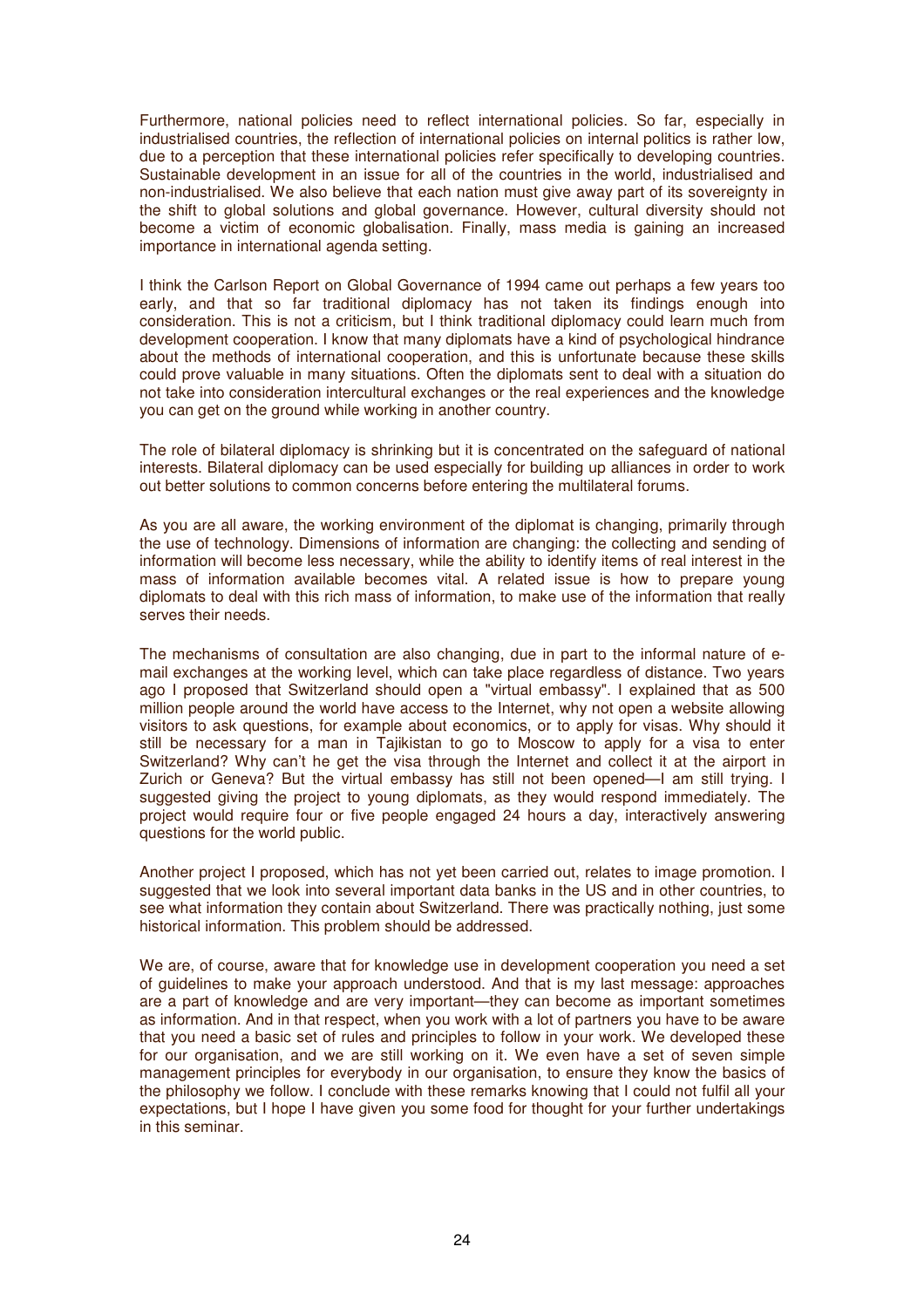# THE ROLE OF KNOWLEDGE IN THE CYBER-AGE OF GLOBALISATION

## **Richard Falk**

Malta exemplifies a country whose diplomacy enables it to play a far greater role in international life than its power and capabilities would suggest. It exemplifies, in other words, the creative use of diplomacy to exert influence, especially on the formulation of normative ideas. Malta contributed to the world such inspirational ideas as the common heritage of mankind, as the foundation for the distribution of ocean wealth. A plea for respecting the rights of future generations is also associated internationally with Malta's leadership. Perhaps the most significant of these initiatives is the pioneering work on the application of information technology to diplomacy that has been going forward at the Mediterranean Academy of Diplomatic Studies under the leadership of Jovan Kurbalija.

My university in the United States has a well-known School of Public and International Affairs—the Woodrow Wilson School—and yet it is at least one epoch behind the work being done at the Mediterranean Academy on the organic relevance of information technology to the conduct of effective and informed diplomacy. Princeton has no one on its faculty that even approaches Jovan Kurbalija in terms of commitment and insight into the potentialities and relevance of IT. So in a genuine sense, Malta is making a very significant contribution to the enormous challenges of adaptation that are hidden beneath this banner idea that we are all now living in an era of globalisation. In these remarks I will try to give some historical context for what this adaptation is likely to mean for diplomacy.

I think it is fair to say that diplomacy and diplomats are embedded in a world of sovereign territorial states, probably to a greater extent than any other single profession. What we call diplomacy is primarily an invention of the state system. The ritual and formality of diplomacy expresses the central idea that representatives of geographically separated territorial, political entities, were needed to maintain contact among these political communities. Over the decades and centuries, many changes in transportation and communication have frequently altered the traditional nature of diplomacy, especially diminishing the relevance of distance. Yet nothing comparable to computer-driven IT has previously arisen. Nothing previously produced such a potentially transformative impact on the nature of diplomacy, even upon what we mean by diplomacy, and upon the very identity of diplomats. These fundamental questions—what is diplomacy?—are necessarily being raised anew during the dawn of globalization. Such questions arise, above all, because it is everywhere evident that we are no longer living in a world that can be adequately defined in terms of territorial sovereign units that are spatial in character. The global maps that educate us about the world convey only one dimension of globalisation. Among many other shortcomings, these maps fail to take account of the degree to which we are now living in temporal communities as well as spatial communities. In other words, the pace of change has become so rapid that we are constantly trying to identify links to the past and future that will enable us to interpret successfully the kind of world we are inhabiting and the problems that it presents.

And it is this challenge posed to diplomacy that seems to me to be best contextualised by referring to our time period as the "cyber-age"; by using such a phraseology, thereby recognising the centrality of IT and the connected hardware/software features of this technology that is generating, without any deliberate plan, a new world order. It is a new world order that cannot be understood just by reference to these technological potentialities. There is an interesting statement that was recently made by the managing director of the World Economic Forum, Claude Smadga, just prior to the annual meeting at Davos. Mr. Smadga said "governments will be judged more and more on their ability to address the social repercussions of the globalisation process and finding ways to balance its destabilising impact." In other words, the technological miracle that is embedded in information technology needs to be connected with these fundamental challenges of a more ethnical and social character. How can we be sure in this process of transition that is going on in the world that this new technology is genuinely being devoted to making this world a better place for the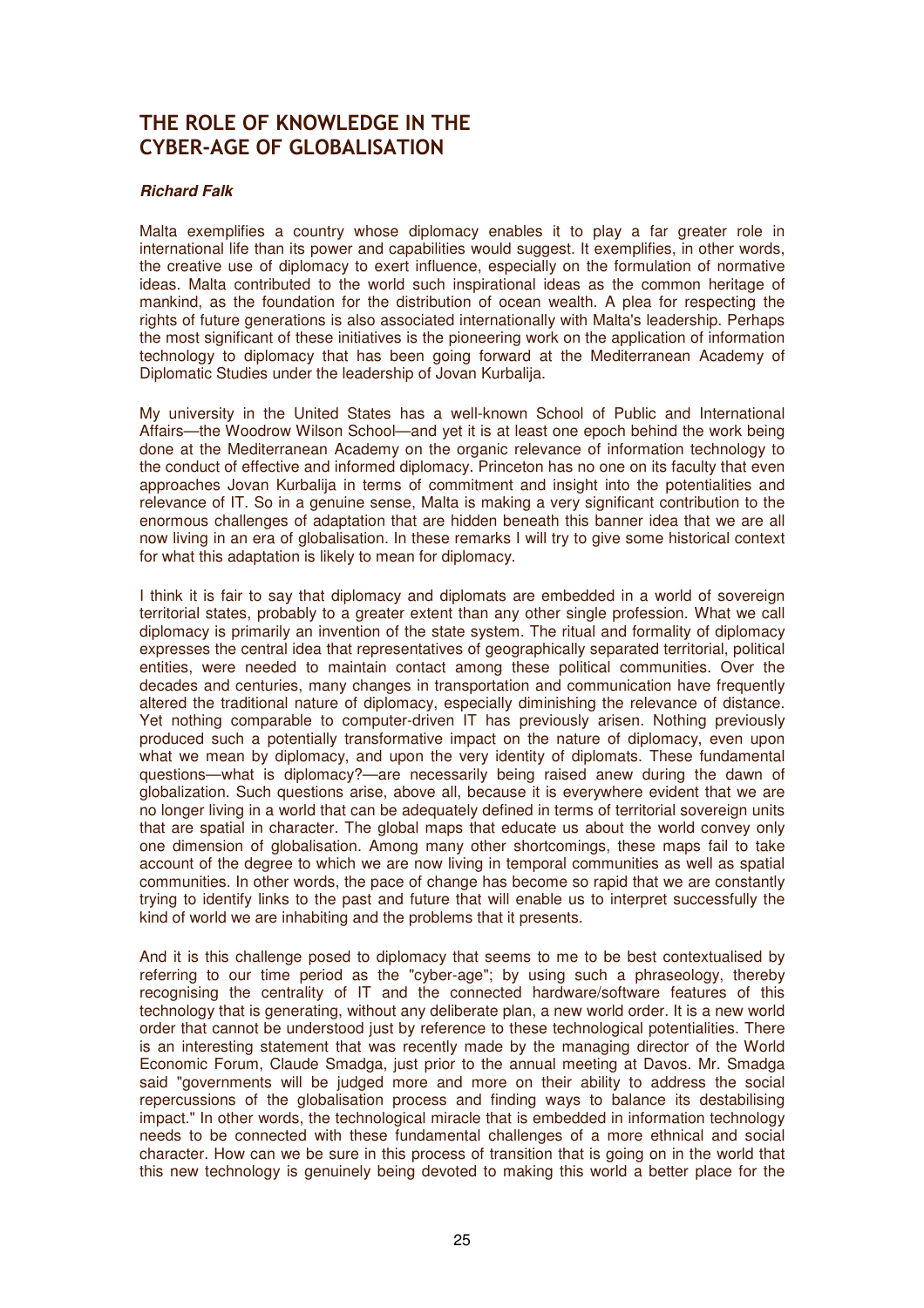peoples living on the planet who are the ultimate justification of politics and particularly democratic politics?

It seems useful to clarify somewhat what we mean by the domain of knowledge in relation to diplomacy, and with respect to interpreting the world. I think it is helpful to conceive of the knowledge that we are concerned about as "valuable information". Such an emphasis is intended to distinguish the focus of inquiry from the kind of unspecified, massive overload of information that has become accessible to us through information technology. In other words, one of the challenges in this age is to convert information into knowledge. Or putting the same idea somewhat differently, how do we gain efficient access to valuable information? This kind of distinction between knowledge and information, which I think is very important, also should be contrasted with what one might call wisdom, which can be defined as knowledge that is devoted to the goals of human well-being, and includes in that sense, as core concerns, matters of values, ethics, human rights and the religious foundations of our identity.

I think the preliminary challenge that we face at this point in history is how to convert information technology into "knowledge technology". The even deeper, related challenge is how to convert "knowledge technology" into "wisdom technology", moving from KT to WT.

I think that among the things being done creatively here in Malta is to address one important dimension of this challenge, that is, to devote the main effort of training diplomats to ensure that those from the global south have an adequate access to this technology.

A concealed danger associated with this rapid acquisition of a revolutionary new technology is to create a new antagonistic class structure in the world. Part of the necessary implication of IT is that it almost inevitably exploits those that don't have the appropriate computer literacy to take advantage of this technology. Without appropriate literature whole parts of the world are left further and further behind in this phase of history. There is an exclusionary element to it that needs to be acknowledged.

The collapse of the Soviet Union might be interpreted partly by its failure to master reliance on IT. It is plausible to interpret the immense historical transition that we are experiencing by reference to two underlying developments in this era—IT and the end of the cold war.

I would contend that these two seemingly disparate developments are really quite closely interrelated—the end of the cold war was partly and I think necessarily occasioned by the inability of the rigid state structures of the Soviet Union to adapt to the economic opportunities and challenges of the information age. The Soviet Union was unwilling to expose itself to these new technologies. The rigidity of their system contributed to their collapse.

It is a lesson that China, interestingly, has partially learned. This revolutionary technological cluster of developments has already transformed the politics of the world. It condemns those parts of international society that cannot cope with information technology to a marginalised status. Those parts of even the most modern sectors of world society in the richest countries that cannot cope are also being denied the benefits of economic growth. I am praising the Mediterranean Academy for this attempt to build a bridge between these innovative technologies and the struggles of the global south to participate positively in this emerging new world order.

I wanted to frame some of my remarks by reference to a quotation taken from Manual Castells, who is the author of a three volume study called The Information Age: Economy, Society and Culture. This work of scholarship has had a big influence. It is referred to as "the bible of Silicon Valley". Castells has made the most comprehensive effort to grasp and evaluate the multi-dimensional changes and trends associated with IT. His overall assessment of the revolutionary impact of IT is expressed in the following words:

In the last quarter of this fading century a technological revolution, centred around information, has transformed the way we think, we produce, we consume, we trade, we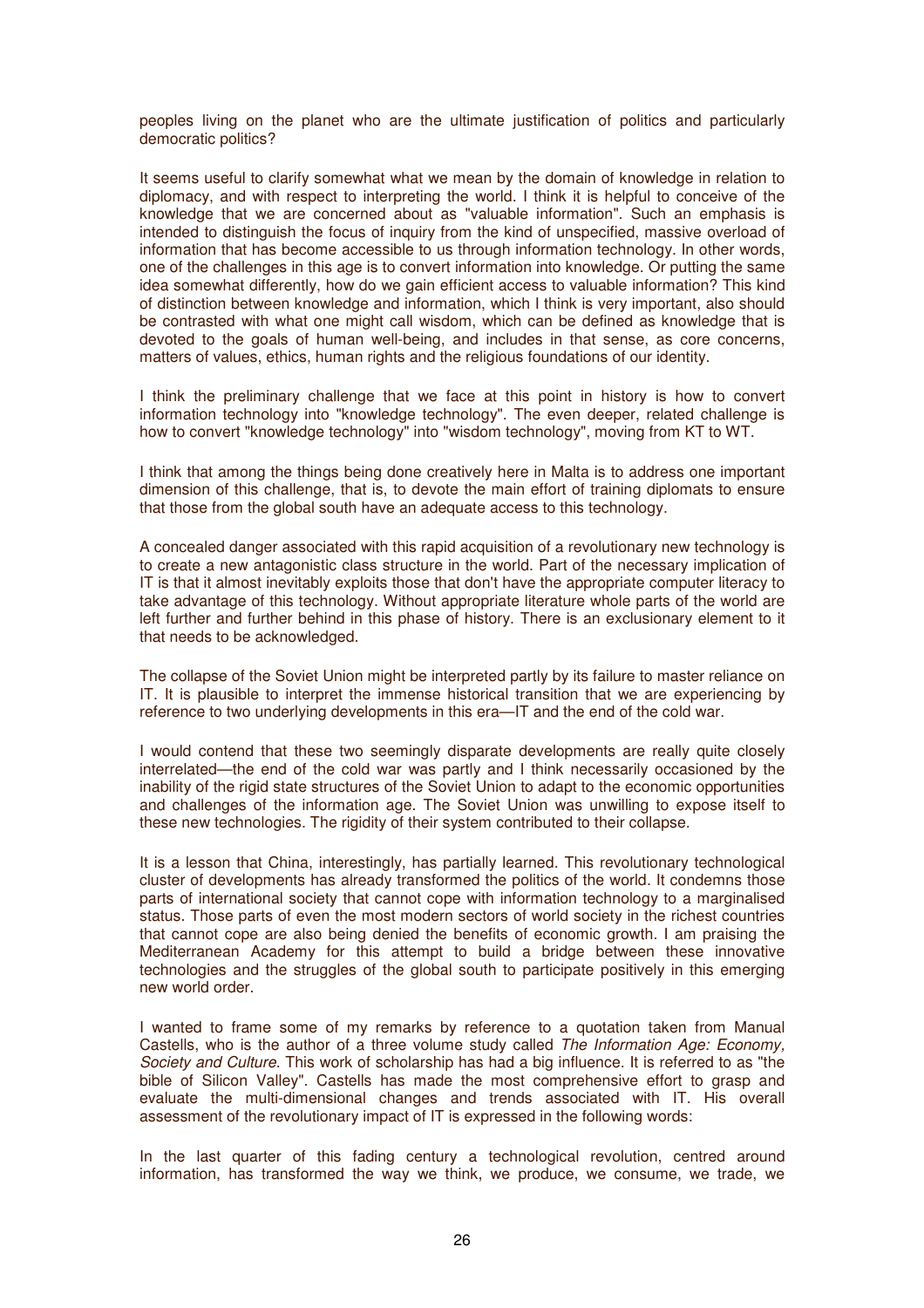manage, we communicate, we live, we die, we make war, and we make love. A dynamic global economy has been constituted around the planet linking up valuable people and activities all around the world while switching off from the network of power and wealth people and territories dubbed as irrelevant from the perspective of dominant interests: a fundamental transformation of the macro-political and macro-social contexts that shape and condition social actors and experiences around the world.

In a sense, what Castells and others are really telling us is that we are in this transition from a familiar world to one in which our whole experience, our basis, is being reconstituted.

Another recent book by Ray Kurzweil, a computer specialist, entitled The Age of Spiritual Machines, has suggested that we are approaching a dramatic evolutionary frontier in which machines are increasingly able to exceed human capabilities. You probably are familiar with the IBM machine Big Blue, that defeated the best chess player in the world, Gary Kasparov, a few years ago. The argument of Kurzweil's book is that this chess prowess is just the opening gambit of an expanding machine assault on the experience and the claim of the human beings to be mentally superior, and so to be the chosen species. Kurzweil argues that even when it comes to poetry, by the middle of the next century, the "spiritual machine" that will then exist will be producing poems that are comparable to that of the best work of poet laureates in our most cultured societies.

Such a projection represents a breathtaking kind of re-understanding of the place of human beings in the universe, and this is true even if it is appreciated that computers are conceived and sustained by human ingenuity. This prospect of creative and spiritual computers is accompanied by a variety of unrecognised challenges that will undoubtedly provide the context, or at least deeply influence the underlying context, within which diplomacy will be conducted in the future.

Can government bureaucracies assimilate this transformative technology in a manner that is consistent with human well-being? Such a response depends on managing other aspects of the global setting. The nature of these tasks is in dispute. Some have suggested that only by stabilising the world population can we keep the planet sustainable over the period of the next century or so. Others suggest that only by eliminating or greatly mitigating the institution of war as the decisive mode of conflict resolution can we cope with such an interconnected planet that has such extraordinary capabilities to inflict destruction with precision. Still others suggest that this kind of globalisation can only remain stable if it addresses the gross inequalities and disparities that exist among the distinct peoples of the world. And others contend that it is only by rediscovering our spiritual roots can we hope to avoid what amounts to a collective mental breakdown in the face of a technology that transcends human capabilities. In effect, society is confronted by a spiritual challenge as much as it is with political and economic challenges arising from this new dimension of human experience.

And so, when we think about knowledge and knowledge deployment in relation to diplomacy we should not treat these inquiries as being merely technical matters of learning how to master the appropriate skills. Every form of knowledge needs to be interrogated and evaluated in terms of its social, economic, political, and cultural effects. At this stage it is especially important to understand who is controlling these new forms of knowledge and for what purposes. Without this deeper interrogation of IT we are likely to become subject to some very regressive forces of control during this transition.

In this spirit of critical inquiry it is important to recognise that there are at least three dark sides to the advent of this era of globalisation. The first, which I have already referred to in passing, is the emergence of what is being called the "fourth world", that is, the societal domain constituted by those individuals, peoples and societies that are being excluded from participation in the positive benefits of globalisation as a consequence of their marginalisation by the operation of market-driven logic. In other words, globalisation as we now understand it, as it functions, is reshaping the social structure of the world as a result of "the discipline of global capital". A major component of this discipline of global capital is to make profitable use of information technology. Those that are not able to make this profitable use find themselves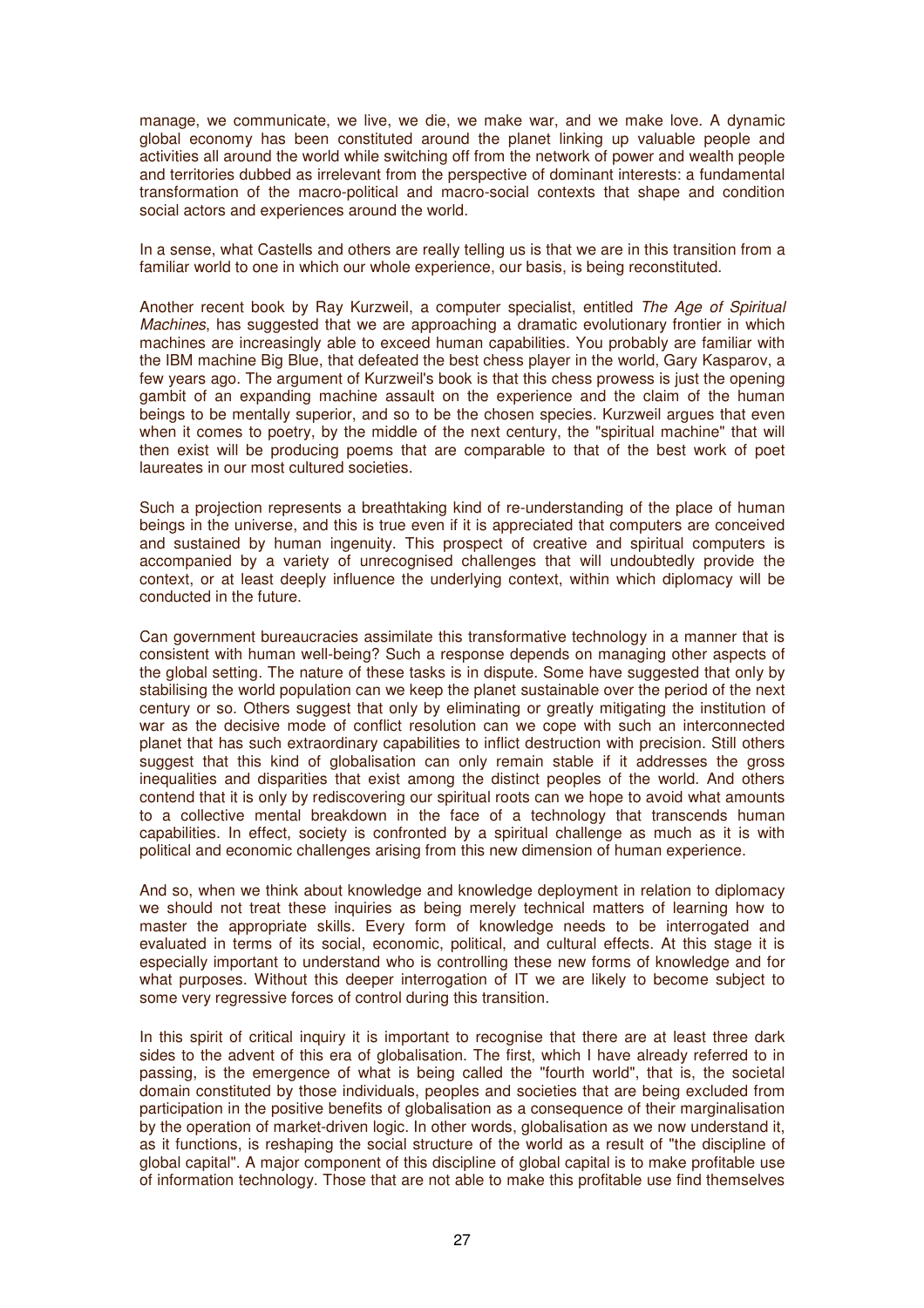situated in the fourth world. Much of Sub-Saharan Africa and the Caribbean, many of those who do unskilled work around the world, find themselves belonging, generally unwillingly, to this new classificatory zone of a fourth world. So we must ensure that what the World Economic Forum director described as the social repercussions of globalisation are being addressed as seriously as are the technical potentialities of IT.

Secondly, it is important to consider the implications of information technology for new forms of warfare, especially for those that have a one-sided character that has in my view some extremely disturbing features. The Gulf War was the first expression of this hyper-modern one-sided kind of warfare where those that control IT can choose the means by which they inflict suffering on others, pain and devastation, without exposing themselves to retaliation, or without at least risking retaliation in a comparable form. The leaders of the American military establishment are now planning for wars in the future that are described as "zero casualty" wars: that is, zero casualties for the high tech side, but unlimited vulnerability to devastation by a low tech adversary. There is another expression that is now emerging in this domain among war planners, which is "asymmetric warfare". The extraordinary inequality among states with differential access to IT that is emerging and is well depicted by James Adams in his book The Next World War. Computers are the core of these new weapons systems and the battlefield can be anywhere. One of the implications of one-sided warfare is that it begets violence that resembles the structure of torture carried out on a large scale. If you reflect on the nature of torture you realize, that above all, it involves inflicting one-sided pain on the victim with the perpetrator deciding what form of pain and at what level, what intensity, and acting without any anxiety that the victim can strike back. It is a non-reciprocal relationship in the context of life and death situations. In this new type of warfare that we are entering by way of IT, we are adapting warfare to the structure of torture. This is very bad not only for the victim, but also for the perpetrator. It creates a very dubious moral relationship to the use of force, which is always, to begin with, dubious, but it seems to me that prior doubts are greatly intensified. The NATO war of 1999 in response to the troubles in Kosovo provides grim confirmation for these concerns.

But there is a further element that is also disturbing in its impact. The very structure of this technological asymmetry invites violent retaliation in a different modality, but also devastating. It is no accident that international terrorism has emerged as such a threat at the same moment historically as IT. Or that anxieties about biological weaponry and chemical weaponry are rising in an unprecedented manner in the United States and elsewhere, suddenly creating a societal feeling of acute vulnerability that has rarely existed during the cold war except during crises when the real danger of a catastrophic nuclear war became apparent. President Clinton, perhaps to divert attention from his impeachment turmoil, has also been involved in what might be described as a hysterical preparation for meeting these challenges of terrorism and biological warfare. It needs to be realized that such preparation poses a serious threat to democratic society. To protect against these alleged challenges it is contended that extensive control needs to be maintained over hostile social forces. Such a requirement provides justification for continuous and pervasive intelligence operations against your own society and in relation to those who might be seeking to penetrate it. So there is a new rationale for what might be called total intelligence. The US military establishment is now proposing for the first time in American history the creation of a US military command to operate in country. In the past the role of the military has always been conceived as confined to conflict external to the country. To address this internal dimension of national security becomes natural if the main challenges are no longer to be spatially identified as external. It is evident that hidden within the wonders of this information technology are some very menacing nightmares associated with its misappropriation and with anticipated backlash behaviour by those with the unequal access to its capabilities.

There is also a fairly widely shared sense that a market-driven globalisation is not necessarily providing the path to human betterment, especially for economically disadvantaged societies. One danger is the link between government and IT, but another danger is the link between the market and IT in a political climate that lacks social equilibrium. If you think historically, the Industrial Revolution ushered in an era of cruelty to the relations between the market and society, fictionalised by Charles Dickens in the early nineteenth century: child labour, long hours, no safety, capitalist greed. It was only with the emergence of labour movement that it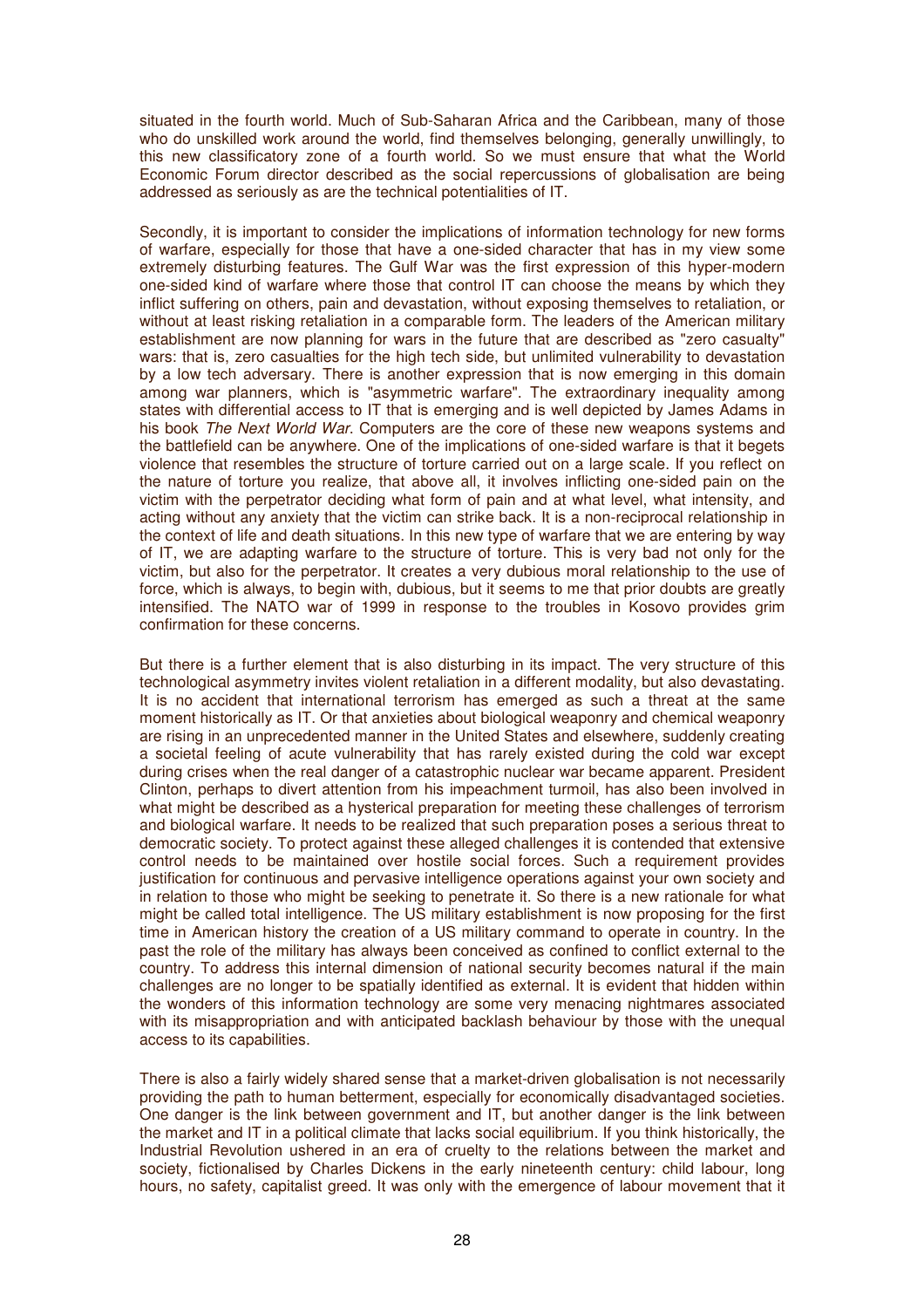became possible to achieve some social equilibrium, allowing capitalism to acquire a human face in the industrialised era. In other words, capitalism needed the threat of socialism as an alternative political project in order to avoid many of its cruel potentialities.

We have to ask the question now, can we imagine this kind of social equilibrium in relation to a globalising capitalist economy? Organised labour can no longer play such a role. It is too weak relative to business and finance. In addition, socialism has effectively collapsed as an alternative ideology. What, then, now challenges the cruel side of capitalism and encourages moves toward a new compassionate capitalism? Or as the World Economic Forum director put it in 1999, "globalisation with a human face". The fact that people are even talking in this way in business arenas expresses some recognition of the underlying problem. I doubt, however, that voluntary adjustment will be effective. Some degree of social pressure is needed. Can it be mounted by the activist side of global civil society? Greenpeace has been effective in organizing consumer boycotts against even the largest multinational corporations. Consumer power seems to be hurting companies such as Nike that are alleged to be running sweatshops in unregulated Third World settings. Can such initiatives be organized in such a way as to provide a counterweight to business and finance?

Let me end these remarks with a few comments about some of the brighter sides of this revolutionary development. Aside from the obvious reality that for the first time in human history the entire planet has the potential access to the entire corpus of valuable information, that is, virtually, all that exists, there is a decentralising and democratising potentiality present. So far the Internet has avoided being fully appropriated by the market. Its knowledgegenerating propensities have remained a free resource. This is an amazing dimension of our world. The struggle to keep this resource, this emancipating knowledge, from being appropriated by the market is, I think, of extraordinary importance. How do we keep IT free? How do we keep IT in the public domain? And unless I am very wrong about the acquisitive disposition of the market, it will not be kept in the public domain without a very vigorous social struggle. There is too much rent-seeking wealth at stake. But if we do succeed, and if projects such as the project of the Mediterranean Academy do succeed, then one has a levelling of the playing field of diplomacy throughout the world which will open exciting potentialities for intercultural and intercivilisational collaboration of a much more meaningful sort than has ever existed in the past.

A second very, I think, hopeful development is that the Asian crisis and its reverberations in Japan, Latin America and Russia has removed the false euphoria from globalisation. It has led individuals such as Smadga, the World Economic Forum architect and manager, to talk in a new way about something other than a market logic. I think there is now emerging, as knowledge, the sense that the social dimensions of globalisation cannot be left entirely to the market, that the invisible hand is a deformed part of the body politic that moves to correct distortions far too slowly, if at all. We cannot responsibly rely on the automatic effects of economic growth to provide human well-being and to maintain stability and progress for the planet. We require a form of global governance that also is concerned with how to deal with poverty, with economic deprivation, joblessness, with fluctuations in the world financial markets, in other words, that tries to incorporate the lessons of the Asian Financial Crisis into a new structure of authority for the world.

And finally, in terms of hopeful developments and trends, are these series of elections in Europe and elsewhere that have moved against a neo-liberal orientation towards political leadership. The last wave of social democratic victories in a series of European countries are partly a backlash against the economistic approach to globalisation. It is not clear that these new social democratic leaderships will be able to cope with the discipline of global capitalism, or whether their policies will be much different than the governments they have replaced. Indeed, the forced resignation of Oskar Lafontaine raises doubts on these scores. But such electoral outcomes do send a message to the leadership of the world that citizens in democracies are expecting more than capital-driven politics at the level of the state, that adjustments by the state to globalisation need to do more than facilitating business and finance. In effect, these elections are a call to establish a new equilibrium between the needs of peoples and the aspirations of citizens and the logic of capital and growth. Whether or not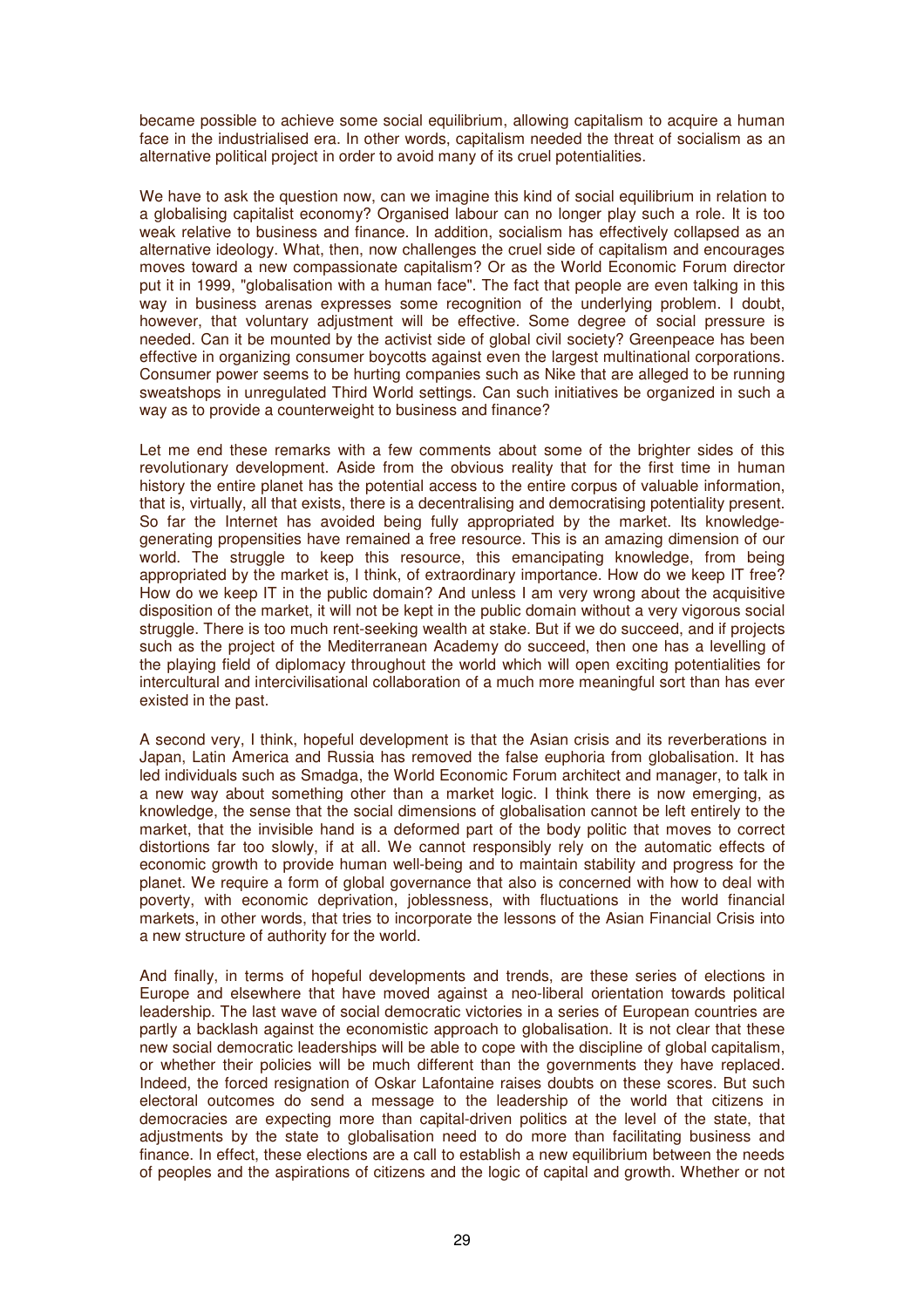this equilibrium can be found in the coming years, will, I think, determine whether the future of globalisation will be stable or will give rise to very deep new patterns of social and political conflict that are certain to have far-reaching implications.

I want to close by saying that it seems to me that we are genuinely, not just as a cliché, but genuinely, at a crossroads in human experience that will establish the crucial context for the diplomacy of the next century. The question is whether we have the imagination, as well as the skill to cope with this revolutionary technology, and can realize the promise that it contains while coping with the dangers that it brings to our world. Whether we can manage such a transition is a challenge of great magnitude that very few generations have faced. It is a challenge that we are only beginning to depict and understand. Surely we are living in "interesting times" but whether such an experience will prove a curse rather than a blessing remains to be seen!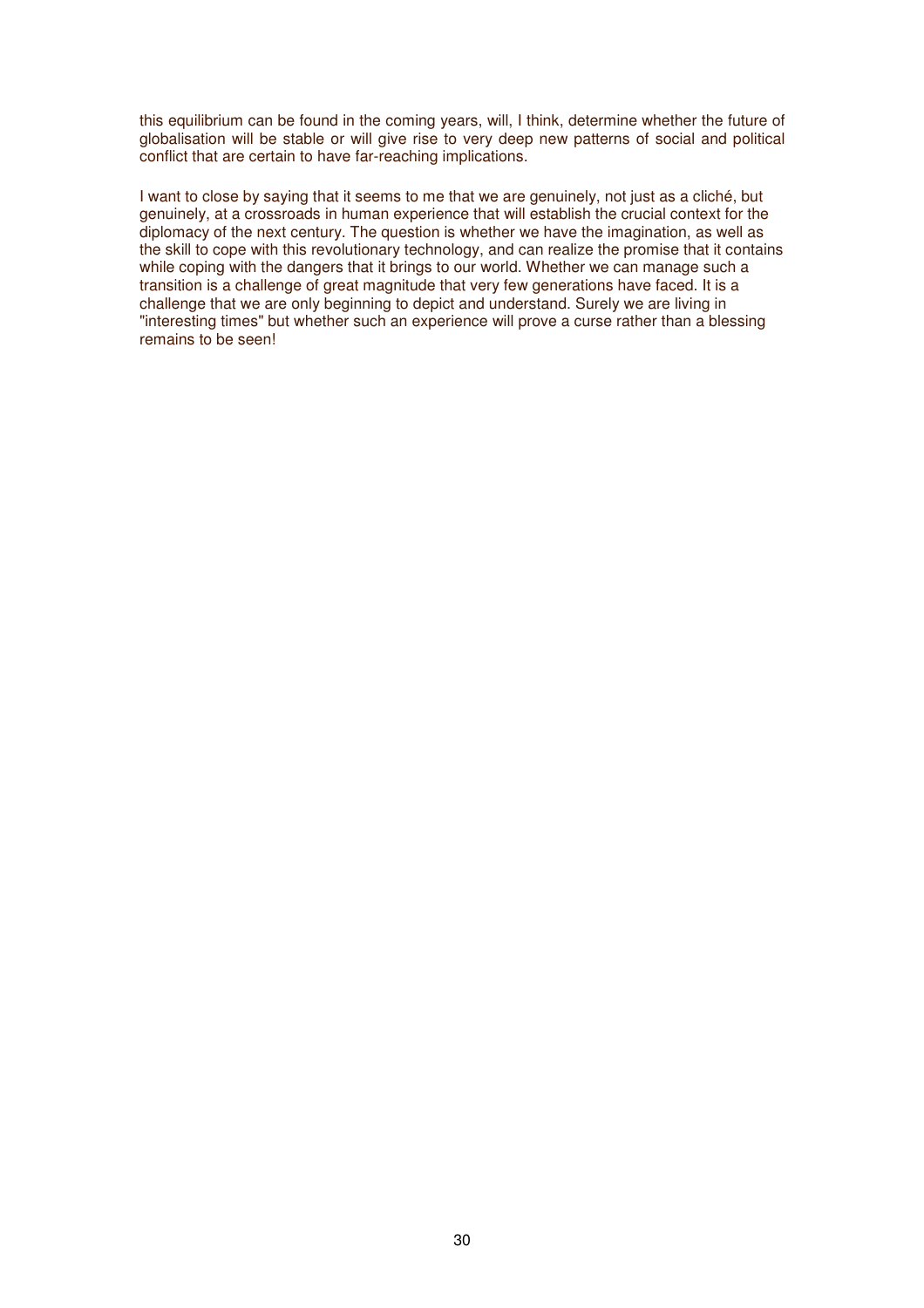# WILTON PARK: SUI GENERIS KNOWLEDGE ORGANISATION **Colin Jennings**

I propose to make some fairly heretical comments about knowledge management. In doing so I take comfort from the fact that the instigator of Wilton Park, Sir Winston Churchill, believed in breaking the rules when necessary. I like, in particular, his comment that "a preposition is something you should never end a sentence with."

When I saw the programme for this conference I couldn't work out what the title of my talk meant. But the organisers kindly explained that I should simply explain the way in which the particular institution I lead, Wilton Park, operates. So I will:

- explain what Wilton Park does;
- highlight some of the key reasons for its success:
- identify some specific outcomes of the conferences; and
- offer a few reflections on the theme of knowledge management.

#### **WILTON PARK**

Wilton Park organises over 40 residential conferences a year on a wide range of key policy challenges, and produces reports on each one. Most last three and a half days, some are shorter. The conferences are mainly on international issues but there are also some on domestic policies of interest to a range of countries. Wilton Park is an Executive Agency of the British Foreign and Commonwealth Office but is academically independent (an unusual and highly productive mix). Because of this status, 60% of the participants are government officials and politicians working on the issues, and the remaining 40% are from a range of non-government professions. Only a fifth are British. A few come to learn for the first time about an issue, but most are already highly knowledgeable. Wilton Park's website at www.wiltonpark.org.uk provides more background.

#### **Why does it succeed?**

I was impressed that one of the things Al Berg, an IT expert speaking at the February 1999 conference on Knowledge and Diplomacy in Malta, mentioned was exactly our sort of method: bringing people together for conferences as one way of exchanging knowledge and information. It is important to hear that statement from an IT expert. One can easily argue, in our fast-moving world, with e-mails and the internet, that bringing people together, as we do, in a 16<sup>th</sup> century, rural location is out of date. Is it really worth it? Doesn't it take a long time?

I would argue that it is definitely worth it, and that data alone will always be insufficient: personal contact between individuals has a very important part to play in exchanging views and information on complex subjects. Part of this is human nature. What do we remember most? What we have read, or what people have told us? For most of us it's the latter, and the laptop won't change that.

There are four basic reasons why the way we bring people together at Wilton Park is not only still necessary but is, in fact, on the increase.

First, despite all the conferences and other meetings that take place on so many different issues, and among so many different nationalities, there are very few occasions when policy makers and non-government people get together and really examine the underlying problems. What are the root causes of the dispute between the protagonists? Are their aims and needs really so different, or is that a failure of perception? What can all concerned do to bridge gaps and work to mutual advantage? What are their current plans, what are the real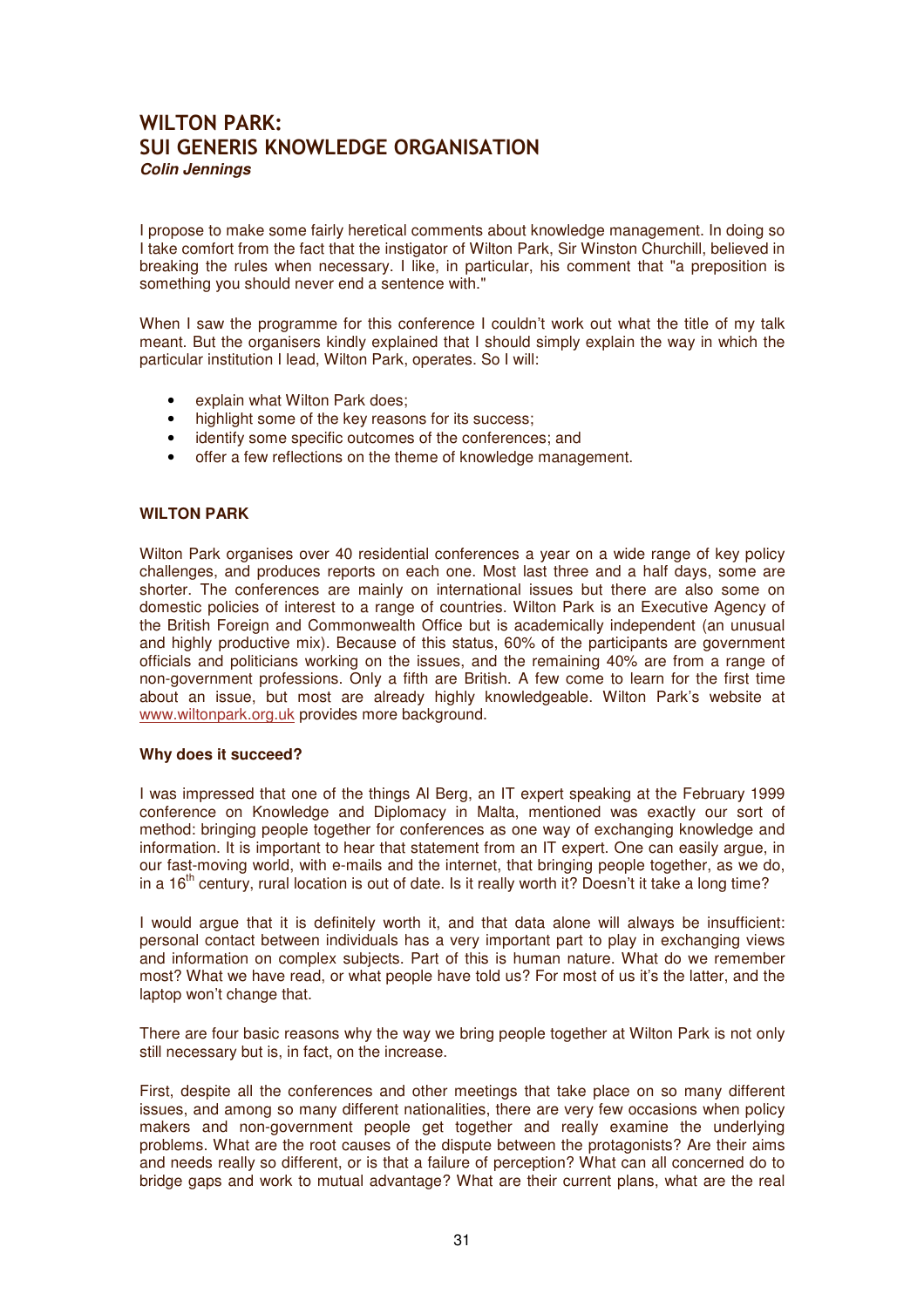prospects of making progress? This may sound basic, but all of us who have experience of working on international issues know that this sort of discussion is vital yet doesn't happen very often in a productive way. So that's the first reason: those coming find the exchanges useful and, because so many work for governments, there is a very direct impact on policy formulation.

The second reason is that the unattributable nature of the discussions encourages frank but informed debate. The collective experience is always vast, but it's not an international negotiation and you won't be quoted. Those are real benefits. There are lots of meetings where you represent your institution or your government, but very few where you can talk off the record. Wilton Park's confidential and residential environment encourages participants to say what they think. They may be a bit constrained on the first day, but once they've got to know their fellow participants they relax and talk frankly. That can lead to some quite stormy exchanges, but there's no harm in that if it's reasonably controlled.

The third reason it works is that by bringing in top people in their field, the updating of knowledge is always considerable. Everyone gains new insights and new information. However much you know, there is always more to learn.

The fourth is the fact that it's residential nature helps develop personal contacts. I know cases where they have lasted a lifetime and been really valuable.

#### **The outcome?**

But does all this make any difference? Does it produce a real outcome? If I were in the British Treasury, I would be saying: that's all very well, but it costs money. Not much taxpayer's money, but nonetheless, some. And what's the result?

It is certainly true that increasing knowledge in itself doesn't solve problems. Wilton Park conferences over the last year or so have highlighted that there was going to be a major crisis in Kosovo, an escalation of overt nuclear proliferation between India and Pakistan and a serious crisis in Asia because of the social and political tensions. None of these were prevented. But nonetheless, better informed policy makers can at least be better prepared to deal with such crises when they happen, and do their best to prevent them if they can. And in addition to the obvious benefits of the cross-fertilisation of ideas and information, and the creation of new personal links with people of real influence, there are concrete outcomes. A few examples.

We held last year a conference on the Common Agricultural Policy and a planner from the German Foreign Ministry told us that it had been invaluable for him in preparing the German government's policy for their Presidency on this very important policy area.

We held a conference two years ago on the Greek-Turkish relationship, with just Greeks and Turks and a few other observers, which produced Greek-Turkish talks led by another institution on media coverage, military links and other contentious areas. I am not aware of any other forum that's doing that. The influential people involved on both sides find it very useful, I am told.

Smaller foreign ministries that come to our events tell us they use the reports we produce on each conference as a working tool to update knowledge and think through policies.

We had a conference last year on the forthcoming Lome aid and trade renegotiation. Several of the ACP people there told us they found it very useful in preparing their negotiating position.

The BBC used one of our conferences as a basis for briefing their journalists for coverage of the German elections last year, and interviewed quite a few of the people who came to the conference.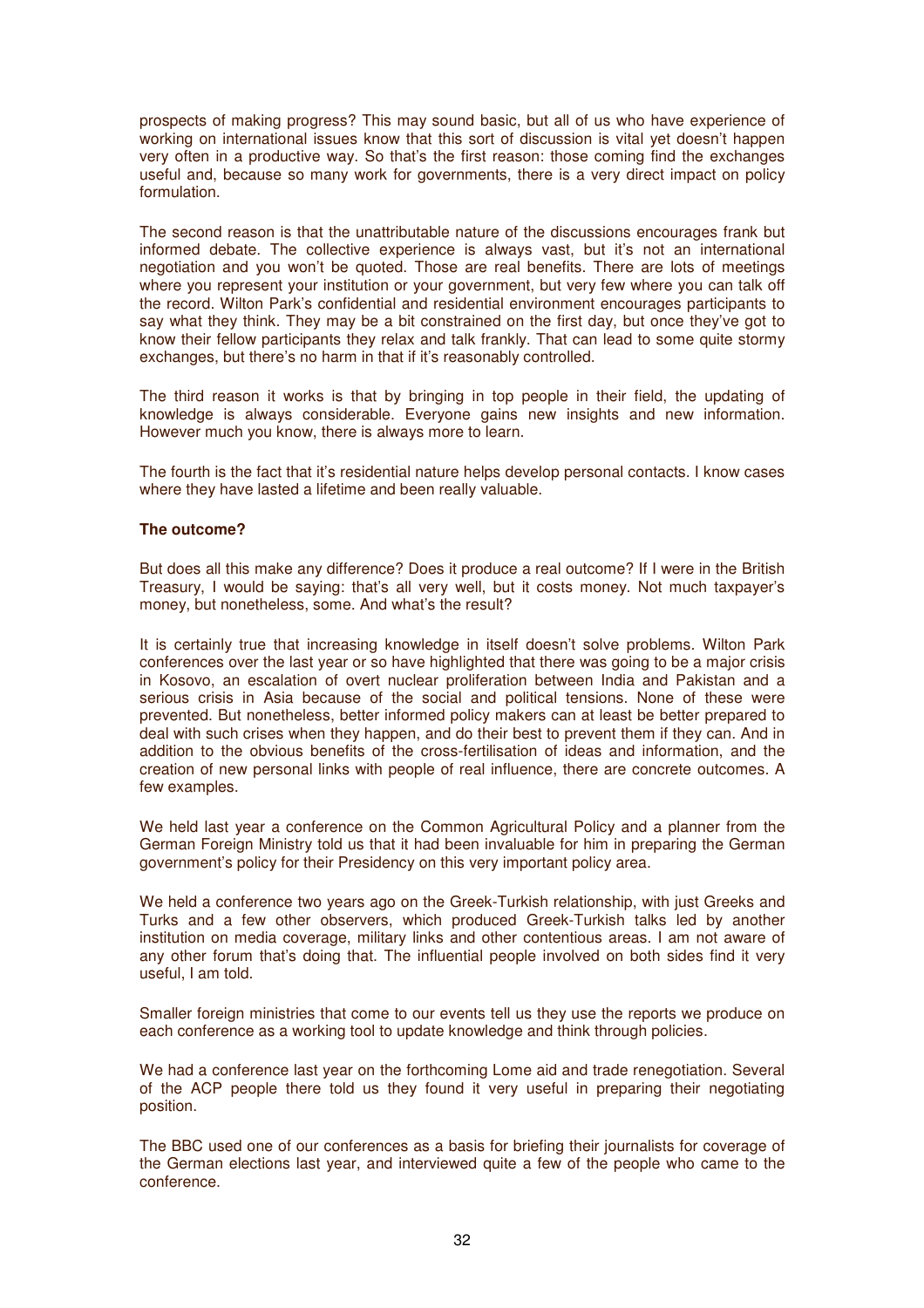We held a conference on the future of the UN last year, out of which we think there may well come a new set of principles for rejuvenating the UN in various ways, not least its Agencies.

And we held a conference on welfare reform last year which undoubtedly fed directly into the 13 January article on the front page of the London "Times" about the introduction of new welfare policies in the UK, in this case a modified form of American style workfare. I know for a fact that this in part came out of our conference.

#### **KNOWLEDGE MANAGEMENT**

Perhaps I could conclude by offering a few personal reflections on the theme of knowledge management in diplomacy based on 22 years of working for the British government in the Ministry of Defence, the Foreign Office and now Wilton Park. None of this may be revolutionary but I hope its worth hearing.

First point. Diplomatic services have very high quality staff, with exceptional commitment, and in the British case a global heritage which produces an enormous number of networks through the Commonwealth and other institutions, a virtually incorruptible civil service, and a stable and transparent democracy. Despite this, we manage information badly.

In my experience, the life of a civil servant in Britain is almost constant crisis management. Cutbacks in staff and resources have led to real overstretch. There is precious little time to think. I'm sure this will be familiar to lots of you, it's not just a British problem. But in our case, there is little time to read carefully and to think, and even less to organise your information. The interaction with non-government thinkers is greatly restrained by the pressure of work. That lack of interaction can be damaging. It leads to perpetuation of policies which are well past their shelf life because civil servants are only talking to each other.

Job turnover is far too high, which means that experience, certainly in capitals, is far too slim. That applies in virtually every area.

Key information and recent documents are often very hard to find. A lot of time is wasted looking for them. IT is not used nearly enough to overcome this. As mentioned by other speakers, the introduction of IT in our organisations in the last ten or so years hasn't saved work. It's created vast amounts of extra work. Of course it has benefits. E-mailing and so on is enormously useful and time saving, but in other respects we're a long way off. When it comes to design and use of IT, it's like the motor car in the early stages of the century. We have an awful lot further to go, in terms of having systems that are easy to use, where you don't have to click on 25 different things to obtain what you want, which don't crash twice a day or remove useful tools every time a programmer touches them , etc.

I am not suggesting that everything we do is ineffective. The qualities of the people we have make our organisations work. But it's despite rather than because of good management and use of knowledge. This may be a heretical thought, but it is certainly my own experience as a practitioner.

## **CONCLUSION**

There is an obvious conclusion: we should have more meetings like this. This one is excellently timed. There needs to be more such opportunities to exchange views, and have training on the management and use of knowledge. Many of the things other speakers mentioned are new and directly relevant to my organisation and probably are to yours.

For our own part, in Wilton Park we are doing our best to increase the dissemination of our knowledge, for instance, through our website. We're also going to be introducing a new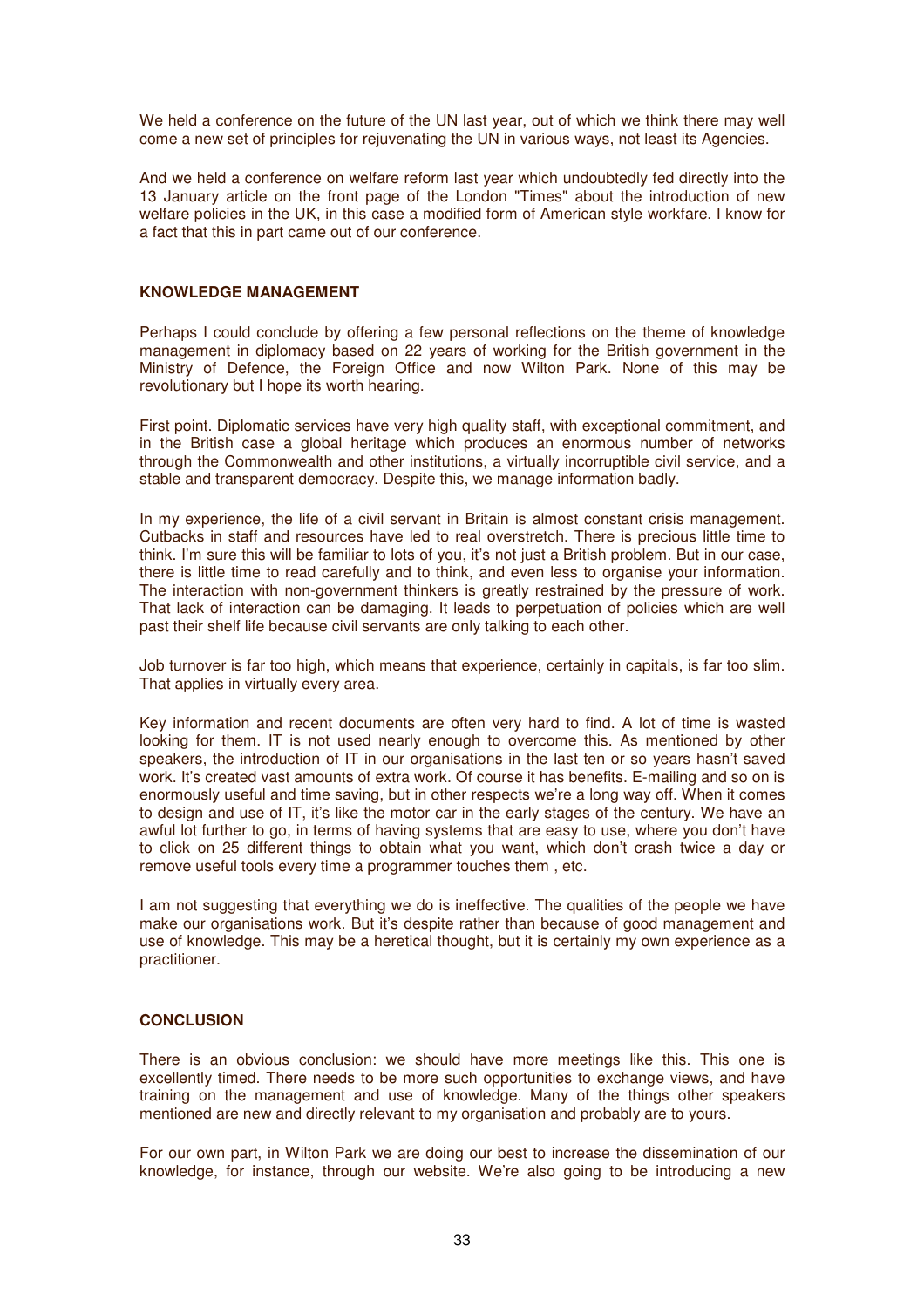publication which will bring together all our reports and papers, to be launched by the Stationary Office in April, entitled Current issues in International Diplomacy and Foreign Policy.

Last but not least, we are going to do our best to manage knowledge better by holding a conference with the Mediterranean Academy of Diplomatic Studies in Malta in November on the social impact of free trade in the Euro-Med area.

To conclude, I would suggest that the key to knowledge is giving greater priority to making the time to learn from others, not least at meetings like this. We should learn from Henry Kissinger's shrewd observation: "There can't be a crisis next week, my schedule is already full."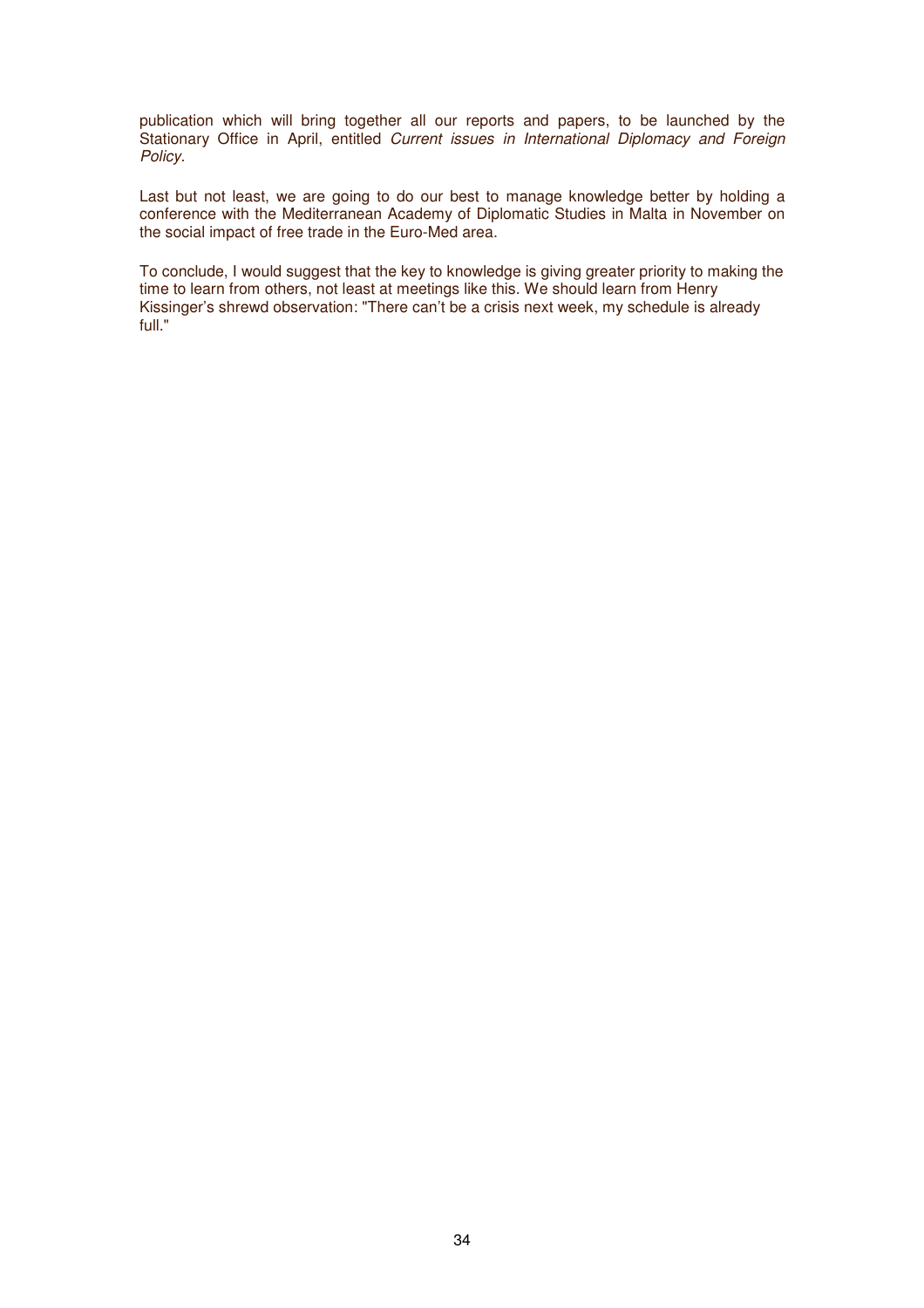## HISTORICAL DIPLOMACY: FOREIGN MINISTRIES AND THE MANAGEMENT OF THE PAST<sup>1</sup> **Keith Hamilton**

In the spring of 1986, a little over three years before the demolition of the Berlin Wall, Professor Alfred Grosser contributed to *Politique Etrangère* a brief survey of fifty years of Franco-German relations. The article came to no very startling conclusions. Grosser noted that, although West Germany was superior to France in an economic and monetary sense, France was the superior of the two in three other respects: as one of the four powers responsible for the governance of Berlin, France was a co-possessor of German sovereignty; unlike West Germany, France, was a nuclear power; and "l'Allemagne a eu Hitler dans son passé et la France pas."<sup>2</sup> Few political scientists have been quite so explicit in citing history per se as a component in the balance of power. Yet, in referring to Hitler, Grosser was making an obvious point. West Germany in the 1980s was constrained by Germany's recent past, and the same has, perhaps to a lesser extent, remained true of a reunited Germany in the 1990s. Not only have military defeat, occupation and the limitations imposed by the Federal Republic's Constitution restricted its capacity to exercise its power abroad, but the memory of National Socialism has stamped a hideous stereotype upon Germany's past and cast a long shadow over its present and future conduct. Bonn's foreign-policy initiatives, even when taken in the contexts of the European Union and the North Atlantic Alliance, have been susceptible to claims, often from critics who should have known better, that Germany was reverting to expansionist ambitions attributed to Hitler. The epithet the "Fourth Reich" has acquired sinister connotations which have only a tenuous connection with the First and Second Reichs and virtually nothing to do with contemporary German politics.

Germany has not, however, been alone in finding its diplomacy hampered by its history. Countries, like people, are judged in terms of their past actions or, at any rate, according to how such actions are interpreted by historians and translated into popular culture. This has become only too evident in an era in which charges of collective guilt and demands for diplomatic apologies, redress and recompense have become such a significant feature of global politics. It is therefore hardly surprising that since their emergence at the end of the seventeenth century foreign ministries have found it necessary and, where not necessary, prudent, to manage that particular branch of knowledge labelled the historical past, They, along with other government departments, have sought to use archives and historians to promote a more favourable national image abroad, to reinforce territorial claims, and to achieve other political goals—a process which might be conveniently described as historical diplomacy. It has involved controlling access to records, the sponsoring of official or semiofficial histories, and the publication of diplomatic documents. Foreign ministries have always been well placed to fulfil this last function. After all, few human activities generate more documents than does diplomacy, and few others are so dependent for their success upon the efficient administration and utilisation of archives. Full and accurate records provide enlightenment on past developments and precedents for current and future negotiations and, in consequence, some of the oldest divisions of modern foreign ministries are those responsible for records management. Diplomacy may still be regarded as a secret craft, separated by protocol and its own peculiar rites and rituals from the public at large. Yet diplomatic archives remain one of the most extensive and potent sources for the public's understanding of the past, and the publication by foreign ministries of selections of their correspondence, memoranda and other papers, has been a powerful stimulus to the study of international relations.

Not all such publications can be characterised as historical diplomacy. Foreign ministries share with other government agencies and departments a duty to keep members of the public informed with regard to enactments, legislation and political and economic changes likely to affect their lives and livelihoods. The provision of such information is an obvious requirement of good government. Individuals travelling abroad and companies engaged in international commerce and investment need to be kept abreast of developments which might impinge upon their enterprise. And the British, with their world-wide trading interests, were amongst the first to engage in the regular publication of documentation relating to frontier changes, international treaties and negotiations. Lewis Hertslet, the Foreign Office Librarian from 1810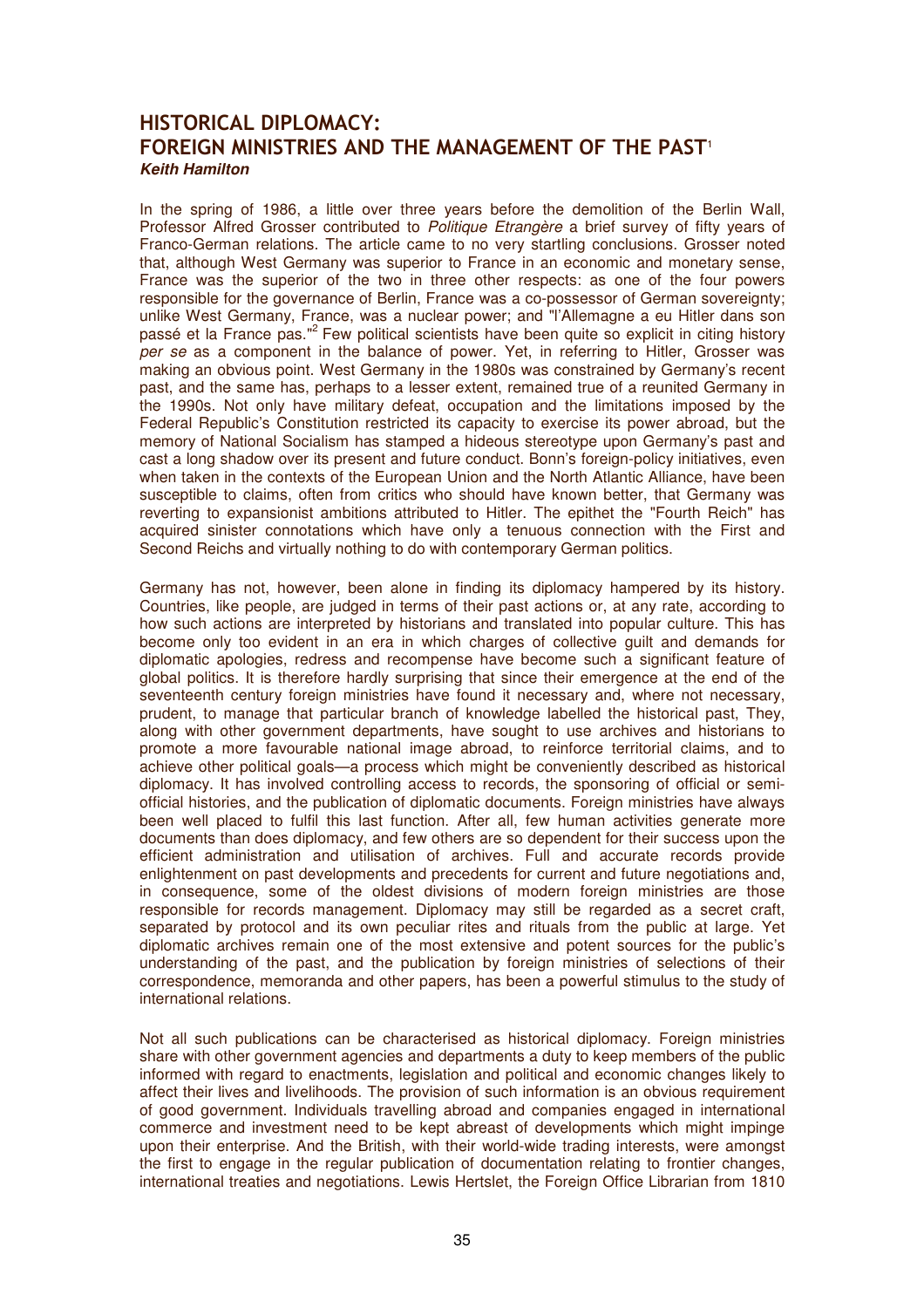to 1857, and his son and successor, Edward, were pioneers in this work. Of Swiss/Lombard origin, the Hertslets made the management of Foreign Office records virtually a family business. Brothers, nephews and sons were employed, and the Librarian's Department, which had custody of correspondence and treaties, became the Office's collective memory, providing detailed information and guidance on the major international issues of the day. It was also a paying concern. In 1820 Lewis Hertslet published as a private undertaking, but with a guaranteed order from the Office, two volumes of Commercial and Slave Trade Treaties. Six years later there appeared the first volume of Hertslet's classic reference work, British and Foreign State Papers.<sup>3</sup> Originally intended only for distribution to government ministers and British missions abroad, this collection of treaties and other political and commercial documents went on sale in 1831 and continued in annual production until 1968. Edward Hertslet continued the family tradition. He too published documents, and he too made sure he received adequate remuneration for the work. After having succeeded his uncle, James Hertslet, as sub-Librarian in 1855, and his father as Librarian in 1857, he began work on his four-volume Map of Europe by Treaty, a collection of maps and papers recording political and territorial changes in Europe since 1814. He also undertook the editing of a parallel series, The Map of Africa by Treaty, the third and final volume of which appeared in  $1909.<sup>4</sup>$ 

Meanwhile, the British Foreign Office, along with other foreign ministries, had become actively involved in the editing and publication of works which were intended not simply to inform, but to persuade. This was in many respects a diplomatic response to the emergence of public opinion, that is to say the increasing political importance of all those non-governmental opinions which found public expression in the press, national and provincial assemblies, the universities, and the great houses, salons and societies of Europe's expanding intellectual and political élite. The impact of such opinions varied according to the political and social institutions of different countries. But even in autocratic Russia the Tsar's ministers had to take account of a slavophile intelligentsia when handling relations with the Austrian and Ottoman empires. Elsewhere, the growth of literacy and the establishment of popularly elected parliaments led to the greater involvement of chancelleries, ministries and diplomats in attempting to defend their decisions at home and in seeking to influence governments abroad. Already, in the aftermath of the Seven Years' War, the British government had released for publication documents relating to the negotiation of the Peace of Paris of 1763. Then, in the aftermath of the Napoleonic Wars, the Foreign Office began the more or less regular publication of selections of diplomatic correspondence in the form of parliamentary papers or Blue Books.<sup>5</sup> Other countries followed the British example. Thus, after the British reoccupation of the Falkland islands in 1833 the government in Buenos Aires published papers dating from the crisis over the islands of  $1770-71$ , and more than fifty years later Anglo-German friction over colonial claims caused Bismarck to lay the first of his White Books before the Reichstag. The Emperor Napoleon III had by then sanctioned the annual publication of a selection of the Quai d'Orsay's correspondence and, in 1861, the State Department launched a similar but more enduring series, the Foreign Relations of the United States (FRUS). The French experiment with an annual series did not survive the Franco-Prussian war. Nevertheless, French governments continued to publish Yellow Books which, like their British counterparts, dealt with specific negotiations and particular developments.

Documents released in this fashion were sometimes emasculated and occasionally falsified. There were also instances when despatches were deliberately drafted with subsequent publication in mind. Such collections were meant to influence parliamentarians and a wider public, and documents were often selected for essentially propagandistic ends. Foreign ministers thereby sought to justify their conduct and win support against domestic and foreign rivals. But during the last quarter of the nineteenth century governments were also increasingly engaged in sponsoring the publication of volumes of diplomatic documents which were intended not so much to persuade or defend, as to enlighten and educate the public in the principles of foreign policy. This work was closely linked to that process of state-forming and nation-building which was so characteristic of the period, and it was often accomplished by diplomats working in association with academics who would not have blushed at being called patriotic historians. Some of its most enthusiastic disciples were to be found in the German empire. Nineteenth-century Germany was, in the words of the French historian Gabriel Monod, nothing less than a "vast laboratory of history",<sup>7</sup> and the writing of history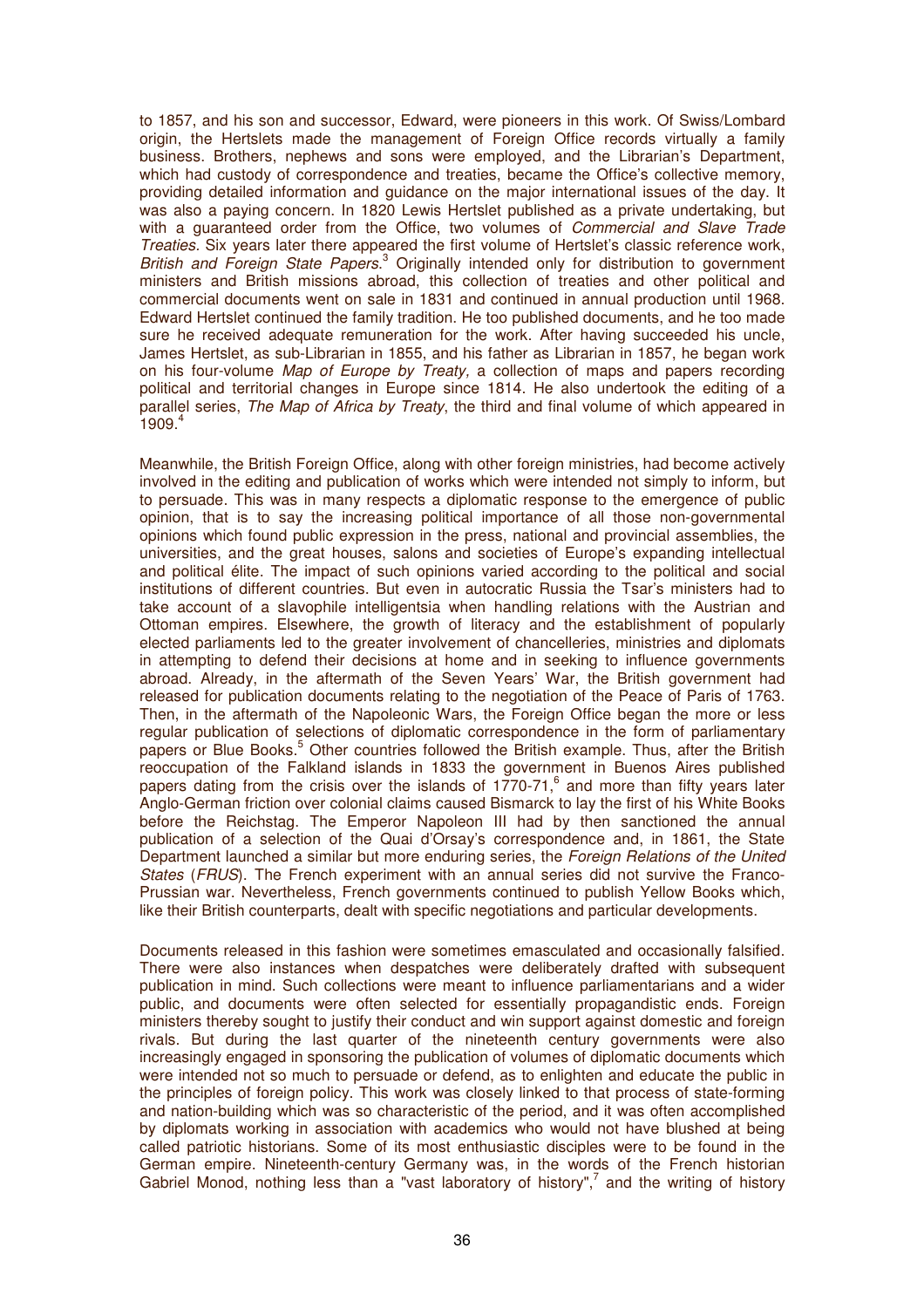became a social integrating factor in the new Reich. North German historians were especially anxious to stress the political virtues of Prussia, and prominent among their number was Heinrich von Sybel, the founder of the Historische Zeitschrift and director of the Prussian state archives. Under his auspices, and with the financial backing of the Prussian Landtag, there began in 1873 the publication of the monumental collection of historical documents, Publicationen aus der königlichen Preussischen Staatsarchiven. These covered both domestic and foreign politics. Long before the Fritz Fischer debate of the 1960s German historians understood the importance, if not the Primat, of Innenpolitik, and the first foreign relations volume of this series did not appear until 1882, when Paul Bailleu edited a collection of documents dealing with Franco-Prussian relations during the revolutionary and Napoleonic eras.

Sybel captured the spirit of the series in his preface to the first volume which appeared in 1878. "A people", he announced, "which knows not from whence it comes, also knows not whither it goes. Its political education will only be effected in a sound manner if it is tied to a living consciousness of its historical development, and this is not imaginable so long as original documents remain inaccessible."<sup>8</sup> These words were readily endorsed in France where the foreign ministry was already considering the possibility of publishing its own diplomatic records.<sup>9</sup> French historians had been deeply affected by the events of 1870-71. They attributed France's involvement in the war with Prussia and its defeat in part to the failure of the French educational system. As the director of the newly-established Ecole libre des sciences politiques declared in 1873, the French public had been all too easily led astray in the summer of 1870 by a frivolous and nationalistic press. It was the duty of France's historians to equip the French nation with a proper understanding of international affairs so that in future such calamities would be avoided.<sup>10</sup> There was also a profound sense of disillusionment with Bonapartism. A rising generation of republican intellectuals believed that France must separate itself from its immediate past in order to rebuild its strength. Gabriel Hanotaux, a diplomat, historian and sometime foreign minister, proclaimed that the new era demanded a new history.<sup>11</sup> But a new history required new documents or, at any rate, better access to old ones; and it was largely with a view to meeting this need that in 1874 a Commission des Archives Diplomatiques was established in the Quai d'Orsay.<sup>12</sup>

Composed of archivists, librarians, distinguished historians and former and serving diplomats, and inspired by the Prussian enterprise, the Commission decided in 1880 to begin the editing and publication of the instructions given to French envoys in the period 1648-1789. These were the Recueil des Instructions données aux Ambassadeurs et Ministres de France depuis les traités de Westphalie jusqu'à la Révolution française, the first volume of which was edited by Albert Sorel and covered relations with Austria. A series of this nature, even though it dealt with events of previous centuries, was almost bound to raise sensitive issues, particularly when editorial comment conflicted, as it sometimes did, with current policy concerns. Bertrand Auerbach, who edited a volume containing the instructions to France's representatives to the Imperial Diet at Ratisbon thus found himself in trouble when he supplemented his documents with a narrative in which he suggested that German nationalism had developed in reaction to France's persistent interference in Germany's internal affairs. This was not what French diplomats wanted to read when the manuscript of the volume was submitted to the Commission in 1911, and it was only after protracted discussion and radical amendment of the text that the work was cleared for publication. There were, as this and other similar cases were to demonstrate, obvious limits to popular enlightenment in the Third Republic.<sup>13</sup>

Those responsible for another and in many ways far more important series of French diplomatic documents, Les Origines diplomatiques de la Guerre de 1870-1871, seem, perhaps surprisingly, to have experienced fewer such editorial problems. Their volumes were, like the *Instructions*, aimed essentially at revealing to Frenchmen the recent history of their country and at drawing their attention to the shortcomings of Bonapartism. The decision to proceed with the publication of this series was taken in 1907, shortly after the formation of Georges Clemenceau's first administration, and appears to have been linked to the triumph of radical republicanism. It was also in part a reaction to the attempt made by Napoleon III's last prime minister, Emile Ollivier, to use his voluminous memoirs to rehabilitate the Second Empire. French radicals wanted to show how imperial undiplomacy had contributed to bringing about the war of 1870-71 and France's humiliation by Prussia. As Stephen Pichon,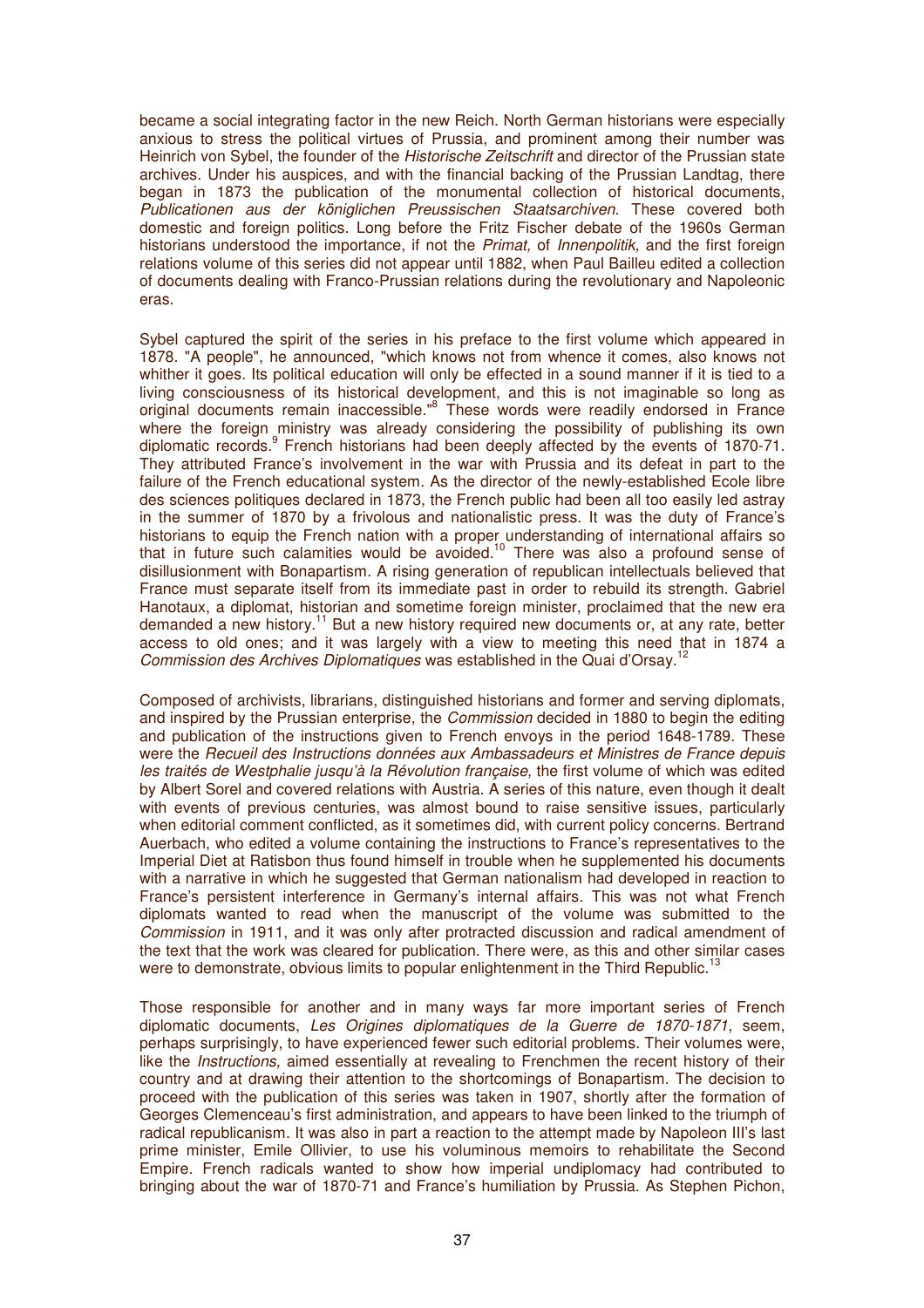Clemenceau's foreign minister, claimed in the preface to the first volume of the Origines, a democracy had the right to be truthfully instructed so that it might judge the men who had so profoundly affected its destiny.<sup>14</sup> So likewise was it necessary to provide a democracy's representatives with an education in diplomacy. Indeed, in initiating the publication of French diplomatic documents in the 1870s French ministers and officials had assumed that these would assist in providing French diplomats with a proper understanding of their craft. Elie Decazes, the foreign minister who established the Commission des Archives Diplomatique, had asked its members to recommend documents for publication which would provide a true diplomatic education. He wanted to give to France's envoys the means to penetrate the details and procedures of past policies which had given France its grandeur. In other words, he was looking for models which French diplomats could follow in seeking to restore France to its proper position in Europe.<sup>1</sup>

Members of the Commission were also to claim the volumes they published were intended to be manuals for the instruction of diplomats. The correspondence of France's ambassadors and ministers of the seventeenth and eighteenth centuries was meant to serve as a practical guide to dealing with contemporary issues. Whether aspiring young French diplomats ever did dip into any of the volumes of the Recueil des Instructions is another matter. It would be interesting to know whether Camille Barrère and the brothers Paul and Jules Cambon, the ambassadorial triumvirate which did so much to enhance France's international stature in the years before 1914, found inspiration in the despatches of Hugues de Lionne or Nicholas de la Motte Goulas. But the idea that diplomats could learn from history, indeed that there were lessons to be learned, was a constant theme in French thinking about the publication of diplomatic documents before the First World War. Moreover, those French historians who participated in the meetings of the Commission seemed ready to believe that through the publishing of diplomatic documents they had altered the course of history. They readily praised themselves for that revival of French nationalism which helped bring about the elevation of Raymond Poincaré, himself a Commission member, to the presidency of the republic in 1913. And in the aftermath of the war Hanotaux applauded his colleagues for having given to the French people a spirit of continuity which satisfied the deepest interest of the country, and for having made Frenchmen aware of the opportunities which lay before them. A thorough grasp of history had, it would seem, helped France regain its preeminence over Germany.<sup>16</sup>

The First World War was of course in itself a great stimulant to the publication of diplomatic documents. No sooner had it begun than foreign ministries hurried to print and publish selections of their prewar correspondence, not as an act of enlightenment, instruction or education, but rather as an attempt to justify stances taken during the war crisis of 1914. Governments were anxious to rally popular support at home and abroad and sought to demonstrate that they were not responsible for the conflagration. In time the British published their Blue Book, the French their Yellow Book, the Germans their White Book, the Russians their Orange Book, and the Austro-Hungarians their Red Book. But these publications were often little more than sophisticated propaganda, prepared in great haste and without too much attention being paid to accuracy and detail. Of more significance for the future publishing of diplomatic archives were the new demands for more open diplomacy which grew in intensity as the conflict edged towards total war. In Britain, for example, the Union of Democratic Control, an organisation which counted amongst its leading members a future Labour prime minister, Ramsay MacDonald, was particularly critical of the secret diplomacy of the past which it held in large part responsible for the war. If such conflicts were to be avoided in the future then, its advocates maintained, diplomacy must be conducted more openly and be subject to democratic control. It was the need to respond to such criticisms that led the British Foreign Office to consider a more comprehensive publication of documents than that originally contained in the Blue Book of 1914.<sup>17</sup>

Prior to the outbreak of the war the British had seemed to lag behind their continental neighbours in publishing comprehensive volumes of relatively modern diplomatic documents. The Public Record Office received a government subvention to publish its series, Calendars of State Papers, catalogues of public papers with introductions and notes. These were valuable collections, but such diplomatic correspondence as they contained hardly went beyond the end of the sixteenth century. Indeed, in the early years of the twentieth century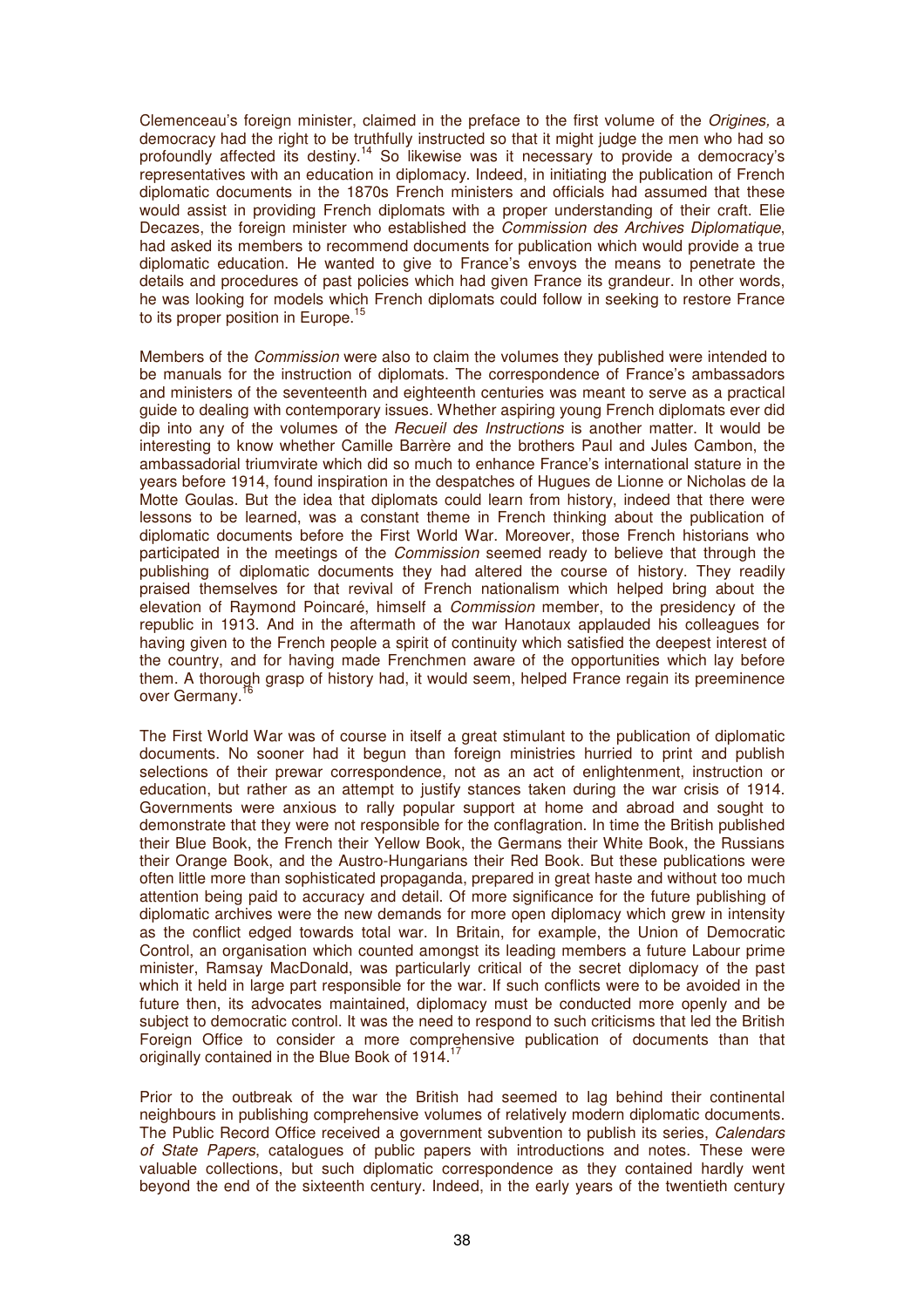British historians began to show increasing concern over the apparent failure of the British government to assist historical research by funding the publication of Foreign Office records in anything other than Blue Book form. There was a feeling that modern European history, which usually meant the history of the revolutionary and Napoleonic period, was being written on the basis of foreign documents. Yet the Foreign Office, despite its reputation for secrecy, was not unsympathetic to such complaints. Eyre Crowe, a senior Foreign Office official well versed in German history, was particularly concerned about how little original historical research was being done in Britain. In 1908 he went so far as to propose that some historians should be given privileged access to Foreign Office records of a recent date. He also recommended the establishment of a Historical Section or Research Department in the Office with the specific object of engaging in such work.<sup>18</sup> "We have," he noted, "nothing to lose as a nation and a good deal to gain by the widest possible publicity being given to our transaction with foreign countries."<sup>19</sup>

Nevertheless, any shift towards the Foreign Office taking a more active role in sponsoring the publication of documents, other than Blue Books and the British and Foreign State Papers, had to await the outbreak of war. Then, in addition to the desire to respond to public criticism of British diplomacy, it is possible to discern five factors which encouraged the Office to show more enthusiasm for such work. First, the personal doubts of Lord Grey, the foreign secretary in 1914, and his desire to ensure that the record was set right by a thorough publication of documents relating to his tenure of office; secondly, the acquisition by the Office during the latter stages of the war of a Political Intelligence Department and a Historical Section, in which historians were employed on propaganda and research work; thirdly, the belief shared by several of these that in a more democratic world the Foreign Office would have to educate its new masters and engage in fostering what Professor Charles Webster called "enlightened patriotism"; fourthly, the challenge posed by the Bolshevik revolution and the decision of the Soviet leadership to publish the secret treaties of imperial Russia; and finally, the concern felt by many British diplomats that the exigencies of war and the growth of prime ministerial diplomacy had eroded the Foreign Office's role in the formulation and implementation of policy, and that the Office required a popular constituency to support its cause.<sup>20</sup> Professor James Headlam-Morley, who was assistant director of the Political Intelligence Department and, from 1919, the Office's first Historical Advisor, made much of this point. He argued in 1918 that the Office had become too aloof and that in modern times that aloofness "must tend to diminish the weight and authority of the office." It was, he insisted, necessary to provide the educated and interested members of the public with information, "not inspired guidance", but the kind of information governments had before them when they took decisions.

Headlam-Morley was, however, no match for the Treasury. In the early postwar years no money was available for the kind of publishing projects he had in mind, and for the time being public parsimony triumphed over patriotic enlightenment. British governments, nonetheless, found it increasingly difficult to ignore the very public campaign which the German authorities waged against the treaty of Versailles. Indeed, few diplomatic instruments have had a greater impact upon the writing of international history. The victorious allies had, in order to provide a legal basis for their claims for reparation payments, all too confidently asserted in article 231 of the treaty that the war had been "imposed" on the allied and associated powers by the "aggression of Germany and its allies." This, the so-called "war-guilt" article, meant that diplomatic historians in general, and German historians in particular, would for much of the following decade continue to focus their attention not on the historical question of how did the war originate, but on the moral and legal question of who was responsible for it. If it could be demonstrated that Germany and its allies were not guilty, or at any rate not alone in their guilt, then the entire legal basis of reparations could be destroyed, and the moral basis of much else in the treaty would be undermined. The result was a diplomacy which was open, public and retrospective, in which the writing of history became tightly entwined with current international issues. The inter-war years became the golden age of historical diplomacy in which an ongoing debate about the recent past imposed itself upon current decision-making.

The German foreign office played a major role in initiating this debate, and German diplomats became masters in the art of what one historian has called "preemptive historiography". A war-guilt section, the Kriegschuldreferat, was established in the Wilhelmstrasse with the object of sponsoring the publication of documents and other material specifically aimed at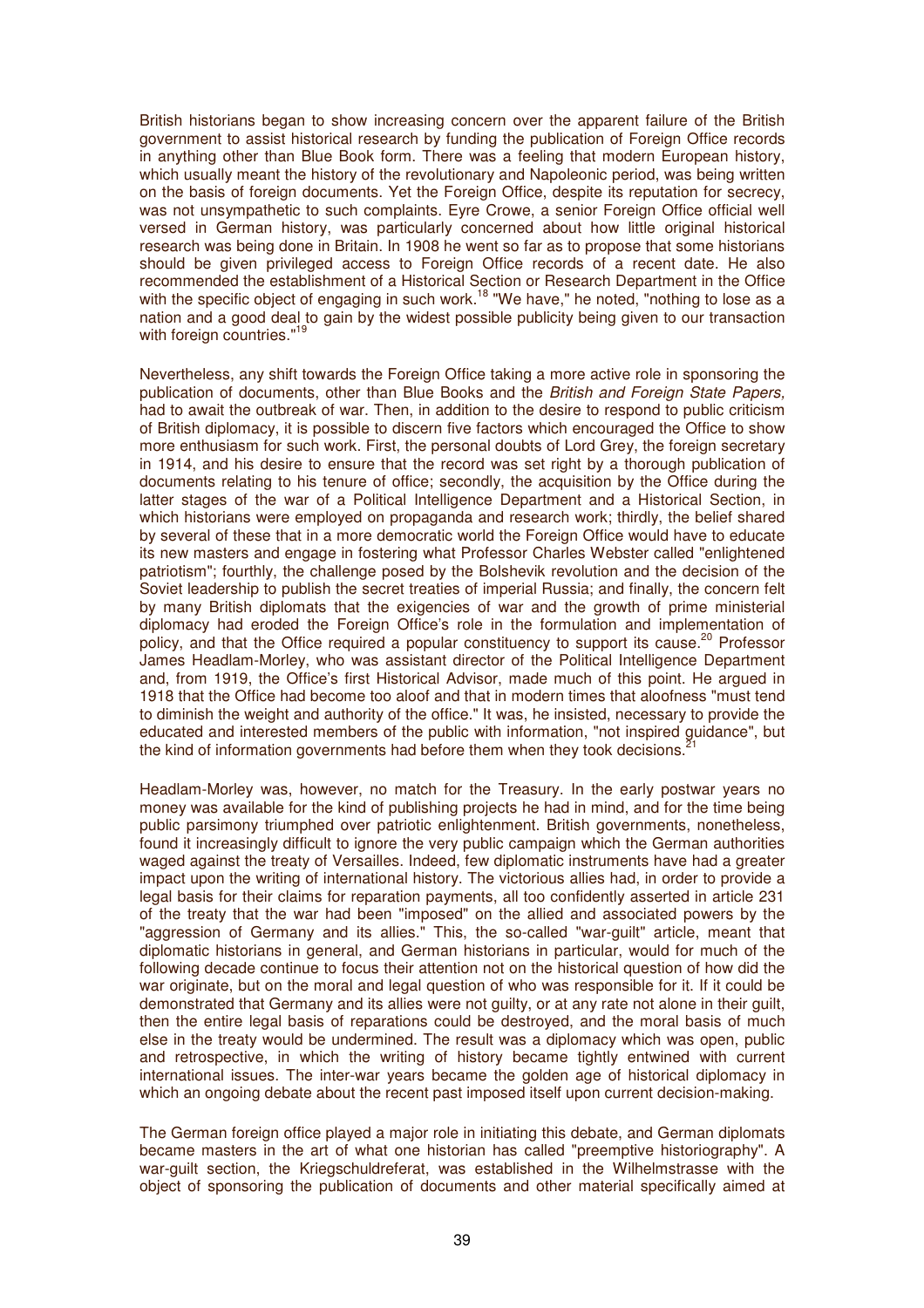countering the implications of article 231. This involved not only the use of German documents, but also those of other countries when available. In one instance a whole collection of Russian documents, the correspondence of Alexandre Isvolsky, was purchased secretly for publication by the section. But the collection of diplomatic documents for which the Wilhelmstrasse will always be remembered was Die Grosse Politik der Europäische Kabinette, a magnificent series of documents published in fifty-four volumes between 1922 and 1927 and spanning the years 1871-1914. The collection remains an indispensable source for anyone studying late nineteenth and early twentieth-century international history. Yet its purpose was very obviously to persuade rather than to enlighten or instruct. The volumes were intended both to defend Germany against its accusers and to mount an offensive against the legal and moral basis of the Versailles settlement. They were partial and obviously intended to give support to a particular interpretation of the past. Their editors, a lawyer, a theologian and a librarian, relied wholly upon foreign office documents, thereby omitting important material from other agencies and departments, such as the war ministry, which exercised a powerful influence on the decision for war in 1914, and they seemed ready to suppress or shorten other potentially damaging documents.<sup>22</sup>

There can, however, be little doubt about the success of the *Grosse Politik* as an exercise in historical diplomacy. It was the first major series of diplomatic documents to be published on the origins of the war, and it formed the basis of much of the early historical writing about the prewar period. Moreover, it had a considerable influence upon historical writing in the United States and upon opinion in former neutral countries. Indeed, the British and French governments soon found it necessary to mount an archival counter-offensive. The Foreign Office in London was particularly concerned about the impact of the Grosse Politik upon popular perceptions of the war and about the doubt that had been cast upon the validity of the British Blue Book of 1914. Nevertheless, it was not until 1924, when Ramsay MacDonald became prime minister in the first Labour government, that Headlam-Morley and other officials were at last able to secure political backing for the publication of a British equivalent to the Grosse Politik. Even then, the Treasury, worried by the cost of the exercise, tried to delay the appointment of editors. The latter, George Peabody Gooch and Harold Temperley, were deliberately selected as independently-minded historians whose past readiness to criticise British foreign policy would, it was assumed, help inspire public trust in the new series. And the eleven volumes of British Documents on the Origins of the War, which appeared between 1926 and 1938 responded almost as much to a longstanding desire on the part of officials and historians to be able to educate the public in the principles and traditions of British diplomacy, as they did to the immediate wish to combat German interpretations of the recent past.<sup>23</sup>

Gooch and Temperley had many difficulties to overcome in the selection of material for their volumes, most of them relating to the Foreign Office's decision that former allies should be consulted before the publication of communications originating with them. Other government departments were also sometimes less than generous in allowing access to their records. But the British editors have generally been regarded as more impartial and objective than their German analogues, and most of their volumes have stood the test of time. The greatest weakness of the series probably lies in its Eurocentric orientation—a tendency which doubtless owes much to the then prevailing view that the war's origins were essentially continental and to the fact that the editors' remit did not extend to the records of the India Office. The series also extends over a much shorter period than the *Grosse Politik*, beginning in 1898, and then only with a very brief volume whose contents seem sometimes to betray a desire on the part of the editors' to explain the rise of Anglo-German antagonism, rather than British policy towards the issues it purports to cover.

The one former wartime ally which raised the most objections to the work of the British editors was France. Protests from the Quai d'Orsay delayed the publication of the first volume of the British Documents, that dealing with the war crisis of 1914, and provoked Gooch and Temperley's first, but certainly not last, threat to resign. French politicians and diplomats were reluctant to admit that there could even be a debate on the origins of the war. After all, if Germany's war guilt were questionable then so also were French claims to reparation payments and France's military presence in the Rhineland. Only slowly did the French foreign ministry begin to appreciate that the historical debate could not be halted by France assuming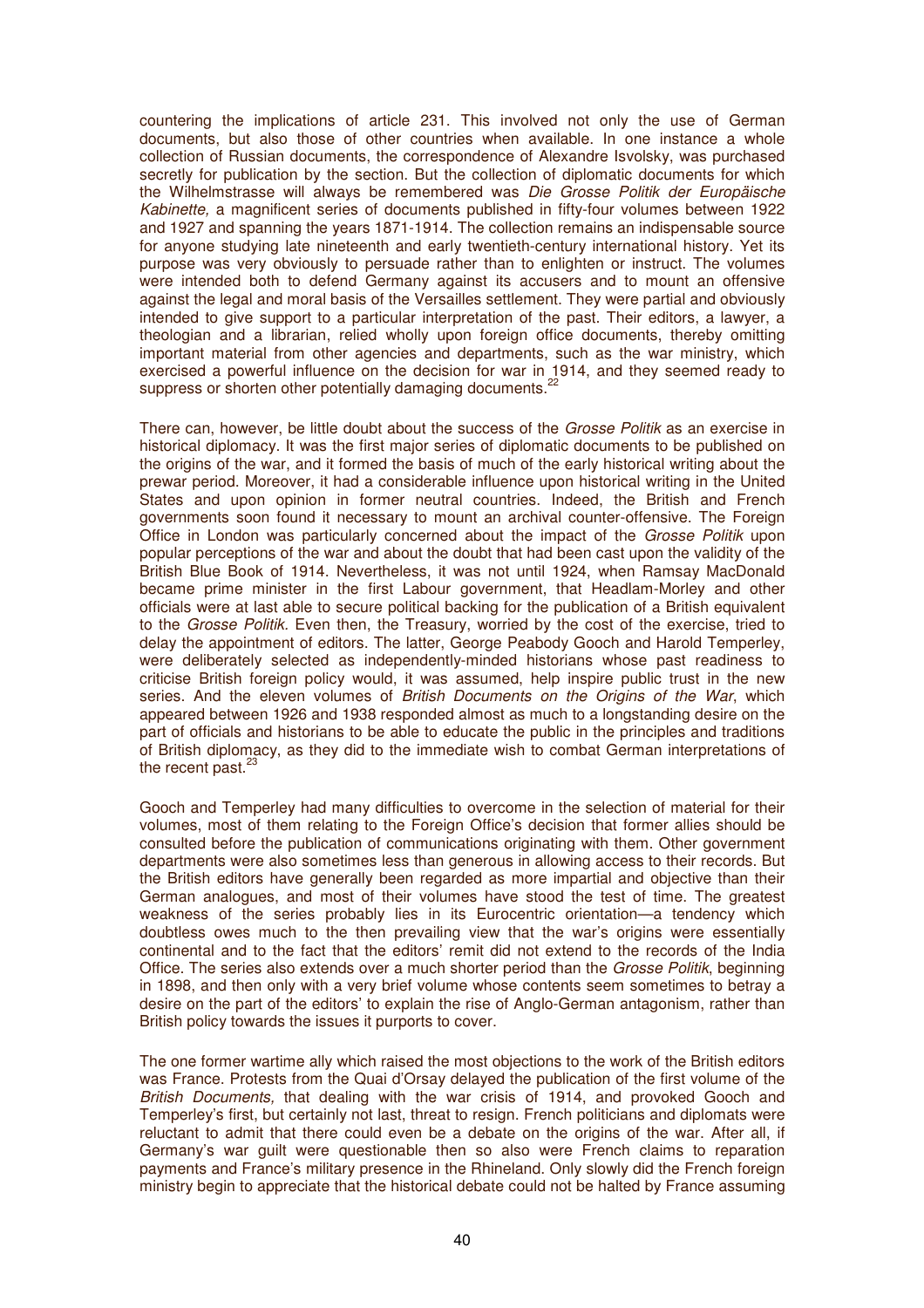a purely negative stance. And even after the decision had been taken in 1928 to proceed with the publication of the *Documents Diplomatiques Français* (DDF) the project was beset by financial difficulties. Indeed, in 1934 the ministry of finance came close to halting all work on the volumes, and the series was not completed until 1957.<sup>24</sup> Like the *British Documents*, the DDF were, in the first instance, intended to counterbalance the influence of the German volumes. Yet, also like the British, the French never truly succeeded in regaining the historical initiative in the inter-war years. The volumes of the DDF covering the period 1871-1914 are almost certainly the most extensive and comprehensive of those published by foreign ministries after the First World War. But their production was too long delayed to allow them to serve as effective instruments in the pursuit of historical diplomacy.

The feeling that the Wihelmstrasse had won a considerable propaganda victory, especially in North America, through the publication of the Grosse Politik and other documentary series helped carry the historical diplomacy of the inter-war years into the 1940s. In 1939 a British historian, Llewellyn Woodward, who had served in the Foreign Office's Historical Section during the First World War, reflected that the Germans had, in acting so quickly to present their case to the world, done much to influence American opinion in a sense unfavourable to Britain. And in order to prevent this happening again, Woodward began to press during the early stages of the Second World War for the publication of a set of British documents on Anglo-German relations in the 1930s. There was some resistance to the proposal, especially from politicians who were perturbed about what might be the effect of publishing documents relating to such controversial events as the Munich conference of 1938. Yet the prospect of the Americans publishing their own diplomatic records of the inter-war years encouraged ministers to take a more sympathetic attitude towards Woodward's plea, and in 1944 the decision was taken to proceed with the publication of another collection of British documents, the Documents on British Foreign Policy (DBFP), covering the period 1919-39.<sup>25</sup> Meanwhile, it was decided that an allied commission would take on the responsibility for publishing captured German documents on foreign policy for the 1930s and 1940s—a case perhaps of archival or historical disarmament.

Since the 1940s the DBFP series has been completed by historians working on contract and full-time for the Foreign Office and its successor department, the Foreign and Commonwealth Office (FCO). But a series which at its inception was underpinned by a fairly clear diplomatic purpose, that of ensuring that in any debate on the origins of the Second World War the fullest account should be taken of British records, had by the 1960s become essentially a work of public enlightenment. The adoption in 1968 of the thirty-year rule for the release of British government records meant in any case the opening to researchers of almost all the Foreign Office correspondence for the years covered by the series. Likewise, the majority of the published volumes of the latest collection of British diplomatic documents, Documents on British Policy Overseas (DBPO), have been edited largely on the basis of records available to scholars at the Public Record Office.<sup>26</sup> The two latest volumes of the collection, those published early in 1998, and covering the years 1968-75, have however broken new ground. They contain documents entirely from the closed period. In some respects this project was facilitated by the end of the Cold War: the volumes contain material that in the late 1980s might still have been regarded as too sensitive to publish. The recent past is, after all, for most governments too important to be left solely to historians. Yet the decision to embark on the volumes was inspired primarily by a desire to reinvigorate *DBPO* and to ensure that the series continued to sustain, as well as supplement, research into the history of Britain's foreign relations. A more liberal records policy offered opportunities which could not be ignored; and renewed public interest in the final decades of the Cold War suggested a market that could not be neglected.<sup>27</sup>

Other foreign ministries are also committed to the publication of major series of diplomatic documents. In addition to FRUS, whose numerous volumes have become the basis for so much research into the Cold War, editors in Austria, Australia, Canada, the Czech Republic, France, Germany, Israel, the Irish Republic, Italy, Mexico, the Netherlands, Russia and Switzerland are all engaged in documenting twentieth-century diplomacy. These developments have gone well beyond the bounds of the historical diplomacy of the inter-war years, and reflect an increased readiness on the part of governments to encourage and maintain informed public debate on international affairs. Moreover, the end of the Cold War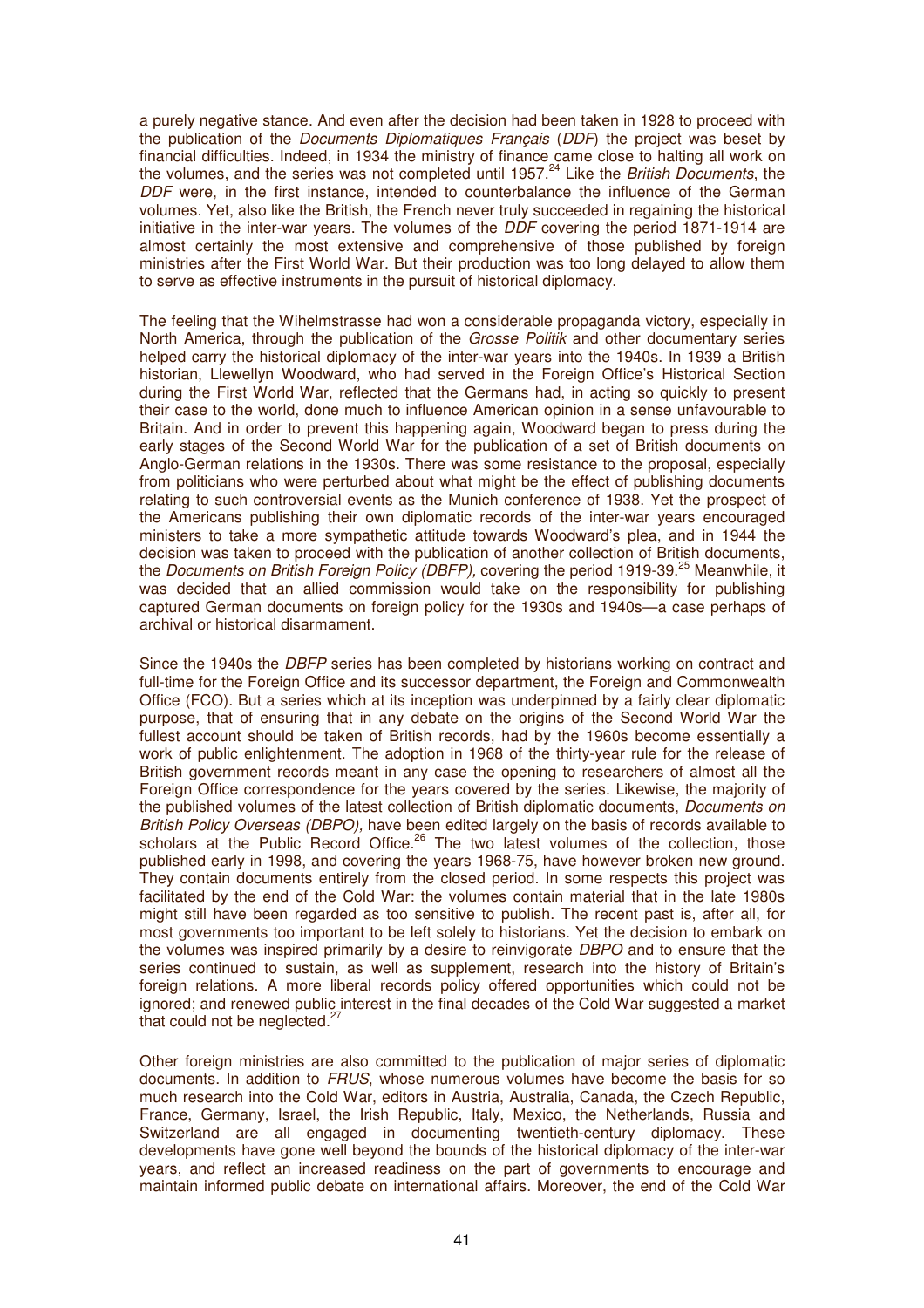has stimulated renewed interest in the recent and not-so-recent past. Ambitious schemes for the editing of diplomatic documents have been accompanied by the pursuit of archival accords governing access to, and the joint publication of, documents. A "new world order" appears to demand a new world history, and historical revelation has again become both a function and an instrument of political change.

The democratising process has itself led to a new openness with regard to state archives, but access to them continues to serve a political purpose. The debate which reopened in the late 1980s, and which attracted considerable interest in the Baltic states, Poland and Russia over the existence and significance of the secret additional protocols of the Nazi-Soviet pact of 1939, arrangements which in effect provided for the partition of eastern Europe, was in part the result of glasnost in the Soviet Union. But it was also intimately connected with the endeavours of the Estonian and Lithuanian national movements to assert their independence of Moscow. Soviet historians had to tread warily in handling such material. After all, Soviet suffering and losses during the Second World War had been used to justify Soviet predominance in central and eastern Europe, and yet the very magnitude of these sacrifices could be regarded as a by-product of Stalin's consorting with Hitler.<sup>28</sup> There has not, however, so far been any indication of a new war of the archives on the scale of that waged in the 1920s. On the official level archival détente and cooperation appears to be the order of the day. Like the radical-republicans of early twentieth-century France, the leaders of the emerging democracies of the east seem more concerned with publicising the transgressions of their predecessors than with exploiting archives to take pieces on the international chess board. They thereby enhance their own status and inhibit any return to former practices. History not only reinterprets the past in the light of the present, it also reinforces and legitimises the present by exposing the past.

Archivists and historians have not been slow in claiming for themselves a role in reshaping the new order in eastern Europe. In June 1993 I.V. Lebedev, the then director of the History and Records Department of the Russian foreign ministry, described his ministry's archives as part of the "culture and spiritual heritage" of the people. "Now," he added, "our historians and archivists should have their say in regard to the development of the very delicate process of formation taking place in the new Russia's immediate geopolitical vicinity, by issuing warnings about past mistakes and suggesting historically sound and politically acceptable decisions." Few western historians could feel quite so confident about what they had to offer. Those engaged in editing the major national series of diplomatic documents tend to conceive of their task in less pedagogic terms. Their aim is to assist in providing the raw material of international history; and if there is any one broad political objective implicit in their work it is that of encouraging the writing of diplomatic history on the basis of their own as well as foreign archives. History will of course continue to be used in support of diplomatic ends, and this seems all the more likely as newly-emergent states seek to define themselves in terms of their real or supposed historical pasts. And, as in earlier periods of revolution and reform, facts may be adjusted and rearranged to satisfy the requirements of political change.

There is a story, apocryphal perhaps, that when on 28 June 1919 the delegates assembled in the Hall of Mirrors at Versailles for the treaty signing ceremony, one of the German representatives turned to the French premier, Clemenceau, and said: "I wonder what history will say about this." Clemenceau replied that he did not know what history would say, but he did know what it would not say. "History", he declared, "would not say that on 3 August 1914 Belgium invaded Germany." Yet who today, when counterfactual history is so much in vogue and when the Internet provides opportunities for virtual diplomacy, could be so sure? Advances in information technology have facilitated the more efficient management of knowledge by foreign ministries: they may also offer new, possibly Orwellian, perspectives for diplomacy's handling of the past.

## **NOTES**

<sup>1</sup> The opinions expressed in this paper are the author's own and should not be taken as an expression of official government policy.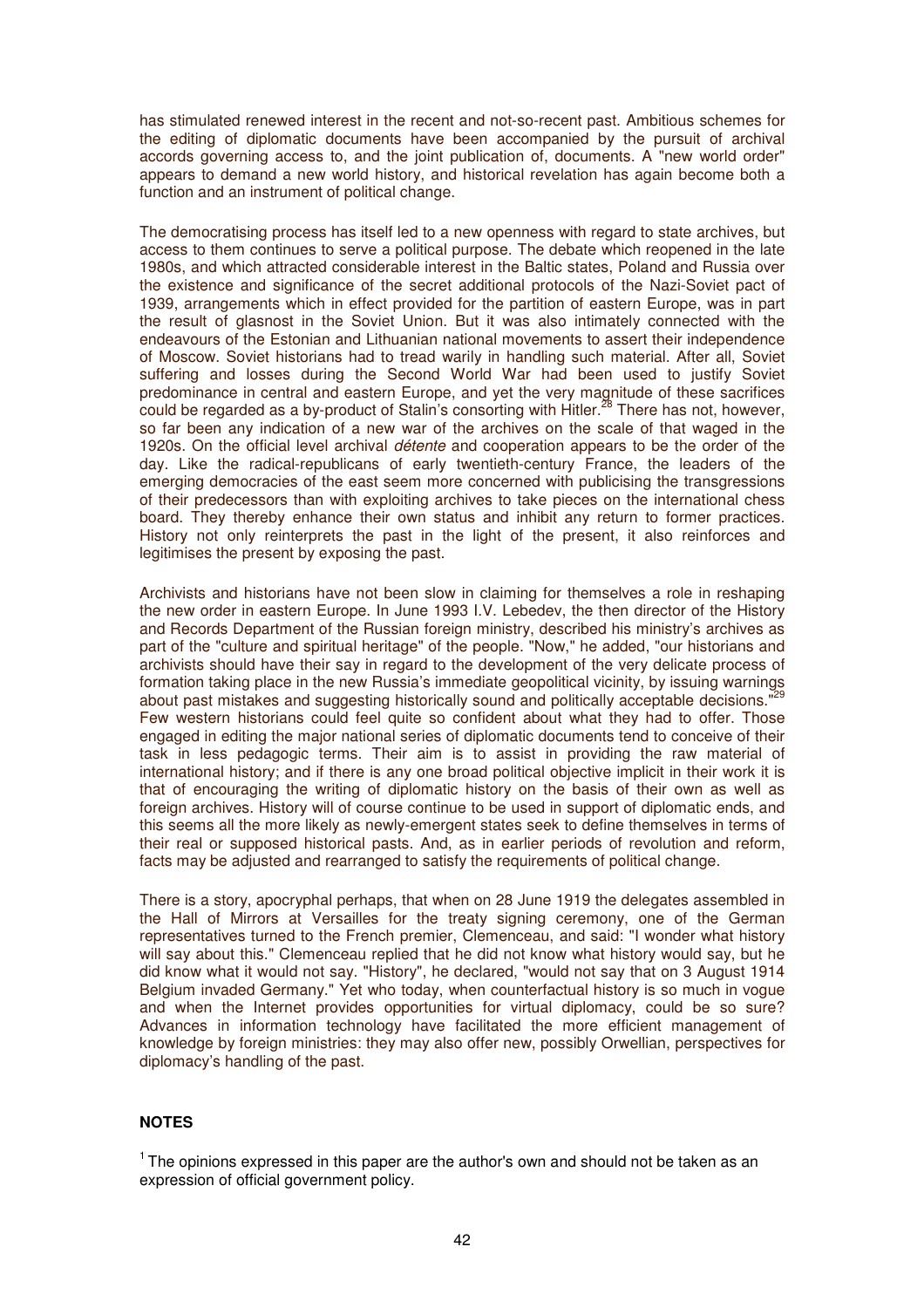<sup>2</sup> Alfred Grosser, "Franco-Allemagne: 1936-1986," Politique Etrangère (Spring 1986). 247-255.

<sup>3</sup> E. Hertslet, *Recollections of the Old Foreign Office* (London: 1901), 145-7.

1<sup>4</sup> FCO Historical Branch, History Notes, No. 5, FCO Library: Print, Paper and Publications, 1782-1993 (London: 1993), 1-4.

<sup>15</sup> H.W.V. Temperley and L.M. Penson (eds.), A Century of Diplomatic Blue Books, 1814-1914 (London: 1938), 1-7.

1<sup>6</sup> *Ibid.*, 58.

<sup>17</sup>G. Monod, "Du progress des etudes historiques en France depuis le XVIeme siecle," *Revue* Historique, i (1876), 28.

1<sup>8</sup> Publicationen aus den königlichen Preussischen Staatsarchiven, vol.1, Preussen and die katholische Kirche seit 1640 (pt.i, 1640-1740), ed. M. Lehmann (Berlin: 1878), v-vi.

1<sup>9</sup> Ministère des Affaires Etrangères (MAE), Paris, Procès-verbaux de la Commission des Archives Diplomatique (CAD), vol. 1, Sous-Commision du Catalogue et de la Publication, 6 April 1880.

1<sup>10</sup> J.A. Sorel and V.C. Pichois, "Albert de Gobineau et Albert Sorel: Correspondance inédite (1872-1879), Revue d'histoire diplomatique (1977), 229.

 $11$  G. Hanataux, Mon Temps (4 vols., Paris: 1935-47), ii, 8.

<sup>112</sup> Keith Hamilton, "The Historical Diplomacy of the Third Republic," in Forging the Collective Memory, Government and Historians through Two World Wars, ed. Keith Wilson (Oxford: 1996), 29-62.

 $1^{13}$  Ibid.

<sup>114</sup>Les Origines diplomatiques de la Guerre de 1870-1871, vol. i (Paris: 1910), i-iii.

1 <sup>15</sup> MAE, CAD, i, 4 April 1874.

1<sup>16</sup> Hamilton, "Historical Diplomacy."

1<sup>17</sup> Keith Hamilton, "The Persuit of 'Enlightened Patriotism': The British Foreign Office and Historical Researchers during the Great War and its Aftermath," in Forging the Collective Memory:Government and Historians through Two World Wars, ed. Keith Wilson (Oxford: 1996), 192-229.

1<sup>18</sup> Public Records Office (PRO), Kew, FO 370/811, L50296/5026B, minute by Crowe, 23 March 1918.

<sup>119</sup> Ibid., FO 370/16, L40126/16761B, memo. by Crowe, 17 Nov. 1908.

1<sup>20</sup> Hamilton, "Enlightened Patriotism."

1 <sup>21</sup> PRO, FO 371/4366, PID 263/263, memo. by Headlam-Morley, 26 June 1918.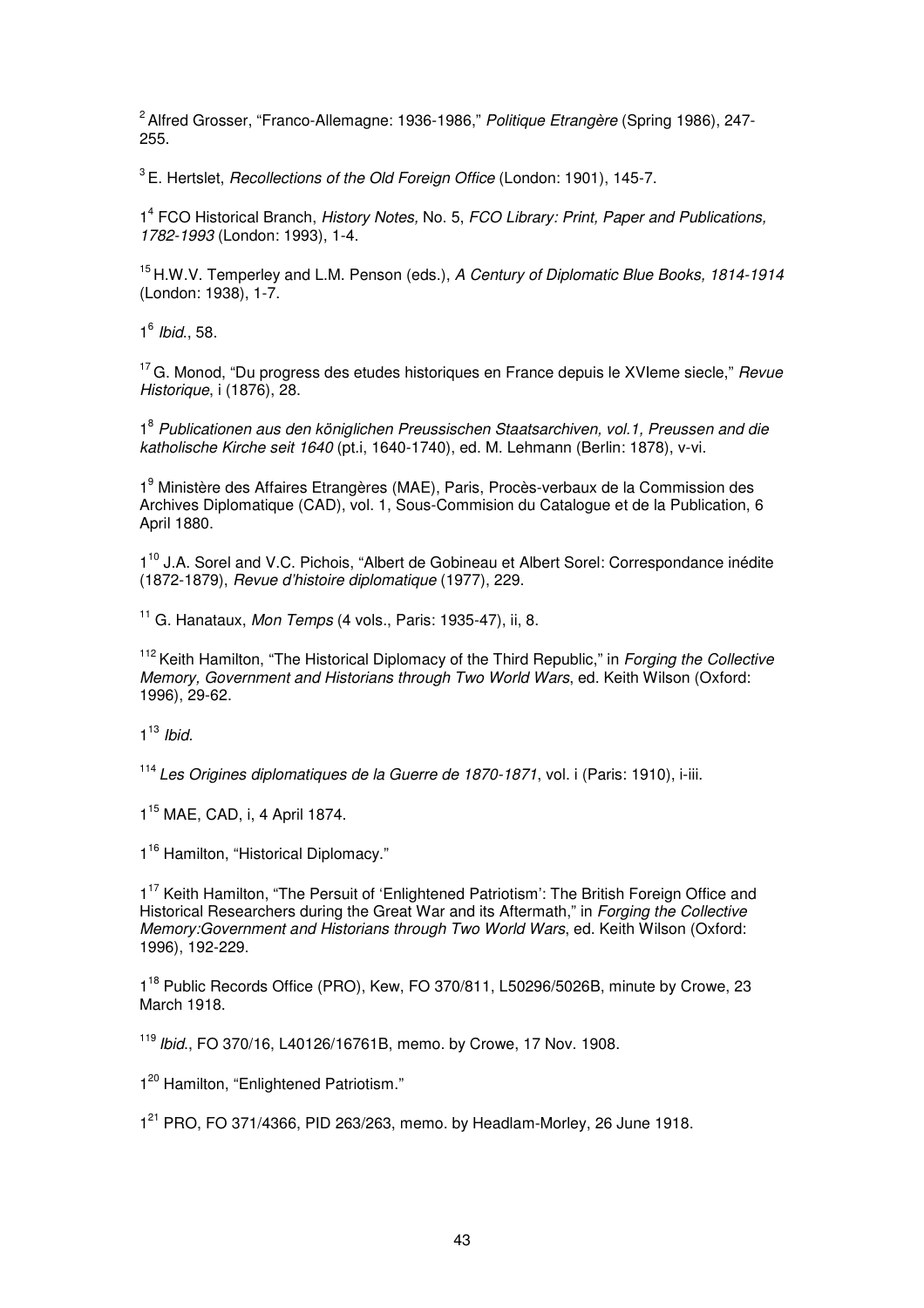1<sup>22</sup> Holger H. Herwig, "Clio Deceived: Patriotic Self-Censorship in Germany after the Great War," in Forging the Collective Memory:Government and Historians through Two World Wars, ed. Keith Wilson (Oxford: 1996), 87-127.

1<sup>23</sup> Hamilton, "Enlightened Patriotism."

1<sup>24</sup> Hamilton, "Historical Diplomacy."

1<sup>25</sup> Uri Bialer, "Telling the Truth to the People: Britain's Decision to Publish the Diplomatic Papers of the Interwar Period," in Forging the Collective Memory: Government and Historians through Two World Wars, ed. Keith Wilson (Oxford: 1996), 264-88.

1<sup>26</sup> On the principles governing the selection and publication of doucments for *DBPO* see: H.J. Yasamee, "Official History: Editing the DBPO," FCO Historical Branch Occasional Papers, No. 9, Documents on British Policy Overseas: Publishing, Policy and Practice (London: 1995), 24-26.

1<sup>27</sup> Gill Bennett and Keith Hamilton, "Document Détente: A New Series of Documents on British Policy Overseas," in *Diplomatic Sources and International Crises*, ed. Leopoldo Nuti (Rome: 1998), 95-9.

<sup>28</sup> I am grateful to Dr. Eleanor Breuning of the University of Wales, Swansea, for letting me read her unpublished paper, "The Nazi-Soviet Pact and its Present-Day Repercussions," which examines this subject in detail.

1<sup>29</sup> I.V. Lebedev, "Democratic Reforms in the Foreign Policy Archives of the New Russia," FCO Historical Branch Occasional Papers, No. 7, Changes in British and Russian Records Policy (London: 1993), pp. 10-16.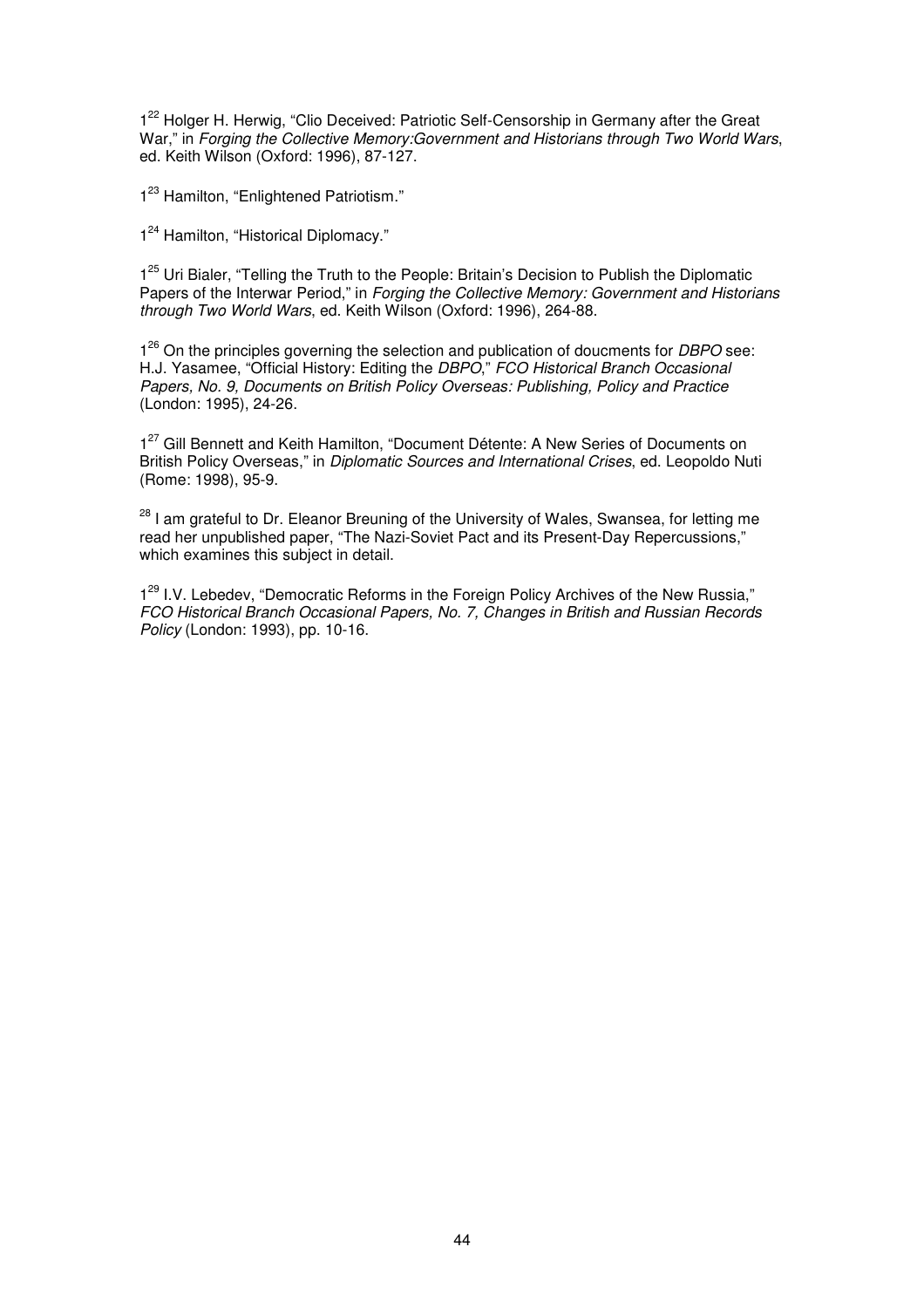## HOW DO YOU KNOW WHAT YOU THINK YOU KNOW?

#### **J. Thomas Converse**

When preparing this presentation I initially found it somewhat difficult to decide what its focus would be. Archival and records management theory and practice, knowledge management, information technology and diplomacy at first glance seem to be a pretty disparate group of topics for a 30 minute presentation. It can, however, be done. I chose to focus on four records-related areas where these issues come together and provide the greatest challenges to archivists, diplomats, historians and technology providers. These areas are: (1) validation, (2) trustworthiness, (3) context and (4) longevity.

Having been intimately concerned with diplomatic records as a creator of them, a consumer of them and a custodian of them has given me a well-rounded view of their importance, their functions and their limitations. As a result of my background with the State Archives of Kentucky, the U.S. Department of State, the U.S. National Archives and my current position as head of the records section of the Inter-American Development Bank I have become more and more convinced that an organization which has a well conceived and fully functioning records management program will have a solid archives and that that archives can be an essential contributor to the information and knowledge needs of the organization. On the other hand, an organization which lacks a solid foundation regarding both its current and its non-current records will be building its information structures on sand and will pay a heavy price for such a state of affairs. So, with my biases exposed, let us turn to some definitions of archives and look at their implications for diplomacy, especially in light of the new technologies.

## **DEFINITIONS OF ARCHIVES**

The archival Magna Carta is Sir Hilary Jenkinson's A Manual of Archive Administration, published in 1922. This manual is the departure point for discussions of archival theory and practice, at least in the English speaking world. Sir Hilary, in a later essay, defined archives as "the Documents accumulated by a natural process in the course of the Conduct of Affairs of any kind, Public or Private, at any date; and preserved thereafter for Reference, in their own Custody, by the persons responsible for the Affairs in question or their successors." In an article in the Spring, 1994 issue of the American Archivist, Luciana Duranti quotes this definition and further cites Jenkinson's Manual in which she notes that "because they [archival] documents] are created as a means for, and a by-product of, action, not 'in the interest or for the information of Posterity,' and because they are 'free from the suspicion of prejudice in regard to the interests in which we now use them,' archival documents are impartial and 'cannot tell…anything but the truth.'" Now this is a startling concept—that archives are inherently trustworthy and useful precisely because they were generated as a by-product of recording the daily business transactions of an organization (or individual) and without regard to how they might be used by other people for other reasons in other times.

## **Laundry lists**

A couple of examples might be illustrative. Consider, for example, the laundry lists of a medieval monastery and why they might be a very useful research tool. Some monk, or succession of monks, created, over a period of time, lists of dirty linen and what happened to it. These records express no interest in anything else going on in their organization, much less in their society as a whole. Whatever went into the laundry lists was validated as having to do with that topic by the mere fact of inclusion. Those responsible for the laundry records did not intermix records dealing with other matters; if it didn't have to do with dirty linen, they didn't accept them. Once accepted as germane, the records were arranged in ways most useful to the laundry department—by name of monk, by type of material, by date, whatever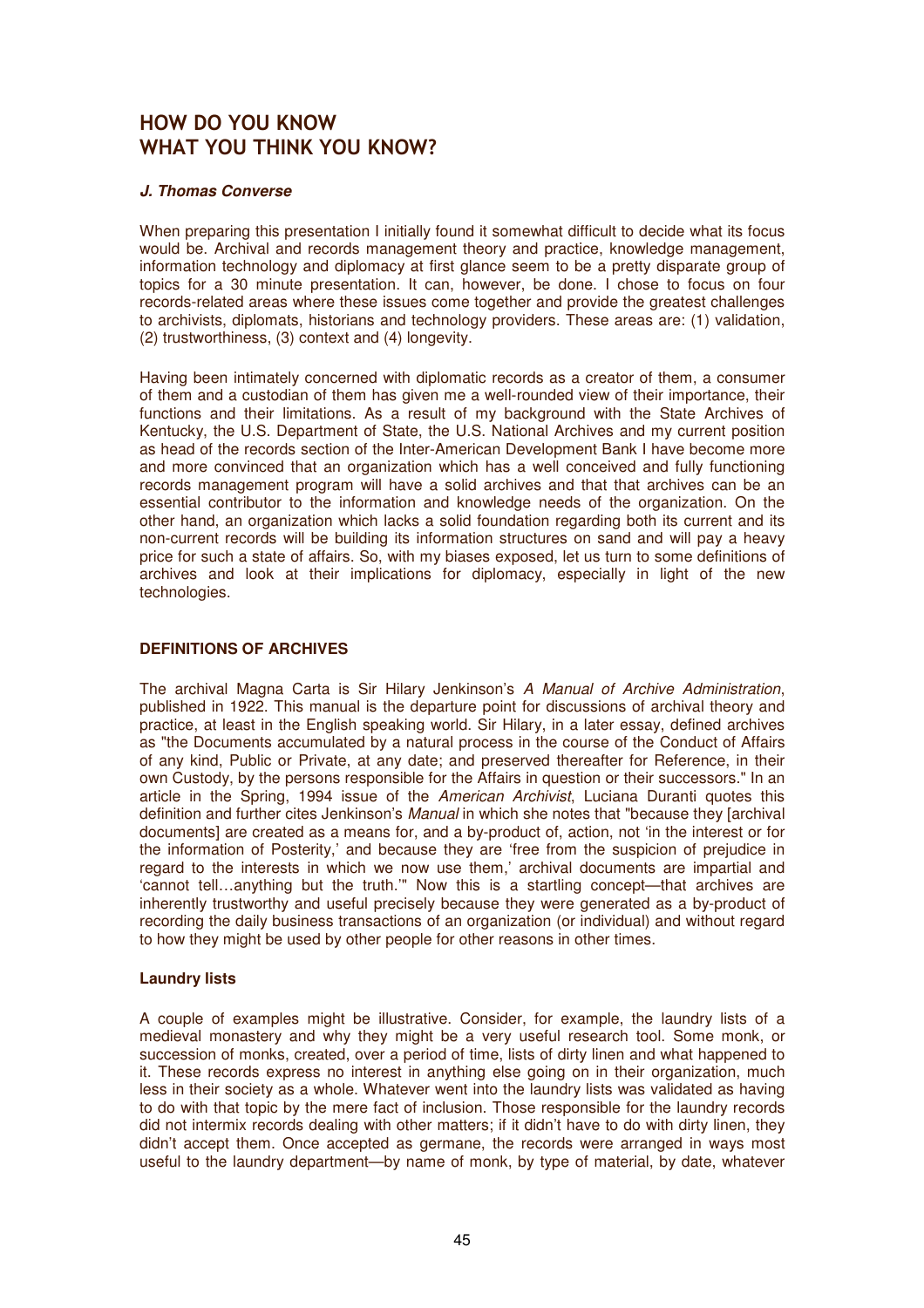was organically most useful to them. The fourth point to note is, of course, that they survived the vagaries of the centuries.

Exactly because of this specificity in why they were gathered together (validation); the fact of their being accepted by the organization as reliable (trustworthy); their internal groupings (context and arrangement) and their survival (longevity) it is possible to use such records with confidence in, for example: an analysis of administrative costs of religious institutions; the names and status of individual monks based on the numbers of articles to be washed or numbers of changes of clothing; studies of medieval textile trade patterns, perhaps even determining the names of individual weavers or cloth merchants; the internal hierarchy of the monastery; liturgical customs based on the use of various vestments; the dating of visits by passing royalty; seasonal changes in clothing; etc., etc. The very fact that the creators of the laundry lists were supremely indifferent to providing information on administrative costs, names and status of monks, the textile trade, weavers, hierarchies, liturgical issues, royal visits, seasonal changes, etc., etc.—makes the information which they provide about these areas so very valuable. They unconsciously provide the peripheral vision of history, without which history would suffer from tunnel vision.

As an aside, the examples I am using here illustrate that diplomatic (and indeed all) archives share certain common traits which offer particular challenges to the consumers of today's information technology. These challenges include the development of computer functionality for the creation and maintenance of true records**.** To do this, records produced electronically must: (1) be able to be validated as being relevant to the business transaction at hand, (2) provide an environment which will allow records created in the normal course of business to maintain their inherent trustworthiness, (3) provide some architecture for maintaining a meaningful relationship among records and, perhaps the most difficult, (4) ensure survival over time. Surely it is not too much to expect the latest technology to at least provide the functionalities available to medieval monks.

#### **Concentration camp records**

This continuity of traits could be illustrated in any number of other examples. The records of Hitler's Germany, for instance, captured by the U.S. Army after the fall of Berlin in 1945 were useful at the War Crimes trials in Nuremberg precisely because they were created without consideration of how they might be used outside the context of their creation. They did not have subject files arranged under the title "Atrocities" or "the Holocaust" but rather they were organic records of routine transactions relating to, for example, the administration of concentration camps. These routine transactional records might include orders of the day, receipts for supplies (such as poison gas), bills of lading for the shipment of personal effects (such as eye-glasses and gold teeth), personnel records which listed everyone from the camp commanders to the guards (including periods of service and position descriptions), routine periodic reports from the camp medical unit (which might include the results of experiments on human beings), mortality registers, incident reports of uprisings and how they were quelled; in short, all the usual, mundane records likely to be produced in the daily course of business in a well-ordered military installation. Only by reviewing such routine records does the full impact of what went on in these camps hit home. And these routine records were accepted without question by the War Crimes Tribunal because they were inherently trustworthy. As unalike as these records are from the monastery laundry lists, they share the common threads mentioned above—they are trustworthy because they had no interest in documenting anything other than the routine transaction at hand, the act of inclusion in the files served to validated the records, they were maintained in a meaningful order and they were preserved over time.

## **State Department records**

Another body of records to consider might be those of the U.S. Department of State. Regular reports are submitted to Washington from all diplomatic and consular posts, and have been since the 1790s. Studies of U.S. foreign policy can be enhanced by going beyond the selected documents published in the "Foreign Relations of the United States" (the FRUS) and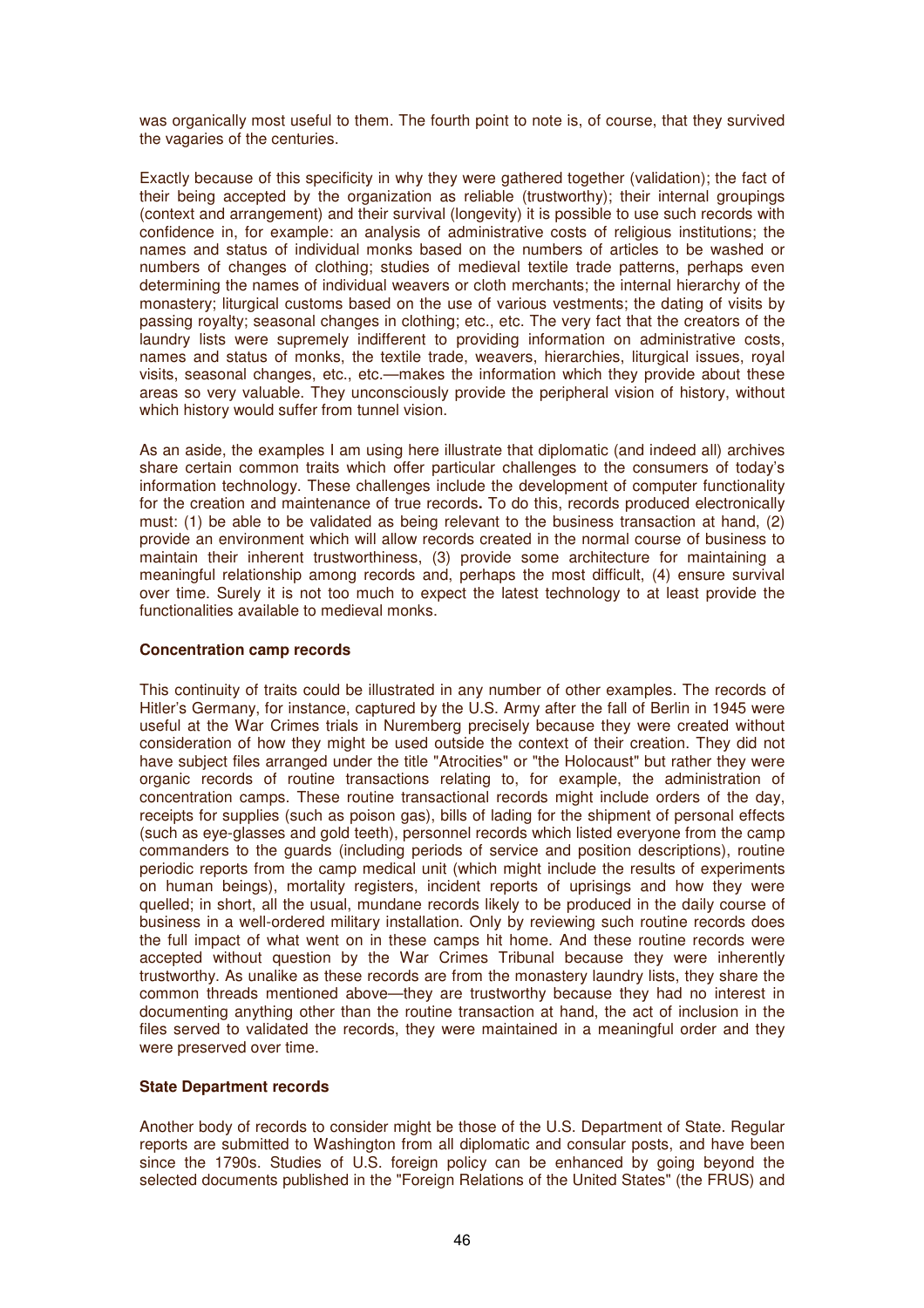looking at these raw reports. Indeed, since the documents printed in the FRUS are selected after the fact, they are inherently less trustworthy than the original reports which must be, by definition, trustworthy. These reports were filed by name of diplomatic post and chronologically thereunder. The pre-1903 reports have been microfilmed and are available for use and purchase at the U.S. National Archives. An early 19<sup>th</sup> century consul might never have mentioned the words "foreign policy" in a report, but his comments on the treatment of U.S. ships by the local harbour master, the relative status of the U.S. ex-patriot community, the progress of civil and criminal cases through the local courts, the treatment of U.S. prisoners, the status of negotiations over export licenses, local gossip, rumours of coups, complaints about the unhealthy climate, currency fluctuations, local customs, language issues, legal issues, etc., provide a rich soup of information which was used then in the conduct of U.S. foreign policy and which can be mined for a variety of purposes today. This body of records is still receiving accretions to this day.

Let's follow the path of how more recent diplomatic information becomes a part of these files by looking at the first foray of a junior foreign service officer into diplomatic reporting in the mid-1980s. To protect the innocent, let's call him, oh, Tom, for the sake of this discussion. Shortly after his arrival at post, where he had begun his first tour as third secretary working in the consular section on the visa line, Tom attended a large reception at the ambassador's residence. The food and liquor were excellent, the music and the lights were soft, all the movers and shakers were there. In other words, all the elements were in place for a hard night of diplomatic representational work. Now I'm not being sarcastic here—this is the setting in which much of the most important work of diplomacy is done. Here is where information (and misinformation) is exchanged, where friend and foe are sized up, where friendships are made and rivalries contested. What is of interest to the archivist, as well as to the historian and the diplomat, is how such environments produce meaningful records.

Well, back to Tom. During the course of the evening, he acquired some startling information. It could have been about currency fluctuations, or export restrictions, or the flow of illegal aliens, or the love-life of a prominent local figure or any one of a thousand topics. For the sake of this discussion, let us say that it related to a coup d'etat planned for the following month. As soon as he could find his consul general, Tom told her of his hot item and suggested that they notify Washington immediately. She, much wiser than Tom in the ways of diplomacy and how information was treated, listened and suggested that they follow the usual channels. (She certainly knew that awakening the Secretary of State at one in the morning to discuss coup rumours with a junior officer would not be a career-enhancing move.) Disappointed but undaunted, Tom began to navigate those channels which would lead his information into the safe waters of the diplomatic archives.

At Tom's earliest opportunity he wrote a standard "memcon", or memorandum of conversation, going on for pages about what an important piece of information he had and how it would change history. He took the time and trouble to set the scene, providing copious background information about the party, the ambiance, his reactions to it, how he thought the information he was sending should be used, whose side we should take in the imminent civil war, what he thought of all parties concerned, etc., etc. Little did he realize the process through which his multi-page opus would go before being transformed from information to record.

The first step was to transcribe it from hand-written notes into a customized word processing package and print it out onto a standard form, compatible with the communications equipment in use at the time which would convert it to a cable and transmit it to Washington. (Now this is an important part of the validation process—the physical format must be correct or the record will be summarily rejected.) Excitedly he sat down at the terminal and began to work. Certain information fields were required, such as drafter. That would be proud young Tom. Then the system asked for clearances. Young Tom put down his boss, the consul general. He put in certain codes which were attached to the cable-to-be, such as CO for consular matters, reflecting his assigned position. Proudly young Tom took the great document to his boss, sure it would be flashed to Washington at once, re-writing diplomatic history. Alas, illusions are grand but not always long-lived. The consul general took a heavy blue pen to the draft,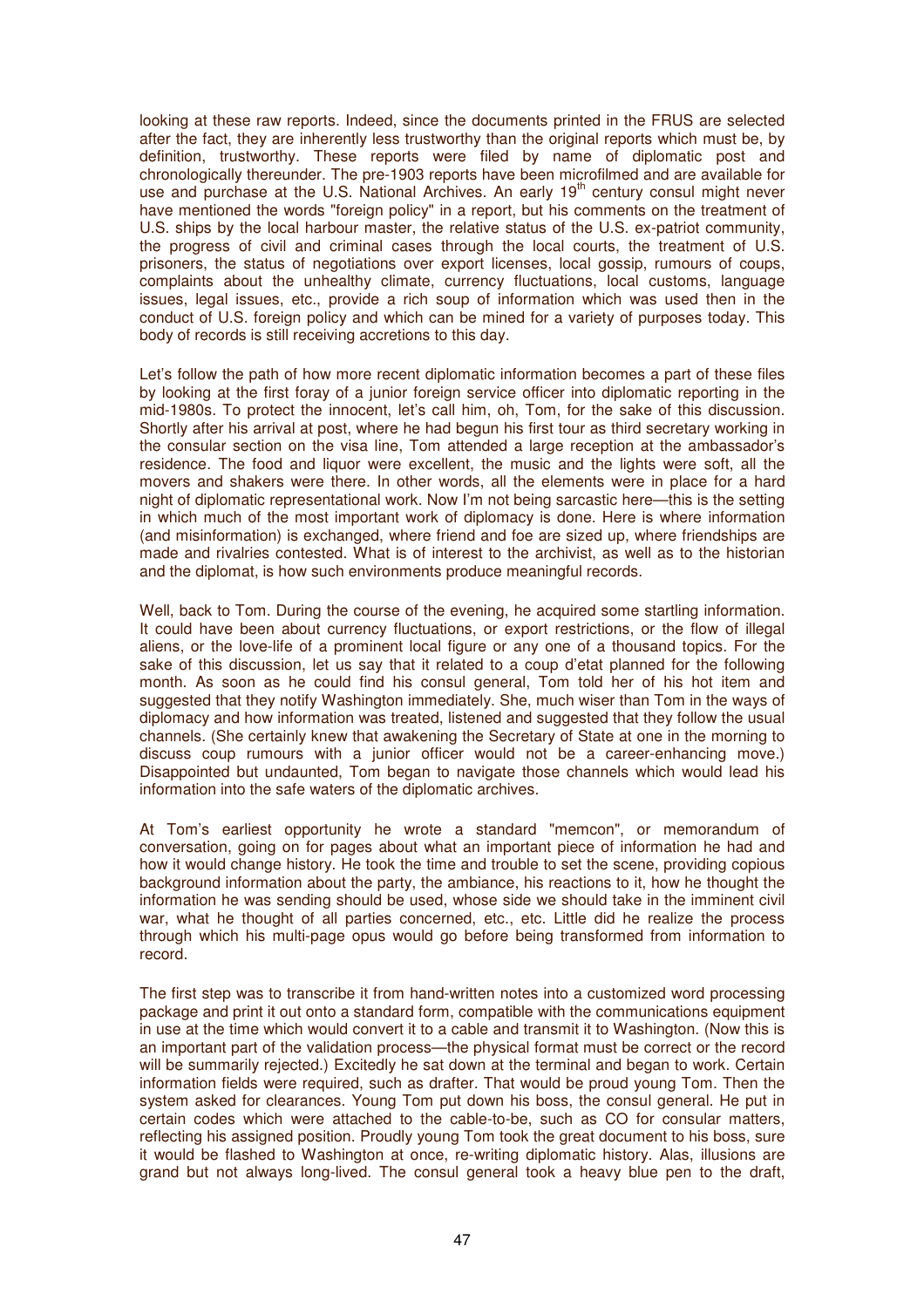pruning out much deathless prose, not even trying to be gentle as she pointed out that no one cared that Tom's favourite scotch had been served at the party, whether or not the minister of justice's wife had on the same dress as someone else, how the newly redecorated residence looked, and certainly no one wanted Tom's opinions about the past, present or future. The purpose of the memcon was to report facts. Analysis was outside its scope. She also pointed out that even the subject code was incorrect. It had nothing to do with consular affairs, even though Tom might have been a consular officer. The proper subject was PO for Political issues. She increased the number of clearances to include the Deputy Chief of Mission and several others who had been at the reception. Unconsciously, as an organic part of her function, she was deepening the validation process by making sure that this embryonic document conformed to the standards of the records system of which it would form a part, both in terms of format and content. Once she had finished pruning, it went through the clearance process. The DCM made a few additions to the message, such as the fact that the high-ranking officer who was the source of this report was involved in a simmering dispute with another high-ranking officer whose career he had often tried to damage. Another clearer mentioned that the source had been drinking heavily all evening and that he had been overheard saying that he was going to "get el Colonel" that night. Other clearers added other details. When all the clearances were signed off on, the much shorter cable was taken to communications where it was sent. Once received, it was copied, distributed and filed with two centuries of similar reports.

Diplomatic history was not, alas, re-written. No coup occurred. Luckily the "fact" had been vetted, placed in its context, recorded as a rumour and then properly filed away with all its brother and sister reports going back two hundred years. Young Tom could, however, take comfort in the knowledge that he had contributed to both diplomacy and history, albeit in a very small way, since his information had been converted into something worthy to be part of the archives of the U.S. Department of State. It had been (1) validated, making it (2) inherently trustworthy, (3) it had joined with many other accretions to the reporting files, putting it in its proper context and (4) it would be kept for further reference.

Other examples could include aerial photographs of Europe and Japan, Stasi files, secret correspondence of Louis XV, baggage lists from U.S. immigration, visa files, Czar's secret police, and so on and so on, but I think that I have made my point about what gives a record archival value. I would now like to turn again to the issue which I raised earlier about new information technologies and the challenges and opportunities they offer to the "traditional" archives and records keeping systems.

## **CHANGES AND CHALLENGES OCCASIONED BY TECHNOLOGY**

Because of the very success of archives in storing knowledge, new types of researchers are clamouring at their doors, demanding information in new formats and with new expectations of what can and should be done with the information "locked away in dusty old boxes". These new demands hold great promise and create perils for archives and their users.

One of the results of this change of users and uses is the blurring of the distinctions between information and records. All records are information but certainly not all information is a record. Those who ignore this distinction do so at their peril. Let me give you a couple of instances to illustrate this distinction and how technology has been involved.

#### **TWA Flight 800**

This blurring of lines was brought home to me when Pierre Salinger, the former aide to John F. Kennedy, claimed to have proof that the U.S. Air Force shot down TWA flight 800 over Long Island a couple of years ago. I remember him standing before the TV cameras in Paris, waving a piece of paper and saying, "Here is proof that the Air Force did it." As near as I can figure it out, the following happened. Mr. Salinger knew someone who worked in a French intelligence service. This person had obtained a copy of something which reportedly had been acquired by someone with access to the CIA's computer system. What they found, and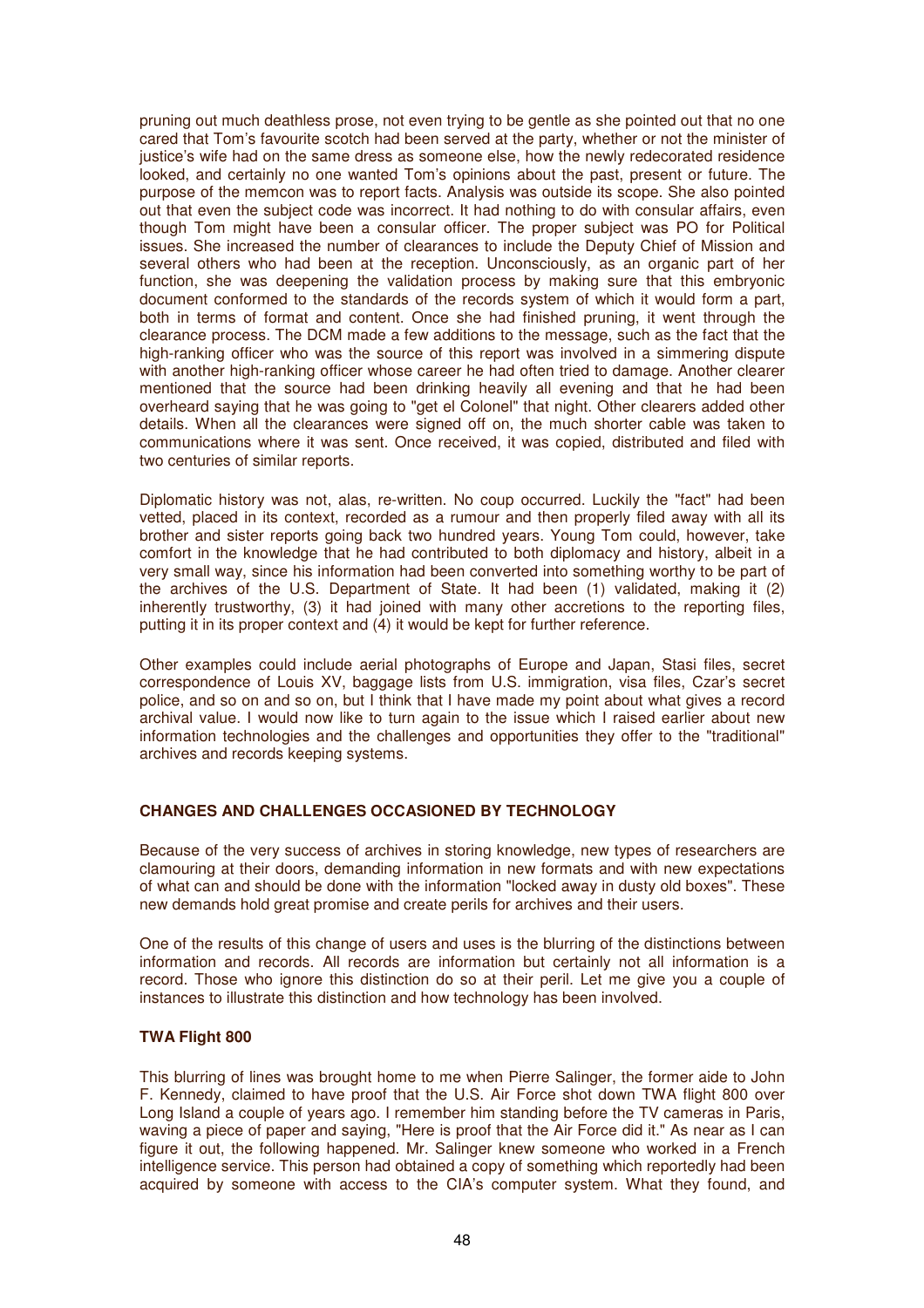posted on the Internet, was a statement that the Air Force had been responsible. The mistake that Mr. Salinger made was to transfer the assumed trustworthiness of a properly "archived" document to a piece of free-floating information. The information which was obtained (or leaked or planted) was deracinated, it had no context. Where was it from? Was it indeed from the CIA? If so, how had it been identified? Was it from their "rumours" file? Or from their "usually reliable sources" file? Was it in their cables from the field or was it a photocopy of something from a tabloid which they had as part of their reference files of nonvalidated information? Had it been forged and put out as part of an attempt to exculpate the airlines or the manufacturers of the plane or by some conspiracy-obsessed individual or by someone who wanted to make a movie? Where is it now? It fails every test of "archivability", to coin an inelegant word. It was nonvalidated, untrustworthy, without context and impermanent. And yet, because it came from a computer a person used to handling important information accepted it at face value. Where is technology taking us?

In the interests of time, I will pass over the issue of subject files and reference files and how they relate to archives. This could be the topic of a paper in itself.

To avoid merely complaining about misapplied technology and get specific I offer the following as minimum requirements which must be in place before records in electronic format could be acceptable to archivists, historians, diplomats or anyone else who depends of records on a daily basis:

- A sine qua non is meaningful metadata. The capability exists to ensure that all relevant data about data being created and preserved electronically is present and accounted for. I would want to know that any system purporting to be an electronic records system is robust enough to carry the heavy burden of validating the information.
- If electronic information is being represented as an archives, the standards which make it inherently trustworthy should be clearly defined. This can be done, but is expensive and complicated. Already there are records-keeping standards being developed in Australia and by the U.S. Department of Defence which are widely available. All of us must be clear that the computer term "archives" means to make a back-up copy. It has nothing to do with the functions of an archive. To mention a pet peeve of mine, "archives" is a noun, never a verb.
- Provide context. A simple, direct-access, relational database is wonderful for quick answers, but as anyone who has done even a simple search on the Internet knows, the results of that search may provide you with every single one of the thirty references you may want for Marie, Princess of Battenberg of the House of Hesse, but if those references are buried within 250,000 hits covering Battenberg lace, the Hesse Oil Company, the Princess cruise line, every real estate company selling houses and Herman Hesse, what have you got? In the field of archival cataloguing some of the most fiendishly difficult challenges involve the linkages between related files, series, sub-series, documents, etc. It can be done, but is also expensive and complicated.
- Provide longevity. (This may be the biggest challenge of all.) The current lifeexpectancy of five years for a computer application is not enough to guarantee that records will survive for as long as they are needed. In a related area, I also expect clear distinctions between the use of computers for access and for preservation and I expect both issues to be addressed. Confusion between them may present the greatest threat to the continued value of archives. They are not the same. Indeed they are sometimes diametrically opposed. Increasing access may put records at risk. Preservation issues may limit access. Those who say "Let's use the power of the computers and scanners. Just put everything on the computer where we can search it and don't worry about that old-fashioned paper" make ice-cold chills run up my spine. It's not the paper I continue to long for, it's the overt context I want to see. Another related spine-chilling comment is, "I've got what I need from this database. Just dump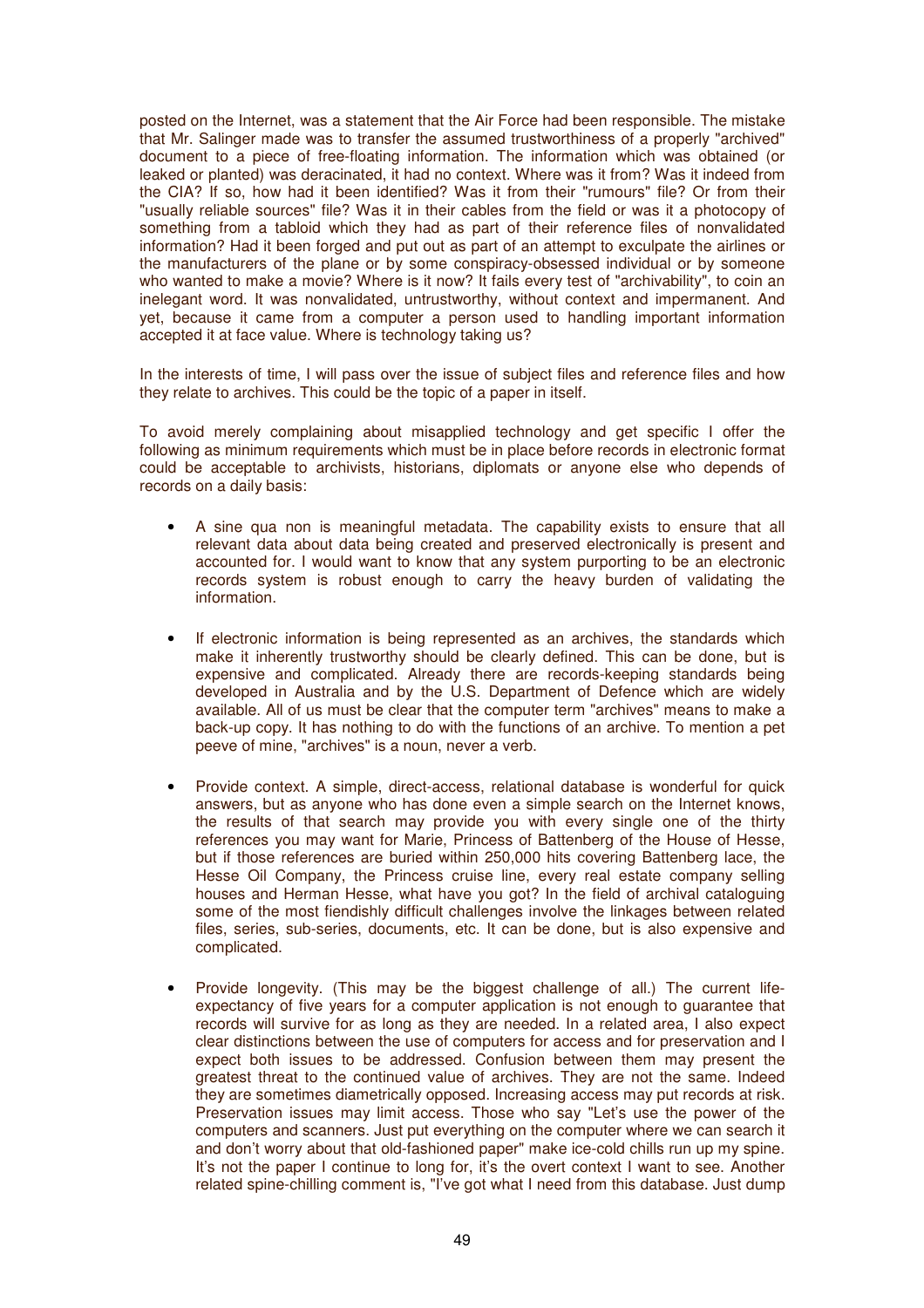it." We do not have to be Luddites to have concerns about any organization's commitment to keep data fresh, to migrate it every five years or so, to keep all the metadata intact and to keep all the archival relationships clear, especially when the original creator or user has finished with it. Archivists and historians may know that there are lots of secondary uses of information, many of which are more important (to us, anyway) than the original use was. We must make sure that the IT department understands this use. I wonder how many electronic records will not make it across the Y2K divide because someone will decide that what's on them is "just old stuff" or "we're through with that file" and throw out the diskettes rather than spend valuable time and money ensuring that the information is preserved?

## **CONCLUSION**

So where are we? Right where we started as far as archival principles go but light-years ahead as far as the tools available are concerned. Archives (and archivists) have survived paradigm shifts before; we have gone from clay tablets to papyrus to moveable type to punch cards and, yes, even diskettes. We'll survive again. It's the attrition rate of information loss as we cross that technological boundary which I would hope to reduce to a minimum. So let us embrace the power of the computer to provide us with access speeds we never imagined even a few years ago; let us take advantage of data-mining technologies, of messaging possibilities, of the Internet and the Intranet and the Web, let us do all we can do using the technologies on offer, but let us also demand the validating and relational functions which give archives trustworthiness for as long as they need to be kept. It would be ironic if the 21 $\mathrm{^{st}}$ century, instead of leading to a technological utopia were to lead us backward to an informational Dark Ages where institutions loose the ability to create and maintain trustworthy records which can stand as guardians of individual rights and as sources of information which can be used to unite us. Working together we can ensure that computers will bring us great benefits. Failure to articulate our mutual needs as information consumers and custodians might well mean that records-keeping concerns are not addressed when designing information systems and we will all inadvertently contribute to an epidemic of organizational Alzheimer's.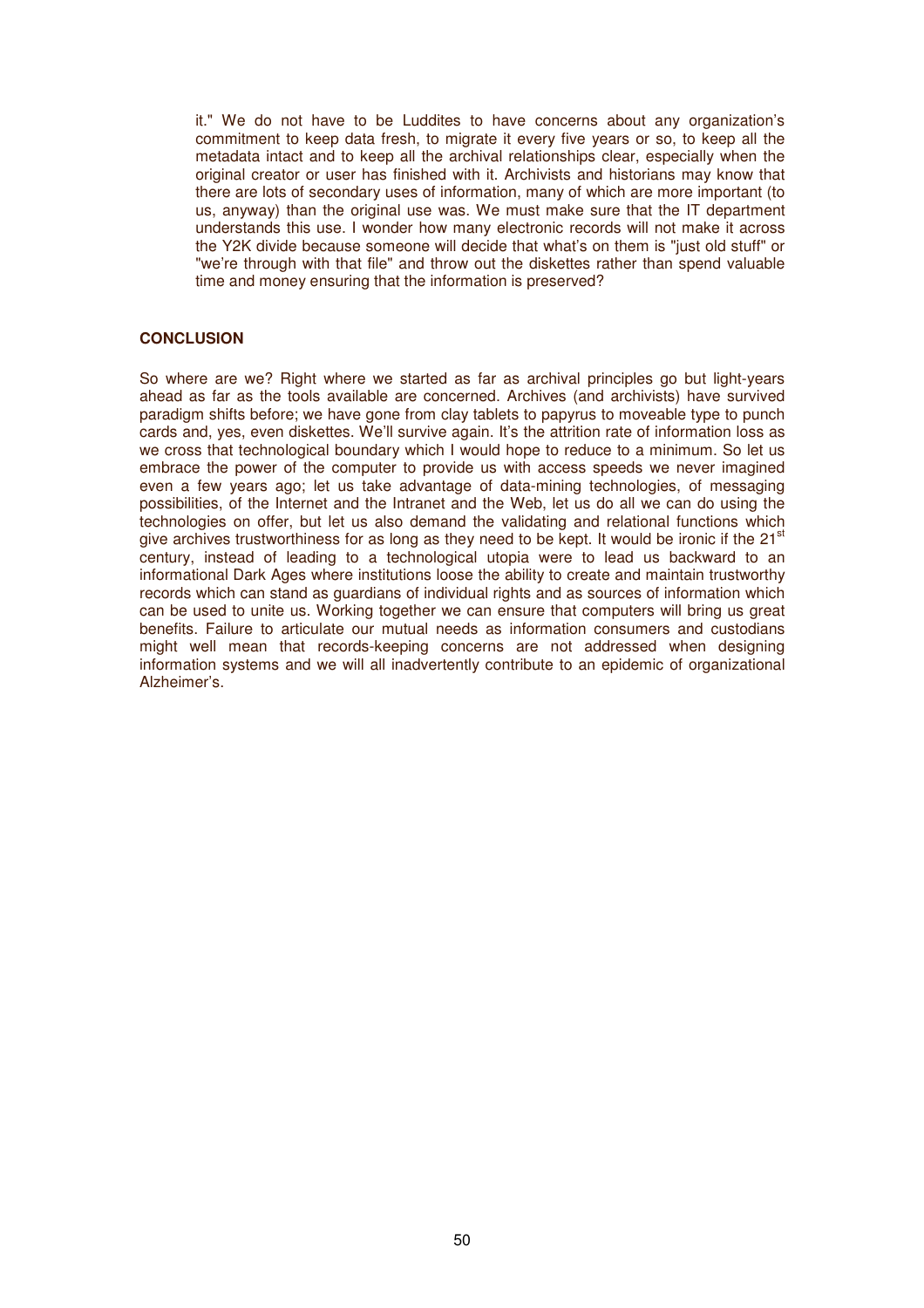## BEYOND DIPLOMATIC - THE UNRAVELLING OF HISTORY **Robin Alston**

When I was asked to attend this conference the invitation was, of course, by e-mail. I thought deeply for a while: perhaps this "solemn conference" needed a little comic relief and perhaps I could provide it. I am known here in Malta because I was a visiting professor five years ago. In deciding what to say, I realized that actually my whole life has been devoted to knowledge management. I did not call it that—I called it bibliographical control. As director of the Library School at University College, which includes the training of international archivists and librarians, I realized that, perhaps, I might have a few things to say which will interest you whether you are diplomats or are involved in IT, which I have been involved in for 35 years.

I am going to drift—I hope not confusingly for you—between the 1850s and the 1990s, and I will start with the 1990s because most of you were around in the 1990s and not many of you were around in the 1850s.

The British Library, as you know, was founded by an Act of Parliament in 1753. It was the library, basically, of Sir Hans Sloane and it slumbered on in its early years, governed by partially occupied clerics. Radical change began to take place with an Italian revolutionary expatriot by the name of Antonio Panizzi. Panizzi had sought occupation as a teacher of Italian at University College, but as there were no takers (at one point he nearly got Robert Browning as a student; unfortunately Robert Browning went to someone else to teach him Italian) he daringly applied for a job as assistant keeper in the library of the British Museum, a post which with some patronage from very high sources he managed to get.

The Panizzi diaries have never been published. That is great pity, because it is clear that from about 1840 when Panizzi's career begun to take off, he worked to create a universal repository of knowledge in the British Museum. How he set about doing that is all, actually, in the diaries, and it is an extraordinary story of persistent achievement. By the time of the 1851 exhibition, which, as you know, put England on the world map, Panizzi was convinced that there was a way of somehow persuading the governments of the world, whether they were friendly or not friendly, to deposit their documents and their official publications and anything indeed which could be of value in assessing the material culture of that country in the library.

The astonishing success of this enterprise had one catastrophic result. There was no way Panizzi could employ enough cataloguers to cope with the influx. The diaries report daily: another wagonload of documents from Italy, two more wagonloads from France. The result was that by 1866, when he retired as the director of the British Museum and principal librarian, the library was in possession of documents of an extraordinarily varied nature covering the entire world. Arankoff, who was a librarian in Russia, was sent to the British Museum to examine the documents and the books relating to the early history of Russia, and he was astonished at the volume of material which existed in British Museum, which existed neither in Moscow nor St. Petersburg. There were several visits from German librarians who, again, went home utterly mystified at the sheer volume of material, both manuscript and printed, which the library had managed to acquire.

Now, I am going to come to the 1939-45 war. The records of the British Museum for that period exist in 64 cartons. They have never been catalogued, they have never been sorted, and there is a considerable degree of sensitivity about these records. Why should there be sensitivity about records in the British Museum from World War II? The answer is quite simple. The intelligence services, as you probably know, were based during the war in Oxford. The reason for siting them in Oxford was that it was quite credibly believed that Hitler might bomb London, he might bomb Manchester, he would certainly bomb Coventry; but that he would draw back from bombing Oxford. And, therefore, the presence of the intelligence services in Oxford was reasonably safe.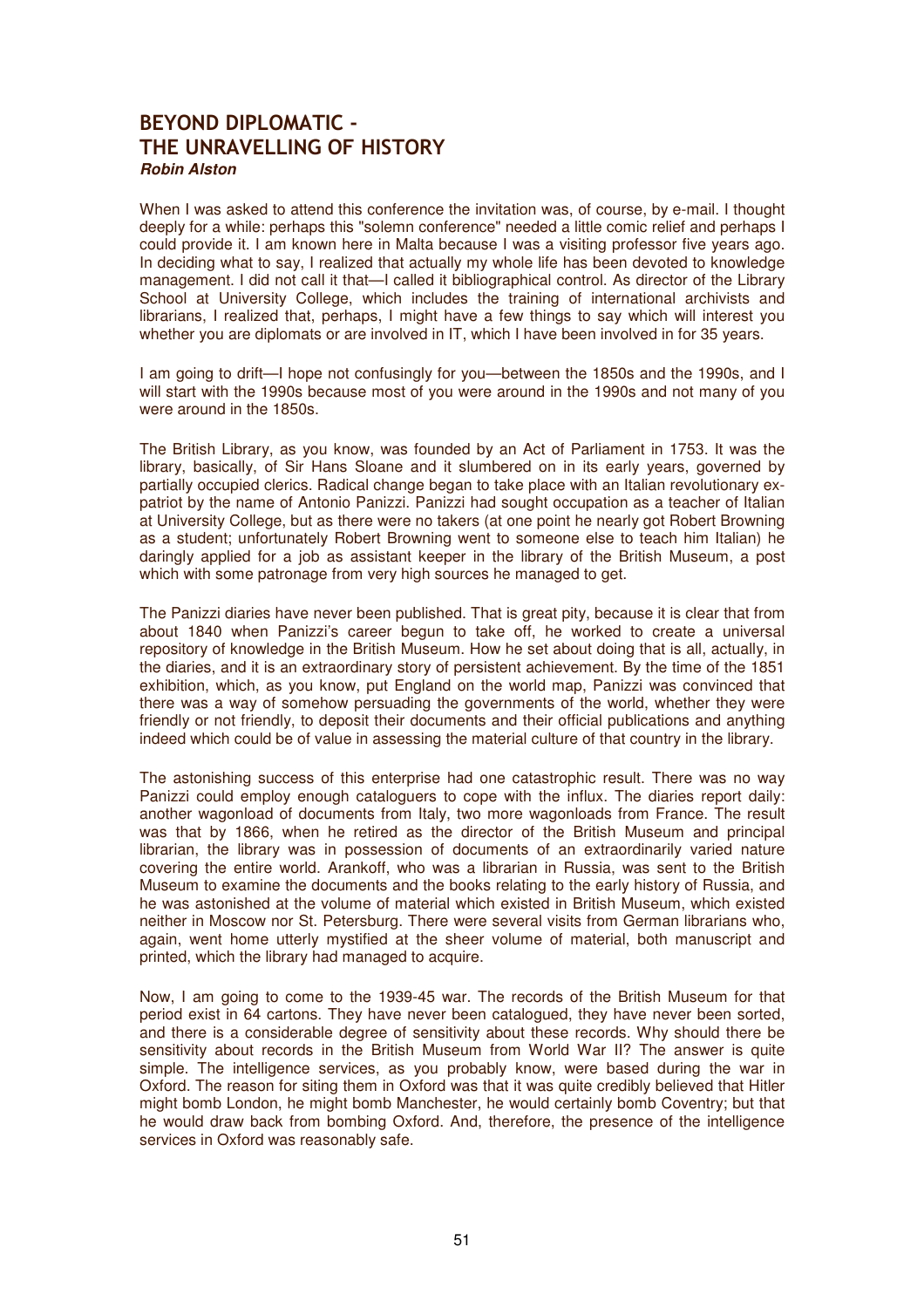Thus, every week on Tuesday and on Friday a limousine arrived from Oxford and was loaded up with documents from various departments of the library—printed books and, of course, maps—which were sent to Oxford, and which played a highly significant part, actually, in many of the operations of the war.

I have read the entire contents of those 64 files. Let me give you one illustration. The landings in Greece would have been a total disaster without the very special knowledge of a map curator called Constantine who actually understood the nature of Greek cartography. And we would have made serious mistakes had it not been for the wisdom of that map curator and, of course, the collection of maps in the library.

Closer to our present time, I would like to remind you—and I am sure you are aware of this fact—that many decisions during the planning of the Falklands war—to the consternation of those who had to carry this exercise out—depended on maps of the region, but the Ministry of Defence had no maps of the Falkland Islands and I assure you a campaign carried out without maps is a very dangerous thing. The keeper of the map library of the British Library was woken up at an early hour in the morning to open up the department and find maps of the Falkland Islands, which could be sent to Southampton for immediate reproduction by the Ordnance Survey, so that when the landing forces arrived they knew the difference between what was a bog and what was *terra firma*.

Now I am going to return to 1990, when I suggested to the British Library that it would be appropriate to launch a series of advanced research surgeries, available to the public and to anyone who wished them, to combine the power of the computer with specialist knowledge of the collections—uncatalogued as well as catalogued. And don't forget when you look at those 600 volumes of the British Museum catalogue, you are looking at a mere 40% of what is in the building.

So, on January the 3<sup>rd</sup>, 1990, the research surgeries were publicly announced, and I sat there waiting for people to turn up at prearranged times and present me with their problems. The surgeries had a simple rule: if you can find the information you need using ordinary printed reference sources don't come near me because I have nothing to do with it. You have to prove to me that you have exhausted all the possibilities provided by the reference facilities of the library. Then we will try the computer.

For three years I conducted the surgeries. They were attended by civil servants, they were attended by members of the security services—they always called themselves Smith. They wanted to know very strange bits of information. Salmon fishing, artificial salmon raising in Nova Scotia, a range of topics which, very challenging, could certainly not be solved by the conventional resources at my disposal. General catalogues are useless. However, the resources of the Online Computer Library Center (OCLC), which you may be familiar with, a database which by then already had 40 million books on it, the Research Libraries Information Network in California which had 36 million books on it, and the Internet itself, provided one with access to over 400 university library catalogues and a few archives. We did not have yet the National Register of Archives; in fact we did not have a lot what we now have.

The problem, you see, was that some of my attendants at the surgeries were well aware of these resources, but had absolutely no idea how to interrogate them. If I can remind you, in 1990 there were no less than 56 retrieval protocols in use on the Internet, and searching very large databases like OCLC and RLIN is fraught with difficulties—the same sort of difficulties you get when you search the Internet, and you search for DNA and you get a café, and you get a lace manufacturer: you get anything but Crick and Watson! But there are ways of navigating large bibliographical and even archival databases.

The series was so successful that I submitted a report to the British Library urging them, when they opened the new building, which, as you know, was completed last year on Euston Road, that this should be offered as a matter of course, as a service to the public. I said in my concluding statement: "Librarians are not arbiters, they are prophets. They collect from the detritus of printers and the scribes, and they do so with judgement. The precision of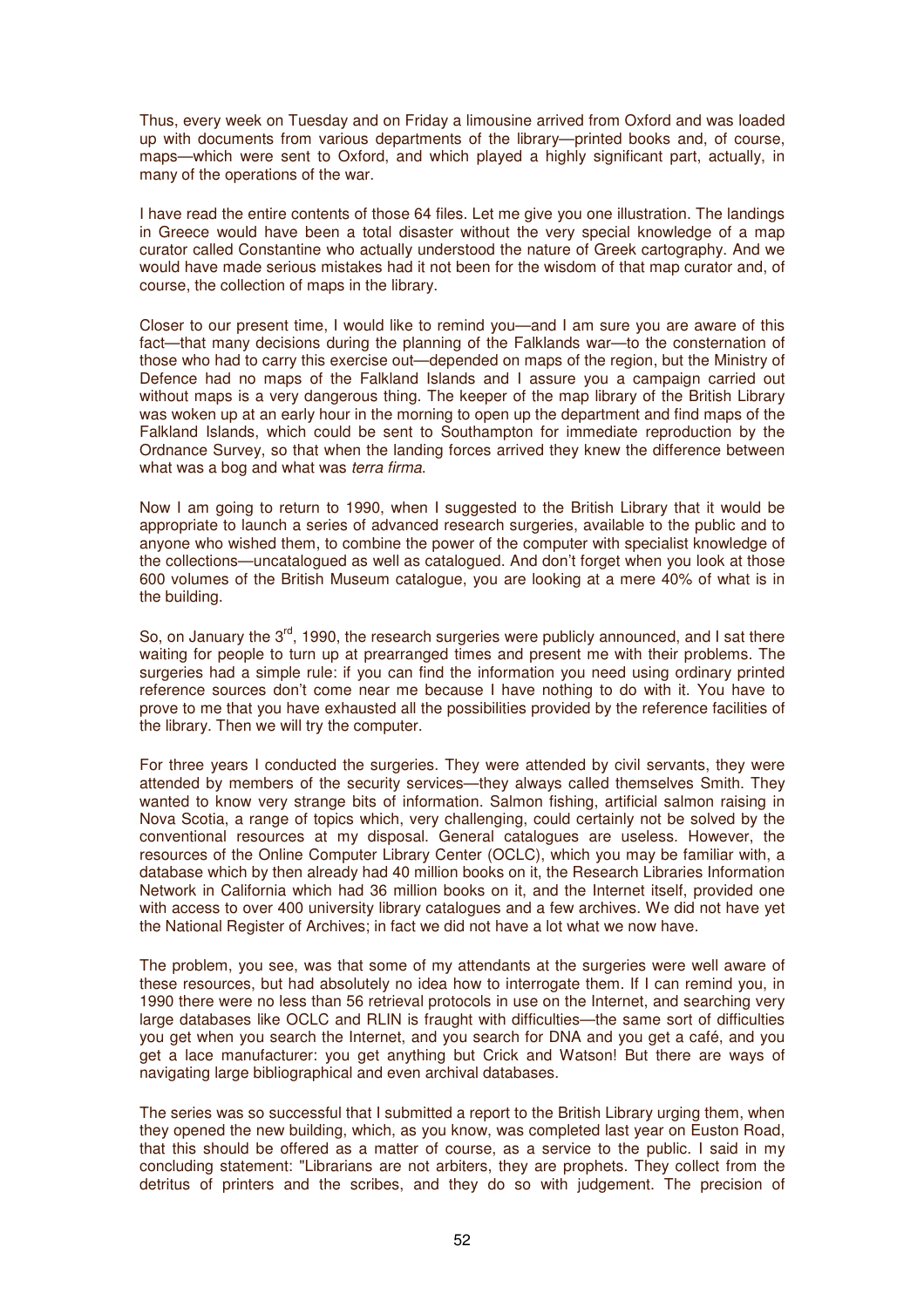judgement has always distinguished the good from the mediocre." The British Library, like so many large bureaucratic institutions, thought that it was getting into deeper water than it cared to get into, so it abandoned the service.

To conclude, let me take you back to the mood of the 1850s. While Panizzi was planning the future of knowledge and its availability in the British Museum, there was an obscure civil servant whose name I will now tell you: Albert Symons, who worked for 25 years in various ministries. He had lived through all of the various crises from 1825 up to 1853. He was asked by Gladstone, who was then Chancellor of the Exchequer, whether he could draw on his experience in working with various ministries to produce a sort of blueprint for the management of government departments. There had been in the 1790s much concern expressed about the state of government departments and there had been many inquiries. They discovered that the Royal Navy had somehow mislaid a million pounds since the age of Pepys. A million pounds is a considerable sum of money to lose in the 18<sup>th</sup> century. Well, Symons was, of course, just the man that Gladstone needed.

He had worked in various departments and he had also done some work—and this is very important—in the Indian Civil Service. The Indian Civil Service was, probably, the most highly organized administration in the world. And the East India Company was virtually its own government—it became a government in 1858. It was at that time simply the largest trading company the world has ever seen. Symons observed the methodical way in which every single operation of the East India Company was structured, modelled, and recorded. And so he took Gladstone's invitation and produced a remarkable work. You will be very lucky if you find more than two copies in America, there are two known in Great Britain, apart from Gladstone's own copy in St. Deniols, which is marked up with all his own annotations. It was not published—it was intended for private circulation. And it has, I promise you, the most unpromising of titles: Papers Relative to the Obstruction of Public Business and the Organization of the Civil Service. I will read you one passage:

The ultimate object is to bring back the condition of offices to the state of subordination to one scheme of organization, which at one time characterized our institutions, so that each part may have its own proper function and subserve the common purpose of the whole without delay or obstruction to any other part; and so that the Prime Minister may truly preside over the whole while each associate minister be encharged only with those duties that are truly special, may be able fully and promptly to discharge them; and that the total result may be unity of principle and unity of action with, as far as may be, unity of practice in the execution of detail.

He goes through every government department, and at the end provides a synopsis, which is extraordinarily interesting because he divides it into what he calls the body (those are the elevated people—the ones who get the good lunches) and the establishment. And just note who are to be included in the establishment; and this is across the board: this is every department of state, it is the Post Office, it is the Treasury, it is the Home Office, it is everyone.

- The chief officer—what is he responsible for?
- the receiver and examiner of papers and fees;
- the clerk of minutes and board;
- the clerk of orders and correspondence; and
- the clerk of acts and records.

Underneath the chief officers' department are the special registering and recording officers:

- enumerator;
- describer;
- definer;
- classifier;
- designator;
- librarian;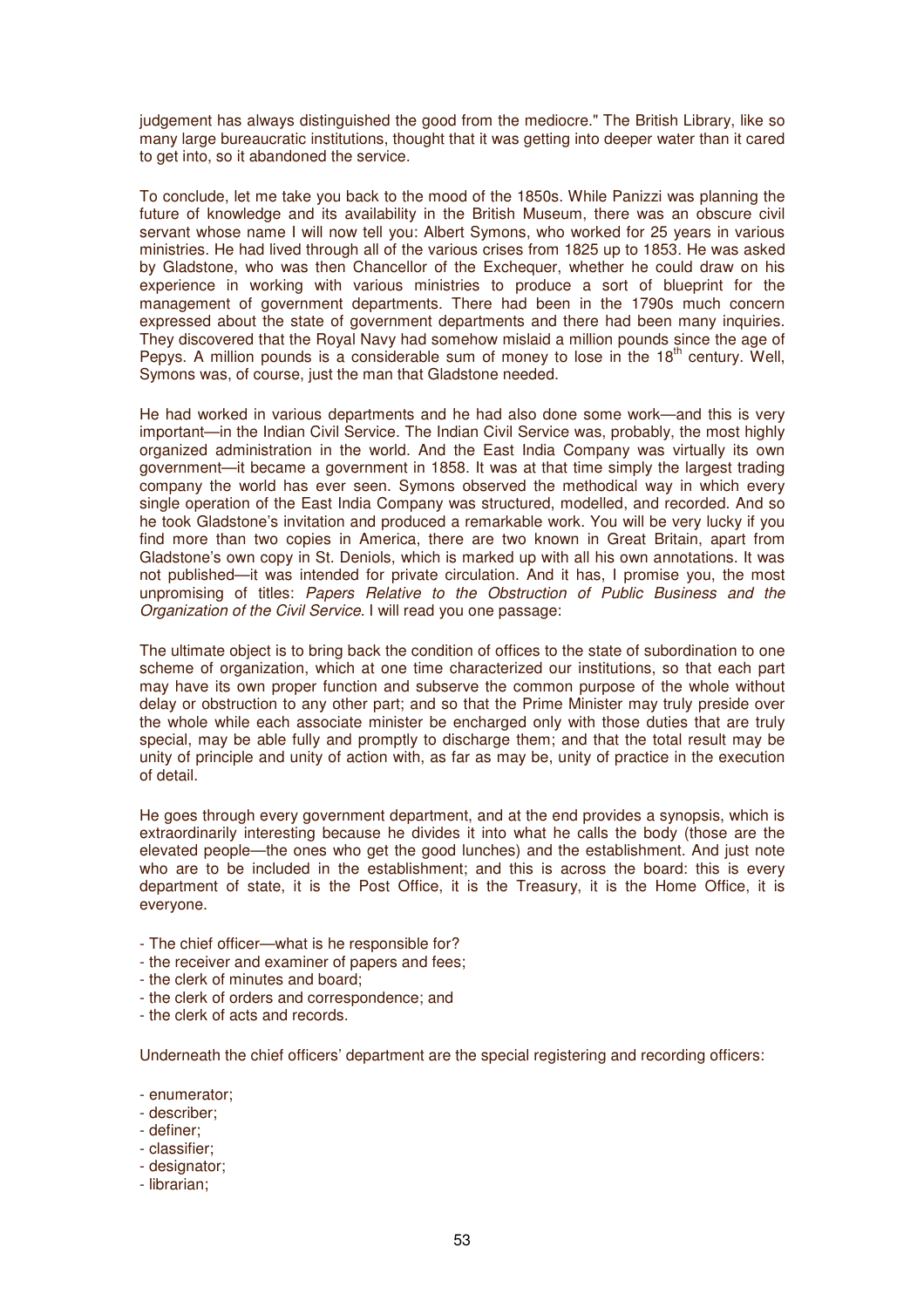- index maker;

- reader, i.e. proof reader;
- abstracter;
- extractor; and so the list proceeds.

Clearly, Symons understood that it is not enough in government simply to have an apparatus for making decisions, but that all those decisions should be made in concert with other related departments, and that there must be a record. A record, which, as J.T. Converse reminds us, should be trustworthy and which should be long lived.

That is why, ladies and gentlemen, when you visit the Public Record Office today to consider the historical details surrounding an event after 1853, chances are you will find the records you are looking for. If, on the other hand, for thoroughly misguided purposes, you want to find out not why we lost the American colonies but how we lost them, you will find nothing. There is not a single record which will explain why, when George Washington sought an audience with admiral Howe, who was anchored off the New York harbour, he was refused audience because Washington called himself General, and Admiral Howe said: "I have no such name in my register." One can follow this even further: the petition of the 13 Governors, which was sent to London and which, apparently, never arrived. Why it never arrived it is not clear. There is a copy of it in the Massachusetts' Historical Society in Boston. But the *original* exists nowhere in the government records of Great Britain. Lord Sandwich, who was the appropriate person to receive that petition at the time was away grouse shooting in Ireland. And that, of course, was far more important than worrying about these tempestuous colonials who were always grumbling. I think it would be fair to say, on the balance of the records I have seen and the diaries I have read, that we lost the colonies quite simply by default. There was no need to lose them, which raises another interesting question: why we were prepared to lose them by default?

Well, the date 1764 has been raised, during the course of the conference, by Keith Hamilton. It is the very first year in which the Court of Directors of the East India Company were prepared to bail the British government out of a deficit—and this astonished all. It astonished the king, it astonished everyone. "India?" Half of the members of the Cabinet didn't know where India was. "Where did all this money come from?" Well, remember the Boston Tea Party? This was all surplus tea that the East India Company wanted to dump somewhere. And they thought: dump it on the Americans, send it to Boston. Suddenly, after 1764, the first year in which the income of the East India Company appears in the Parliamentary Papers, I think Britain realized that the income which might have or might not have come from the 13 Colonies was peanuts compared with what was going to come from India. And they said: "Oh, let the colonies go!" Of course, I cannot prove that because there is no documentation in the record to substantiate it. But there is plenty in the record to substantiate the growing swell of revenue which the British government began to enjoy after 1764 from the East India Company.

And for that fortunately we have double records. This is the historian's dream—to find the documentation from two sources. Because we have India from the records of the departments of state, and we have the impeccably kept records of the East India Company, which are now part of the British Library. This is an interesting situation, in that 10% of the public records of Great Britain are actually in the custody of the British Library and not the Public Record Office.

I leave you with this interesting dilemma. Some things have changed since my foray with computers in the 1990s, but an awful lot has not changed. Libraries still catalogue their books in a pretty casual way. They are indexed in sometimes a very imperfect manner and the volume of print has increased in spite of all the things that the prophets have been telling us for the last 20 years. "The book is dead!" "We need not worry about books any more, everything you need is going to be available on the Internet." "Forget books, we'll digitize everything."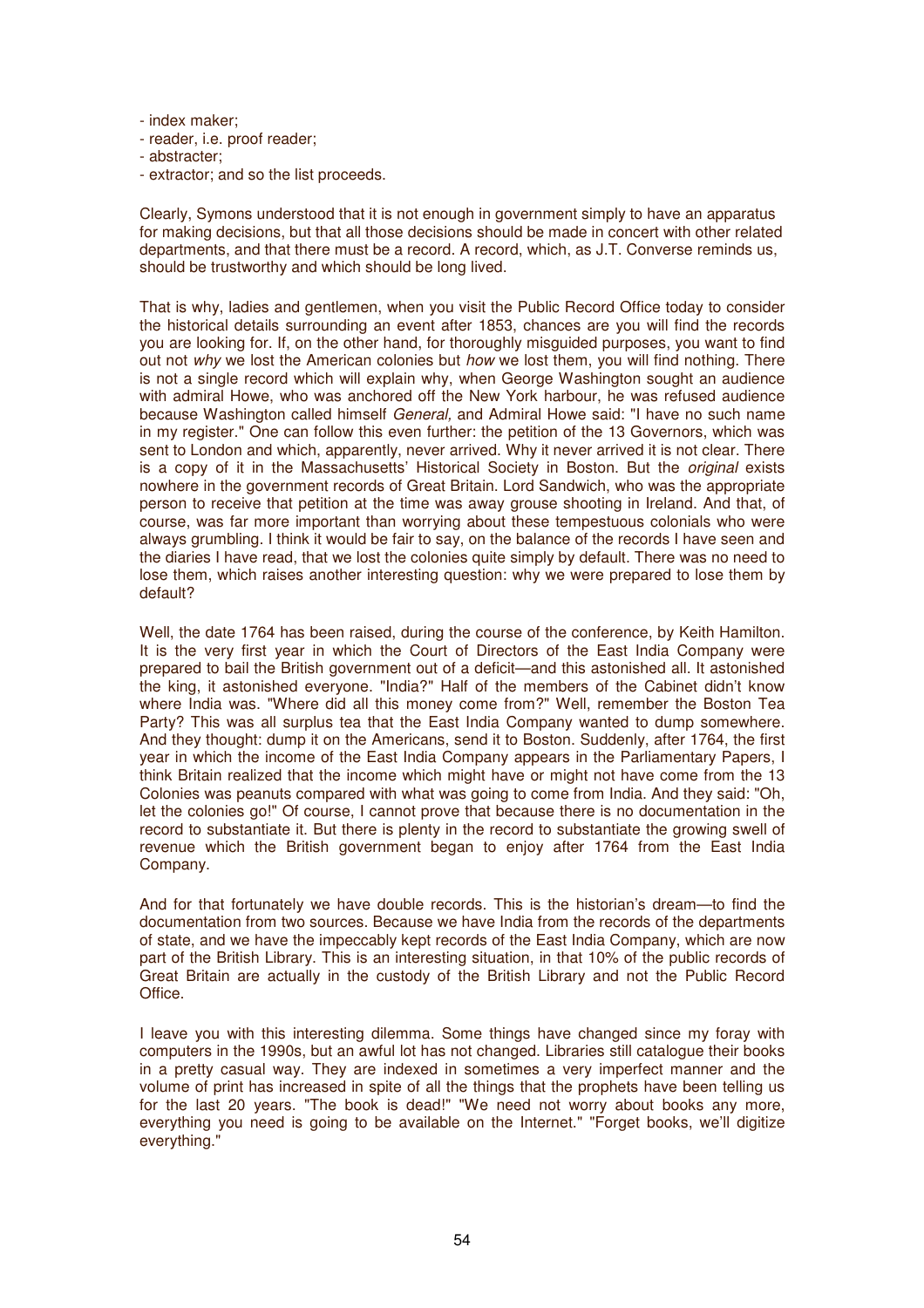What they overlooked is that when you transfer (archivists will know this principle very well) a document from one medium into another you have to re-catalogue it, because how you catalogue it in one medium is of precious little use in another. Are we seriously going to consider re-cataloguing the printed record of the world since Gutenberg in 1456?

There is a role for the computer in all matters, whether these matters are English literature, which happens to be one of my interests, or English political history, or whether it is diplomacy, or whether it is the study of archives. There is a role for the computer—but do remember some of the strictures which J.T. Converse insists upon, because without proper safeguards your machine readable information is destined to be useless.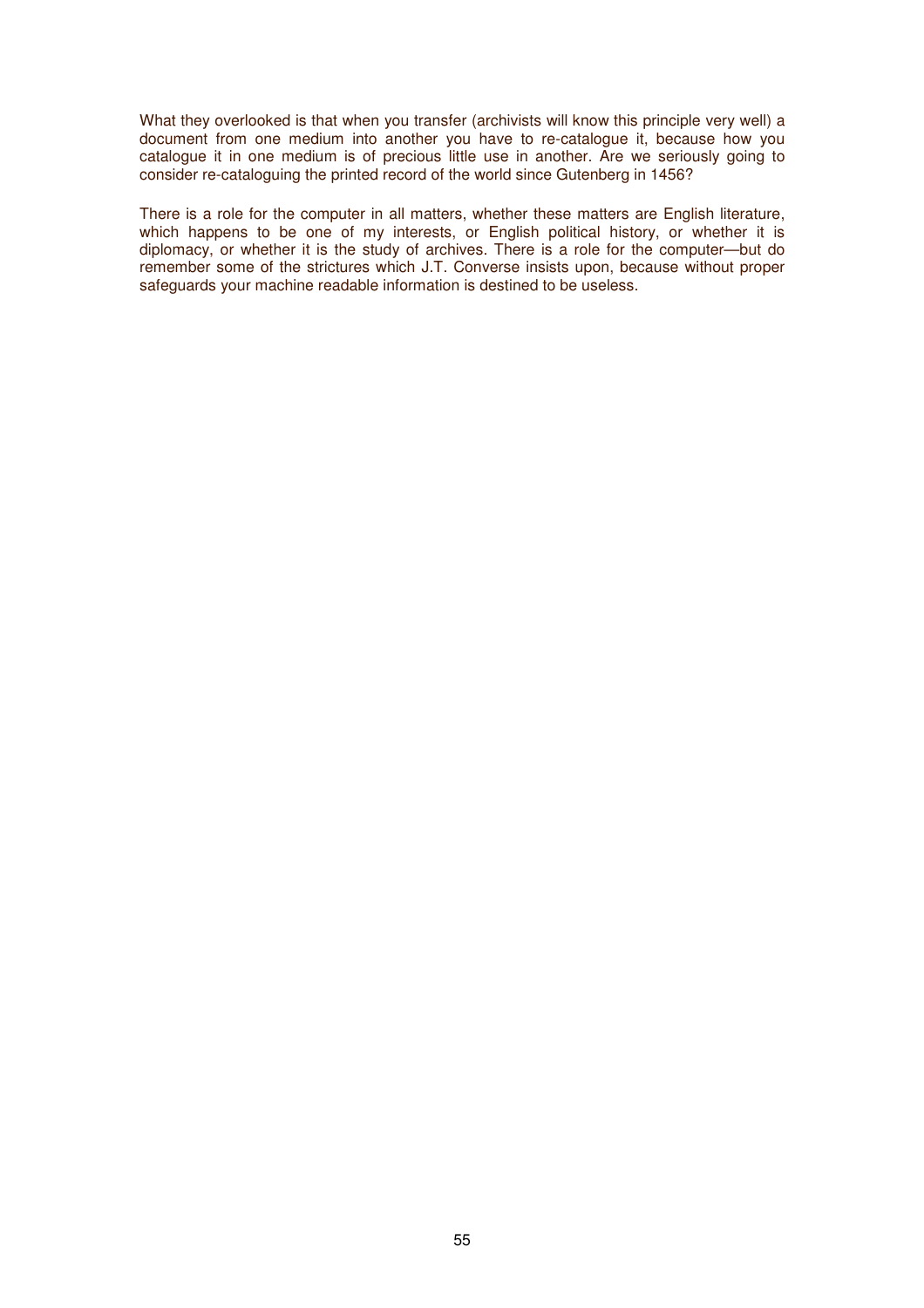## KNOWLEDGE MANAGEMENT: EXPERIENCE FROM INTERNATIONAL ORGANISATIONS **John Pace**

Knowledge management in the United Nations human rights program is a relatively recent phenomenon. It may be said to be symptomatic of the evolution of human rights activities over the years since the adoption of the Universal Declaration of Human Rights in 1948. This evolution may be classified into three distinct phases. The first phase was the phase when the United Nations system was busy setting standards. The second phase is that when the system was seeking ways and means of obtaining the implementation of the standards, and the third phase is that when the system started to look at the ways in which it could apply its experience towards creating conditions that would enable governments to prevent negative situations of human rights from further deteriorating or from developing. The first phase takes us till roughly around the second half of the seventies, the second phase would take us to somewhere around the mid-eighties, and the third phase brings us to today.

In the first phase the characteristic of the flow of information was more or less outward: we had a core or nuclear idea which needed to be shared and developed into international standards of human rights. These standards would be universal standards and would apply to all persons. This first phase took about 25 years, and consisted very much of the process of defining where the sum total of the national values met around a common denominator, which was reflected in the standards of the Universal Declaration. So, this was a period of reflection, consultation, negotiation and formulation, and was dedicated to the immediate process of setting of standards. But it really never touched people; it really never touched the individual.

In the second phase we started to get close to realities. It was the time when we were first authorised by the Commission on Human Rights and later by the General Assembly to gather information; to go to countries to meet individuals. We were able to inform ourselves directly of realities in human rights situations and we started to bring that back and apply it to testing the standards that had been developed over the previous years. Of course, the situations that we tested were the very denial of the situations that were envisaged by those standards. So the gap was immediately apparent; seemingly impossible to bridge. This was the time when it was fashionable to call human rights situations, situations that were anything but human rights situations since, in fact, they were situations of violations of human rights. So we went around in a number of countries, all impossible human rights situations. This period taught us a lot in terms of the gap that we had to bridge between those realities and those standards and also it taught us the need to reflect on ways in which this gap could be bridged.

The second phase was interesting also because at this time we experienced a dramatic increase in information emanating from local groups, non-governmental organisations, both international and local. They were not all the most objective of sources, but the quality of the information was generally authentic, and in any event most useful in re-constructing the factual situation when direct access was denied us. To some governments, these were subversive or opposition groups, and hostile sources. We did not really let the terminology affect our work, because for all we knew, both sides were right. What interested us at this phase was trying to record and to get an idea of the experiences that were actually being made by people on the ground, and the reasons for those experiences.

This led us to the third phase, where we started to apply this knowledge that we were deriving from the information we were collecting, in order to try to find ways and means of addressing or redressing these phenomena. It should be understood that what was happening was an all around evolution and not an invention of the international bureaucracy. It was the international political consensus, if you like, the intergovernmental common denominator that was enabling us to move from the earlier stages of discussing theory to the testing of these standards against realities.

It is at this third phase, with the procedures that had developed over the years, that knowledge management became a necessity. These procedures all depend on the receipt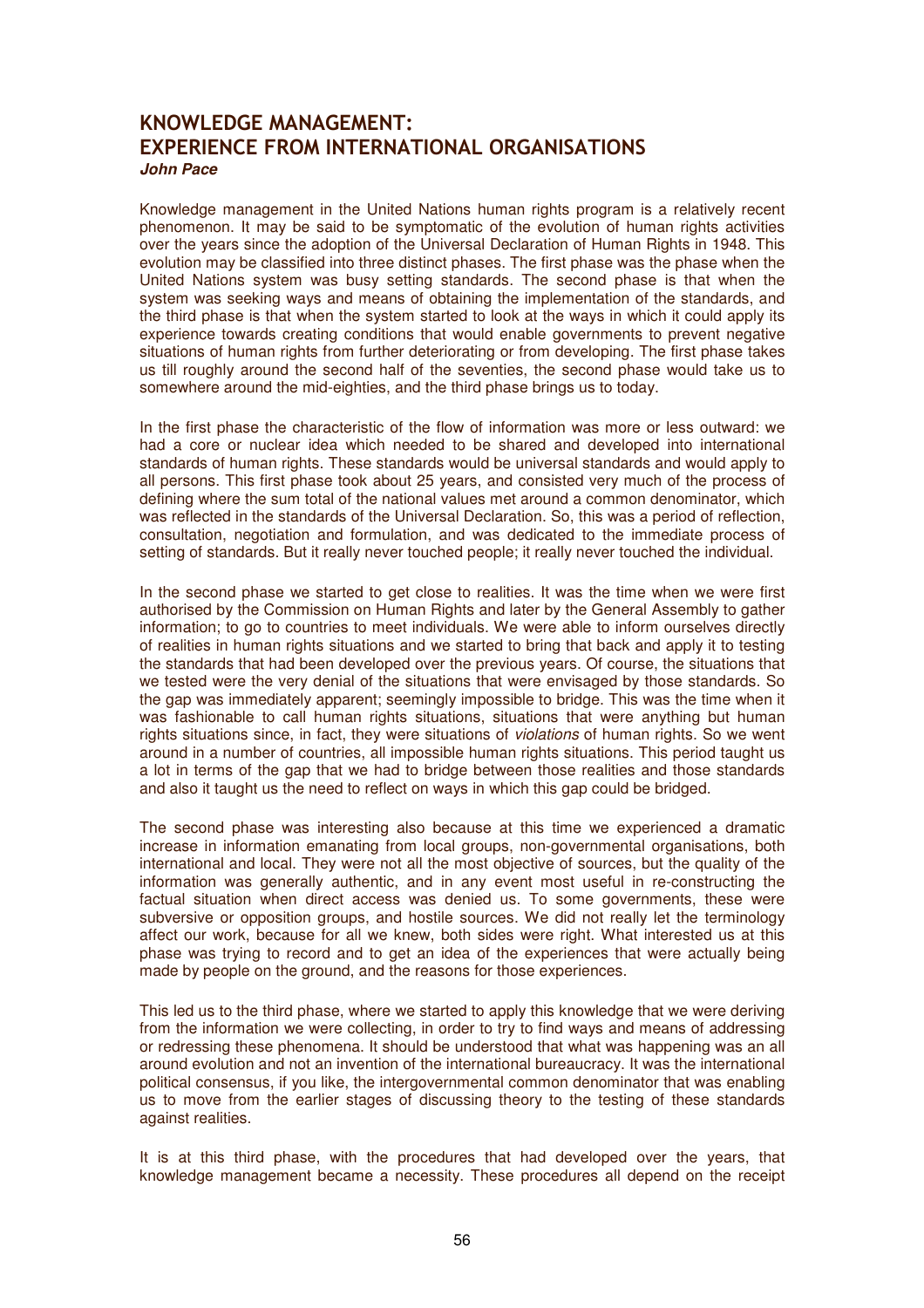and application of information. Since they had been developed over a number of years and through different processes, it was necessary to provide a common pool where this mass of information generated by these procedures could be located in order to facilitate its use.

What are these tools and where are these information sources? At the core is the human rights programme of activities and at the core of these activities are those necessitated by the six main international conventions. Of these conventions, we have the two covenants, the International Covenant on Civil and Political Rights and the International Covenant on Economic, Social and Cultural Rights.

The fact that there are two covenants—as distinct from one Universal Declaration is, of course, the result of an aberration that took place in the fifties, the division—artificial division—of civil and political rights from economic, social and cultural rights, a division that never reflected realities.

In addition to these two covenants, we have four conventions: the Convention on Rights of the Child, the Convention on the Elimination of All Forms of Discrimination Against Women, the Convention on the Elimination of All Forms of Racial Discrimination and the Convention Against Torture and Other Cruel, Inhuman and Degrading Treatment or Punishment.

The two covenants and the other four conventions each have their own treaty monitoring body, consisting of a group of experts elected by the States Parties. These treaty bodies review information contained in reports presented by States Parties and other sources; they are intended to conduct their work through dialogue with representatives of States submitting reports and in certain cases, with inter-governmental bodies and non-governmental organisations. They meet at regular intervals throughout the year and from time to time issue General Comments or make Observations intended to aid with the interpretation of provisions of the international instrument in question.

In addition, there are extra-conventional procedures, which are heavily dependent on information since they are fact-finding in nature. Today there are something like 50 such procedures, also known as ad-hoc mechanisms, that consist of Special Rapporteurs or Working Groups, some dealing with situations in specific countries, and others looking into certain phenomena. These have thematic mandates, so they look into such allegations as those of disappearances and arbitrary detentions, etc. They are intended to buttress the conventional implementation that I have just described.

The third procedure developed over the years, and most recently, is that of technical cooperation, under which the United Nations provides assistance to governments directly through the human rights programme, and less directly, through the rest of the United Nations system, to create conditions, build institutions, and strengthen institutions within their society for addressing potential negative human rights situations. Technical cooperation is, like the other procedures, heavily reliant on information and analysis.

It is relevant to mention here the developments that led to change in the support of these three principal procedures. These developments may be summarised by referring to four decisions, all of which were taken in the mid-eighties.

The first is the decision of 1986 to adopt the Declaration on the Right to Development—you would have heard a lot about it and some of you who are more familiar with human rights will wonder why on earth I am mentioning this one. Then there was, in 1987, the decision to set up a Voluntary Fund for Technical Cooperation, which permitted the possibility of applying extra-budgetary resources to institution building. In 1988 came the decision which authorised for the first time the undertaking of human rights education and training. This decision enabled us to develop the tools by which we could deliver the technical cooperation support. The fourth decision was in 1989, to convene the World Conference on Human Rights that took place in 1993, the second World Conference on Human Rights that had taken place in the history of the UN.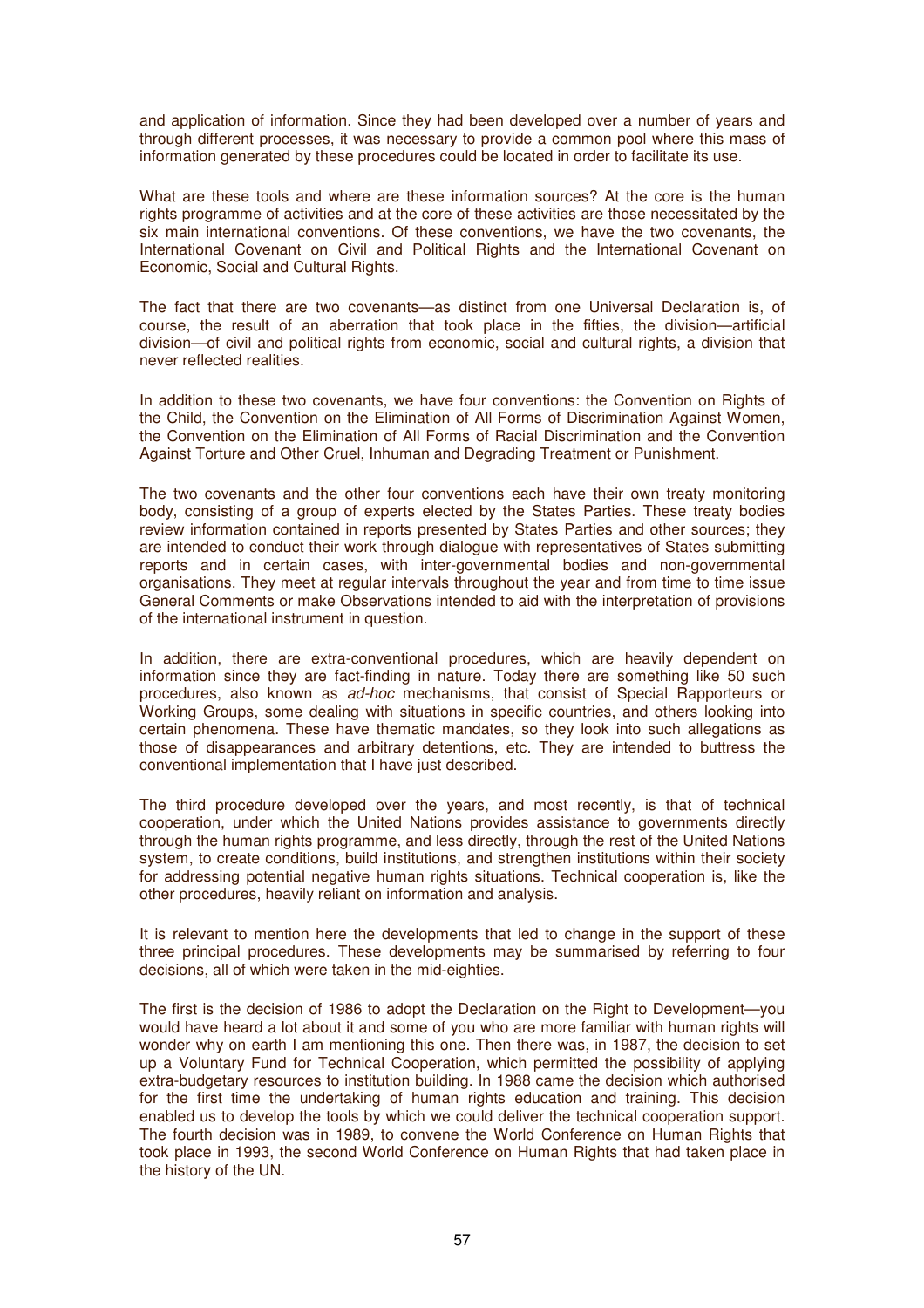The reason for the convocation of a World Conference was the need for agreement on the priorities to be set in the search for the realisation of international human rights norms. The international community, having finished with the formal Conventions, having more or less saturated the potential for extra-conventional mechanisms, having tried technical cooperation, found the need to see where the international system was going; and during the three years of my life between 1990 and 1993 when I had the doubtful honour of coordinating the World Conference, we saw emerging around various regions this energy, as it were, to do something about human rights standards. In Asia, for example, the regional meeting in preparing for the World Conference in 1993 was the first meeting ever of the Asian Governments around a human rights agenda. The African regional meeting spun off some of the richest non-governmental organisations in human rights that we had not seen before. The same may be said with regard to the Americas; the regional meeting in Costa-Rica.

The preparation of the World Conference was a process which took the shape of a pyramid, consisting not just of intergovernmental meetings, not mere statements and declarations, but which took place through a very hard fought blow by blow process around the world in various manifestations. By 1993, when the World Conference adopted its Declaration and Programme of Action, it had in it a number of elements that enabled us to turn to a wider, more meaningful implementation of human rights standards. This was essentially inspired by the fact that by that time the knowledge of the realities was such around the table that nobody anymore could deny that these issues could be seen as something that they were not. So you had a situation where, for instance, an inter-governmental body like the Commission on Human Rights took up issues which a few years earlier were unheard of. When I started as Secretary of the Commission on Human Rights in 1978, it was my duty to advise the Chairman to stop a speaker, to cut the microphone for any speaker who mentioned a country by name. Today, virtually any human rights situation, any situation that has a human rights aspect to it, one way or the other is taken up in the same body: it is not solved, but it is addressed and the governments concerned respond on the merits. Even though some issues may not lead to decisions of substance because of procedural preferences they are on the table and they are addressed in substance.

The World Conference produced a clear priority for democracy, development and human rights. Governments gave themselves an agenda—whereby they could now address human rights in a much wider, a much more total context. What was missing was the institution and that was taken care of a few months later when the Office of the High Commissioner for Human Rights was set up, in December 1993. This created the vehicle which would clear the way for this process to realise itself.

As soon as this institution was set up, it became necessary to re-structure the secretariat to enable it to support the High Commissioner's mandate in addition to carrying out its earlier functions. It was possible for us to start examining that information and that knowledge that we had acquired over the preceding years with a view to applying it in a constructive and forward looking manner.

In order to do that we devised this tool called "Huricane", which stands for Human Rights Computerised Analysis Environment. Huricane was set up in order to enable us to marshal the information that we had been accumulating over the years; to set up a system for receiving information in order to create a common pool to serve all the activities of the human rights program. Moreover, it is intended to serve as a tool for monitoring the status of realisation of the right to development.

Huricane consists of eight databases serving as baskets for storing information. These eight databases, once Huricane is complete, will be interrogated by a search engine that we are developing, that would enable us to re-construct the picture in regard to the situation of civil, cultural, economic, political or social rights. This would enable us to assist governments in their efforts to create the conditions to enable them to meet their international human rights obligations.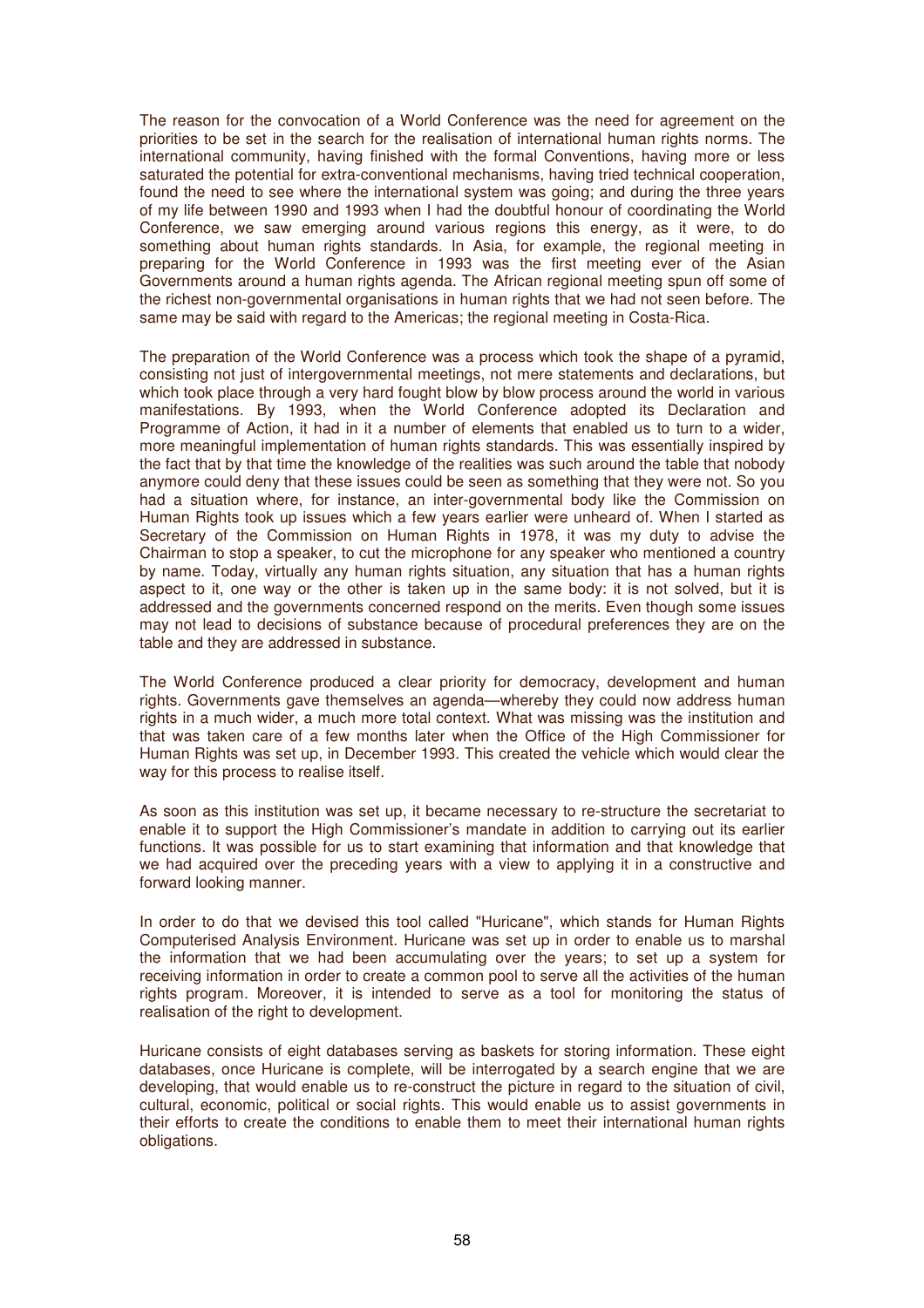(The order of the rights—alphabetical—that I have just used is, in itself, significant, since it underlines the integral nature of the five groups of rights. It is worth mentioning here, by way of parenthesis, that the resolution establishing the High Commissioner for Human Rights was the first in several decades that used this order. In the last decades it has become accepted to refer to human rights in two distinct groups: civil and political rights on one hand and economic, social and cultural rights on the other. The significance in the use of the alphabetical order is in the fact that this was symptomatic of the change of culture of human rights that was taking place—the return to the "integrated" approach to human rights.)

Huricane is made up of two types of information. One is the information that exists on the public media, such as the World Wide Web and the other public sources, and the other one is the information on our Intranet, the internal web where we store our own information. The idea was to try to bring the information more or less on the same manageable level. So we had to identify the common attributes, such as the human rights subject, the mandate or legislative authority, and the country concerned. In order to obtain a first list of relevant subjects, we examined the work of the Commission on Human Rights over the preceding 20 years and drew up from the work of the Commission what we felt were the key-subjects that the Commission had taken up over that period. Hence you will find a wide range of subjects like asylum, internally displaced persons, fair trial, right to food, etc.

Having done that, we then identified its components. Component number one was our Treaty Body system. It should be kept in mind at all times that the raison d'être of the United Nations human rights programme is the international legal regime of the International Bill of Human Rights. Governments ratify conventions and undertake obligations under which they have to report, and it is our duty to make sure that we make this process fair and feasible for governments. Now, during the early years, when the treaties were still in their post-adoption stages, the focus was on ratification by governments. There was therefore a need to provide governments with the knowledge and means to meet the obligations that they undertake when they ratify an international human rights treaty. Thus, this first database in Huricane contains all the information relating to the status of these treaties, such as details on each of the ratifications, including reservations, reporting status, and so forth. The full text documents are then included whenever they make reservations etc.

The next database contains the second component. This is made up of documents prepared for the so-called charter-based bodies, viz. the Commission on Human Rights and the General Assembly. This one is designed in three languages and it has the possibility to incorporate internal documents such as reports that we get from our field offices (there are 22 such offices), reports from evaluation missions, and other such internal reports.

The third component is our digital registry. This contains incoming mail and copies, or evidence of the follow-up that is given to this mail. This is done by scanning in the hard-copy mail, which enables it to be accessible to everyone on his or her screen. So far this covers mail coming in through the mail-room. Correspondence coming in through fax lines will be integrated through the installation of a central electronic fax server that will receive messages and direct them into the registry system. This will also have the advantage of avoiding the diffusion of multiple copies of hard copy of the fax traffic. It ensures monitoring of correspondence for follow up and continuity. It also makes it possible to follow correspondence attributed to others; these views are organised by the date of the registry, by registry number (the date and number are entered electronically), by the date that it was sent, by sender, by country or by mandate (subject).

The fourth component is the News/Statements Database where we have selected certain news sources which are relevant to the subjects making up the menu that I referred to earlier. The other components are:

• Communications Database. This is the database where individual complaints received under the established procedures are stored. These are confidential procedures that governments have devised either in the Commission on Human Rights, or in a human rights treaty.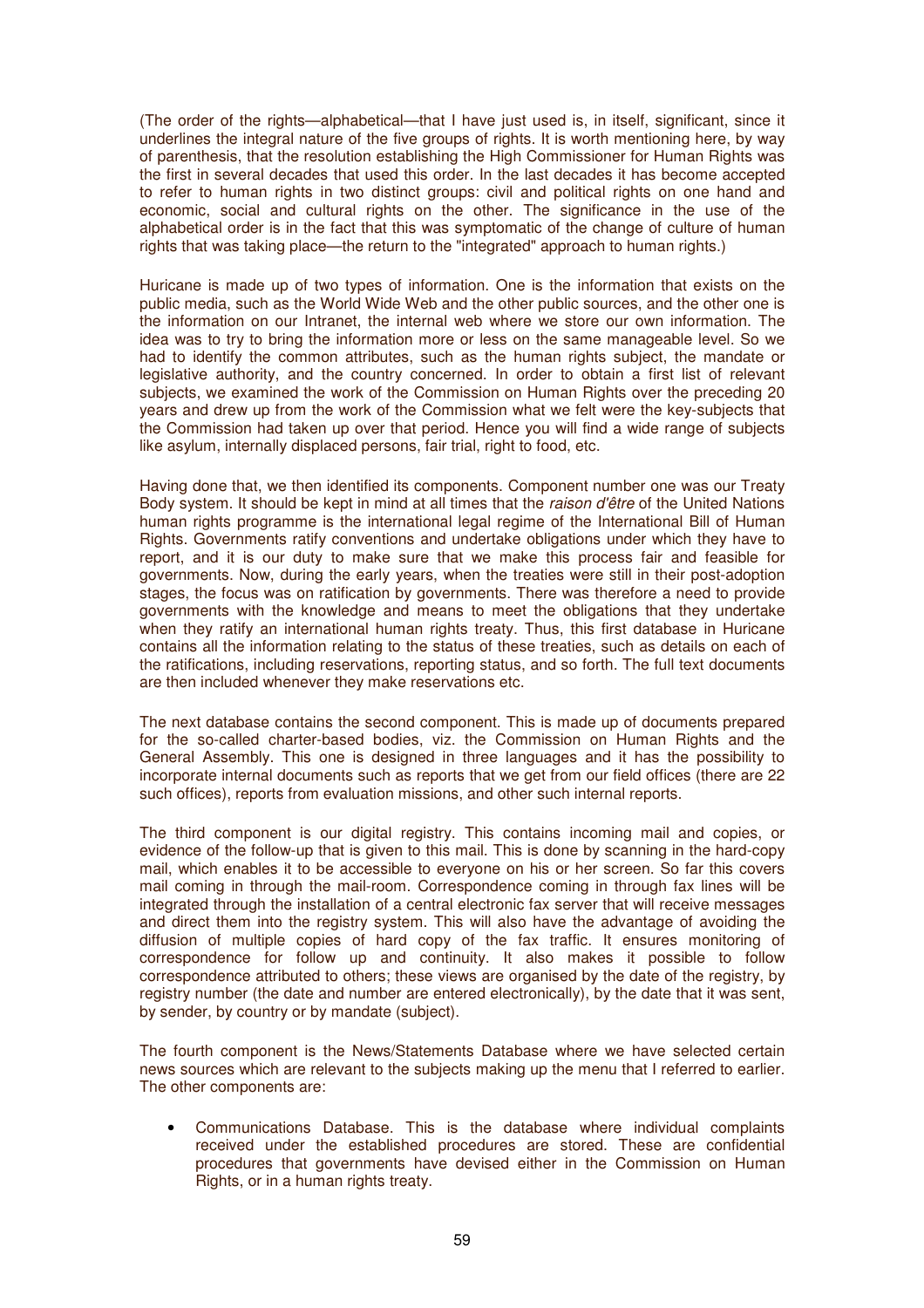- External Sources Database. This is a bibliographical source which we use in order to make sure that we also have outside material that is, in some cases, also retained in full text.
- Thematic Mandates Database. This database contains the material that comes in from the so-called Athematic mandates. These are procedures established by the Commission on Human Rights to look in to allegations of violations of certain rights, and include allegations of enforced and involuntary disappearance, arbitrary detention, summary or arbitrary execution.

The sum total of information stored in these databases embraces human rights standards across the board. The multiple database search engine makes it is possible to draw up a profile that enables a reconstruction of the sum total of the human rights picture.

The search engine enables two types of searches, one by country or human rights subject and the other one permits full text retrieval.

Now you see, in fact, what we are doing is simply organising and applying the experience that we had made over the years. I will wind up with one example. In developing our tools for training—we were only authorised to do so as of 1988—we had to start with those sectors of society that were more likely, by virtue of their office, to be in contact with larger groups of people. So we started with the Administration of Justice sector, and specifically, law enforcement. In this group, we also had to address the human rights training of the armed forces. This was in 1994. This represented a formidable task, knowing full well how difficult the military culture, the armed forces culture, had been for us traditionally to assimilate to the respect for human rights. Thus, in order to overcome this barrier, the first thing we did was to look at the experiences that had accumulated over the preceding twenty years, which would show what we considered as negative situations of human rights resulting from or attributable to, in one form or another, armed forces behaviour. Having done so, we brought together twenty or so military persons, of various ranks and backgrounds, for a week to Geneva and we shared these experiences with them. From these discussions there emerged three types of situations where military behaviour was directly related to human rights situations, and which could form the basis of a human rights training program for armed forces personnel. The first was the situation illustrated by the Chile case. Chile was a very good case history because you had a government that was taken over by the military and substituting the government structure. You had generals who were government department ministers. This was hypothesis number one. Hypothesis number two was when the armed forces were called in to perform what were normally considered as police duties, like crowd control, where, being trained as soldiers, they applied their training and caused loss of life and limb. And the third sector was the behaviour of armed forces in peace-keeping operations, where, even though the colour of the cap had changed, the training had not—and therefore the resulting behaviour was still not very different from what it would have been during normal service, at least in some instances.

This exercise consisted of—no more and no less—simply sharing with them what we knew from the preceding twenty years. And they did not like that, since their military training and culture was intended to prepare them for loftier goals. Since that time we started working on developing a module for training. What had seemed impossible became very likely, simply by the application of facts; letting the facts speak for themselves.

This is the philosophy behind Huricane. Its purpose is no other except to enable governments to ascertain for themselves the relationship between a given situation and the international standards to which they have adhered, not in an accusatory or punitive sense, but in the sense of prevention, of enabling the creation of conditions to address and redress negative situations of human rights.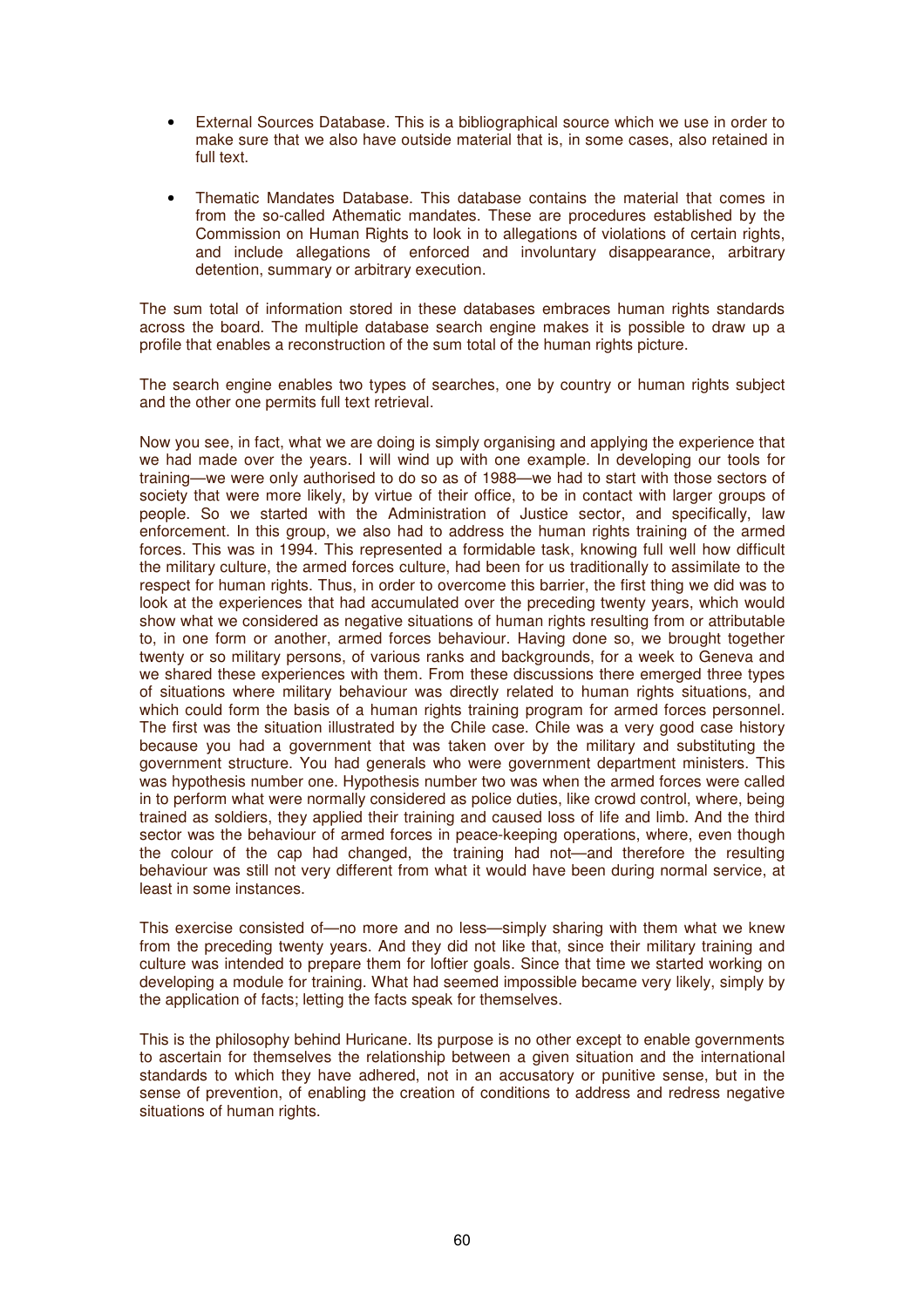## KNOWLEDGE MANAGEMENT AND CHANGE IN INTERNATIONAL ORGANISATIONS: LEARNING FROM THE PRIVATE SECTOR

#### **John Harper and Jennifer Cassingena Harper**

The emerging concept of "learning economies" (i.e. those where the ability to learn is critical to the success of individuals, firms, regions, and national economies) has sharpened the focus on knowledge as a vital strategic resource. Building competencies and establishing new skills—and not merely getting access to information—has thus become a fundamental activity for both macro- and micro-economies.

Traditionally, commercial organisations have instinctively protected their sources of competitive advantage and have used patent rights to insure their innovative actions. However, in the wake of the information revolution has come a new appraisal of the function of global knowledge as a corporate asset—hence the emergence of "knowledge management" as a key strategic function. What an organisation knows about itself, its market, its products, its technologies and its people is unique and has high value in the competitive mix. Forced by the need to survive, organisations have recourse to international fields of operation in order to expand, and thereby to increase their knowledge pool by multiples of factors. It is knowledge which helps them succeed in this broader competitive field.

But this knowledge must be "managed" as any other asset, and the function must be integrated with all other functions since much knowledge is generated by operations themselves—thus the adage of "learning-by-doing" comes to life in a very significant way. What is also very interesting is that the factors of knowledge management seem to be equally relevant to both private and public sector organisations alike, national and international. All organisations are today obliged to extend their realms of influence globally, and their opportunity to succeed internationally is heavily dependent on their acumen with knowledge.

This paper aims to bridge the link between the private and public sectors in knowledge management for effective organisational change, by tracing current developments in the private sector and the public international domain.

#### **KNOWLEDGE: THE RESOURCE**

Knowledge is not a homogenous resource, but a range of levels of capacity, including a prolific memory of facts, the ability to relate pieces of information, the creativity to develop theory, the skill to produce artifacts, and the social skills to identify and develop useful and sustainable relationships, among others.

The following categories of knowledge have been identified: $1$ 

- knowing what, knowing why and knowing how:
- formal and informal knowledge within the organisation and external to it:
- codified and tacit knowledge (and being able to identify the difference);
- knowledge embedded in systems, tools and technologies;
- knowledge embedded in organisational culture and routines; and
- hierarchies of knowledge.

Private sector organisations are increasingly involved in the following knowledge-related activities in order to strengthen their competitive advantage:

- monitoring of worldwide databases and other information sources;
- tracking developments in new knowledge through R&D activity;
- cross-fertilisation and fusion of knowledge from different disciplines and sectors;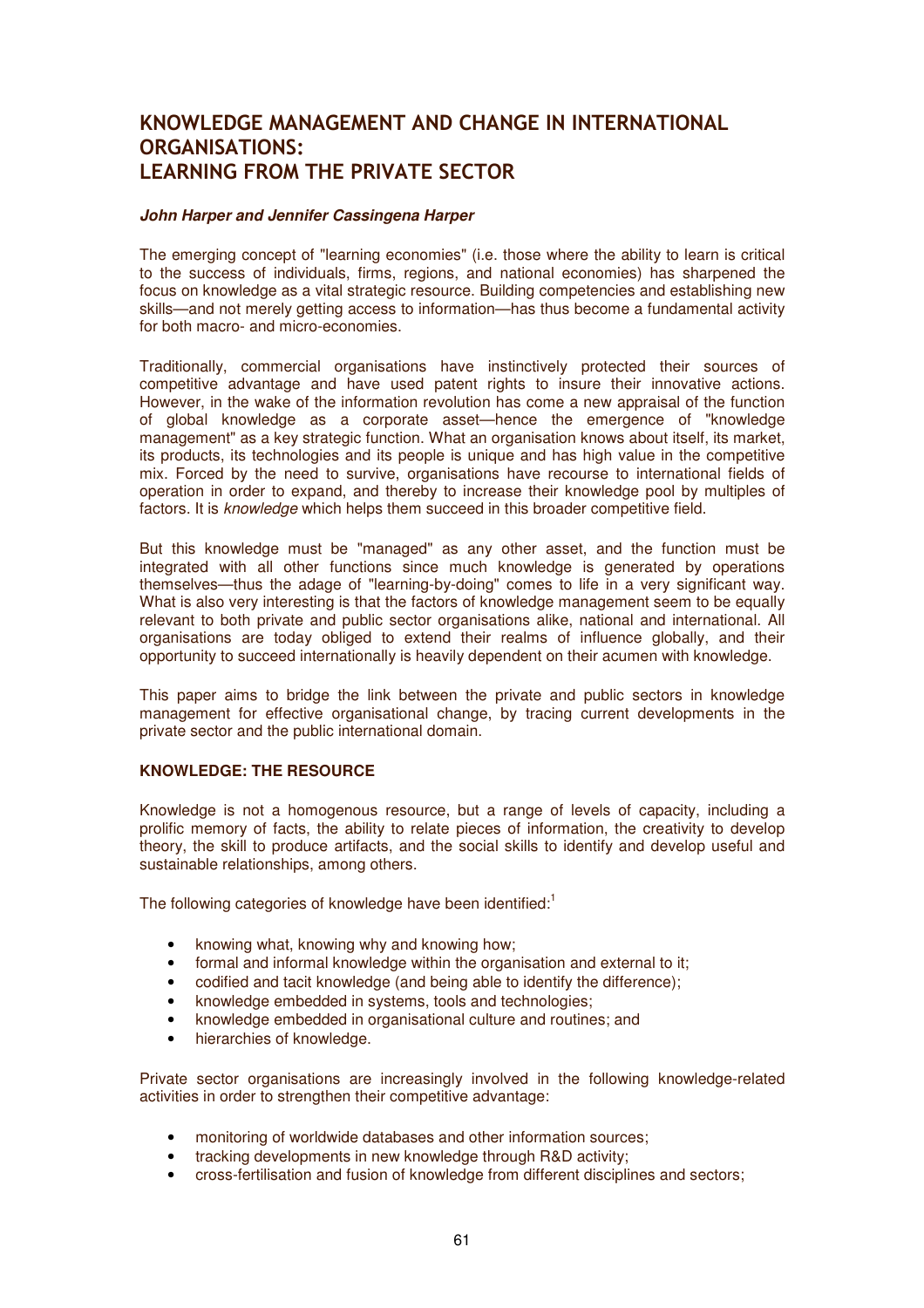• assessment of product performance in the field and the evaluation of competitor activity, among others.

All these knowledge-related activities are the responsibility of the Knowledge Manager/ Corporate Knowledge Officer, who today operates in an environment of "Innovate or Perish".

#### **The knowledge resource - intellectual capital**

The resource available to the Knowledge Manager and that which drives the learning/knowledge-based organisation is its Intellectual Capital; that which is today protected by Intellectual Property Right (IPR), just as in the past patents and copyright have been protected. To measure and evaluate intellectual capital (not yet an accounting item, although goodwill, for instance, is computed for corporate valuation purposes), it is helpful to the reader to review and point out some areas for such estimation:

- intangible assets, not limited to but including goodwill;
- intellectual property assets; e.g. patents, manufacturing rights, proprietary rights, research results, market research information;
- human capital (the cumulative experience and know-how/tacit knowledge [assets that can walk out of the door tomorrow!]);
- infrastructural capital; e.g. technology, processes, recipes, preparations, systems;
- customer/market capital; e.g. brands, customer loyalty, licences.

#### **Knowledge management in learning organisations**

Driving the learning economies are the learning organisations (public and private), their success typified by the following organisational philosophy:

- learning organisations consider human resource development as central to organisational strategy;
- their organisational culture empowers individuals to learn continuously as a means to expressing their full potential;
- their jobs are designed as *total learning experiences;* and
- they extend this culture to include customers, suppliers and key stakeholders.

Learning organisations have the key goal of continuous organisational transformation. This is not achieved solely within, but by extending the perimeter to include collaborative entities organisations can no longer afford to be islands of privileged information. Examples of such collaboration can be seen in relationship marketing, franchising, and niche joint ventures.

This fundamental shift to knowledge-oriented activities currently underway in the private sector has major implications for organisations in the public and international domain. The strategic use of knowledge is no less important for international organisations, charged with important global responsibilities. The impact of the globalising learning economy is affecting the way that these organisations operate, driving them to stimulate their learning processes through greater focus on knowledge-related activities. In recent years, international organisations have come increasingly under attack for their poor performance in terms of fulfilling their mission, managing their resources and responding effectively to change.<sup>2</sup> In this article, we are mainly concerned with this latter aspect, i.e. knowledge management in international organisations and their responsiveness to change.

#### **KNOWLEDGE MANAGEMENT IN INTERNATIONAL ORGANISATIONS: RESPONDING TO CHANGE**

As noted by Ernst B. Haas in his book entitled When Knowledge is Power: Three Models of Change in International Organisation, international organisations have a very mixed track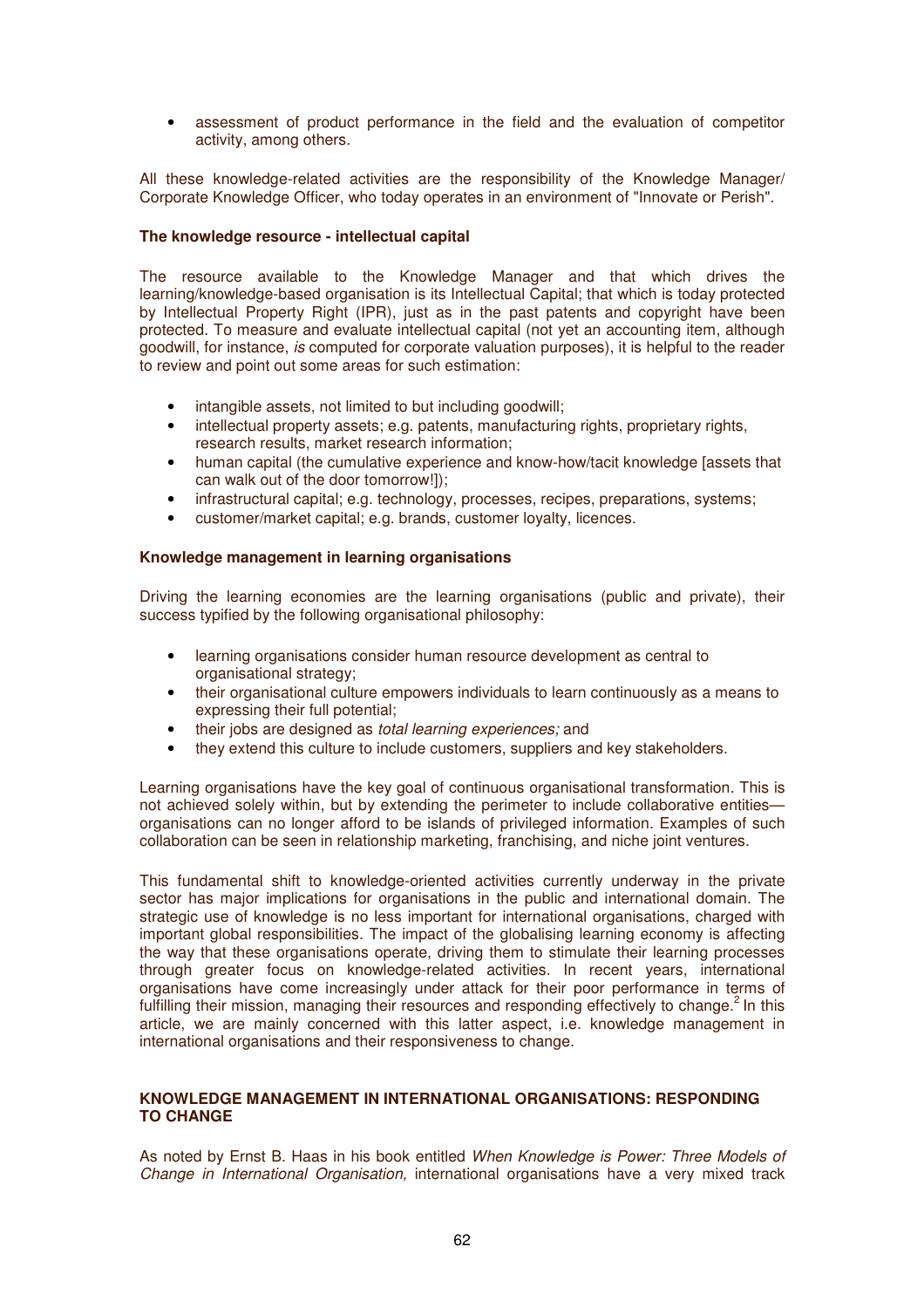record in terms of whether they have evolved as learners or adapters. Haas's key criteria for determining the extent of learning and knowledge generation taking place within an international organisation is the level of "change in the definition of the problem to be solved by a given organisation."<sup>3</sup> Thus, the World Bank, which was set up in 1945 to re-build Europe, re-oriented its mission in 1955 to the emerging challenge of promoting industrial growth in developing countries, and by 1975 to the elimination of poverty. "Today, the World Bank has shifted much of its emphasis to the intangibles of knowledge, institutions, and culture in an attempt to forge a more comprehensive New Development framework<sup>"4</sup> for its work. The World Bank is thus an example of an international organisation which did not revise its mission over time simply by adding new tasks to old ones, but generated internal learning processes allowing it to re-define a completely new set of problems based on new knowledge made available. As Haas notes, the definition of new priorities "came about as a result of a systematic pattern of subsuming new means under new ends, legitimated by a new theory of economic development." <sup>5</sup>

Haas thus identifies three models of organisational change based on:

1. **Adaptatation**—he distinguishes between two types of adaptation:

- i. "incremental growth" where the organisation takes on new tasks without changing the decision-making processes; and
- ii. "turbulent nongrowth" where the organisation undergoes major changes in decisionmaking, and the consensus on ends and means collapses.

2. **Learning**—which Haas terms "managed interdependence", where the organisation's aims are redefined through "knowledge-mediated decision-making dynamics". The organisation's behaviour changes, as original implicit theories underlying the programmes and strategies are examined and their original values questioned.

Haas's comparative analysis of the historical profiles of change of key inter-governmental organisations highlights the fact that while these organisations share a number of characteristics in common, they have evolved along different paths, based on the extent to which internal processes of knowledge generation and learning could flourish. Thus, while inter-governmental organisations share certain constraints, e.g. heterogeneous membership, inequalities of power among their member states and so on, they differ in terms of the setting (level of ideological consensus, representation of the states, etc.), power (revenue base, monitoring of compliance etc.); and behaviour (voting and budgeting procedures, and leadership). These three factors—setting, power and behaviour—determine whether an organisation evolves as a learner or an adapter. Decisions in organisations depend on knowledge, or more appropriately, consensual knowledge, "the sum both of technical information and of theories about it that command sufficient agreement among interested actors at a given time to serve as a guide for public policy."<sup>8</sup> In learning organisations, knowledge is consensual or becoming more consensual, whereas in organisations undergoing decline the reverse trends are in place. According to Haas, other factors distinguishing learning organisations, are:

- 1. political goals—the ability to justify expanding and interconnecting goals;
- 2. decision-making style: pragmatic and analytical rather than eclectic; and
- 3. issue linkage: the ability to link issues in a fragmented manner whilst aiming for substantive linkage.

At the core of the distinction between learning and adapting organisations is the extent to which these organisations indulge in policy learning, based on a pragmatic and open-minded evaluation of past successes and failures. "When facing disappointment with the outcomes of earlier actions, actors rarely question the theory of causation that led them to the initial choices."<sup>7</sup>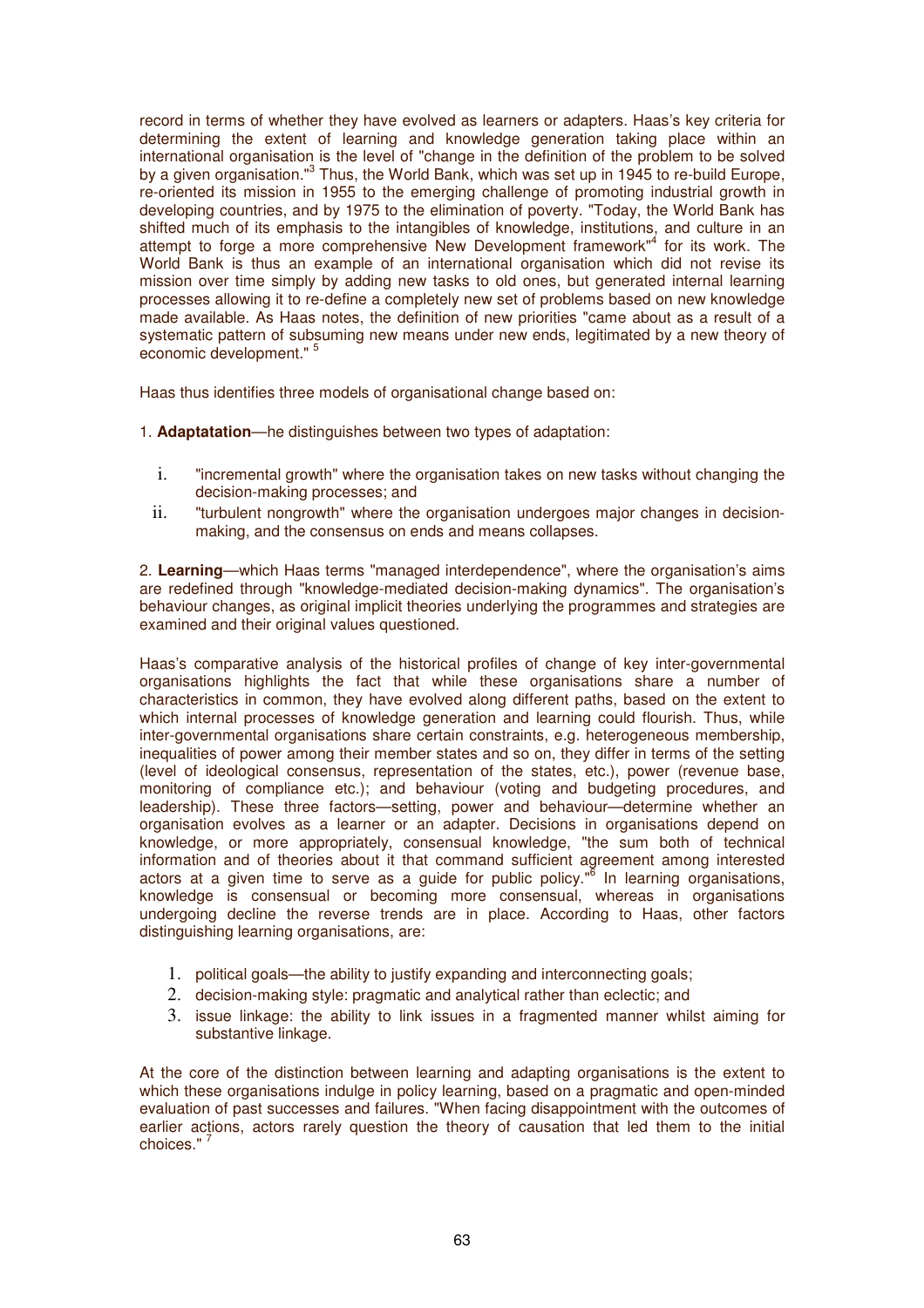Among the prime examples of organisational learning are the World Health Organisation, the World Bank, the United Nations Environment Programme (UNEP) and the International Monetary Fund (IMF). In contrast, intergovernmental organisations like the United Nations and UNESCO are cited as examples of unsuccessful organisational learning.

|                       | At founding |                                     | Years after founding |    |    |           |    |
|-----------------------|-------------|-------------------------------------|----------------------|----|----|-----------|----|
| Organisation          |             | Learning present Nested problems 10 |                      | 20 | 30 | 40        | 50 |
| World Health Org.     | yes         | no                                  |                      |    |    |           |    |
| <b>World Bank</b>     | ves         | ves                                 |                      | 13 |    |           |    |
| <b>UNEP</b>           | ves         | yes                                 | ß                    |    |    |           |    |
| <b>IMF</b>            | ves         | ves                                 |                      |    |    | ß         |    |
| <b>OECD</b>           | no          | no                                  | ß                    | ß  | פי |           |    |
| Commonwealth          | <b>no</b>   | no                                  |                      |    |    |           |    |
| <b>United Nations</b> | ves         | no                                  | ∣⊣ *                 |    |    | 14        |    |
| <b>UNESCO</b>         | yes         | <b>no</b>                           | 2                    | פו |    | <b>4*</b> |    |

Figure 1: Historical Profiles of Change in International Organisations<sup>8</sup>

Note:  $0 =$  no change;  $1 =$  incremental growth;  $2 =$  turbulent nongrowth;  $3 =$  managed interdependence; 4 = decline

Attempted managed interdependence, but failed.

Haas notes that "UNESCO's entire history has been one of turbulent nongrowth because the organisation has never had a cohesive dominant ideology, or a commitment to an identifiable nested problem set."<sup>9</sup> This has been backed up in a report by the Moillis Group, made up of former senior staff of UNESCO, entitled *UNESCO Faces the*  $21<sup>st</sup>$  *Century*. The report identifies two critical elements for effective management which UNESCO lacks, "a culture of innovation, permitting failure not to be regarded as a fault but as a normal risk inherent in undertaking action; even an organisation learns from making mistakes. The other is an internal system of communication."<sup>10</sup>

On a more positive note, there is evidence that in recent years intergovernmental organisations are beginning to recognise the vital importance of knowledge and learning. The World Bank is seeking to establish itself as a "Knowledge Bank, not just a bank for infrastructure finance. We now see economic development as less like the construction business and more like education in the broad and comprehensive sense that covers knowledge, institutions and culture...The shift in focus was motivated in part by the experience of the most successful countries...the accumulation of capital could explain only a fraction of the increases in per capita income in the countries in East Asia. Their miraculous growth is largely attributed to closing the knowledge gap."<sup>11</sup>

Similar knowledge-related efforts are being promoted by the Commonwealth Science Council (CSC) and the Commonwealth Partnership on Technology Management (CPTM). The CSC, on the basis of a 1998 review of activities carried out to date, reached the conclusion that its mission should be more knowledge-oriented and user-driven, i.e. its priorities should not be set in London but be more oriented to meeting the needs of the member countries. The CSC has thus launched an initiative to promote itself as an innovative, proactive organisation, leveraging science and technology (S&T) capability in the public and private sectors through networking of knowledge and finance, based on information and communication technologies (ICT). At the core of this initiative is the establishment of a Commonwealth Knowledge Network, an Internet-based initiative to unleash the knowledge repositories of member countries and build on the networking capacity of the CSC.

An interesting example of a knowledge-oriented international organisation which has been designed specifically to benefit from private sector best practice and knowledge is the Commonwealth Partnership for Technology Management Limited (CPTM). CPTM, an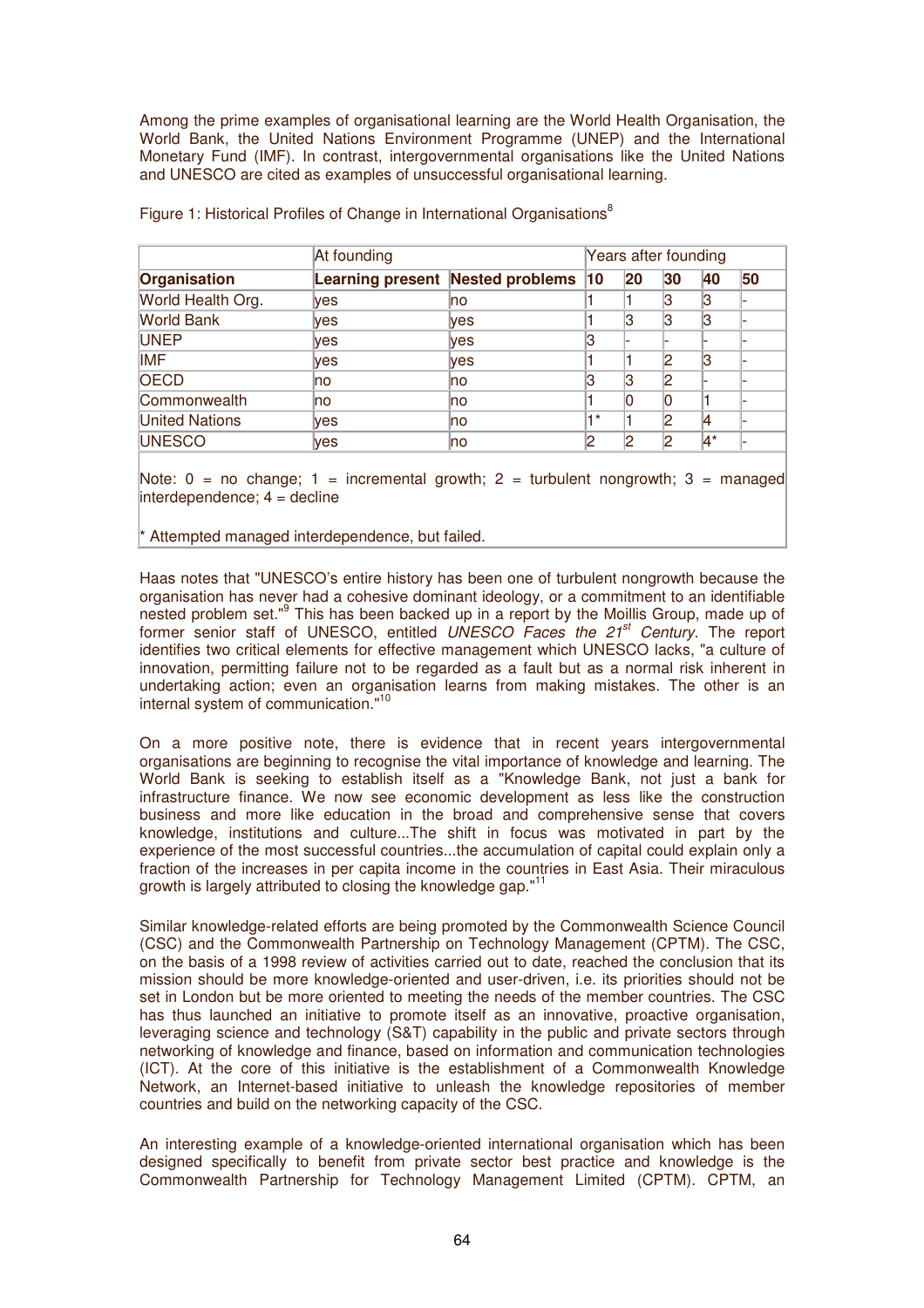independent government/private sector partnership, was set up in 1995 as a not-for-profit company, to provide advisory services to Commonwealth countries on technology management as a tool for macroeconomic development. CPTM functions as a networking organisation drawing on the expertise of its members, given voluntarily—a system of "cooperative resourcing". CPTM Ltd. "was formed principally to act as a catalyst and a clearing house for co-operative efforts between member governments, the private sector members and the growing body of CPTM Networkers—senior professional managers in everything from basic research, technology integration, and environmental management, to macro-economic planning, venture capital and marketing."<sup>12</sup> CPTM's main mission is to enhance national capabilities for wealth creation through the sound management of technology and public/private sector partnerships.

These examples of innovating, learning organisations point the way ahead for international organisations aiming to manage the challenge of the globalising learning economy. Not only do international organisations have to emulate best practice in knowledge management in the private sector; the indications are that they will have to move increasingly closer to the private sector, by establishing smart public-private sector partnerships to tap strategic knowledge and learning in the private sector.

#### **Notes**

<sup>1</sup> Adapted from Paul Quintas, "Why Knowledge Management? Why Now?" (Presentation for Open University Business School, Management of Knowledge and Innovation Research Unit, 1999).

<sup>2</sup> G. M. Gallarotti, "The Limits of International Organisation: Systemic Failure in the Management of International Relations," International Organisation 45(2) (Spring 1991): 183-220.

 $3$  Ernst B. Haas, When Knowledge is Power: Three Models of Change in International Organisation (Berkeley: University of California Press, 1990), 3.

<sup>4</sup> J. Stiglitz, "The World Bank Group: A World Free of Poverty, Public Policy for a Knowledge Economy (Remarks at the Department of Trade and Industry and Centre for Economic Policy Research in London, 1999).

<sup>5</sup> Haas, When Knowledge is Power, 4

 $6$  Ibid., 74.

 $<sup>7</sup>$  Ibid., 72.</sup>

 $<sup>8</sup>$  Ibid., 156-158.</sup>

 $<sup>9</sup>$  Ibid., 152.</sup>

 $10$  Association of Former UNESCO Staff Members, UNESCO Faces the 21<sup>st</sup> Century: An Invitation to Dialogue (Paris: Association of Former UNESCO Staff Members, 1995).

<sup>11</sup> J. Stiglitz, "The World Bank Group: A World Free of Poverty, Public Policy for a Knowledge Economy" (Remarks at the Department of Trade and Industry and Centre for Economic Policy Research, London, 1999).

<sup>12</sup> Commonwealth Partnership for Technology Management, Commonwealth Partnership for Technology Management: The New Initiative on Public/Private Sector Partnerships for the Commonwealth (London: Commonwealth Partnership for Technology Management, 1995).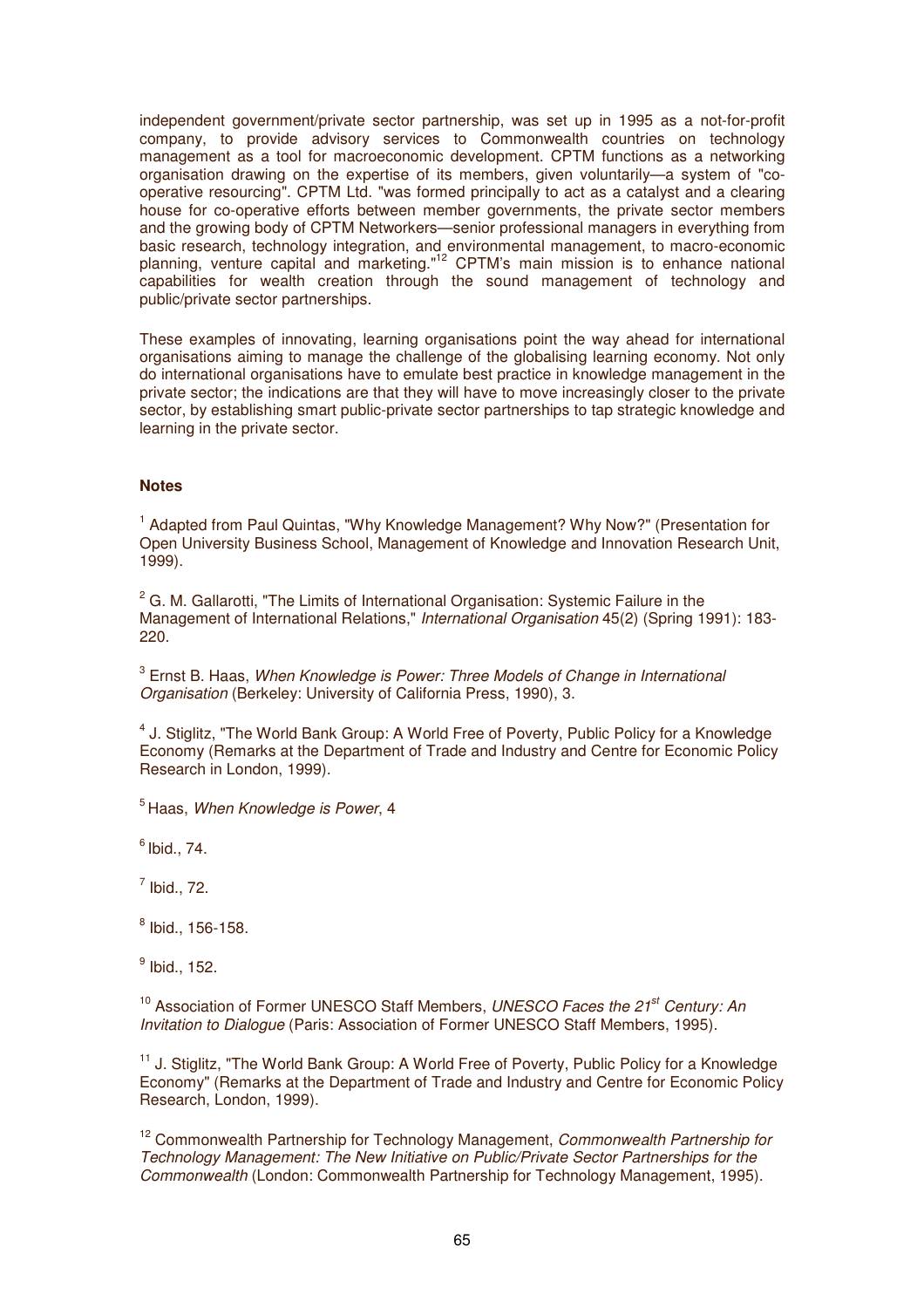#### **References**

Association of Former UNESCO Staff Members. UNESCO Faces the 21<sup>st</sup> Century: An Invitation to Dialogue. Paris: Association of Former UNESCO Staff Members, 1995.

Commonwealth Partnership for Technology Management. Commonwealth Partnership for Technology Management: The New Initiative on Public/Private Sector Partnerships for the Commonwealth. London: Commonwealth Partnership for Technology Management, 1995.

Commonwealth Science Council. Knowledge Networking for Development: Science and Technology for the Millennium. London: Commonwealth Science Council, 1999.

Gallarotti, G.M. "The Limits of International Organization: Systemic Failure in the Management of International Relations." International Organization 45(2) (Spring, 1991): 183-220.

Haas, Ernst B. When Knowledge is Power: Three Models of Change in International Organisation. Berkeley: University of California Press, 1990.

Quintas, Paul. "Why Knowledge Management? Why now?" Presentation for Management of Knowledge and Innovation Research Unit, Open University Business School, 1999.

Stiglitz, J. "The World Bank Group: A World Free of Poverty, Public Policy for a Knowledge Economy." Remarks at the Department of Trade and Industry and Centre for Economic Policy Research, London, 1999.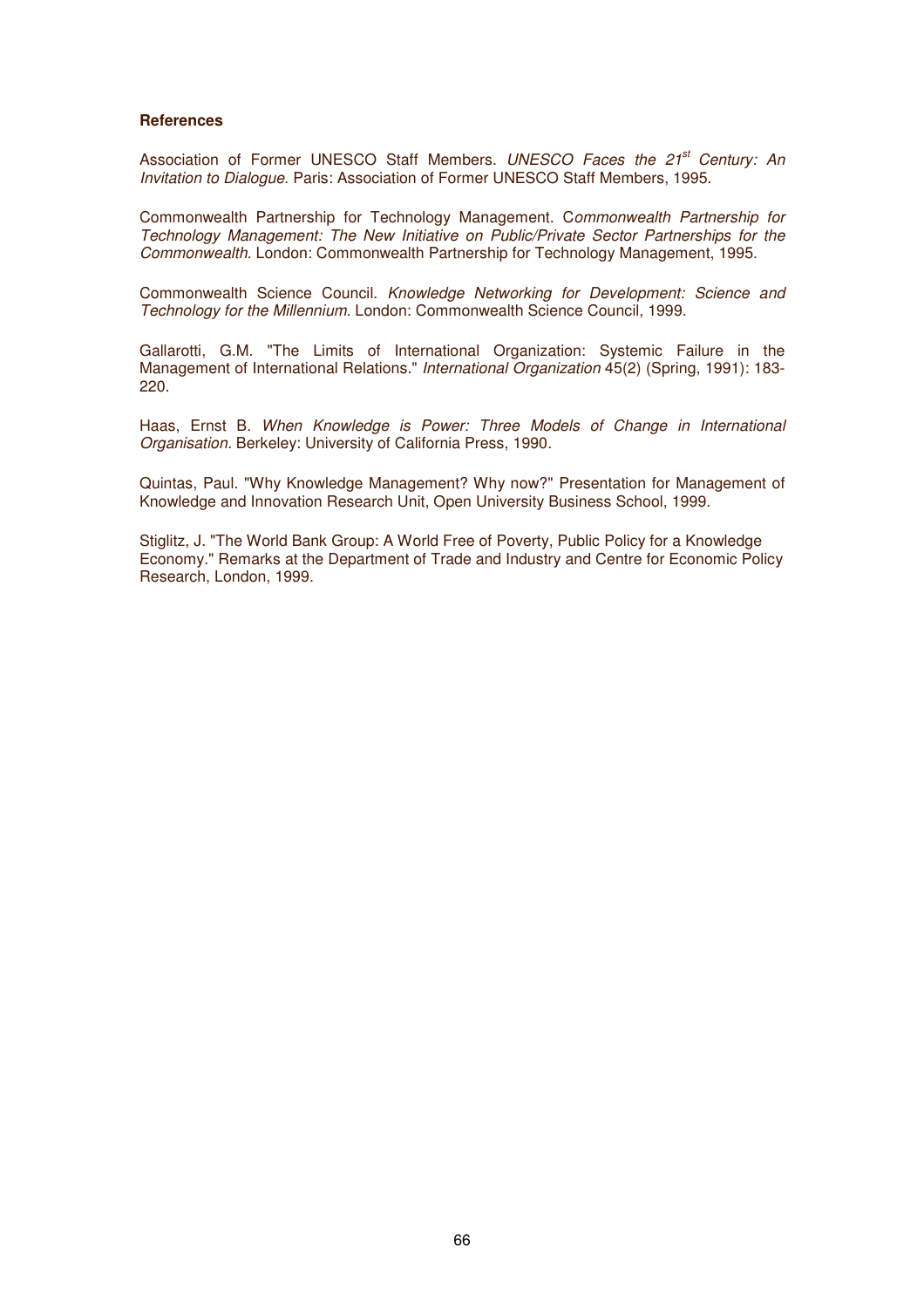## KNOWLEDGE MANAGEMENT AND DIPLOMATIC TRAINING - NEW APPROACHES FOR TRAINING INSTITUTIONS

## **Dietrich Kappeler**

For a long time it was held that a diplomat is born as such and that it is impossible to produce a diplomat by training. This view was based on a lack of distinction between personal characteristics and qualities of the diplomat on one hand, and the knowledge and skills he needs to do his job on the other. Whereas the first are indeed part of the physical and mental makeup a person is born with, the second can be and must be taught. The days when any well-born and well-bred dilettante of great personal charm could handle diplomatic business as a result of these in-born and in-bred qualities are long past, if they ever truly existed. However there are some characteristics and qualities a diplomat should possess if he is to perform at all well in his profession, however vast his acquired knowledge and skills may be. Thus, before going into the issue of training, we should spend a few moments to consider what these qualities and characteristics are or should be.

Diplomacy is not for the sickly, the weak, the neurotic and the introverts. A robust constitution and good health are needed to stand the physical and mental strain put on diplomats in many situations. Being able to sleep well in almost any circumstances is of great help. A wellbalanced personality, good self-control, a natural inquisitiveness, an interest in understanding others and their manner of thinking are also essential. This should be complemented by a friendly and outgoing nature, natural courtesy and good manners, a capacity to create empathy and develop friendships. A gift for languages is a great asset, because being able to communicate with opposite numbers in their own language is becoming increasingly important, especially in some less traditional forms of diplomacy.

## **WHAT MUST A DIPLOMAT KNOW?**

For a long time diplomats studied history, languages and law, and this was seen as sufficient. Even today, lawyers are over-represented in foreign ministries. A quick look at the subjectmatters of present-day international relations should suffice to impress on anyone the importance of multi-disciplinary academic knowledge. To that extent the generalist-specialist controversy does not exist at all. All diplomats must have basic familiarity with history, law, economics and political science. And it is therefore not surprising that curricula of all respected training institutions includes these subjects.

But diplomats must also be able to acquire specialist knowledge in nearly any subject when needed. This may be in order to assume a certain position within the diplomatic establishment or in order to handle a temporary task like a specific mission or negotiation. It is therefore important when providing them with their initial training, or when completing such training undergone prior to the admission to the career, to promote the capacity for assimilating unfamiliar subjects at short notice. A diplomat who has this ability can look forward to a variegated career, whereas one who finds it difficult to assimilate new knowledge is likely to spend his life dealing with matters well within his range of competence, thus becoming some sort of specialist not to be considered for assignments handling other matters.

#### **HOW SHOULD A DIPLOMAT BE TRAINED?**

In many countries with an old diplomatic tradition, candidates for the diplomatic service are expected to come with a sufficient baggage of basic academic knowledge to make initial training in such fields unnecessary. They undergo tests and examinations to make sure that they possess such knowledge. Training after recruitment is restricted mainly to teaching professional skills and to adding to basic academic knowledge specialised subjects of particular importance for diplomatic activities. Language training often occupies a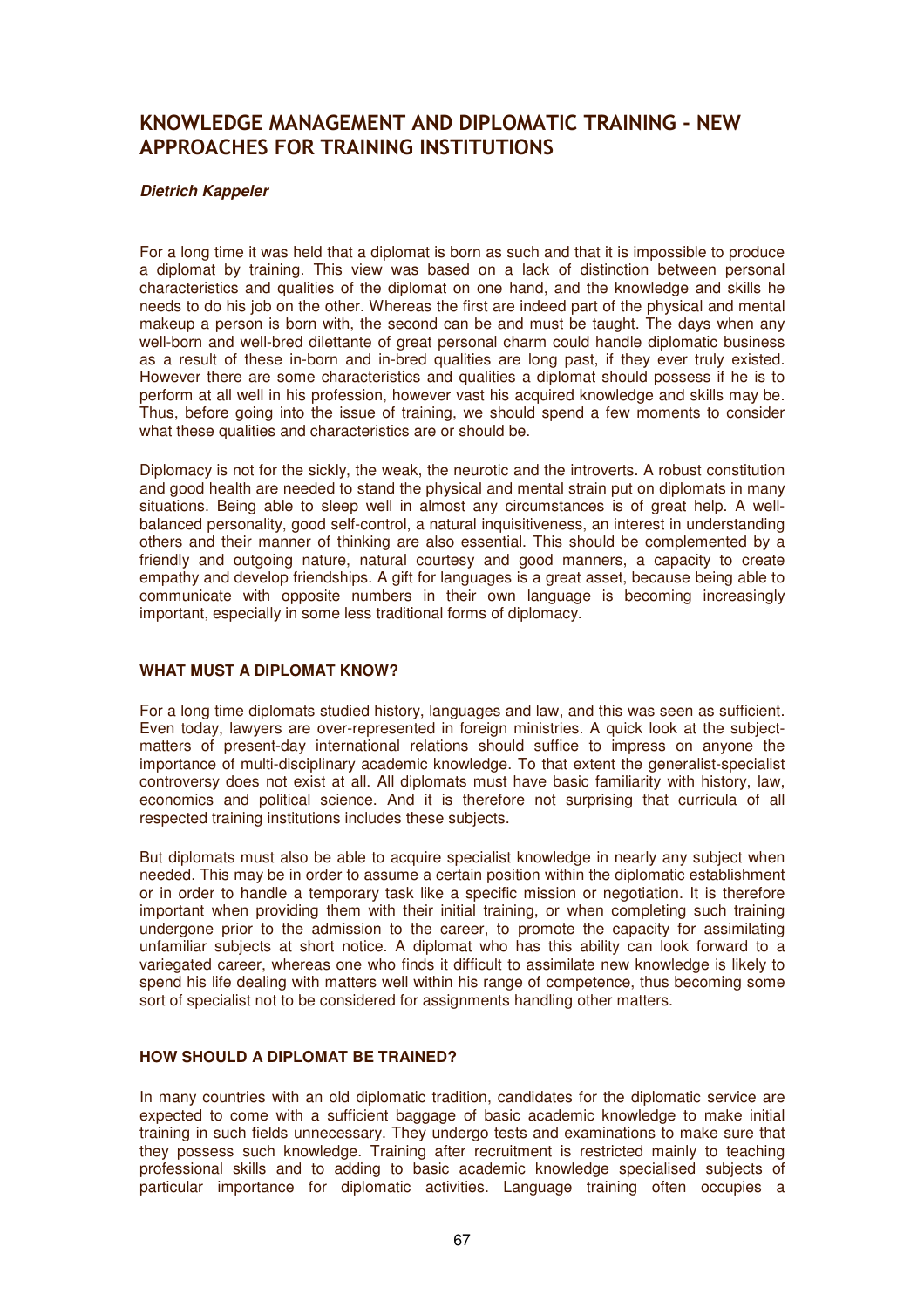predominant place in such systems. Other countries prefer to recruit candidates to whom basic academic disciplines for diplomacy are taught during a training stage. This kind of basic training is also provided by regional institutions such as the Mediterranean Academy of Diplomatic Studies, as many countries cannot afford to provide basic training to the few diplomats they recruit every year or only from time to time.

For many years now the need for continuous training of diplomats has been recognised, but little headway has so far been made for its satisfaction. This is quite understandable as diplomats once recruited are supposed to spend their time working and not learning. Current budgetary constraints make it even more difficult to release a diplomat for any kind of continuous training. On the other hand, the rapidly changing content of diplomatic interaction and of methods used make in-career training an inescapable necessity. Fortunately, as we shall see, new training approaches and facilities make it easier to respond to this necessity without disrupting a diplomat's activity to an undue extent.

## **THE EVOLUTION OF TRAINING APPROACHES AND METHODS**

Institutions training candidates for diplomacy or offering training for beginning diplomats were mostly offspring of universities or strongly influenced by academic teaching methods. When foreign ministries started to set up in-house training establishments, these again mostly relied on university lecturers for the teaching of academic subjects. Thus ex-cathedra lecturing was the dominant approach, sometimes complemented by seminars. Where practising diplomats were used to convey their experience to newly recruited colleagues, the lecture method was invariably used.

Only in the 1960s were simulations of imagined or real diplomatic situations introduced to a meaningful extent. Diplomat trainees were made to simulate pleadings before arbitral or judicial tribunals, negotiations or even complex international crises. A pioneer in these fields were the Stabex exercises conducted at the Graduate Institute of International Studies for the trainees of the Carnegie diplomatic training courses. In conformity with the reluctance in those days to upset any existing country or government, most exercises were between invented Ruritanias, any resemblance to actual countries being "entirely coincidental." These days simulations use much more concrete approaches. Participants are made to simulate a crisis or negotiations which already took place (with the intent to show that the historical outcome was not the only possible one), or they simulate oncoming negotiations or even simulate alongside an ongoing negotiation. Such exercises allow diplomat trainees to immerse themselves in the reality of past or ongoing events rather than to amuse themselves with imagined "games." For their conduct, the expertise of seasoned negotiators is needed, who are in the thick of ongoing activities. They are of course not always easy to get hold of and all of them do not have the ability to convey their expertise to participants.

As in other fields, information technology has introduced new possibilities and methods for the training of diplomats. Computer-assisted and computer-based training allows trainees to participate in their own formation. By breaking down subjects into relatively small teaching modules it has become possible to move from basics into any degree of detail. As a result, basic and continuous training become interlinked. A diplomat who has to assimilate specialised knowledge in a given field can start with going back to what he already knows or, if he is totally unfamiliar with the subject area, acquaint himself with the basics. Then he proceeds gradually in the direction of what he really needs and thus finds it relatively easy to achieve a considerable degree of mastery.

Information technology also allows training to become delocalised. Trainers and trainees can interact in cyberspace without having to be physically present in the same place. This enormously facilitates continuous training, as a diplomat can do a lot of learning by himself, on his computer, at the time and for the duration of his convenience. Interaction in real time then starts from this base and becomes much more intensive and lively. As indicated, a special branch of continuous learning is the preparation for a given mission or event. In the case of multilateral negotiations, chosen negotiators can do their basic learning together and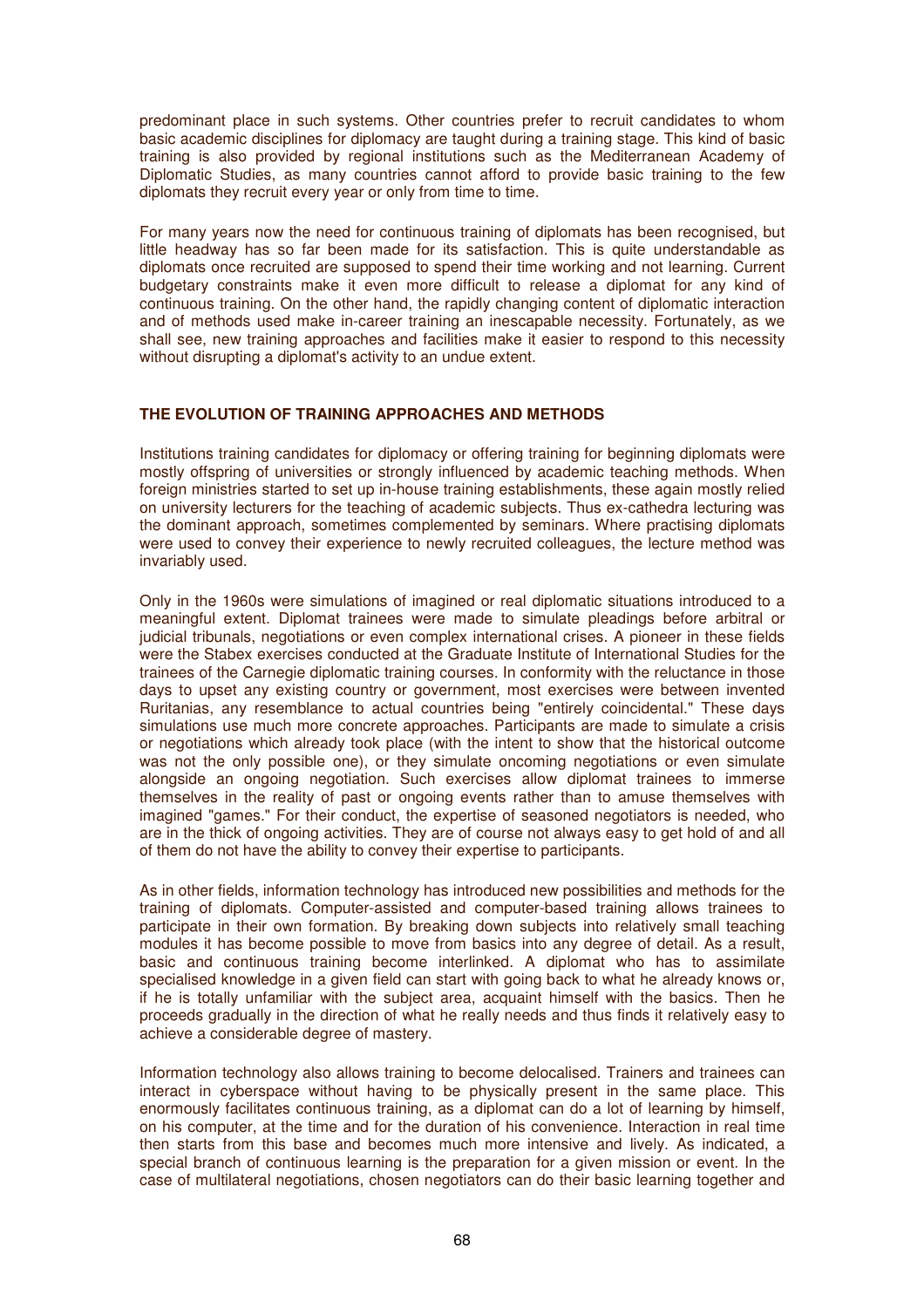even simulate their interaction before the real event. This should reduce the duration of actual meetings, a constant preoccupation of cash-strapped international institutions.

### **CONSEQUENCES FOR TRAINING INSTITUTIONS**

Should such institutions abandon their present methods of teaching, send home their students and proceed to teach them over the Internet? This would certainly be an unwelcome and extreme approach. Every teacher and most students know how important physical interaction is. Spending together not only classroom hours but also working together, studying together and discussing matters not immediately related to the teaching programmes are essential elements of learning. Moreover, the fundamental task of the diplomat is interpersonal contact and interaction. All this can to some extent be at least simulated in cyberspace, but sometimes the real thing is needed, especially in more recent forms of diplomatic interaction, where the diplomat must meet people who are not diplomats, distrust diplomats, want to be physically present with their guns and do not believe in cyberinteraction.

The approach chosen by the Mediterranean Academy of Diplomatic Studies for its distance learning programmes should therefore be highly commended. Trainees and trainers spend an initial period together in Malta or some other location before repairing to their workplaces and resuming interaction from there. Preliminary trial runs have shown that in ten days of intense cohabitation and interaction participants of a programme become a family whose members henceforth feel at ease with each other also in cyberspace.

As we are at the outset of what may well be termed a revolution in teaching approaches and methods, individual training institutions should feel free to find their own approach, for which cultural characteristics of those involved may also play an important role. It will be interesting to meet again some years hence in Malta—and not in cyberspace—to compare notes on experience acquired.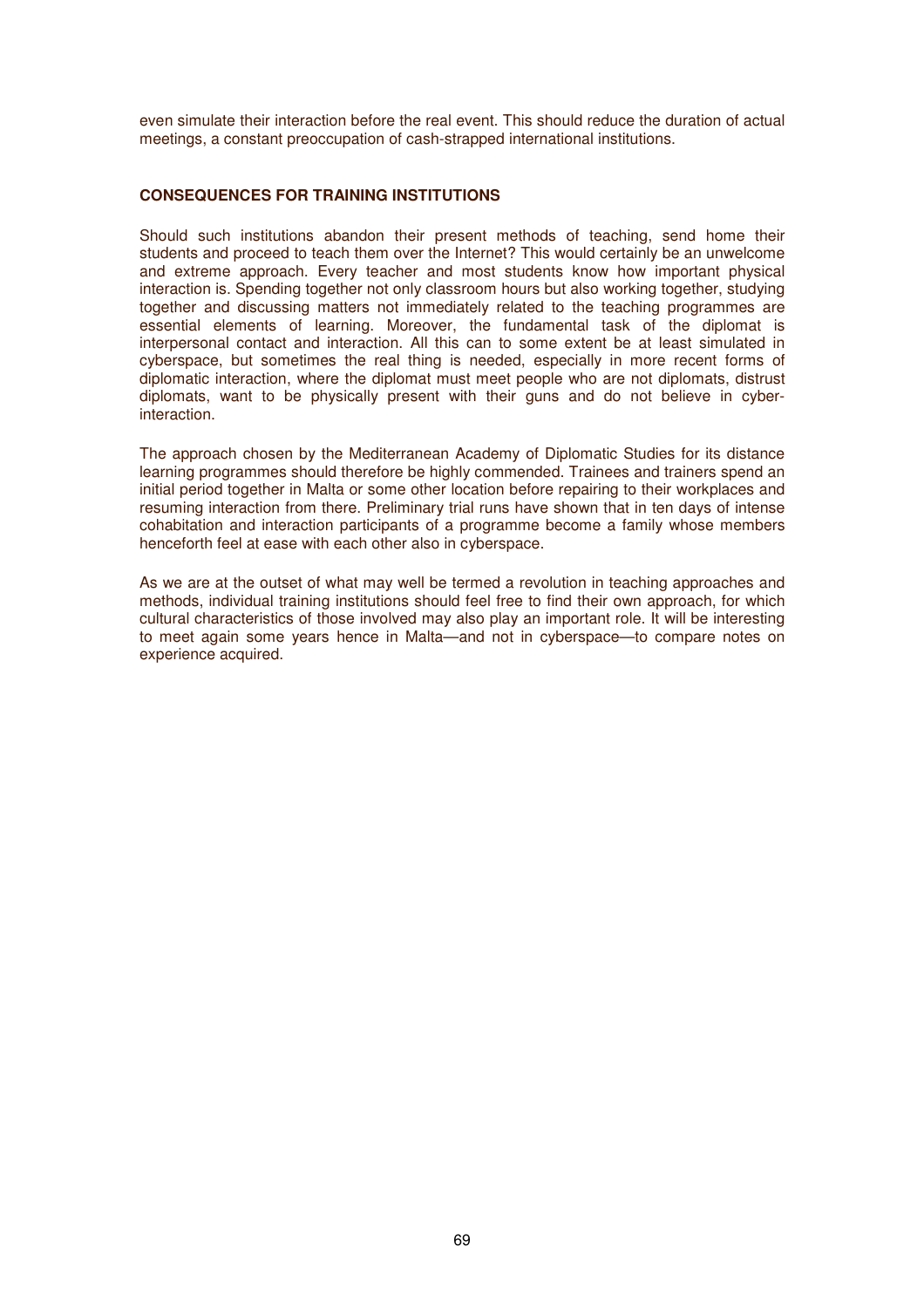# KNOWLEDGE AND DIPLOMACY

#### **Alex Sceberras Trigona**

Diplomatic knowledge consists of both information and other elements of knowledge. Perhaps it is true to say that diplomatic information can be distinguished from all the other elements of diplomatic knowledge by whether it is recordable. If this is so then the best recorded form of diplomatic knowledge is the diplomatic information contained in diplomatic documents.

Much greater emphasis needs to be placed on primary sources of diplomatic knowledge: on the diplomatic document. Because of the increasing glut of information, scholars, diplomats, international negotiators, international lawyers, international civil servants, journalists and other cognoscenti of international relations tend to rely on commentaries, which are, by definition, secondary. Moreover, they are known to find themselves at a greater loss on how to acquire wider unrecorded diplomatic knowledge—if they are lucky enough to realise that they do not have it!

Since only recorded diplomatic information is normally accessible, (and not always, or all of it!), it is proposed therefore to develop a method which re-integrates the primary importance of the diplomatic document. Starting from analysing the diplomatic document, diplomatic knowledge which is clearly more than the diplomatic information contained in the document itself can be gained. This method therefore not only re-asserts the primary importance of the diplomatic information in diplomatic documents but also leads to acquiring elements of unrecorded diplomatic knowledge.

First this can be done by dissecting or unpacking the diplomatic document itself, attributing clauses to their sponsors, be they domestic or international, and then drawing a balance of strategic, political and economic interests displayed. This is all carried out in a static timeframe. At a second level the time factor is introduced. In this dynamic dissection, the "diplomatic trail" of an international agreement is analysed. Diplomatic knowledge is thus undoubtedly enhanced.

Digitalisation and information technology make this method much more user-friendly, all the more imperative for a better understanding of international relations and diplomacy, as well as an essential teaching tool.

## **KNOWLEDGE, INFORMATION AND DIPLOMACY**

Diplomats' knowledge differs from that of ordinary citizens. The diplomat's essential relationship to knowledge is access to other knowledge and to others' knowledge. It is about that other knowledge. The diplomat must not only know his country's agenda. He must also know the agenda of the other country. Most importantly, however, he must identify and get to know very well which factors at both ends can be reliably used for his (country's) purposes. It is this third exercise which reveals the interaction between knowledge and diplomacy par excellence.

Too much diplomacy without enough knowledge may prove fatal. Too much knowledge with too little diplomacy may be disastrous. Discovering a judicious mix amounts to a basic survival kit for diplomats.

The types of knowledge the diplomat might want to access might be oral or written, public or confidential, lay or technical, past or present. Since administrative matters became more complex, masses of technical material increasingly found their way into diplomatic documents. Technical appendices however, and the best knowledge of them, do not, have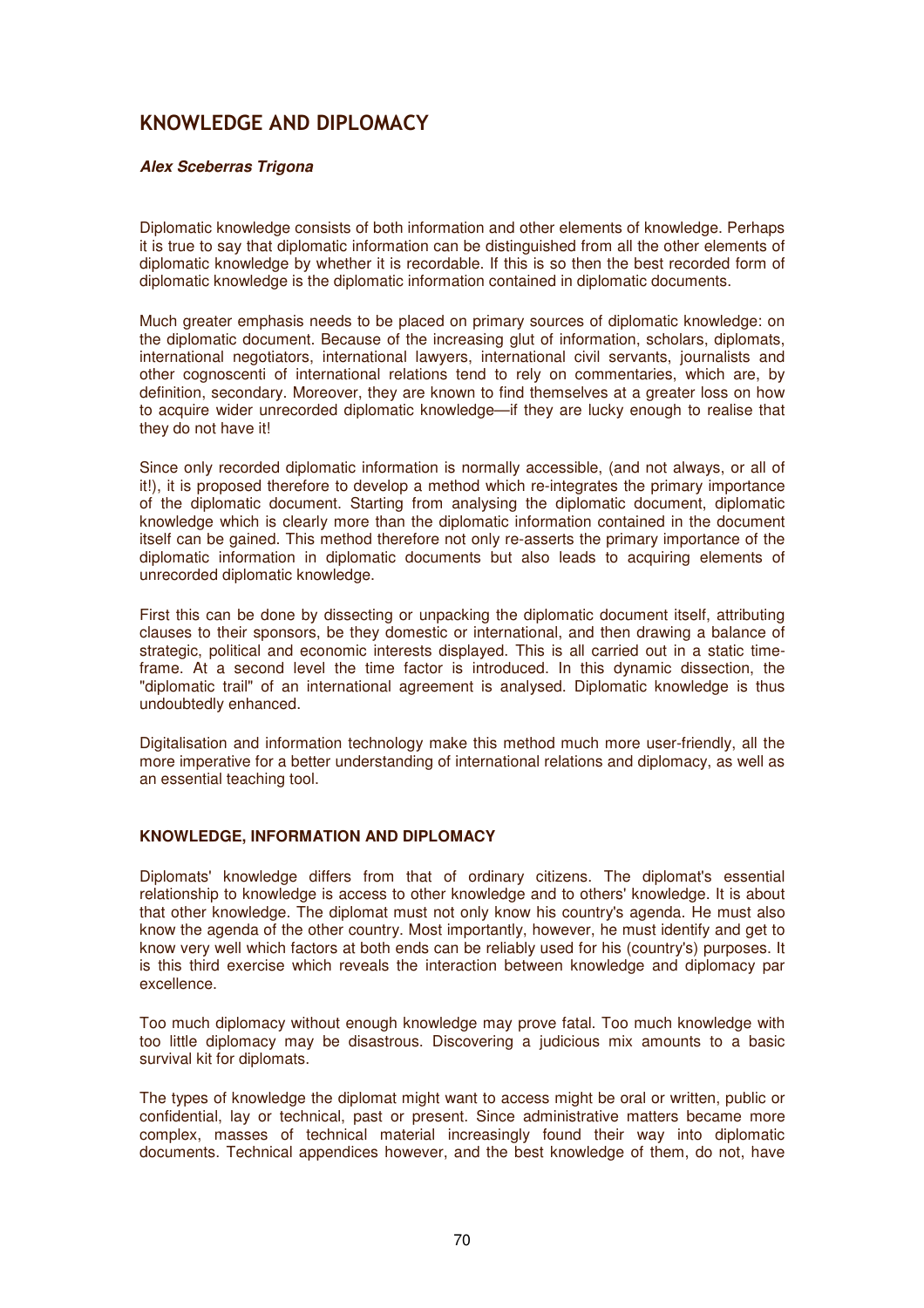not, and cannot replace diplomacy. It is the skilful juxtaposition of these technical chunks of knowledge which demonstrates the art of diplomacy.

Thus the diplomat's real intentions, motives, and strategy would not necessarily be on file at the ministry! Moreover, the media coverage of diplomatic meetings might be even further from the diplomatic version of the truth contained in the official files. A wealth of knowledge about diplomacy and diplomats' handling of knowledge is also maintained by way of oral tradition binding generations of diplomats together. Knowledge of this tradition sharpens the young diplomat's critical sense of trial and error.

Elements of the old and the new can be confirmed in numerous diplomats' biographies. But autobiographies must be taken with a pinch of salt. Even official records may be glossed over. A particular permanent secretary's choice of which diplomatic documents to downgrade and which to highlight might not be totally disinterested. Peeling the gloss away from official documents is an essential preliminary to diplomatic analysis.

## **KNOWLEDGE AS INFORMATION**

Knowledge is not only information. Information has the advantage of being recorded. Knowledge, in general, is not easily recorded. Knowledge as information enjoys another characteristic: it travels. However, even when recorded, knowledge as information does not flow unhindered in the real world. The free flow of information is much more of an ideal than a true picture of reality. A number of obstacles exist. Some are easily surmounted. Others are more difficult and costly, if not impossible to overcome. Many are the obstacles which still hinder the free flow of information universally.

This truth also applies to the free flow of information in the same nation state. Within the state this truth also applies to the governmental administrative apparatus itself. There is hardly a free flow of information within a bureaucracy: the mandarins know only too well that knowledge is power or influence at the very least; they do not part with any scrap of knowledge completely or all the time.

On an even more domestic level this truth is not unknown to apply within the same ministry including the foreign ministry. Perhaps this is where this truth is at its strongest: between the very members of the same cabinet or secretariat or desk. Most paradoxically these are the diplomats entrusted with the UNESCO task of enshrining the principle of the free flow of information into an International Convention!

The management of knowledge as information in diplomacy can be illustrated quite succinctly. A clear example is the case of handling relations with the United Nations organisation and its agencies. Since its foundation the UN and its Agencies have developed a veritable international bureaucracy. Their numerous initiatives in their 50-year history produced volumes of paperwork. This demands much more than what a medium sized multilateral section in a medium sized foreign ministry can manage.

However, some foreign ministries will insist on retaining total control of relations with all the branches of the UN. In these extreme cases, relations remain the foreign ministry's domain not only with the General Assembly and its committees but also with the World Health Organisation, the International Labour Organisation, the Food and Agriculture Organisation and the United Nations Education Science and Culture Organisation to name a few.

At the other extreme, a foreign ministry will have delegated or been slowly relieved of all these particular duties by the respective health, agriculture, labour, or education ministries.

In reality a "modus vivendi" between the foreign ministry and the other ministries will have evolved somewhere in between these two extremes. Generally the foreign ministry will have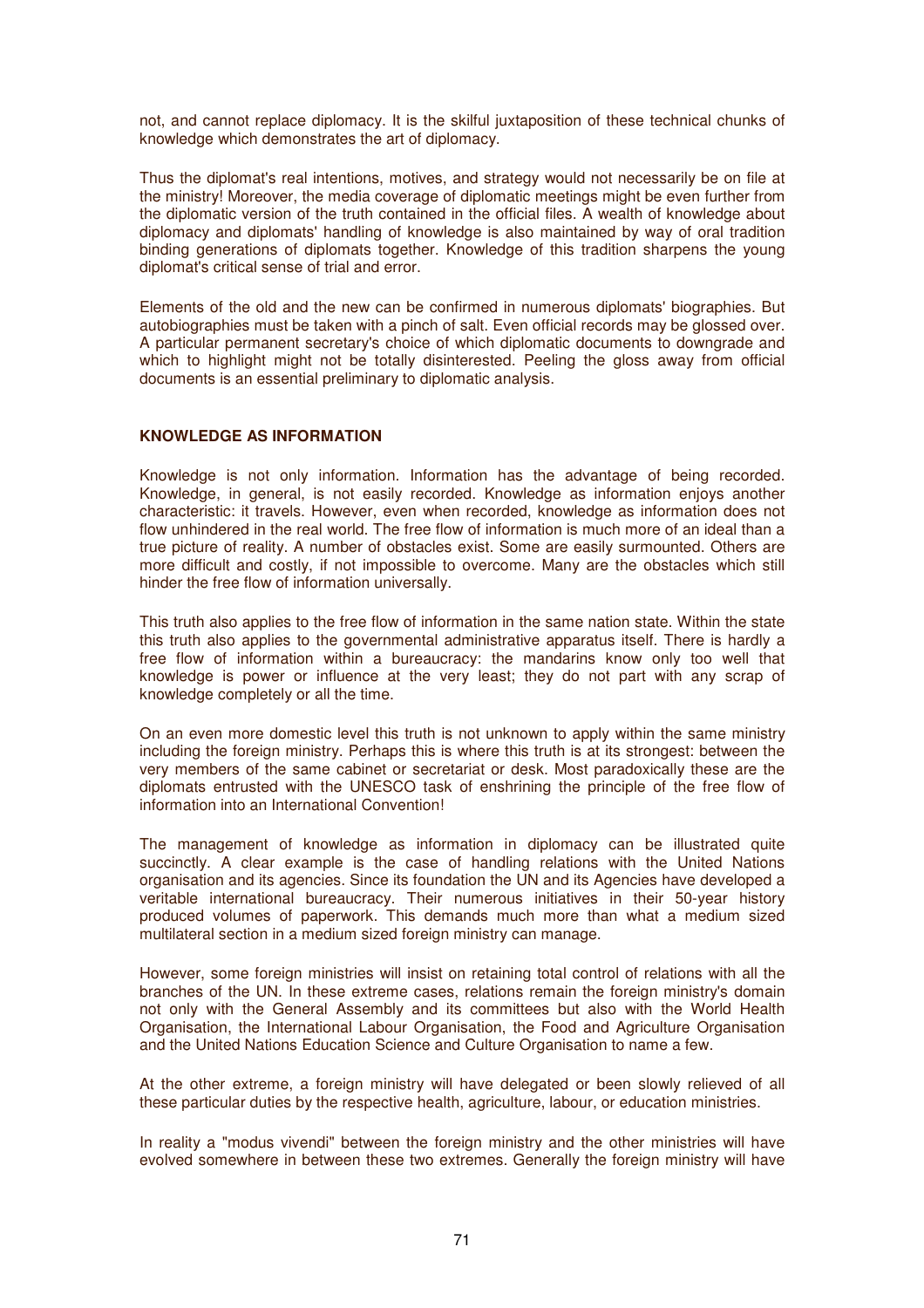kept control of what is political, though that might prove difficult to define sometimes; the ministries controlling what is eminently theirs by subject matter and keeping the relevant files.

## **DIPLOMATIC DOCUMENTS**

Diplomacy could be circuitously defined as the activity of the diplomat. The focus of diplomacy is usually an international agreement, past, present or future. It need not be a written agreement, although it usually is. The Vienna Convention on the Law of Treaties explicitly recognises this definition of international agreements. This realistic admission helps to define the domain of diplomacy. Diplomatic activity between one international written agreement and its successor is punctuated by a series of verbal agreements which, in turn, are built upon various exchanges contained in diplomatic documents.

Form has been known to pre-occupy some diplomats unduly. Form has also pre-occupied a number of scholars and writers about diplomacy. In Sir Ernest Satow's classic work, A Guide to Diplomatic Practice, diplomatic documents are categorised. Thus diplomatic documents could contain demands or offers as in a *Memoir* and in an *Aide-mémoir*, or in the more official Note verbale, signed or unsigned, or in other diplomatic Notes. Once agreement is reached in part or in toto this is either implicit or explicitly stated as in an exchange of Notes verbale constituting an international agreement.

The more manifest form of an agreement could be held to start with an agreement initialled between lower officials "ad referendum" to higher governmental authority. Diplomatic documents range in importance from the unofficial Procès-verbal of a meeting, to Protocols, to Treaties. Similarly, Sir Harold Nicholson's reference work Diplomacy also classifies diplomatic documents.

Is a hierarchical order of diplomatic documents useful or necessary? By giving more or most importance to fully fledged treaties and the least importance to the modern "non-paper" a diplomatic primer for students is at hand. But is this enough?

This traditional method of assessment of diplomatic documents does not really contribute much to knowledge. It does not amount to proper diplomatic analysis. It is superficial as it only treats diplomatic documents at face value. Students emerge all the poorer for it, obsessed with form for form's sake.

#### **DISSECTING DIPLOMATIC DOCUMENTS**

Instead, it is proposed to dissect diplomatic documents. This should enable students of diplomacy—as well as diplomats themselves—to sharpen their sense of diplomacy by developing analytical diplomatic talents. However greater the complexity of the data of their future cases these can be crunched better with these more mature analytical diplomatic talents. Dissection of diplomatic documents can take place on a number of different levels. Dissection results open up more fruitful dimensions of analysis.

First, the "balance of interests" approach: a diplomatic document concluded between two governments, say an international agreement of ten paragraphs, can be dissected by unpacking it into its substantive points. This unfolding can then be developed further by attributing paternity to each of the various inputs into the treaty. Inputs may be whole articles, paragraphs, clauses or sub-clauses of the agreement. They may also be side-letters, ancillary exchanges of Notes-verbale, Agreed Minutes of interpretation etc. Usually paternity corresponds to the interests of a particular government. Each input is thus tagged according to whose interest is best served by it. Which party secured, input by input, more plusses and least minuses, for its national interest? The balance of interests is thus the result of a rough quantification of each side's score.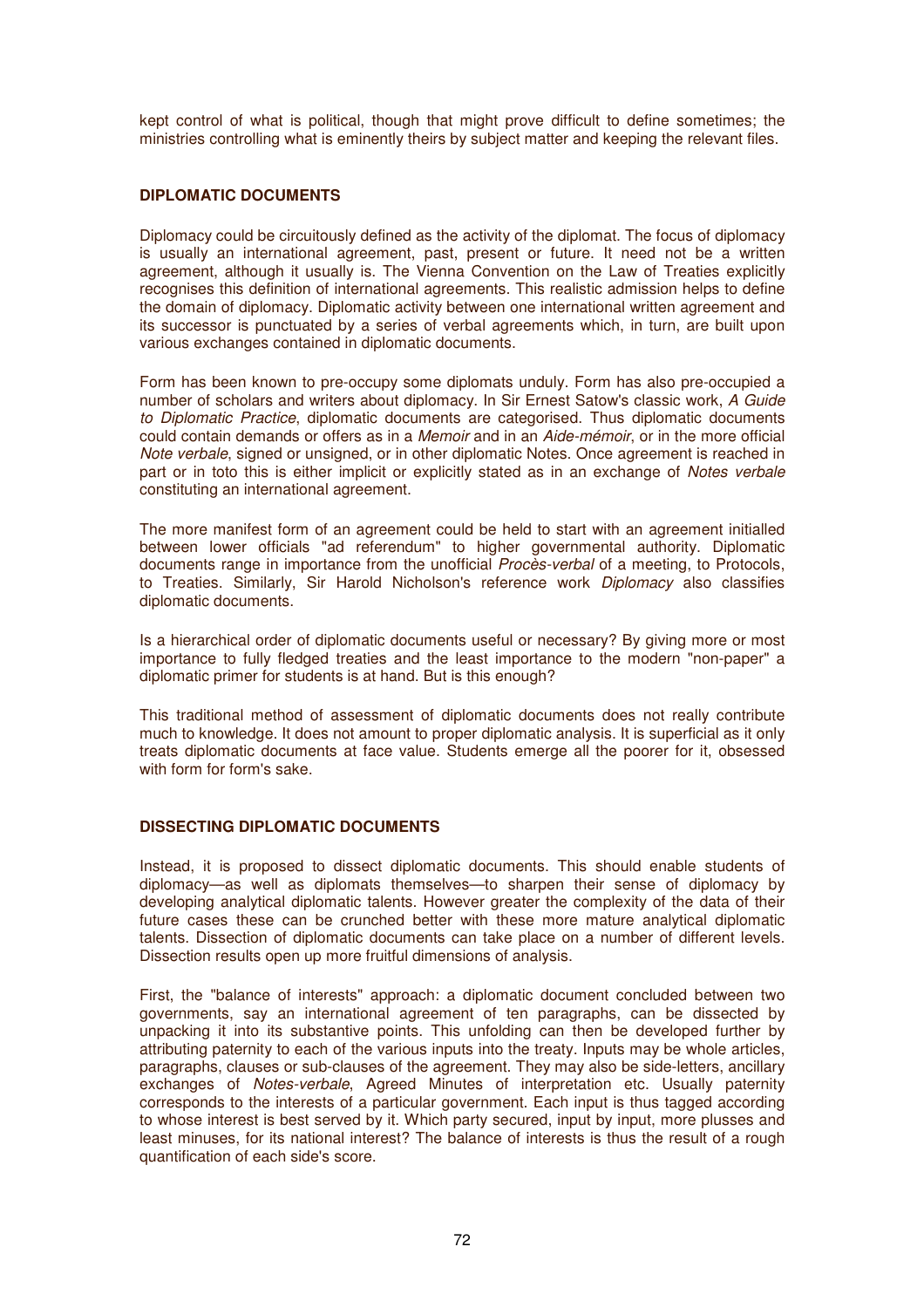In trying to attribute points to the two sides then, not only will the number of clauses count. Further refinements of this diplomatic analysis are in order. Definitions and meanings of each input will have to be re-assessed. It will be necessary to assess, for example, whether a favourably tagged clause was seen in one country to count for more than one clause in the given circumstances. In other words, whether a degree of diplomatic ambiguity in meaning in a particular clause—or even a single word—gave it a different value in the two different countries.

See, for example, the concession of UN Secretary General Kofi Annan to Iraqi Deputy P.M. Tariq Aziz in paragraph 3 of the 23/2/98 Memorandum of Understanding that UNSCOM would respect the "dignity" of Iraq; a term which means much, much more in Arabic than in English.

This method of analysis might, at the limit, be totally irrelevant in, say, a treaty of unconditional surrender. There is hardly any "balance" of interests there. Without resorting to such far-fetched examples is this method of analysis useful in contemporary diplomacy?

There is hardly any balance of interests noticeable in a number of standard treaties. Take, for example, standard treaties on visa abolition, cultural and sports cooperation, and the like. When a standard treaty contains a clause or two bearing only one party's interest then there is a clear imbalance of interests. Indeed this provides the student with a starting point for this method of analysis.

# **PURSUING A "DIPLOMATIC TRAIL"**

The second level of analysis of diplomatic documents is not static. It is a dynamic analysis generated by pursuing the "diplomatic trail" of an international agreement. The student will be asked to examine a national issue that overwhelmed his country's foreign policy agenda, for example, ten years ago. This could have been an international issue which festered for a number of years. It could even have reached a crisis point before a diplomatic agreement settled the issue. Students are invited to identify and follow the agreement's diplomatic trail. The diplomatic trail is tracked from the files and various related records kept internally in the foreign ministry.

As with a series of flashbacks in a film, this method starts from the diplomatic agreement and moves backwards in time. By studying file after file on how each paragraph was developed and bargained for, precious diplomatic knowledge is gleaned. Diplomatic levers are observed in action, at work, not in theory but as they were actually applied in this particular case-study. These observations will then constitute valid contributions to others' diplomatic knowledge too.

By going right back to the start of negotiations, the students' inside knowledge of their chosen national issue will be immensely improved. By encouraging students to refer to the actual sources in their own foreign ministry archives, gaps between folkloristic or media versions of the crisis and the real story and issues involved might be discerned much more clearly. More importantly, the student will be accessing a wealth of diplomatic knowledge otherwise buried in the archives. Actual exchanges of diplomatic notes, the various memoranda presented or not, the procès-verbales of numerous diplomatic meetings, together with the rubrics—the marginal notes in the archive files—all leading up to the final international agreement are a hidden treasure of diplomatic knowledge for any student, but most particularly for that country's young diplomats.

The young diplomat will also be able to note whether parts of (and which parts of) that international agreement were developed properly or shoddily. This might be relevant to a corresponding exercise to discover whether parts of an agreement are more precarious than others, rendering perhaps the whole agreement unstable.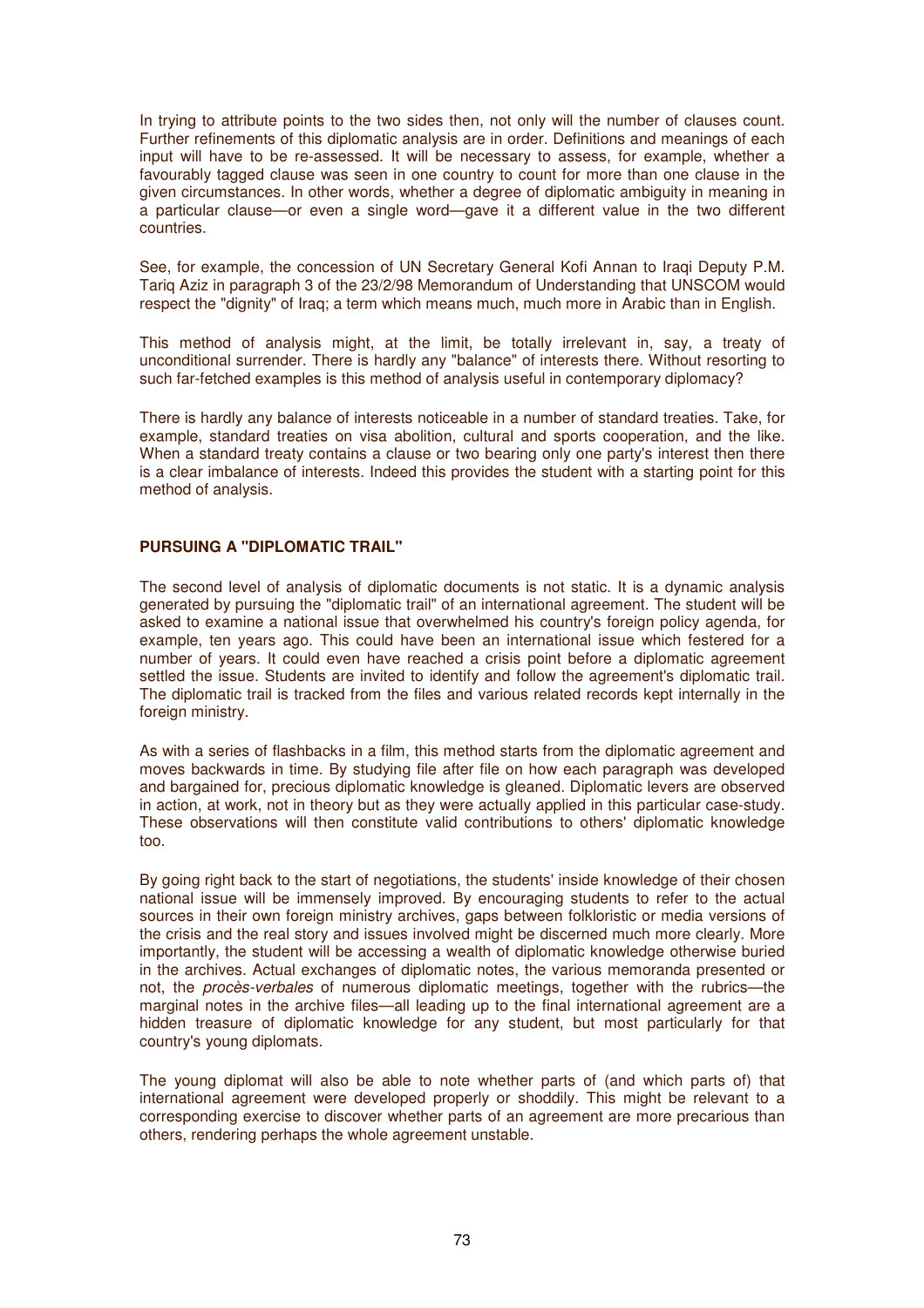This method is also appropriate for analysing international resolutions. See, for example, the notorious UN Security Council 242 adopted unanimously on the "withdrawal of Israeli armed forces from territories occupied" after the 1967 war. As the French version had "the" territories, this encouraged the optimistic Palestinian interpretation that it included the 1948 territories too. Whether this ambiguity defuses or kindles a time-bomb remains a moot point.

It might also be possible and useful to identify the original motivations and factors causing certain clauses to be inserted into an international agreement and whether these are now redundant and superseded by events. Conversely interesting would be an analysis of why certain terms are found to be inconvenient and removed from a diplomatic document.

This is of utmost importance in the founding document, the establishment of wide-ranging long-term international initiatives. The European Union's "Euro-Med initiative" is a case in point. Few if any analysts have been able to answer the fundamental question of why the security clauses in the preliminary editions of the Euro-Med terms of reference were dramatically downscaled. Contrast the 1994 debate realistically emphasising the security dimension which is then whittled down in the communication of the EC Commission COM (95) 72 and finally disappears in the Council of Ministers mandate (10/4/1995).

Similarly useful would be to study whether meanings originally attributed to particular sections of the agreement (if not to the whole agreement itself) have changed by force of circumstance; whether the old meanings had been revalued or devalued by the new meanings evolved.

Other nuggets of diplomatic knowledge could be found in unutilised drafts of treaties or parts of them. They might have been discarded as too hot or because of domestic political rivalries, though still appropriate. Or they could have been abandoned out of neglect just because of changes of personnel or changes of circumstances. Undoubtedly they remain invaluable if brought back into circulation as diplomatic knowledge for potential use. Similarly enlightening would be the commentaries or inputs received in correspondence from the ambassadors and embassies involved directly.

# **DIGITALISED KNOWLEDGE, INFORMATION AND DIPLOMACY**

Digitalisation has changed a lot of this: not everything, but a substantial number of critical matters have altered, some for the better, others for worse. What has not changed is the need for diplomacy, for its style, its human factor.

In other words, digitalisation, like other historic advances in transport and communications, is yet another tool in the diplomat's arsenal, not his replacement.

A. In dissecting a diplomatic document in digitalised form at the ministry, the paternity exercise is made simpler through hyperlinks. The score of each side in the simple two party negotiating model where all inputs clear instantly into the final agreement is thus more easily arrived at.

Standard treaties. Databases have already been developed for them thus permitting diplomats to avoid the task of re-inventing the wheel. They only have to add the few relevant, if any, additions or amendments to make the particular treaty as tailor-made to their country at that particular moment in time as possible.

These "standard treaties" are unlike and in sharp contrast to totally customised treaties arising out of a particular crisis. (See the Exchange of Letters between Tariq Aziz and Kofi Annan 13/11/1998 and pursue its "diplomatic trail".)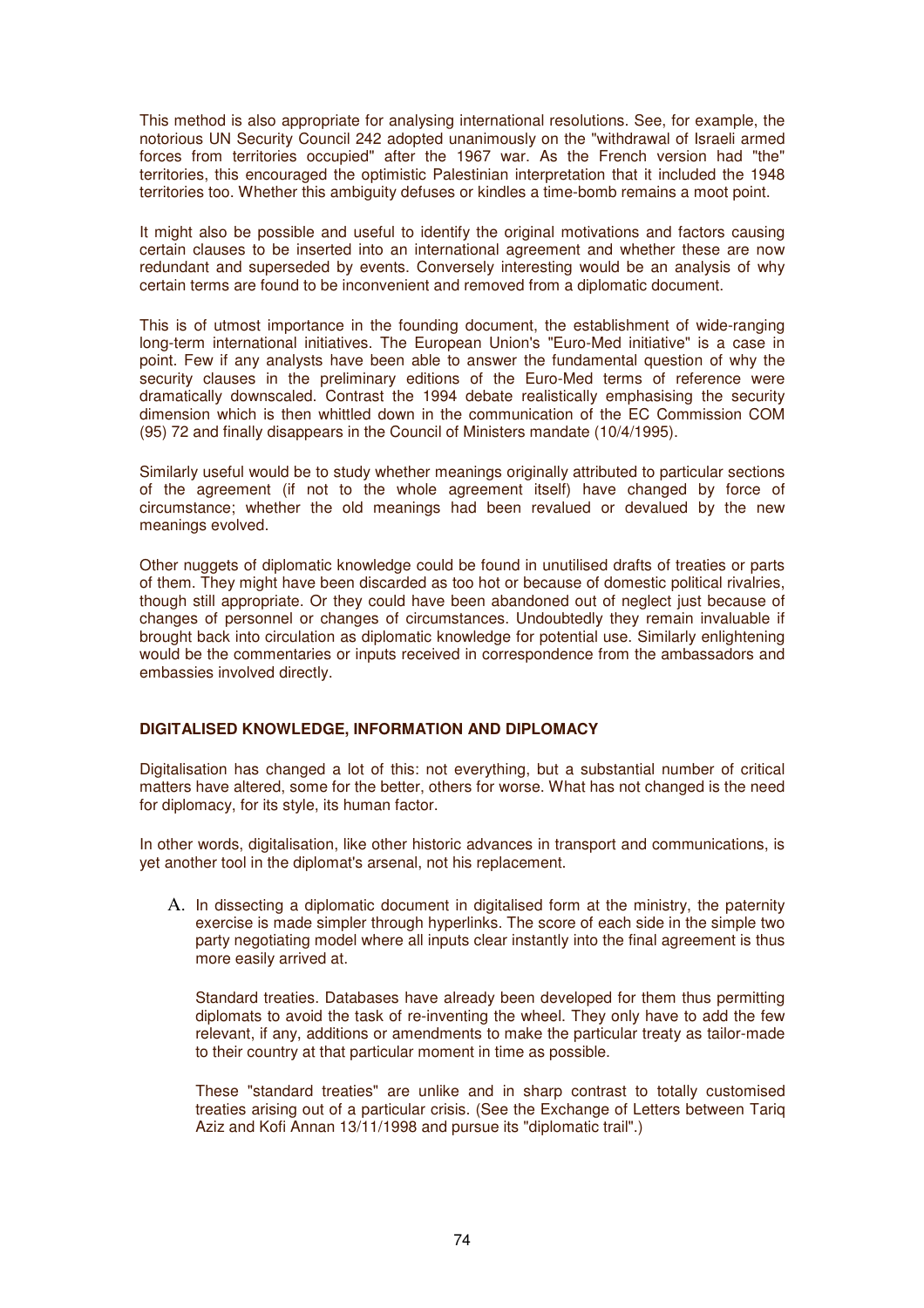B. Following the "diplomatic trail" in digitalised form is also made easier, in the more complex model where the two parties take time, rack their adviser's brains and strain the general public's tolerance, disturb NGO's patience and wreck MNC's cash-flows. Here all these inputs are available, can be accessed quicker, if not immediately, and given their relative weighting much more precisely than before. This is a research luxury compared to the previous position where one would have had to compare different files kept in different ministries or libraries.

At the more textual level, the trade-offs occurring between clauses as the final agreement is developed can be recorded more easily and influencing factors noted. Also, compromise formulae can be shown to have been derived from their parent clauses, according to or even against given written advice as the case may be.

- C. Organisation. Digitalisation with its networking possibilities has vastly helped to overcome the inter-ministerial, inter-departmental or inter-agency problem. Where is the file? Who has the file? are (should) no longer remain a problem. Modern foreign ministries supervise other ministries' conduct of foreign relations with, for example, UN Agencies, by dividing responsibilities on a regulator/operator basis.
- D. The human factor. However it remains doubtful to what extent digitalisation will be a perfect substitute for the human factor. Style, to put it mildly, is rather cramped in digital form. On the other hand, can cyber-sex be too far from boudoir diplomacy? Influence, charm, bloody-mindedness, bluff, are factors not easily conveyed in full on the Internet, though approximations have been recorded already.
- E. Rubrics. The internal preliminary diplomatic discussions by e-mail now recorded, and immediately available, are a further rich source of diplomatic knowledge. Their instant hyper-links replace the value of rubrics in old files. Moreover, the advantage of opening up a draft or final diplomatic document for comments and discussion between the diplomatic community (existing and retired) are a boon for distance learning via the Internet. They will be a further recorded source of diplomatic knowledge.

To conclude, the method sketched only in outline here demands further development to increase the opportunities for diplomatic solutions as alternatives to the use of force.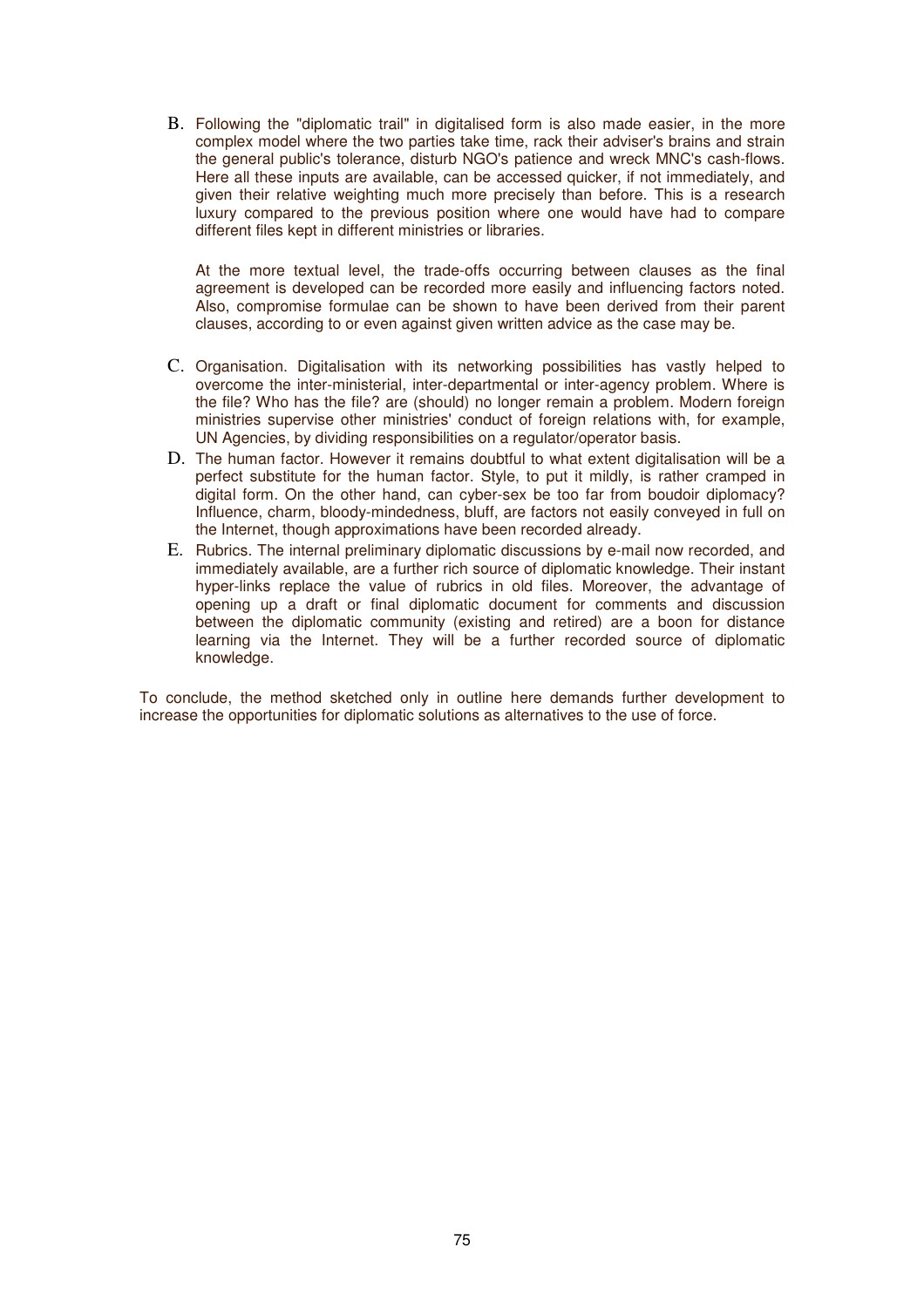# KNOWLEDGE MANAGEMENT IN THE MINISTRY OF FOREIGN AFFAIRS OF MALTA **Gaetan Naudi**

This presentation will focus on how in the Ministry of Foreign Affairs (MFA) of Malta we have tried to apply the various changes which have been taking place all around us turning the end of the century into an informatics era. My presentation will be given from a viewpoint that is neither academic nor of diplomats, two camps presented at this conference, but one of business management. In it I will show how ICT (Information and Communications Technology) matters look like in the practice of one fairly large organization, as the MFA with its diplomatic network is, and also what has been done in computerized knowledge management at the MFA.

In my presentation I will be very conscious to follow that piece of sound advice: "A speech should be like a lady's dress. It should be long enough to cover the whole subject, but it should also be short enough to remain interesting."

The public service in Malta for the past decade has been trying to address several issues in order to try to make it more professional in its approach. There have been various sectors which have been addressed. Two of them are the upgrading of the infrastructure and radical public service reform, including an intensive development of human resources. Now, evidently we are all agreed that the value of knowledge is information and facts which have been brought together by human beings. Diplomacy can be perceived as the interaction of this information and we would also have to communicate it easily, quickly and efficiently.

# **STRUCTURE OF THE MINISTRY WITH EMPHASIS ON ICT INVESTMENT**

The MFA has attempted to follow in the wake of the changes which are taking place on a national scale, and the country has invested very significantly in the development of human resources. And we also, in that, believe in the message of this particular saying, the author of which is unknown to me: "If you want one year's prosperity, grow grain. If you want ten year's prosperity, grow men and women." It is very significant and it also explains the importance that we give to the human person.

I intend to give an overview of the Ministry of Foreign Affairs, first of all. The MFA in Malta, the head office in Malta is presented in Table 1.<sup>1</sup>

|  |  | Table 1: Structure of the Ministry |  |  |
|--|--|------------------------------------|--|--|
|--|--|------------------------------------|--|--|

| Head Office in Malta (163 Public Officials)                                                                                                                                                                                                                                                         |  |  |  |  |
|-----------------------------------------------------------------------------------------------------------------------------------------------------------------------------------------------------------------------------------------------------------------------------------------------------|--|--|--|--|
| Deputy Prime Minister & Minister for Foreign Affairs<br><b>Parliamentary Secretary</b><br>٠<br><b>Permanent Secretary</b><br>٠<br><b>Bilateral Relations Department</b><br>$\bullet$<br><b>Multilateral Affairs Department</b><br>٠<br>European Union Directorate<br><b>Corporate Services</b><br>٠ |  |  |  |  |
| <b>Overseas</b> (51 Maltese Diplomats, 105 Locally Engaged Personnel)                                                                                                                                                                                                                               |  |  |  |  |
| 19 Embassies/High Commissions<br>3 Consulates<br>٠                                                                                                                                                                                                                                                  |  |  |  |  |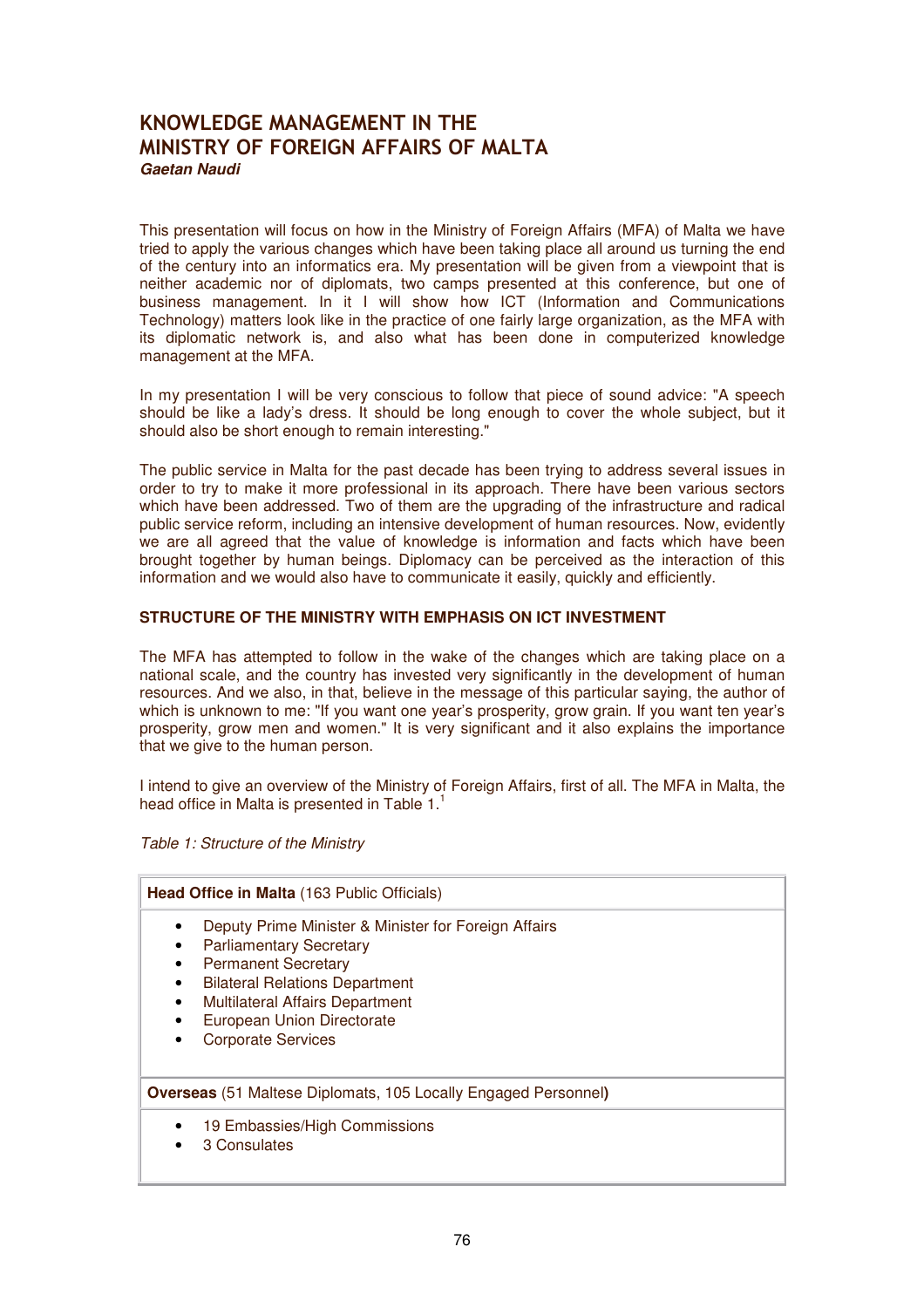The Corporate Service Directorate provides the support services for all the Ministry. That is the department which I head at the time of this conference. We have 163 people staffing head office in Valletta. Table 1 also shows the diplomatic network abroad comprising 19 embassies/high commissions and 3 consulates, which are staffed by 51 Maltese diplomats and who are supported in their own way by 105 locally engaged personnel.

How this organization, the MFA head office and its diplomatic network—its human and material resources taken together—are financed is shown in Table 2.

## Table 2: 1999 Budget

**Recurrent Expenditure:** Lm 5,849,000 (~EURO 13.4m ~US\$ 15.3m)

- of which 56% (Lm 3,285,000) is for Personal Emoluments
- and 2% (Lm 114,000) is for Training, both locally and abroad

**Capital Expenditure:** Lm 331,000 (~EURO 760k ~US\$ 860k)

• of which 52% (Lm 171,000) is investment in Information and Communications **Technology** 

Special emphasis is given to the capital expenditure on ICT as a fast growing (52%) component of overall capital expenditure, and also (see Table 3) the fast pace in investment in IT with the striking evidence of the growing ratio of number of PCs to clerical personnel.

#### Table 3: Investment in ICT

- 1997 to 1999: Lm 728,000 (~EURO 1.7m ~US\$ 1.9m)
- Pre 1997 Directly out of Management Systems Unit Ltd's budget
- Ratio of PCs to Clerical Personnel
- [1993] 1 PC to:
- 7 officers in Malta
- 5 officers overseas
- [1999] 1 PC to:
- 1 officer in Malta as well as overseas

#### **ORGANISATIONAL CHANGE AND REACTIONS TO THE INTRODUCTION OF IT**

Obviously nothing comes without its own frustration. In bringing organizational change we have, naturally, experienced various expressions of disgust and scepticism. Some of them were: "It will never work!" "It's too bureaucratic." Some people have tended to say: "It's not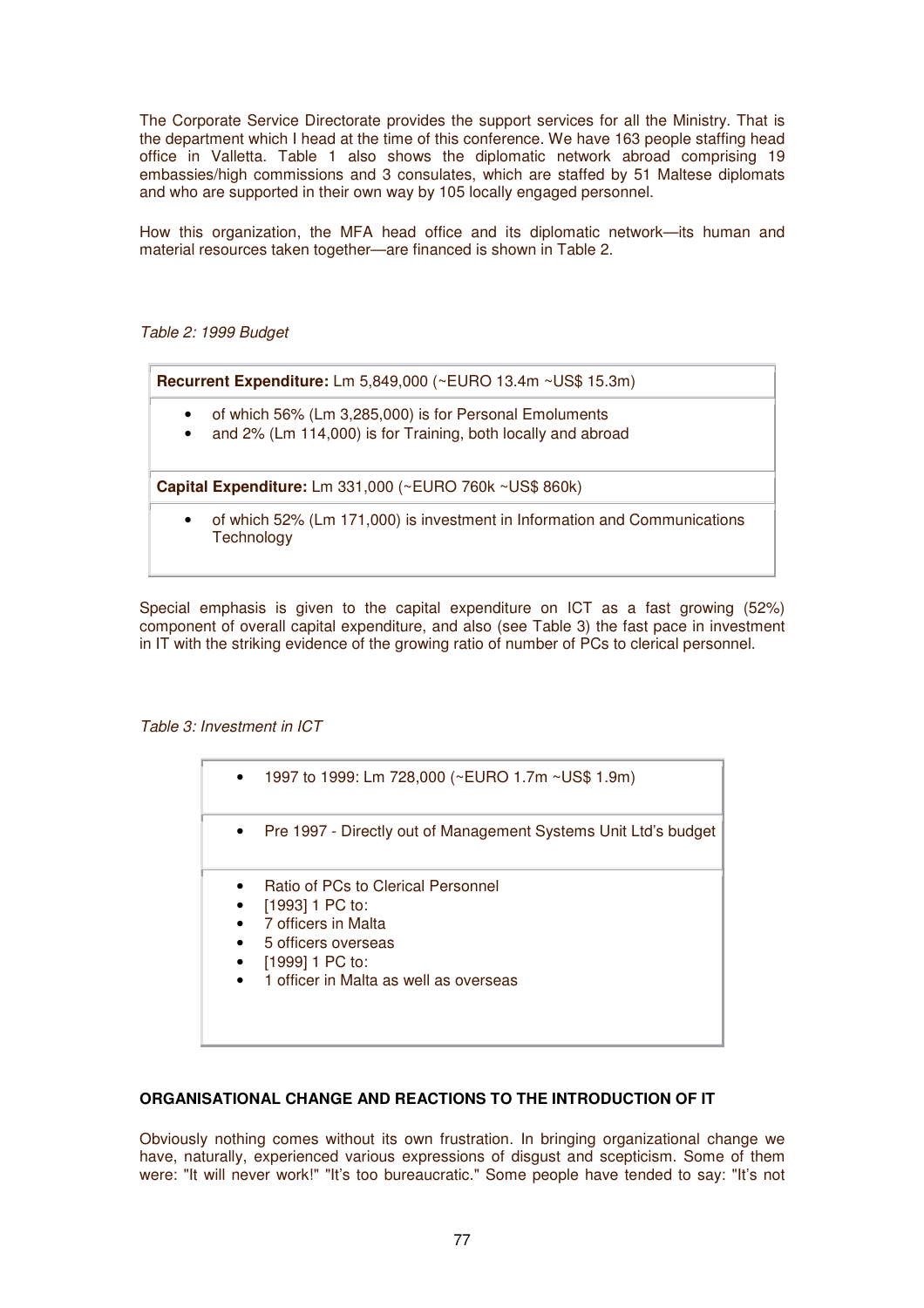only that you are introducing a new system over here but the way you're introducing it is just another bureaucratic procedure." This other frustration I must admit that we still experience today even though it was voiced very loudly before we introduced IT in a big way. These, and others shown below were some of the comments which were made to us when we were trying to automate the processes in the Ministry.

- It'll never work!
- It's so very bureaucratic.
- What if it breaks down at the most inapporpriate moment?
- It's inflexible.
- It's slow.
- Adapt myself to a system, not have one tailored for my needs?
- It keeps me too desk-bound!

What fears did we experience with the introduction of IT?

- **Change**
- Feeling of insecurity
- Impersonal management
- Not knowing what is involved
- More paperwork
- Lack of visible improvements

#### **Change and feelings of insecurity**

Everyone knows that when computers were first introduced to the world, there was a talk about people being made redundant and that we'll only have machines working for us. This commonplace is perfectly illustrated with the following story:

The factory of tomorrow will have two employees: a man and a dog. The dog will be there to keep the man from touching the equipment, whereas the man will be employed in order to feed the dog.

So, people did tend to have this particular concern that once the PC was on their desk they will find themselves out of a job, the next day.

Worthwhile mentioning was fear of impersonal management. People say: "Yesterday I could go with a problem and discuss it with my boss, whereas today I have to send him an e-mail and he answers me when he decides to see my e-mail." That means that one loses direct communication.

We have tried to invest as much as possible in IT training, to dispel another fear, the one of "Not knowing what is involved."

In time people became accustomed to these new radical changes in the way they should be working and performing their duties, even though some of them may have recalled that saying of Georges Pompidou: "There are three ways where one can ruin oneself: gambling, women, and technology. Gambling is the fastest way, women are the most pleasant, but technology is the most certain way."

After some time they realized that unless they learned to ride the wave, they would be swamped down and round. So, they adopted a more professional approach. We actually have invested heavily in development of our people. Today in the MFA practically everybody has been to some sort of course on IT familiarization, at the very least, and the training programme is an ongoing one.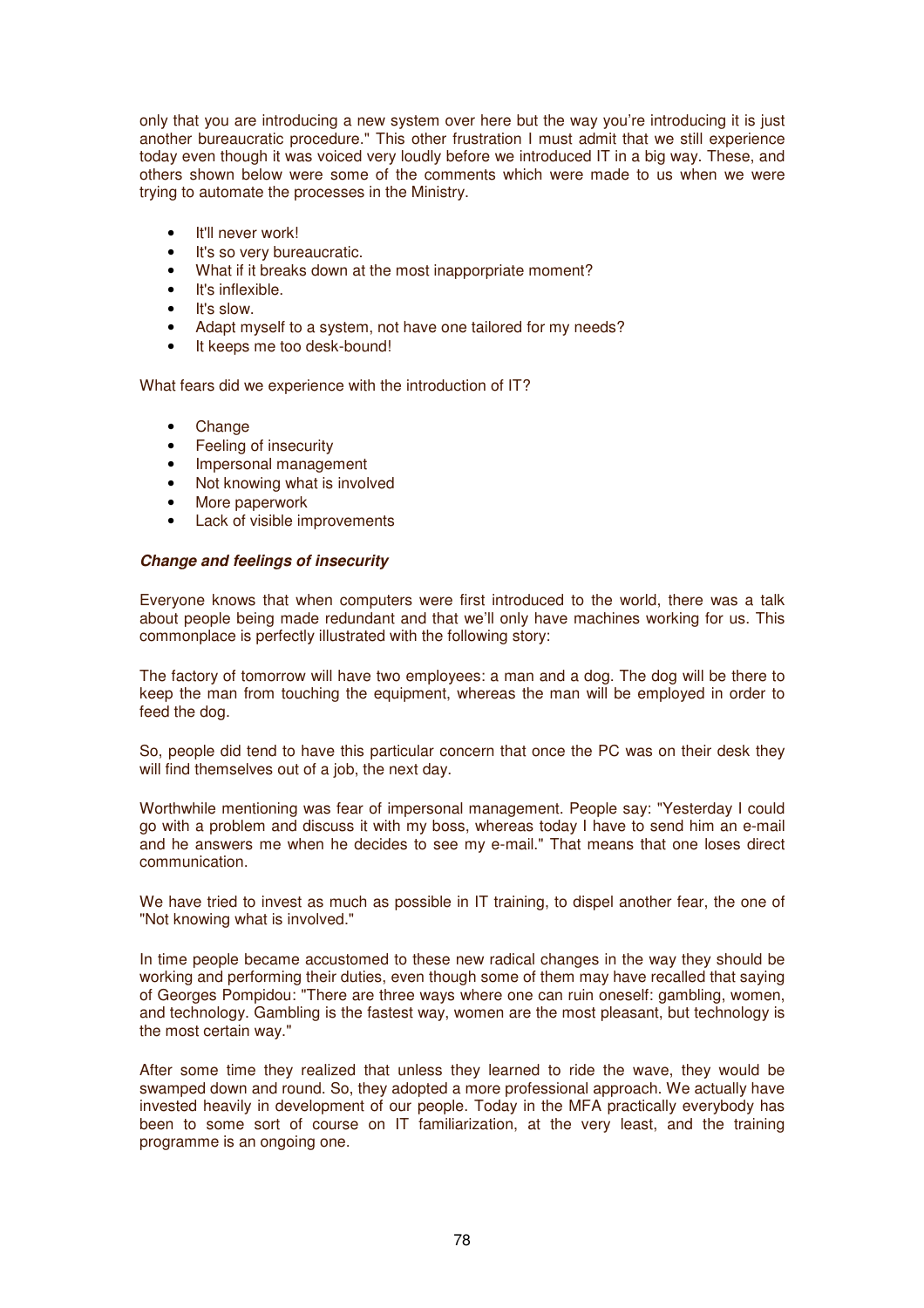## **AN OVERVIEW OF ICT APPLICATIONS AND PROJECTS**

How did we apply the ICT revolution to our own needs, how could we analyse and disseminate information that was available at our end?

First of all, the government agency MSU (Management Systems Unit), later reorganized and renamed MITTS (Malta Information Technology and Training Services: ), helped and supported us to develop a number of applications.

We have a specialized library stocked with around five thousand titles and MITTS has developed a simple, stand-alone, DOS based (in FoxPro software) database application for that library.

Obviously, we have had a Large Area Network (LAN) installed in the ministry, which was unheard of until as recently as five years ago. We also developed a Country Profile application, whereby we have on file profiles of the various countries we deal with.

We are, at the moment, developing a scholarship system, which is a sort of an advertisement of what scholarships are being made available by overseas institutions or by foreign governments, and management of applications and selection process. A stand-alone database application in the scholarship section of the MFA is functional and it is planned to be linked to special information focal points in Malta and Gozo utilising the government's Wide Area Network. When this is eventually installed it will be possible for a person to apply directly from those information points. Currently, all scholarships available to the general public are advertised, besides the local media, via the Internet medium on the website of the Ministry.

It is possible for a person to download even the application form from home and send this in. It would be processed without him/her ever needing to catch the bus or drive into Valletta, even though the longest drive in Malta takes only 3/4 of an hour, but still, people think the fact they are staying at home and doing business is how the modern society should be.

Then this beginning in IT implementation brought the ministry close with the Mediterranean Academy of Diplomatic Studies. We realized that there was a need for the Academy to put into practice the various applications which it was developing over time for the diplomatic field, whereas the ministry itself had the professional resources and thus a partnership has been built between the two agencies.

We started off by developing the full-text International Treaties Database whereby the texts of various treaties, which were made, signed and ratified over years were put on file, and we could also access all reference information about a particular treaty, whether it had been acceded by Malta or whether the treaty had been acceded by other countries. Policy Statements followed the same scheme and both databases have been now included in the DiploWizard system.

We have also developed a website, a very informative website (). It is structured in a way which makes it very easy to go from one piece of information to the other.

Perhaps, our major achievement was the WAN (Wide Area Network) project which enables us to link up with our missions overseas. At the moment it includes two missions but eventually we should have more missions integrated in the system.

## **DATA SHARING**

We have already said that diplomacy is the interaction of information and communication. The following list highlights some main points that can be deducted from this interaction with regards to sharing of data.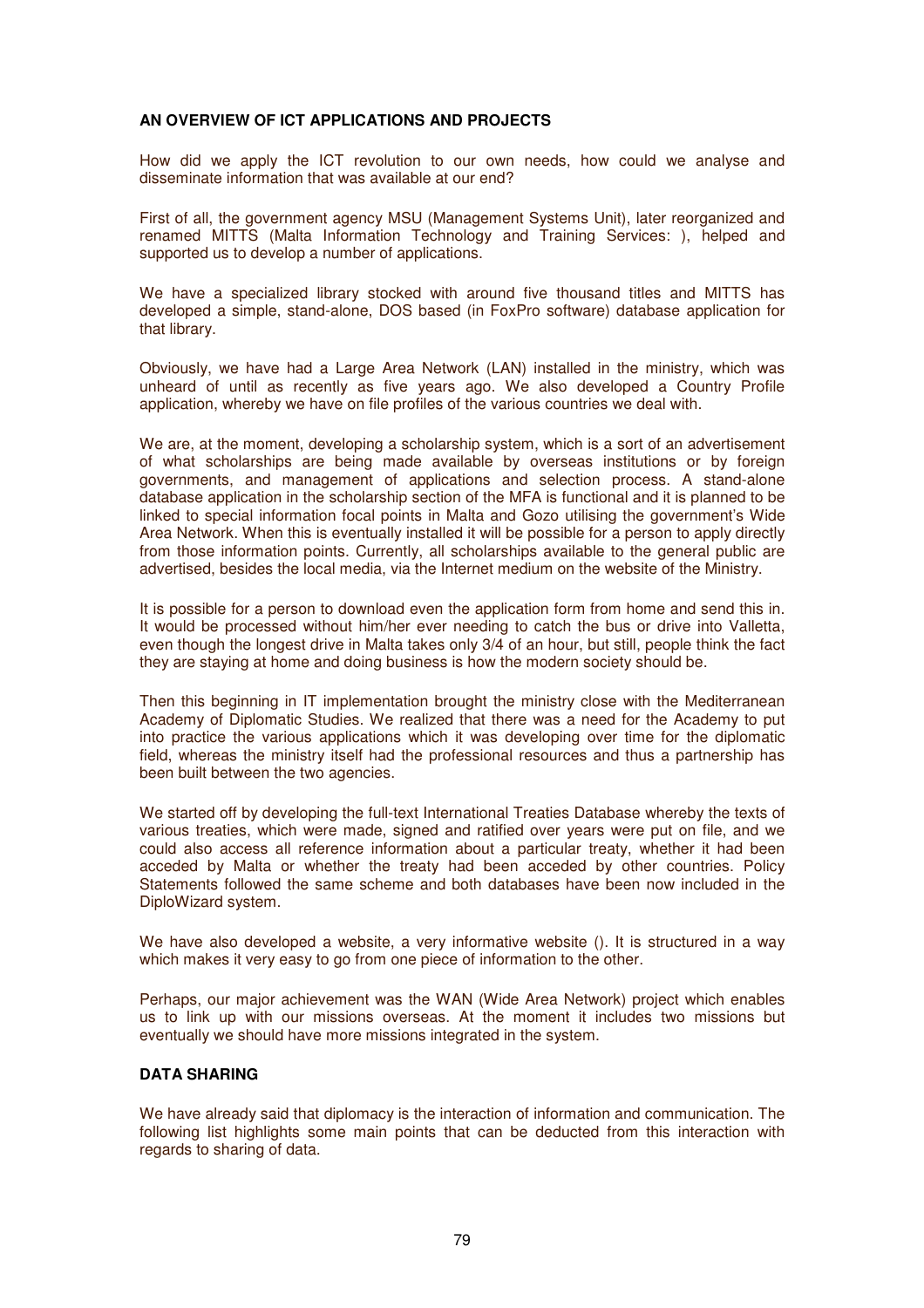- Encourages common utilisation of individual's potential.
- People have been put in synergy by the ICT technology and data sharing.
- Enhances collective effort.
- Creates standards and conventions.

When one talks about communication, one would have to be very cautious about how to communicate. Ambassador McDonald spoke during this conference on the need for nonvocal communication. This is something that we have to emphasize all along, that whatever system we adopt, whatever system we develop, we have to be sure that we have the means how to communicate the message in the proper way. This reminds to the following story.

The lord of a castle was standing on the rampart and he saw a knight coming in on a limping horse and the knight was all covered in blood and with bent armour. The lord of the castle asked the knight: "What has happened to you?"

The knight replied: "Well, sire, I've been looting, and I've been burning, and I've been killing your enemies up in the north of the country."

"But I have no enemy up in the north of the country," said the lord of the castle.

And the surprised knight said: "Well, I think you have now, sire!"

While still on the middle ages metaphor it is the right moment to switch to DiploWizard, which has another middle age mythological metaphor in its name although it is applied to modern diplomatic practice. DiploWizard is a knowledge management tool for diplomats that was given prominence during this conference and that is installed as an Intranet application on the LAN of the MFA (Internet version available at: ).

DiploWizard should be used in day-to-day working practice, and used in a way as to give results. DiploWizard is not a concept which should be taken in any other way. Key results and benefits of DiploWizard, thus are:

- easy access to information databases:
- fast, flexible, easy to operate, efficient programs;
- always and across the organization available (being Intranet application);
- expandable:
- up-to-date information.

### **CONCLUDING REMARKS**

In concluding this review of a real system, that being the Ministry of Foreign Affairs of Malta, and of a transfer of technological achievements and theory into practice—into working practices of the institution over a number of years, I would like to stress again that nothing can be done without the human involvement, in other words, it is men and women who make things happen, for as Clarence Day said: "Information is pretty thin stuff unless mixed with experience."

Therefore, achieving the higher level of utilization of ICT, meaning knowledge management, in the institution will only be possible if the condition above is respected and fulfilled.

### **NOTES**

1. All data in this paper is correct and accurate as of 31 January 1999, when this presentation was given.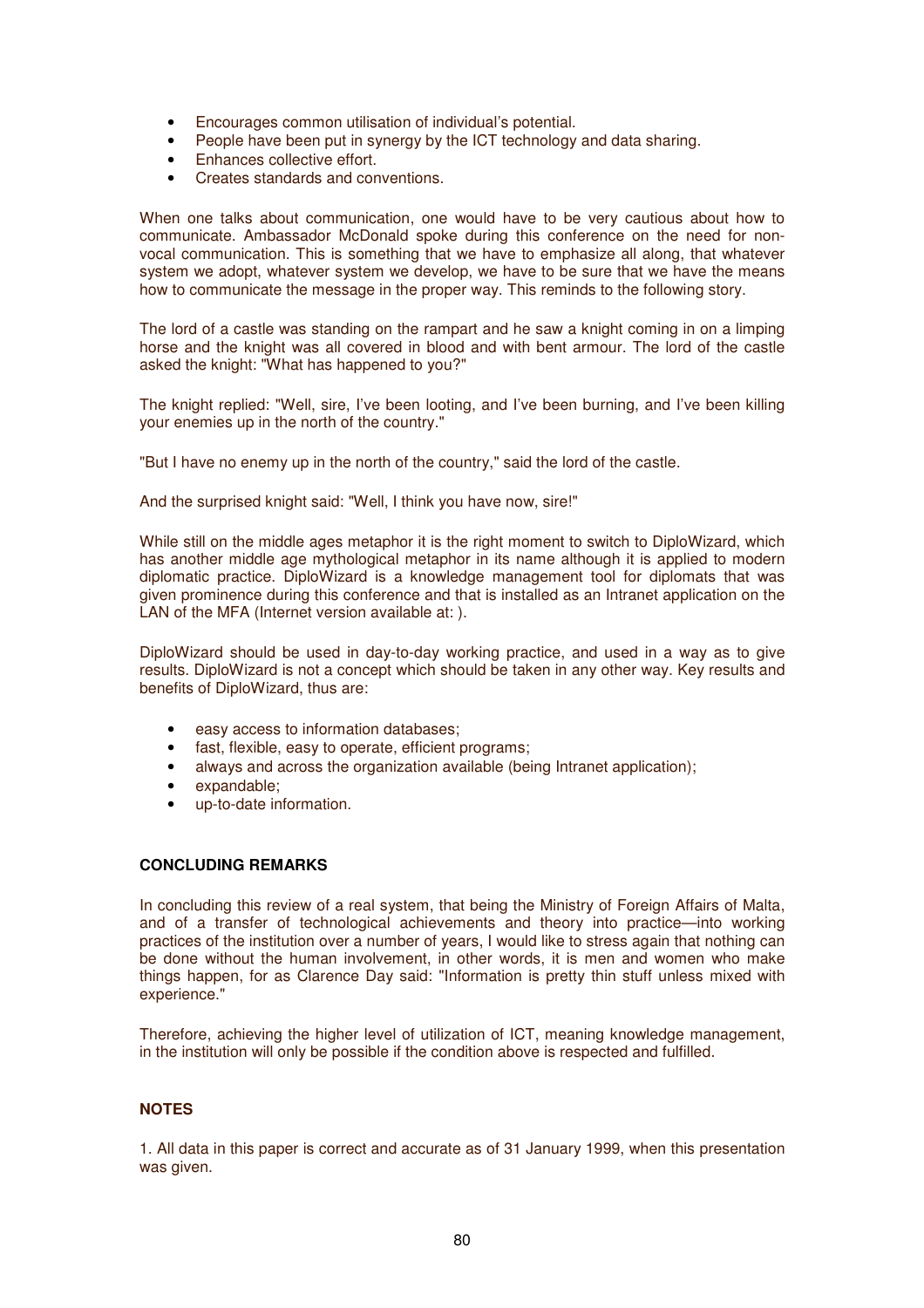# LEADERS' RHETORIC AND PREVENTIVE DIPLOMACY - ISSUES WE ARE IGNORANT ABOUT

## **Drazen Pehar**

Analysis of the rhetoric that leaders use to explain, justify, and pre-program their foreign policies seems to offer a sound basis for diplomatic prevention of armed conflicts. There are two reasons for believing that this is the case. First, rhetoric, together with historical memories, cultural practices etc., belongs to the set of spiritual and psychological causes of war. Rhetoric usually precedes armed conflicts and hints at the important issues over which the upcoming war will eventually be fought. Thus, through leaders' rhetoric, one can witness a not yet fully materialized "war of minds". This may then, ideally speaking, prompt one to try to remove the spiritual incentive to fight a war; to cool down the "war of minds" before it turns into a "war of arms". Second, the rhetoric that leaders use is, as a matter of principle, extremely rich in imaginative projections, in fanciful descriptions of the international affairs of leaders' concern. The rhetoric is therefore always half a dream, and half a reality, which, from the perspective of critical and rational argumentation, makes it fragile and relatively easy to debate. More than one plausible rhetorical device has the potential of explaining away complexities of the international system, and the "king's" one may not be the best one. Leaders' rhetoric thus being principally fragile, debatable, and open to alternative readings, one again has a chance to prevent wars from erupting simply by showing the fragility of a leader's narrative and of the metaphors he or she chooses.

Such a tool for conflict prevention was tried during the public debate in the U.S. before the U.S.-led operation "Desert Storm" against Iraq was launched. A leading linguist and cognitive scientist, George Lakoff of the University of California at Berkeley, wrote a seminal paper "Metaphor and War", in which he tried to deconstruct the rhetoric U.S. president George Bush used to justify the war in the Gulf. Lakoff hoped to incite a public debate which would forestall the U.S. preparations to launch a war against Saddam, and he hoped his grassroots, Internet mediated diplomacy might save "tens of thousands of innocent lives".

Lakoff's idea was simply to show how the system of rhetorical schemes, the metaphorical system Bush applied in advance of the Gulf war, kept important aspects of international realities hidden, and did so in a very harmful way. Lakoff focused on several metaphors, but it will suffice to present the two most important ones: the metaphor of "Saddam as Hitler", and the metaphor of "Kuwait as innocent victim of a villain's aggression and rape". Bush, in comparing Saddam with Adolf Hitler, was, according to Lakoff, wrong on several counts. The predicament of the U.S. in 1991, after Iraq's excursion into Kuwait, did not resemble the predicament of the western powers at the Munich conference with Hitler. Iraq, for instance, was not comparable to Germany in the late 1940s. Besides that, there was no reason for anybody to believe in 1991 that Saddam was an irrational villain, like Hitler was, ready to take the riskiest action and to declare war against the entire world of liberal democracies. Lakoff thus rightly states that "the Hitler analogy also assumes that Saddam is a villainous madman. The analogy presupposes a Hitler myth, in which Hitler too was an irrational demon, rather than a rational self-serving brutal politician. In the myth, Munich was a mistake and Hitler could have been stopped early on had England entered the war then. Military historians disagree as to whether the myth is true. Be that as it may, the analogy does not hold. Whether or not Saddam is Hitler, Iraq isn't Germany. It has 17 million people, not 70 million. It is economically weak, not strong. It simply is not a threat to the world. Saddam is certainly immoral, ruthless, and brutal, but there is no evidence that he is anything but rational."

According to Lakoff, it was also incorrect for Bush to draw a comparison between "Kuwait" and an "innocent victim of a rape". Kuwait was an oppressive monarchy, resented by most Arab countries because of its discriminatory policy against the cheap labour it imported. Kuwait further committed a serious injustice against Iraq after the war between Iraq and Iran, by having refused to assist the war-exhausted economy of Iraq, which fought the war against Iran partly for the benefit of Kuwait itself. And finally, Kuwait launched a de facto economic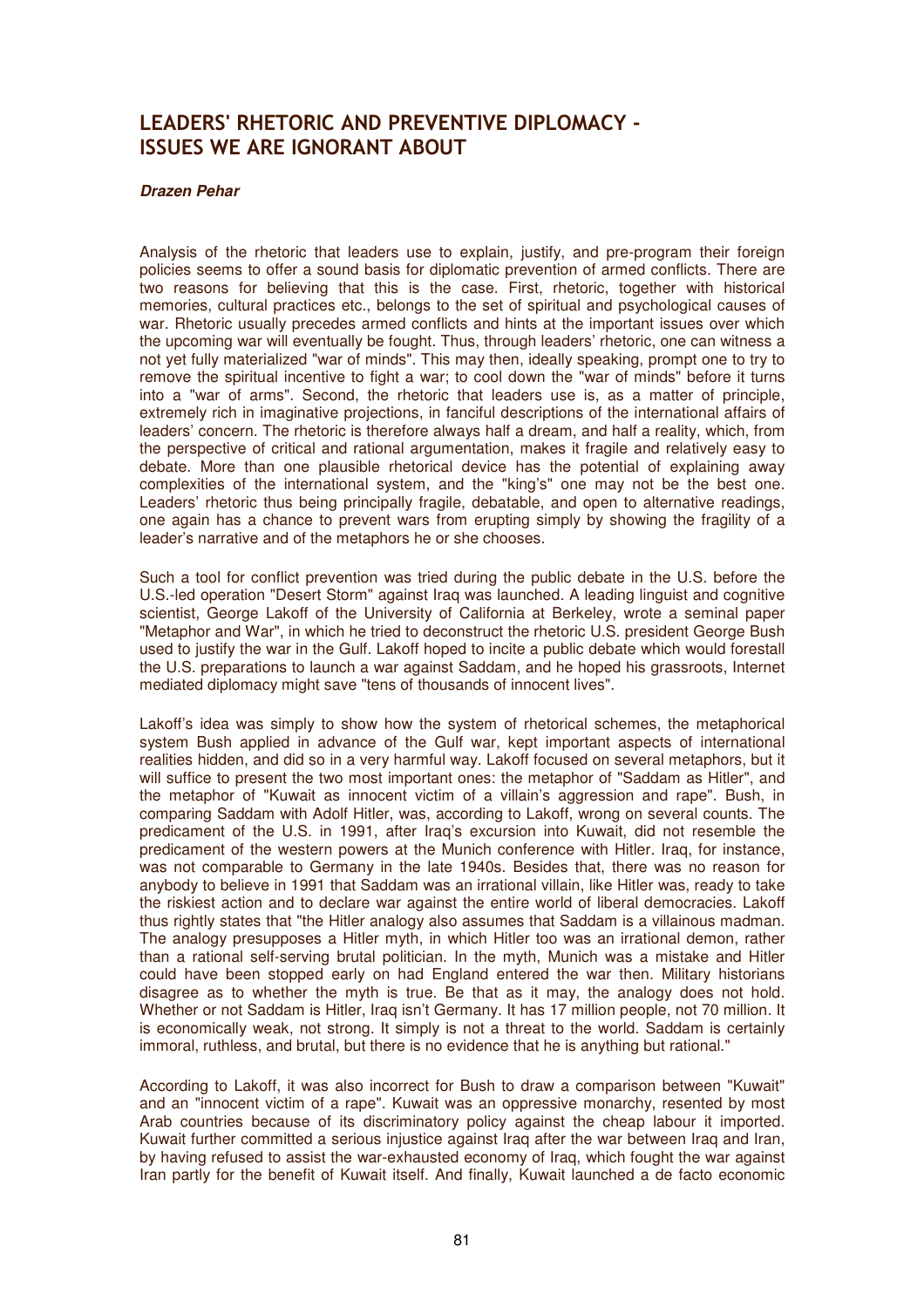war against Iraq by, as Lakoff points out, "overproducing its oil-quota to hold oil prices down" and thus lowering Iraq's chance to fight its post-war poverty.

Lakoff concluded his analysis with two important messages. First, the rhetoric Bush used to prepare the U.S. for a major war was fundamentally wrong since it presented America as a purely selfless hero, while America was a self-interested state eager, perhaps too eager, to protect the oil-pipelines on which its economy to some extent depends. According to Lakoff, the U.S. should not fight a war lacking clear rationale and an unambiguous enemy, following the rhetoric of a misleading leader. Second, he called upon the Internet browser community to spread his message for what seemed to be a very humanitarian purpose: to renounce the possibility of war and to try alternative means to find an overall solution benefiting Iraq, Kuwait, and the U.S. along with other western democracies. Lakoff's "Metaphor and War" was thus a critical analysis of a leader's rhetoric combined with an attempt to serve as an unofficial diplomat trying to prevent a conflict by putting into use the most democratic medium of today's communication to familiarize the public with his sophisticated expertise. Unfortunately, it did not work and America is still at war with "the dictator". I will not try to explain why an attempt to prevent a conflict through a sophisticated analysis of a leader's rhetoric failed: it may have failed for an infinite number of reasons. But I believe that Lakoff's attempt is worth probing more extensively, since it may tell us something important about many things we, as diplomats, humanitarian officers, members of an international team for crisis management, or public and elite opinion analysts, are deeply ignorant about.

# **PREVENTION THROUGH RATIONAL ARGUMENTATION**

The first thing we can recognize in Lakoff's piece is his affiliation with the tradition of the Enlightenment. He at least implicitly believes that one is in a position to reach the population in a purely rational state of mind, and that the bad things happening in politics are due to the inclination of leaders to mislead and misinform people. In "Metaphor and War" Lakoff quite explicitly said that the Gulf War would serve the interests of only one particular establishment, the military-industrial one, and that Bush was simply trying to sell the interests of that particular establishment to the American people under the guise of "vital national interest". Bush thus offered a theory modelling the relations between a number of countries and made the rest of the country over which he presided re-shape its political preferences, i.e. desires, in accordance with the model. Had Bush not used the means of the above rhetoric to provide the U.S. action against Iraq with a deeper, or superior, meaning, American people would not have started considering Saddam their mortal enemy. In other words, Lakoff holds that the stream of causes leading from rhetoric through human mind to eruption of full-scale war, is approximately as in the chart below:

## **/RHETORIC**/ leads to **/EXPLANATORY MODELS/** leads to **/BELIEFS ABOUT THE OUTSIDE WORLD/** leads to **/DESIRE TO CHANGE THE WORLD/** leads to **/BELIEFS ABOUT THE ACTIONS LIKELY TO CHANGE THE WORLD/** leads to **/DECISION TO WAGE A WAR UPON LEGITIMAZION OF THE DECISION/**.

Notice here that Lakoff believes that the primary role of rhetoric is to provide knowledge about foreign affairs and to explain the mechanisms responsible for certain events. Notice further that Lakoff believes that the cognitive part of our brains has priority over the volitional, or emotional part of our brains, and that our beliefs give shape to our preferences and not viceversa. Lakoff's theory stipulates that the offer of alternative, metaphor-cleansing pieces of real knowledge should tear the war-causing desires apart and wake one up from the bizarre dreams in which "Saddam is Hitler", while "Kuwait is a small, unprotected and innocent country raped by the devil". Finally, notice that, along the lines Lakoff proposes, preventive diplomacy, based on deconstruction of leaders' rhetoric, should not lead to controversy at all but that once one presents both inductively and deductively valid arguments against the leaders' rhetoric, the temptation to wage a war should simply disappear. It is certainly under the conditions of a democratic environment and in the spirit of equality and tolerance that such an open presentation of arguments is likely to take place and deliver positive results. But do our minds really behave in the way Lakoff believes? Do we really focus primarily on the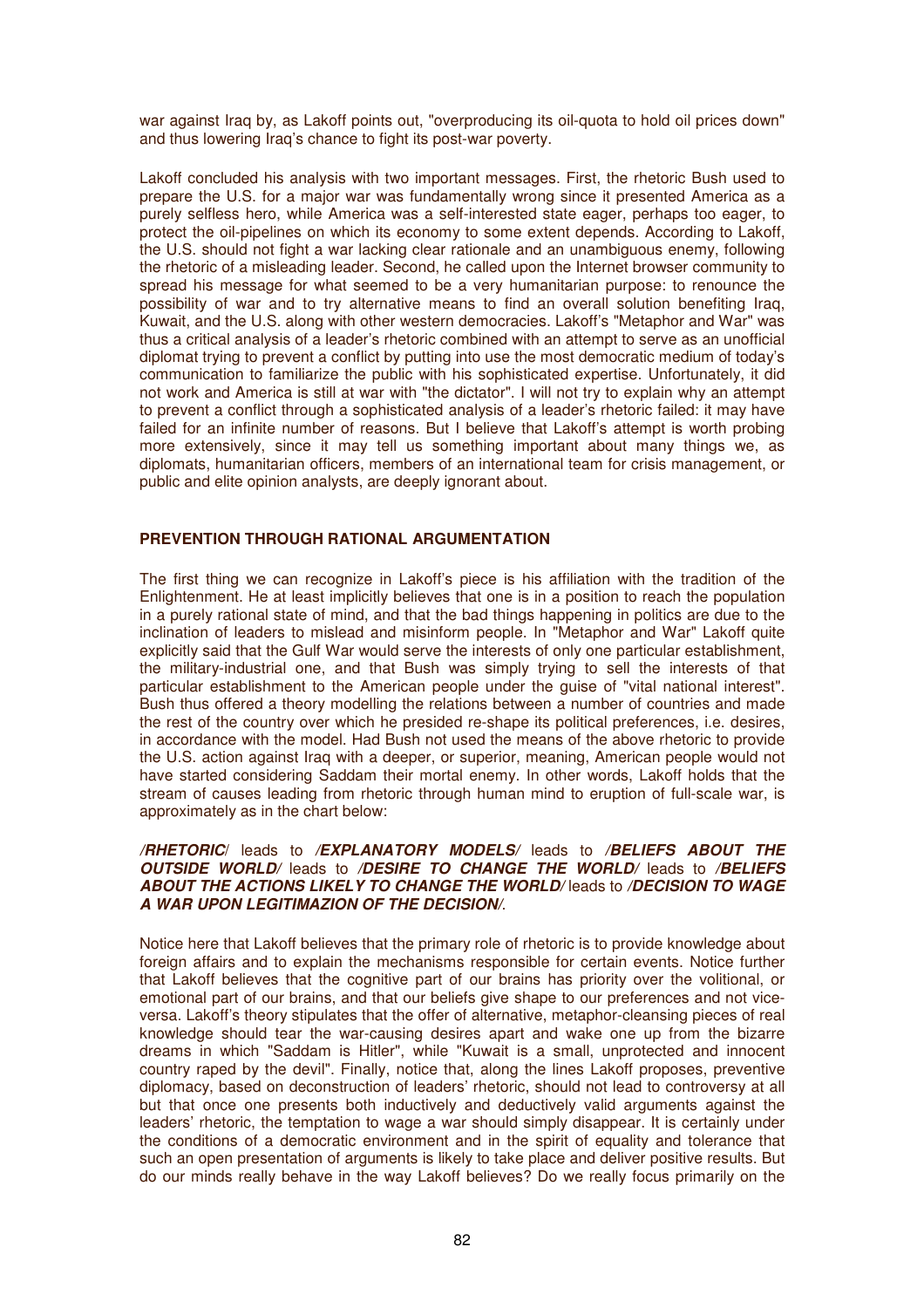cognitive, information-processing aspect of metaphors? Do our minds really first form an image of their environment, upon which they then shape, construct, or reconstruct their preferences, their volitional parts? If we compare our minds with a colourful cuisine, does the descriptive dimension of our rhetoric really play the role of chief cook?

I am raising these questions because rhetoric performs several functions. It first, but not foremost, serves to create an image of whatever it refers to. If I compare Saddam with Hitler then my image of Saddam differs from the image I would have, had I compared Saddam with Martin Luther King. But rhetoric also serves to raise emotions. If I compare today's Bosnia with the triangle between China, U.S., and U.S.S.R from the early 1970s, my emotions concerning Bosnia would differ from the emotions I would have had I compared Bosnia with a patient dying in a coma. And, last but not least, rhetoric serves an outstandingly important function of defining and redefining one's identity. I say very different things about the identity of the people of a nation when I say that they always behave like an elephant in china shop, on the one hand, and when I say that they are only a "shooting star", on the other. The paradigms that nations adopt to forge or promote their own identity are always expressed through a number of historical analogies, and thus inevitably contain a rhetorical ingredient.

Rhetoric performs several functions, and this implies that several parts of the mind feel a need for rhetoric, and are equally operative in its creation. This further means that the origins of the rhetoric that leaders use to explain and prepare their foreign policies are multiple, and that what seemed to be a sound theory explaining the chain of causation of armed conflict, the theory George Lakoff proposed, may now encounter some complications. Lakoff also proposed a method of conflict prevention one could call "prevention through argumentation". It almost needs no mentioning that the method itself could now run into troubles. Why?

Imagine an individual with a strong in-built self-image or identity, who is getting involved in a situation he or she understands only partially. The basic question the individual will usually raise is not "What else do I need to learn to fully understand this situation?" but rather, "What can I do to reconfirm my identity under conditions not fully transparent to me?" The individual will probably try to adapt understanding of the conditions to his or her self-image, and not other way around, because, speaking psychologically, it is more dangerous to question one's identity than to question one's understanding of conditions which are not fully compatible with all relevant evidence. When one is forced to choose between leaving the self-image intact while the understanding of the environment remains incomplete, on the one hand, and deepening the understanding to fit relevant evidence, which would cast doubt on one's sense of identity, on the other, the individual is likely to choose the former. Otherwise he or she would have to suffer for a while, and to develop a new definition of his or her identity, which is a challenge few people are ready to accept.

Applied to Lakoff's critique of the rhetoric Bush used to justify the war in the Gulf, the above psychological pattern would imply the following explanation. America has a strong sense of identity, and like other states, it chose a particular historical moment of its extreme assertiveness to serve as its role-model, as the core of its self-image. That moment, that rolemodel meeting the need for identity, is the America which won the Second World War. Now, whenever a crisis occurs in international affairs, American leaders start with the assumption that the crisis is similar to the crisis preceding World War Two, because America's self-image leads them to choose the narrative and the rhetoric most suitable to the country's inner sense of identity. They therefore project the imagery of the past Word War Two experience into new crises and new challenges almost automatically, and cannot really change this process. The sense of identity cannot be challenged easily, and if America sees itself as a "selfless hero leading a coalition of the free world against dictators and rapists of this world", it will read empirical evidence accordingly, and, if necessary, neglect data not fitting the imagery of the Second World War. With regard to Lakoff's critique of the rhetoric President Bush used, a proponent of the theory of identity would say that it does not really matter whether Saddam is both an irrational and ruthless dictator, or just a ruthless dictator. America reacts to either ruthless or irrational leaders with the determination of the great World War Two victor, and will do anything to punish the leader who severely violates the principles of international law, as it did with Hitler. The rhetoric that Bush used to justify the Gulf War was thus not rhetoric he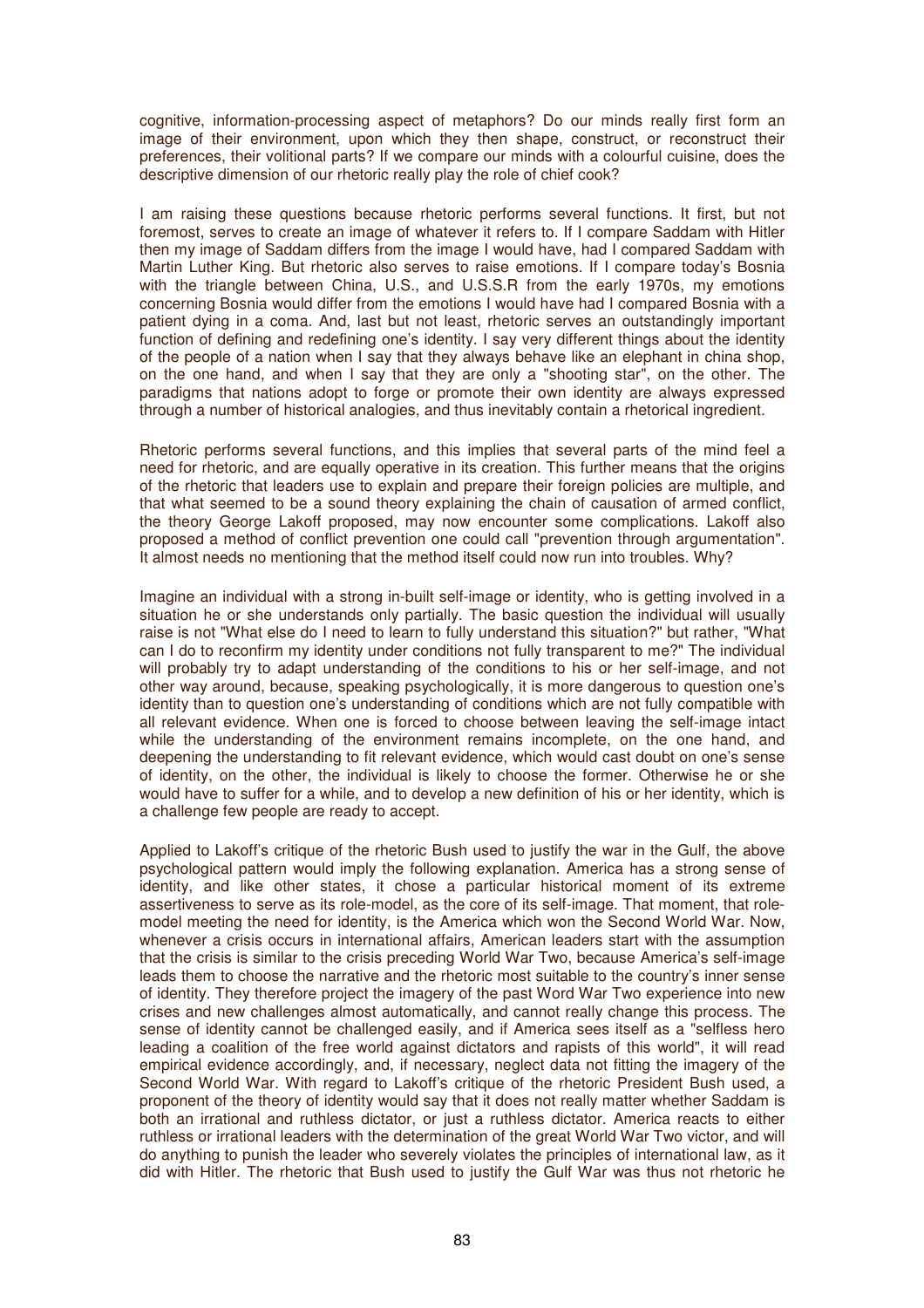simply picked from a menu. He was actually not in a position to deliberate and choose the means for persuading the American people. He was just somewhat semi-consciously aware of the key layer of the American self-image, which implied that Saddam must be Hitler while Kuwait must be a victim of a brutal war machine. Bush's pre-Gulf War rhetoric came not from the cognitive, information processing part of his brain. It came from a deeper layer, from an inner sense of identity, from a drive to take an action for the sake of the actor's identity, from the need to confirm the self-image, the self-definition.

For that reason, Lakoff's interpretation of the chain of causation connecting leaders' rhetoric with eruption of war may be too simplified, too neat. A host of inner, mental processes compete for the role of the key cause of lethal aggression, and consequently, a number of alternative interpretations of the etiology of the Gulf War and the rhetoric that led to it have been offered. The famous psycho-historian, Lloyd deMause, proposed a reading of the Gulf War which is similar to the above theory of identity, which, as we see, significantly differs from Lakoff's theory.

## **PREVENTION THROUGH RE-CHANNELLING**

DeMause believes that the decision to launch a war against Saddam was not motivated by considerations of political utility. According to him, it was launched to help America act out some of its 1990 and 1991 frustrations. In deMause's opinion, prior to the war with Iraq America had an intense need for inner, mental order, which one may compare with the sense of identity as described above. As anyone who needs to experience catharsis to recover a sense of inner identity also needs a symbolic stage on which to pull the basic role together, America needed such a symbolic stage too. DeMause argues, for reasons I will discuss below, that the stage America set to pull itself together was a stage with three characters: Terrifying Parent, Hurt Child, and Good Parent. Saddam's occupation of Kuwait offered America the first two characters, while Bush, in making the decision to wage war against Saddam, assigned to America the role of the third character. Thus, the war was inevitable. Good Parent had to punish Terrifying Parent to save Hurt Child. The rhetoric that was used to explain the policy towards Iraq was, according to deMause, a symptom rather than a cause of the Gulf War. It was, in actual fact, an expression of the fantasies that America had to cultivate for a while to restore its inner core. With that we come to deMause's explanation of the etiology of armed conflicts and the role that rhetoric plays in that etiology.

DeMause presented his theory of armed conflicts and the rhetoric that leaders use to prepare a nation for war in his paper "Historical Group-Fantasies". He first notes that a high percentage of the figures, metaphors, similes, and symbols that leaders use in advance of a war group around the image of a "body trying to set itself free", as well as around the image of a "mother-child relationship". In other words, he notices that the official discourse servicing war propaganda frequently refers to the "need to protect mother", the "need for mother to protect her children", a "state of pregnancy", a "birth-giving". One needs here to recall idiomatic expressions such as "the nation fought for survival", "the nation fought out its right to live", or the "birth of nation". Based on this observation, as well as on a number of additional ones, deMause draws the conclusion that before war actually breaks out a group-fantasy catches the minds of the people, who then simply have to experience the group-shock of war to live through the fantasy. DeMause believes that the group-fantasy is the fantasy of rebirth and that people put their lives at risk in times of war for one single purpose: to re-experience or re-enact the trauma of birth. This explains why the rhetoric is rich in the aforementioned imagery. He thus, in an elegant way, answers the question as to why people decide to wage war despite the fact that war brings more losses than gains. He says that people simply see in war something that war is not, and that one can understand this very easily by looking deeper into the rhetoric that precedes armed conflicts. The Gulf War was about a Hurt Child who needed protection from a Terrifying Parent, as we saw. It was not about soldiers, oil, and sovereignty. But notice here to what an extent deMause's theory differs from Lakoff's theory.

DeMause believes that war, or serious inter-group enmity, is a must-be. He further believes that the key cause of war is a group-fantasy, the fantasy of rebirth, something many people of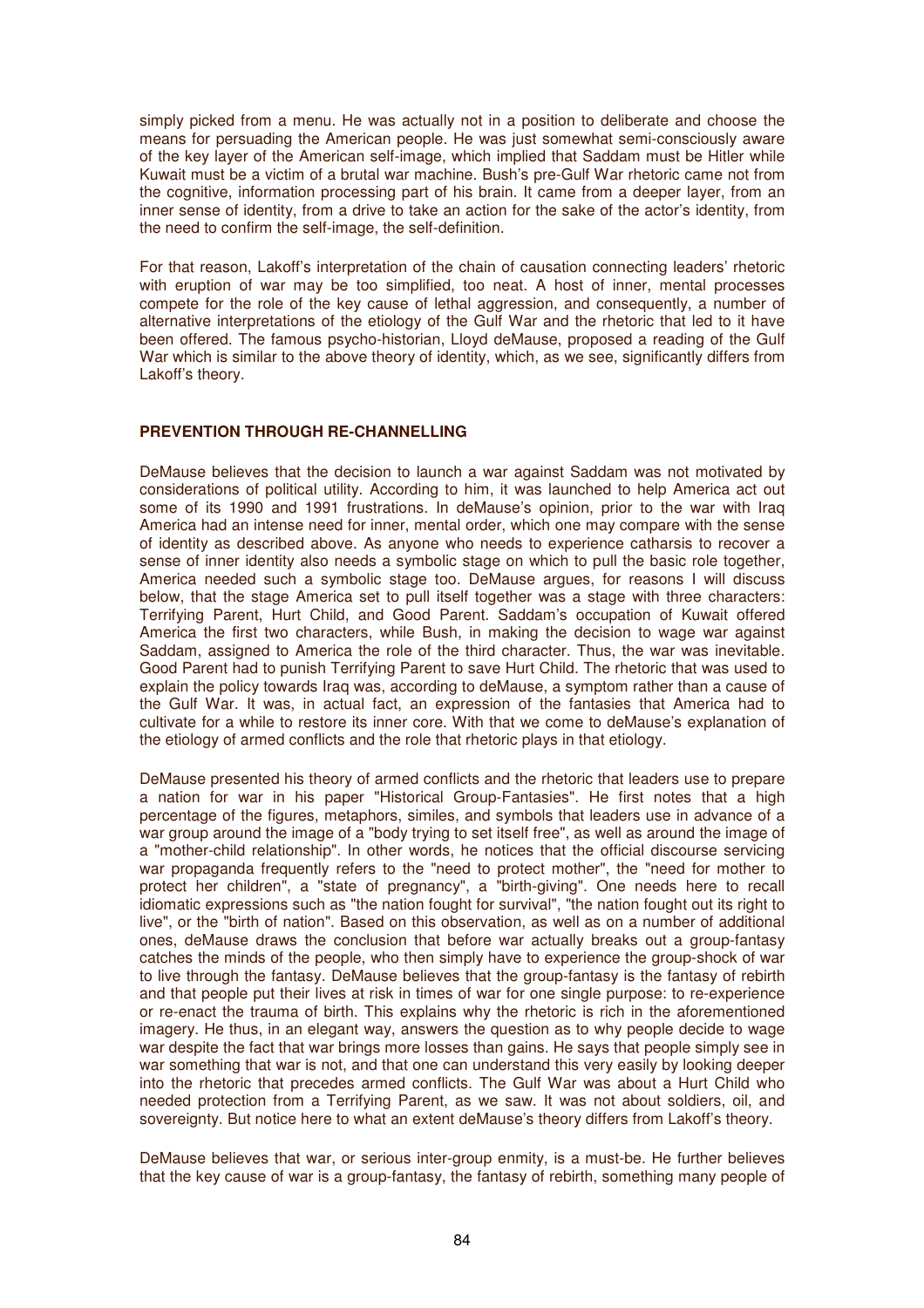similar background share. The trauma of birth is not restricted to a particular establishment. It concerns almost everyone, and it shapes almost everyone's identity. The trauma recurs time and again. Both incidence and abundance of wars, together with their eye-catching irrationality, prove that the cognitive part of our brains does not partake in their making. The rhetoric explaining, preparing, and inciting wars is not a conceptual tool for understanding international relations. The rhetoric is literal truth. It is a creation, not a description of the world. This means that for those who in 1933 said that their mother "Germany" needed to expand to embrace all her children, and to ultimately give birth to one gigantic nation, the land referred to had the meaning of a real mother experiencing real birth pangs. The rhetoric comes from our deepest memories, the memories of birth, and it does not follow the rhythm of our rational thoughts. Finally, its charm is overwhelming and irresistible. Since I presented a chart illustrating Lakoff's theory, I will do the same for deMause's theory.

### **/BIRTH/** leads to **/TRAUMA OF BIRTH/** + **/INCIDENT, DISAGREEMENT, AND THE LIKE, BETWEEN GROUPS/** leads to **/RHETORIC OF STRANGULATION—A NEED TO RELEASE THE CHILD—PROJECTION OF THE BIRTH IMAGERY/** leads to **/FANTASY OF REBIRTH/** leads to **/CHILD'S LIFE AT RISK/** leads to **/WAR/**.

It may sound strange, but deMause does not believe that wars are quite inevitable. I deliberately exaggerated when I said that, according to deMause, war is a "must-be". DeMause himself holds that conflicts may be prevented. But his vision of preventive diplomacy differs from our official concept of prevention like heaven differs from hell, and, as one can easily predict, conflict prevention, in deMause's view, is not something that foreign ministries or diplomats should be doing. DeMause believes that there are actually three ways to prevent conflicts. The three represent what I like to call "prevention through re-channelling", which, of course, significantly differs from Lakoff's "prevention through rational argumentation", which certainly is something that foreign ministries and official diplomats are able, and more than welcome, to do. "Prevention through re-channelling" basically takes three forms: first, a leader may understand that his people have started to approach a very dangerous state of mind, the state of obsessive need to re-experience the trauma of birth. He may then offer his own sacrifice. He may enact the drama of birth himself, using himself as a scapegoat for the "hungry" masses. He may offer himself as a screen onto which his people will then project their inner drama of rebirth. DeMause holds that this is exactly what Nixon did through the Watergate affair. Second, a leader may simply simulate an action which will meet the need of the people to re-enact the trauma of birth. The leader should, according to deMause, use the opportunity of increased international tension to allow the people to let off steam by pretending he is ready to launch a war but really launching a very limited quasiaggressive action. The leader thus plays the role of a movie director, who, by taking only a half-complete, risky but not harmful or lethal action, satisfies the public's need to see and feel "blood and suffering". DeMause claims that Dwight Eisenhower was a mastermind of this type of "prevention through re-channelling". For instance, the actions Eisenhower took in late 1954 during the period of increased friction in relations between America and China was an example of the second means of conflict prevention. The third, and final, way deMause suggests to try decreasing the number of conflicts taking place in this world is through appropriate child-rearing. If one brings up a child in a safe environment, and is sensitive to the child's need to re-experience the trauma of birth, then the likelihood that people raised thus will need to act out the trauma through political means or lethal conflicts will decline. I like to call the third type of conflict prevention "prevention through the most timely re-channelling".

Notice here to what extent deMause's conflict prevention measures differ from all the wise things one learns in schools of diplomacy, international relations and law. Just imagine the consternation a junior diplomat would cause by proposing to his minister to propose to a head of state to initiate a mini-Watergate to calm the innate need of his people to re-experience the trauma of birth, which would definitely save "tens of thousands of lives", etc. Or imagine a diplomat deciding to resign from the ministry in order to rear a child in ways more sensitive to the child's experience of birth in order to aid in the prevention of future conflicts. Sounds silly, but if one believes that re-channelling is a better way to cope with the lethal and aggressive parts of our nature, then the ways of classical, formal diplomacy are definitely far less promising than those deMause proposes.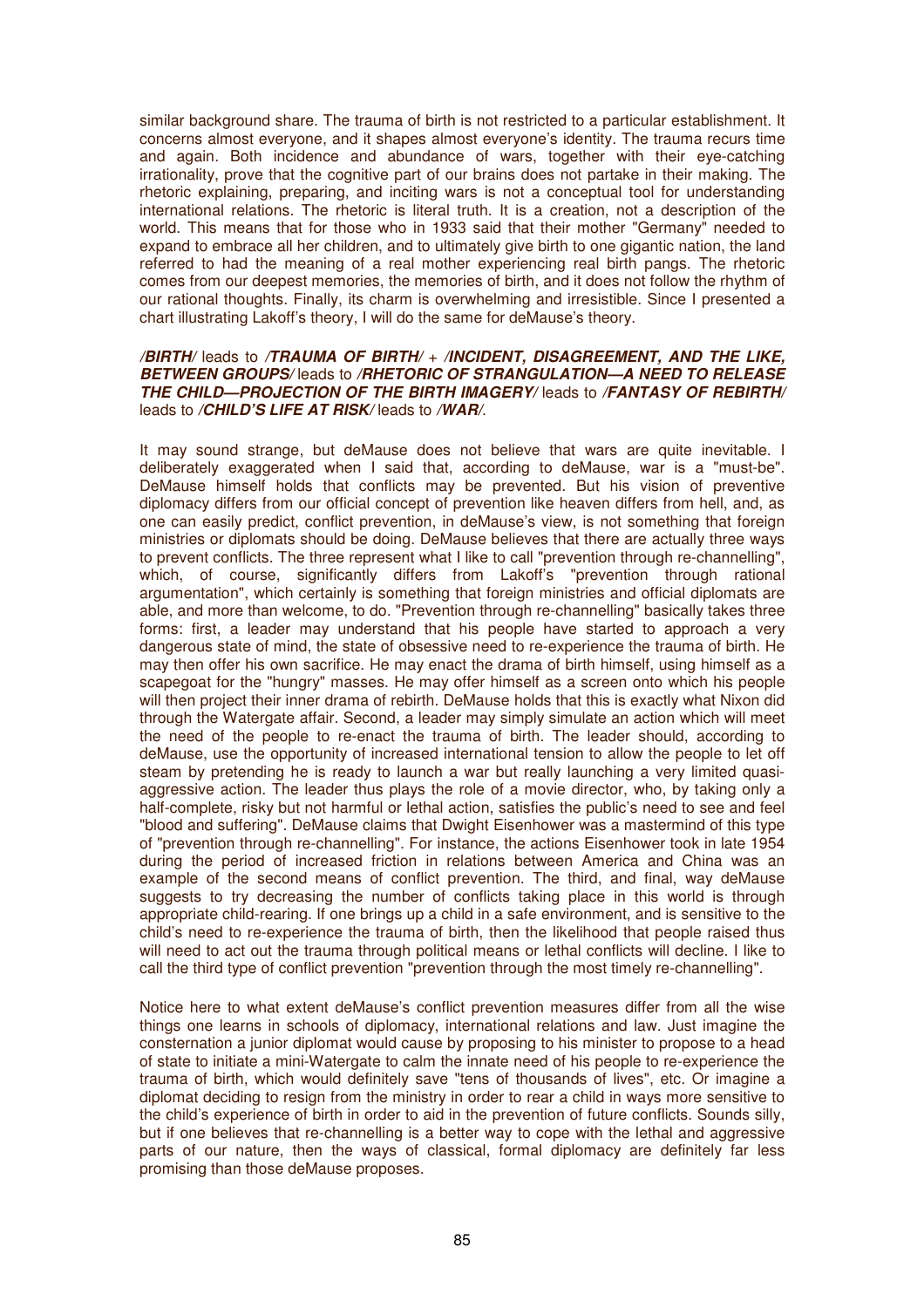DeMause is not the only theoretician who believes that rhetoric originates from deep and irrational layers. David Campbell, for instance, holds that the rhetoric of danger and of the alien is inherent to our making of foreign policy, and that without a rhetoric to describe the existence of a threatening other, neither states nor their foreign policy element would have an identity. There is no identity without an enemy. Campbell thus believes that rhetoric comes from a need for identity, that it is based on quasi-perception of a threat, and that without the sense of threat states would not have anything to do internationally. He writes that "the constant articulation of danger through foreign policy is thus not a threat to a state's identity or existence; it is its condition of possibility". Campbell in actual fact time and again voices his belief that the foreign policy element of the modern state is comparable to the role the church used to play in the age of pre-modernity. Like the church, which "relied heavily on discourses of danger to establish its authority", modern states rely on rhetoric and "evangelism of fear", to secure and maintain their identity, and finally, to maintain their authority through promising their "followers" salvation, immortality, and a role worth fighting for. Campbell's theory is very similar to deMause's, and can be summarized along the following lines.

Leaders' rhetoric comes from the deepest layers of our selves. It forms and maintains our political identity as it meets our most basic need to have all things threatening to us sharply defined and kept separate from ourselves. The concept of preventive diplomacy through "rechannelling" would be a clear implication of the tenets of Campbell's theory. Campbell himself would probably say that rational argumentation would do no harm to the discourses and the rhetoric of danger, and that one should find better ways to meet our needs for identity, protection, and salvation, in ways less harmful and less threatening to others.

# **THE VEIL OF OUR IGNORANCE**

There seems little doubt that leaders' rhetoric plays some role in the etiology of armed conflict. There also seems little doubt that analysis and deconstruction of leaders' rhetoric offer an attractive method to prevent a "war of words" from sliding into a "war of arms". However, our key problem lies in the fact that we do not yet know where rhetoric and metaphors come from. What parts of our minds are responsible for the generation of metaphors in the context of international politics? Is it the part which strives for objective knowledge, for objective theories that retain their validity in all imaginable contexts of our action? Or is it the part which cares for maintenance of our self-image, our inner sense of identity? Or is it perhaps a deeper part, more irrational than the first two, the memories of prenatal stages, of our birth-fantasies?

There is another possibility. It is quite possible that the locus of origins of both rhetoric and metaphors changes from case to case, depending on complexity and severity of conditions. But we do not know this either. We may start with the assumption that some metaphors reflect our biological design (type A), some reflect our historical experience (type B), while others reflect our daily practices (type C). For instance, if I said "Malta is my mother", then the metaphor would reflect my biological design and have a deMausean flavour. If, on the other hand, I said "Kissinger is Prince Metternich reborn", then the metaphor would reflect our historical experience and have the flavour of an identity theory, so to speak. And finally, if I said "today's Bosnia resembles a victim of a traffic accident in which all drivers violated a number of traffic-regulations", then the metaphor would reflect my daily, practical experience and would have the flavour of the theory of rational argumentation. Now, the psychological theories in which we believe would predict that the more complex the conditions in which mental imagery and metaphors occur, the more likely our minds to regress. Thus, rhetoric of type A is most likely to occur under the most complex conditions, rhetoric of type B is most likely to occur under conditions of average complexity, and rhetoric of type C is most likely to occur under the least complex conditions. But, first, the complexity concerned is complexity relative to the mind which perceives it. Unfortunately, we are not yet in possession of a measure of that kind of complexity, although the sciences of complexity seem to accumulate more and more extremely interesting findings along the borderlines of math, physics, and molecular biology. Second, even if we come into possession of such a measure, no one will be able to isolate perception of complexity from arbitrary and randomly fluctuating factors.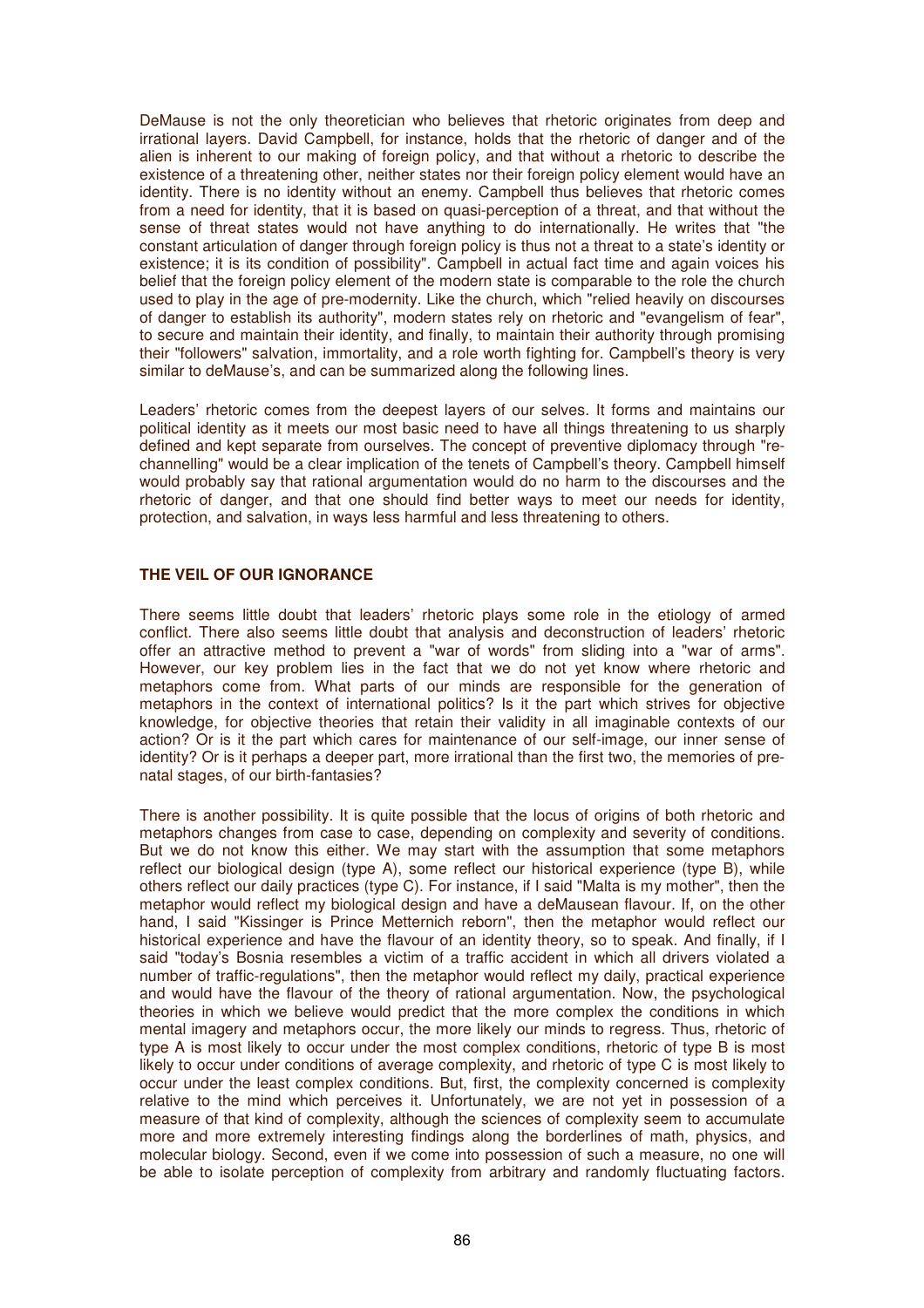Leaders will probably continue enjoying the privilege to use rhetoric of type A even under the least complex conditions of international politics, contrary to what the aforementioned theory predicts. Will they ever stop dramatizing non-dramatic events, a natural inclination because drama gives them an opportunity to portray their role as more important than it actually is? Will they ever learn that the line dividing drama from hostility is a thin one? We may only guess. Are they, and are we ourselves, capable of learning that? We do not know that either.

Finally, I would like to emphasize that as statecraft itself is highly dependent on the image of human nature it considers credible, the methods of preventive diplomacy debated here depend heavily on the theory of leaders' rhetoric one considers credible. Since we remain ignorant about the origins of rhetoric, about conditions of its appearance as well as about its effects, the measures of appropriate rhetoric-based conflict prevention remain unclear too. The issue as to whether one should conduct classical prevention through rational argumentation, as Lakoff proposes, or prevention through re-channelling, as deMause proposes, thus remains unresolved. Would it be better to opt for face-to-face prevention, with its immediate, short-term, and individually directed effects? Or to opt for prevention oriented towards the culture of an entire group, which, with its indirect, long-term, and slowly accumulating effects, can hardly be subsumed under the concept of preventive diplomacy as run by professional servicemen of foreign ministries? There also remains the third and safest way. Ignorant as we are, perhaps we should use both ways until we find which of the two, and under what conditions, is better.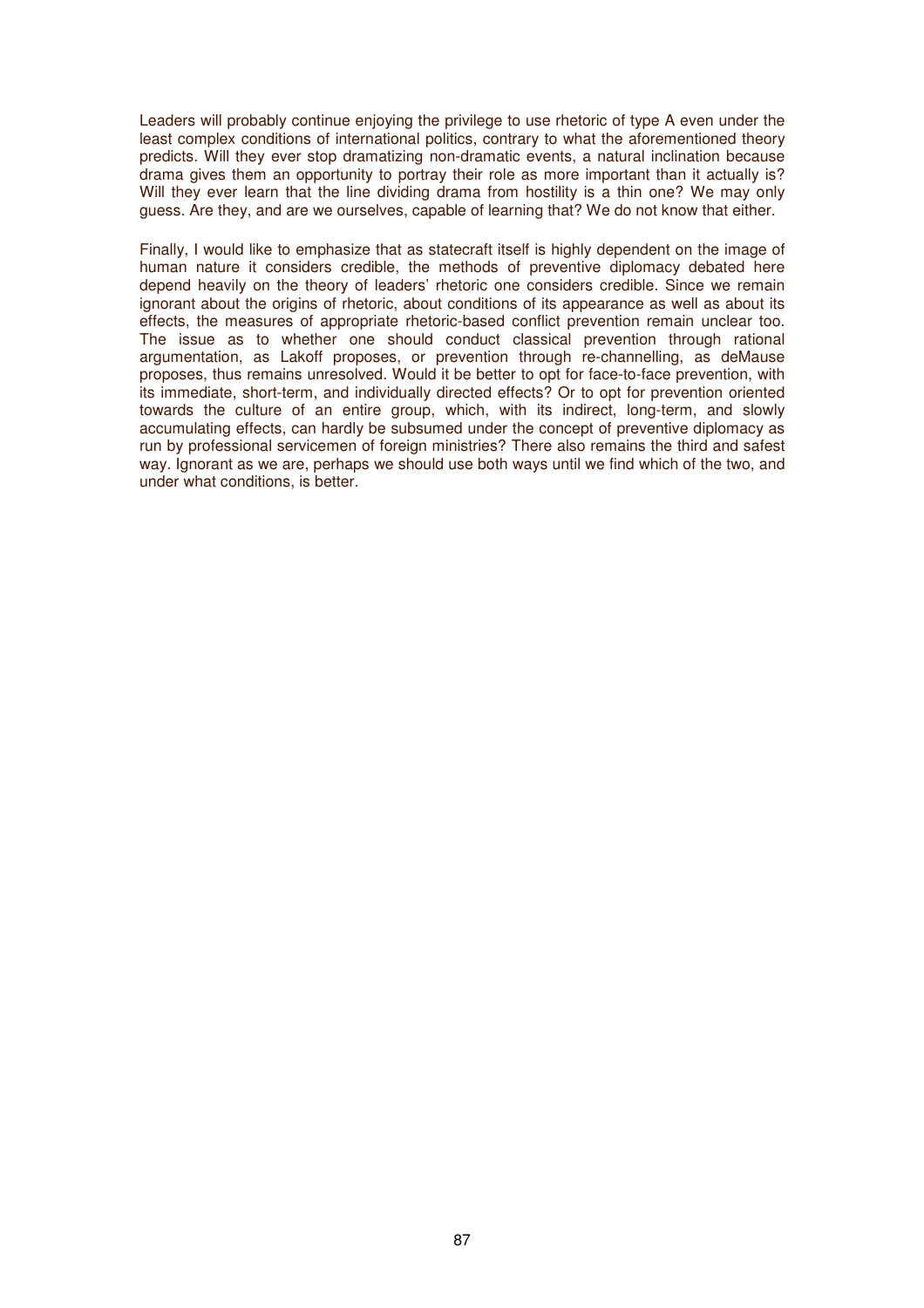# IVO ANDRIC ON DIPLOMACY

Ivo Andric was born in Travnic, Bosnia, in 1892. Before the First World War he studied Slavic languages and history in Zagreb, Vienna and Krakow. His university studies were interrupted by the outbreak of the war, during which he was sentenced to three years in prison for his involvement with a nationalist, anti-Austrian organisation. After the war Andric continued his studies in Graz, where he completed his doctorate in 1924.

From 1920 to 1941 Andric served as a diplomat representing the newly established Kingdom of Serbs, Croats and Slovenes (later to become Yugoslavia). He was posted to various European capitals, and prior to Germany's invasion of Yugoslavia, in 1941, as Yugoslav Ambassador to Berlin. In 1941 Andric returned to Belgrade.

Andric began writing poetry before the First World War and published several collections of short stories between the wars. His best known works of fiction were written in Belgrade during the Second World War and published in 1945: Na Drini Cuprija (The Bridge on the Drina), Travnicka Hronika (Bosnian Story) and Gospodjica (The Woman from Sarajevo). Most of Andric's works are set in Bosnia and describe the people and history of this multiethnic region where for centuries eastern and western influences have met. In 1961 Andric was awarded the Nobel Prize for Literature, "for the epic force with which he has traced themes and depicted human destinies drawn from the history of his country.<sup>1</sup>

This note on diplomacy, published here for the first time in English with the kind permission of the Andric Foundation, is taken from Andric's Notes. It was translated into English by Celia Hawkesworth.

## **NOTES**

1 http://nobelprizes.com/nobel/literature/1961a.html

#### **SOURCES**

http://nobelprizes.com/nobel/literature.1961a.html http://www.kirjasto.sci.fi/andric.htm http://www.nobel.se/laureates/literature-1961-1-bio.html

# WHO ARE DIPLOMATS?

## **Ivo Andric**

It seems to me that there are more "failed people" in the diplomatic service of every country, than in any other profession, people who have stumbled through the wrong door and now no one can escort them out and they themselves cannot find the exit and go back. In other walks of life such a "lost" person is unnoticed, he sings in the choir which he does not help but nor does he harm it, so his voice and his ear cannot be appraised. In the diplomatic service circumstances oblige the majority of people sooner or later to act independently, to show who they are and what they can do.

I have not read much that has been written about the diplomatic profession, but everything I have read has seemed to me superficial and inadequate. And I would find it very difficult to have to give a specific definition and describe the basic characteristics of this calling. I could only say something about it in a negative way. And only on the basis of experience.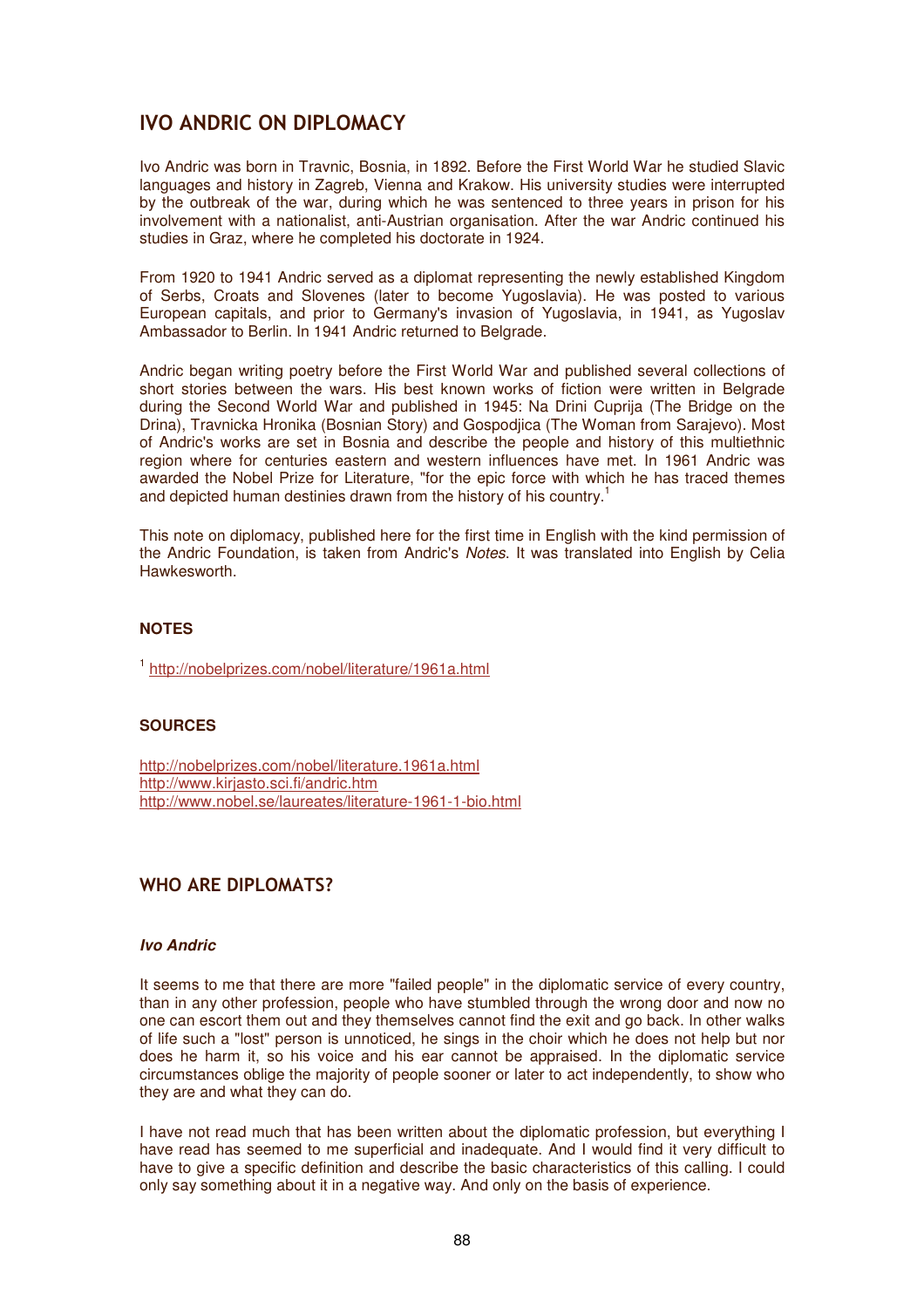It is not only that diplomacy "is not for everyone", but one can say unreservedly that only a small number of people really have the gift and vocation for this work. It is, of course, far harder to say what those people are like and what they ought to be like. But, let us try.

They are people of sound but straightforward **intelligence,** people of simplified and limited **sensitivity** and a cool heart, but not without heart or any sensitivity; capable of **deception**, but not closed and mysterious, still less underhand; **strong**, but not rough; quick and **decisive**, but not hasty or impulsive; realistic**, sober**, but not dry and dull.

They need to know a certain amount, but there should be no trace of erudition or pedantry in what they know, and their **knowledge** should agreeably surprise and perhaps impress those with whom they are speaking, but never embarrass, offend or shame them.

It is the same with their **courage**: they need to have it, and it should be sound and reliable, but they should display it only in extreme circumstances and bear it as they bear arms which everyone knows they have, but are never seen.

They must also have **imagination**, but only in a certain degree, enough for a man to see every issue from every point of view and with all its possibilities and immediate consequences; anything more than that is both dangerous for them and damaging to the work they are doing.

Who could confirm and list everything that those who wish to devote themselves to this service ought to be?

They should be versatile and straightforward. Not arrogant, but naturally self-assured, even at times proud; they should not despise small details (never, in any circumstances!) but they should know how to stay somewhere on the borderline of pettiness and pedantry; they should be conscientious in everything, but without excessive zeal; value the moment and always make use of it, but also know how to leave time to have its effect; they should have many, varied interests in people, objects, art, games and entertainments, but not surrender themselves to passion or the intimacy in which a man completely forgets himself; they should be a bit human, and never inhuman; ready for everything and capable of anything, but not heartless or monsters.

That means, in effect: living constantly on two levels, the personal, human one and the official, inhuman one, but never in any way showing or betraying to anyone on which level you are at any given moment, or better still: not yourself being completely aware of it, which is the surest way of not betraying yourself.

In a word, you need to be a person of a particular kind without appearing to be, but always and in everything to give the impression of an ordinary, average man. You need to have a hundred abilities, but strictly controlled in many different ways. In general one could say of people of this kind that their ability lies more in a good and proper balance between different qualities than in the value of those qualities themselves. So that, roughly speaking, while each of those qualities is average, the whole that they constitute should be original and above average.

There is much else besides that one should be—and not be—in this profession. Everything that has been said about it and which could still be said may be more or less accurate, but it would be mistaken to think that this would be sufficient or that it is something that can be defined briefly and simply, once and for all, for everyone. But one thing is certain: if an individual does not have at least some of the main qualities listed even residually in his temperament, character and upbringing and is not capable of developing them and applying them in a practical way in the course of his work—it would be better for such a person never to enter the profession.